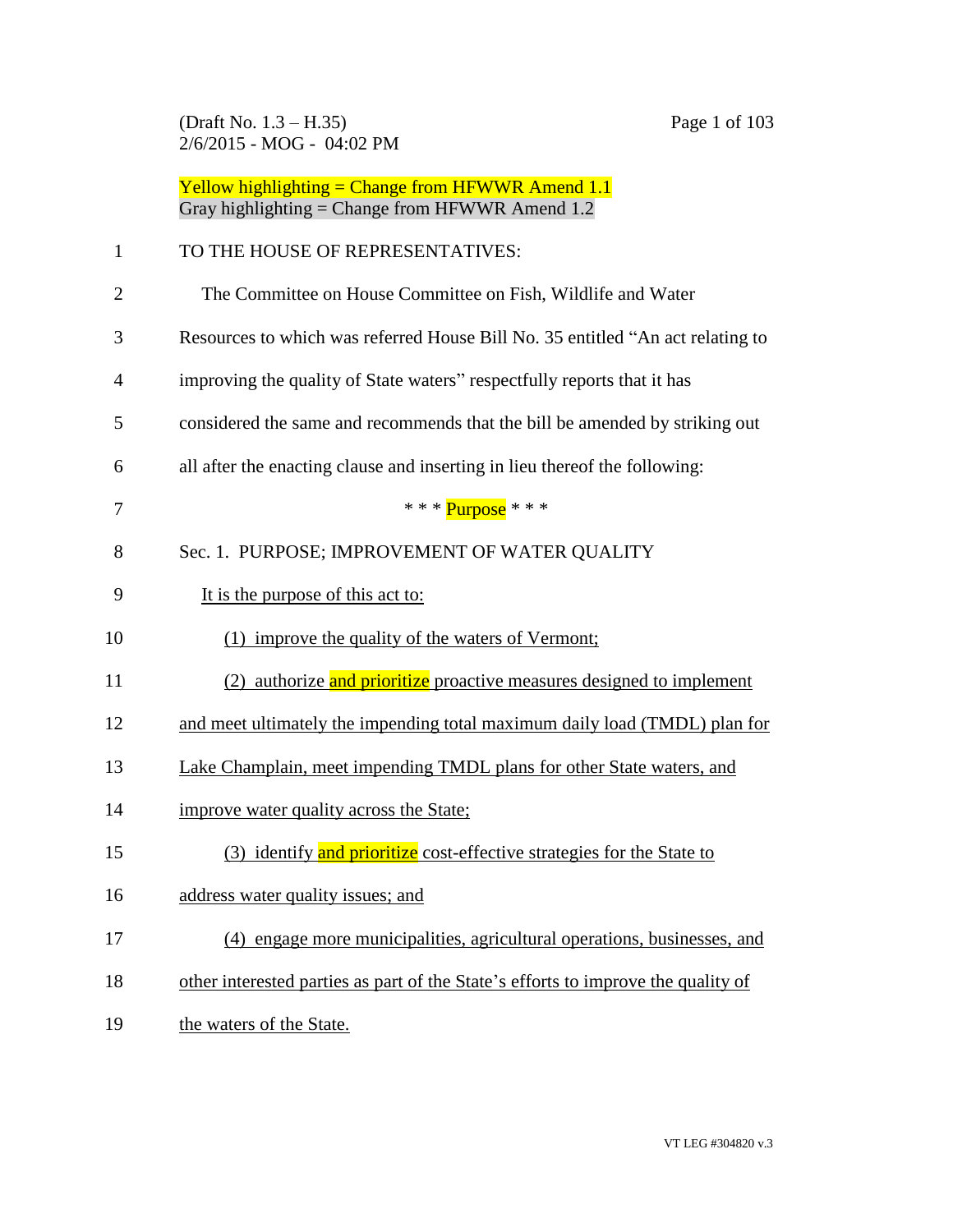(Draft No. 1.3 – H.35) Page 2 of 103 2/6/2015 - MOG - 04:02 PM

|                | Yellow highlighting = Change from HFWWR Amend $1.1$<br>Gray highlighting = Change from HFWWR Amend $1.2$ |
|----------------|----------------------------------------------------------------------------------------------------------|
| 1              | (5) provide a mechanism, staffing, and financing necessary for State                                     |
| $\overline{2}$ | waters to achieve and maintain compliance with the Vermont water quality                                 |
| 3              | standards.                                                                                               |
| $\overline{4}$ | * * * Agricultural Water Quality;                                                                        |
| 5              | Definitions * * *                                                                                        |
| 6              | Sec. 2. $6$ V.S.A. $\S$ 4802 is amended to read:                                                         |
| 7              | § 4802. DEFINITION DEFINITIONS                                                                           |
| 8              | For purposes of As used in this this chapter, the word "secretary," when                                 |
| 9              | used by itself, means the secretary of agriculture, food and markets:                                    |
| 10             | (1) "Agency" means the Agency of Agriculture, Food and Markets.                                          |
| 11             | $(2)$ "Farming" shall have the same meaning as used in 10 V.S.A.                                         |
| 12             | § 6001(22).                                                                                              |
| 13             | "Secretary" means the Secretary of Agriculture, Food and Markets.<br>(3)                                 |
| 14             | "Top of bank" means the point along the bank of a stream where an<br>(4)                                 |
| 15             | abrupt change in slope is evident, and where the stream is generally able to                             |
| 16             | overflow the banks and enter the adjacent floodplain during flows at or                                  |
| 17             | exceeding the average annual high water stage.                                                           |
| 18             | (5) "Waste" or "agricultural waste" means material originating or                                        |
| 19             | emanating from a farm that is determined by the Secretary or the Secretary of                            |
| 20             | Natural Resources to be harmful to the waters of the State, including:                                   |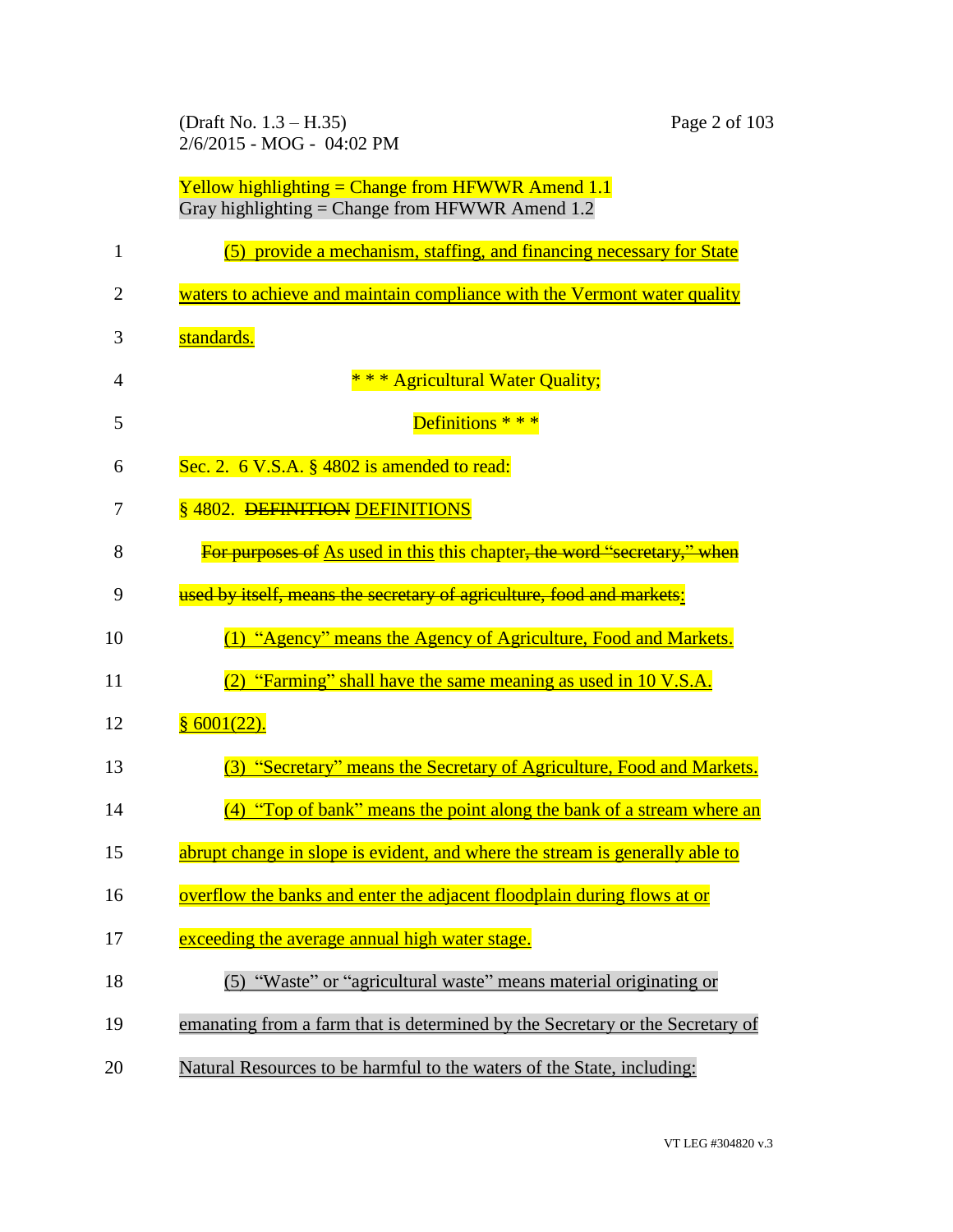(Draft No. 1.3 – H.35) Page 3 of 103 2/6/2015 - MOG - 04:02 PM

- 1 sediments; minerals, including heavy metals; plant nutrients; pesticides;
- 2 organic wastes, including livestock waste, animal mortalities, compost, feed
- 3 and crop debris; waste oils; pathogenic bacteria and viruses; thermal pollution;
- 4 silage runoff; untreated milkhouse waste; and any other farm waste as the term
- 5 "waste" is defined in 10 V.S.A. § 1251 (12).
- 6  $(6)$  "Water" shall have the same meaning as used in 10 V.S.A. § 1251.
- 7 **\* \* \* Agricultural Water Quality;**
- 8 Small Farm Certification and Inspection \* \* \*
- 9 Sec. 3. 6 V.S.A. § 4858a is added to read:
- 10 § 4858a. SMALL FARM CERTIFICATION
- 11 (a) Required small farm certification. A person who owns or operates a
- 12 small farm shall certify compliance with the accepted agricultural practices.
- 13 The Secretary of Agriculture, Food and Markets shall establish the
- 14 requirements and manner of certification of **compliance with the accepted**
- 15 **agricultural practices**, provided that the Secretary shall require an owner or
- 16 operator of a farm to submit a certification of **compliance with the accepted**
- 17 agricultural practices at least once every five years.
- 18 (b) Rulemaking; small farm certification. The Secretary of Agriculture,
- 19 Food and Markets shall adopt by rule requirements for a small farm
- 20 certification of compliance with the accepted agricultural practices. The rules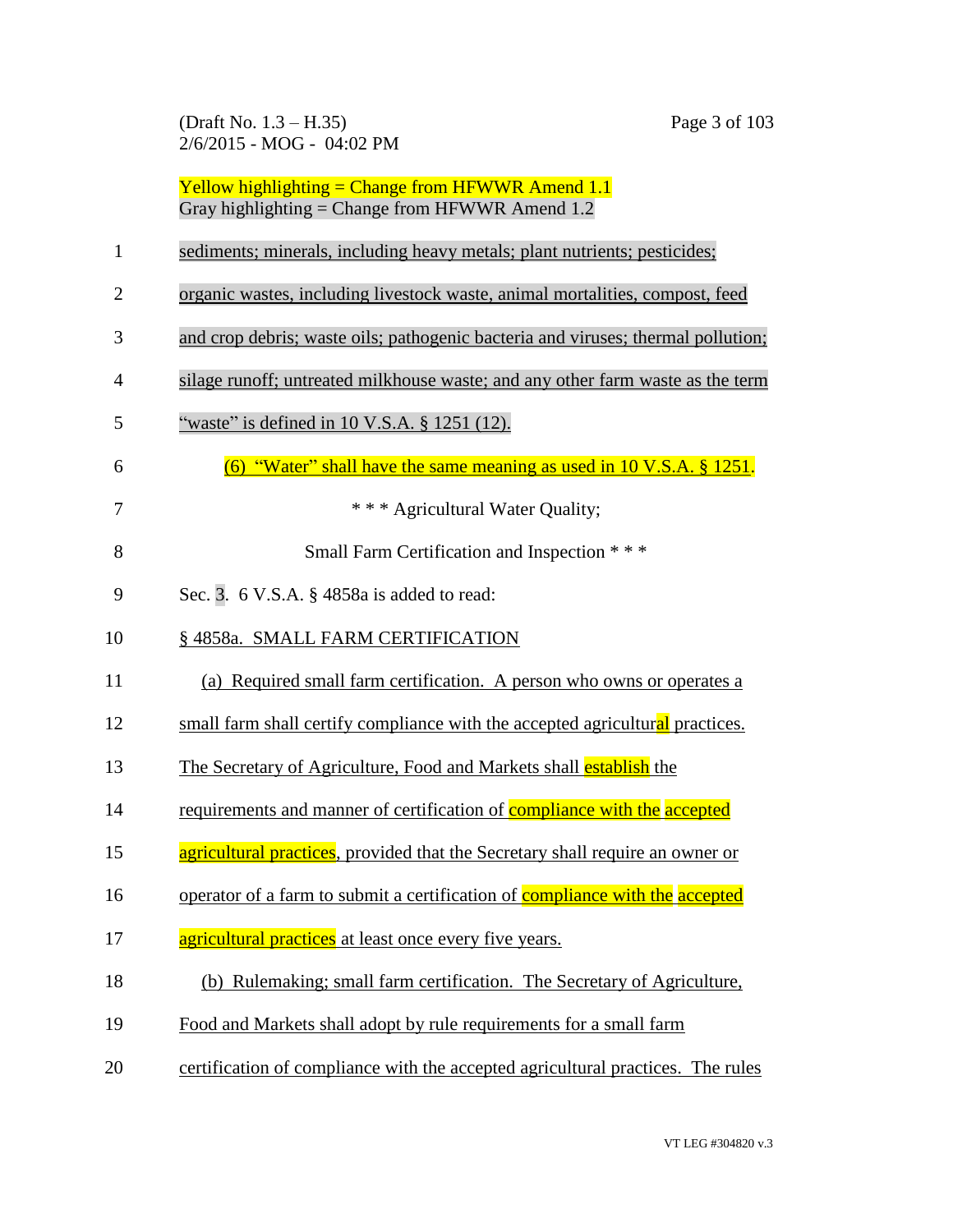(Draft No. 1.3 – H.35) Page 4 of 103 2/6/2015 - MOG - 04:02 PM

| $\mathbf{1}$   | required by this subsection shall be adopted as part of the accepted agricultural   |
|----------------|-------------------------------------------------------------------------------------|
| $\overline{2}$ | practices under section 4810 of this title.                                         |
| 3              | (c) Small farm inspection. The Secretary may inspect a small farm in the            |
| $\overline{4}$ | State at any time for the purposes of assessing compliance by the small farm        |
| 5              | with the accepted agricultural practices and determining consistency with a         |
| 6              | certification of compliance submitted by the person who owns or operates the        |
| 7              | small farm. The Secretary may prioritize inspections of small farms in the          |
| 8              | State based on identified water quality issues posed by a small farm.               |
| 9              | (d) Notice of change of ownership or change of lease. A person who owns             |
| 10             | or leases a small farm shall notify the Secretary of a change of ownership or       |
| 11             | change of lessee of a small farm within 30 days of the change. The                  |
| 12             | notification shall include the certification of small farm compliance required      |
| 13             | under subsection (a) of this section.                                               |
| 14             | $(e)(1)$ Identification; ranking of water quality needs. During an inspection       |
| 15             | of a small farm under this section, the Secretary shall identify areas where the    |
| 16             | farm could benefit from capital, structural, or technical assistance in order to    |
| 17             | improve or come into compliance with the accepted agricultural practices and        |
| 18             | any applicable State water quality permit.                                          |
| 19             | (2) Notwithstanding the priority system established under section 4823              |
| 20             | of this title, the Secretary annually shall establish a priority ranking system for |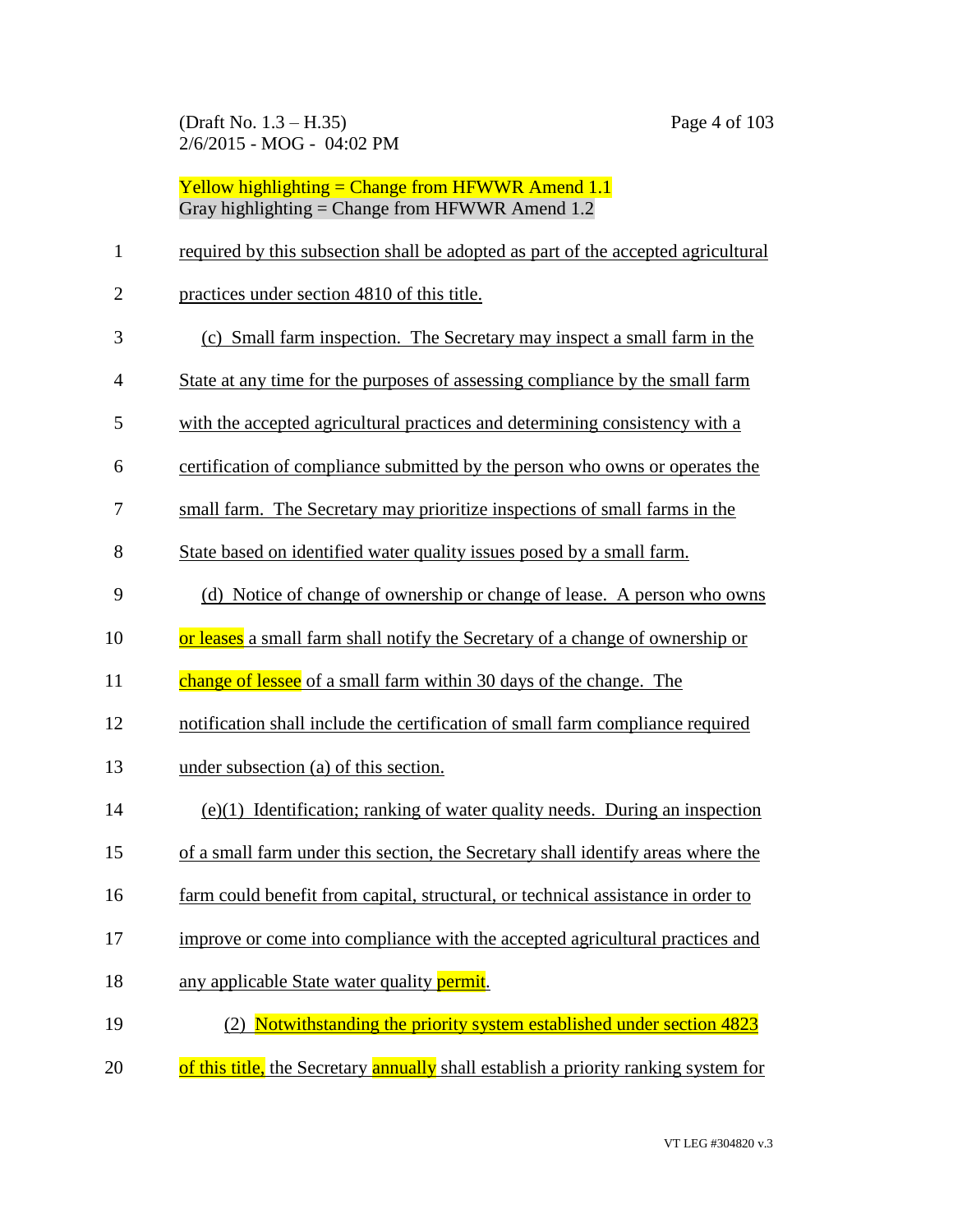| $\mathbf{1}$   | small farms according to the water quality benefit associated with the capital,       |
|----------------|---------------------------------------------------------------------------------------|
| $\overline{2}$ | structural, or technical improvements identified as needed by the Secretary           |
| 3              | during an inspection of the farm.                                                     |
| $\overline{4}$ | (3) Notwithstanding the priority system established by subdivision (2) of             |
| 5              | this subsection, the Secretary may provide financial assistance to a small farm       |
| 6              | at any time, regardless of the priority ranking system, if the Secretary              |
| 7              | determines that the farm needs assistance to address a water quality issue that       |
| 8              | requires immediate abatement.                                                         |
| 9              | Sec. 4. 6 V.S.A. § 4810a is added to read:                                            |
| 10             | § 4810a. ACCEPTABLE AGRICULTURAL PRACTICES; REVISION                                  |
| 11             | (a) On or before July 1, 2016 the Secretary of Agriculture, Food, and                 |
| 12             | Markets shall amend the accepted agricultural practices to improve water              |
| 13             | quality in the State, ensure practices on all farms eliminate adverse impacts to      |
| 14             | water quality, and implement the small farm certification program required by         |
| 15             | section 4858 <sup>a</sup> of this title. At a minimum, the amendments to the accepted |
| 16             | agricultural practices shall:                                                         |
| 17             | (1) Specify those farms that:                                                         |
| 18             | (A) shall be required to comply with the small certification                          |
| 19             | requirements under section 4858a of this title; and                                   |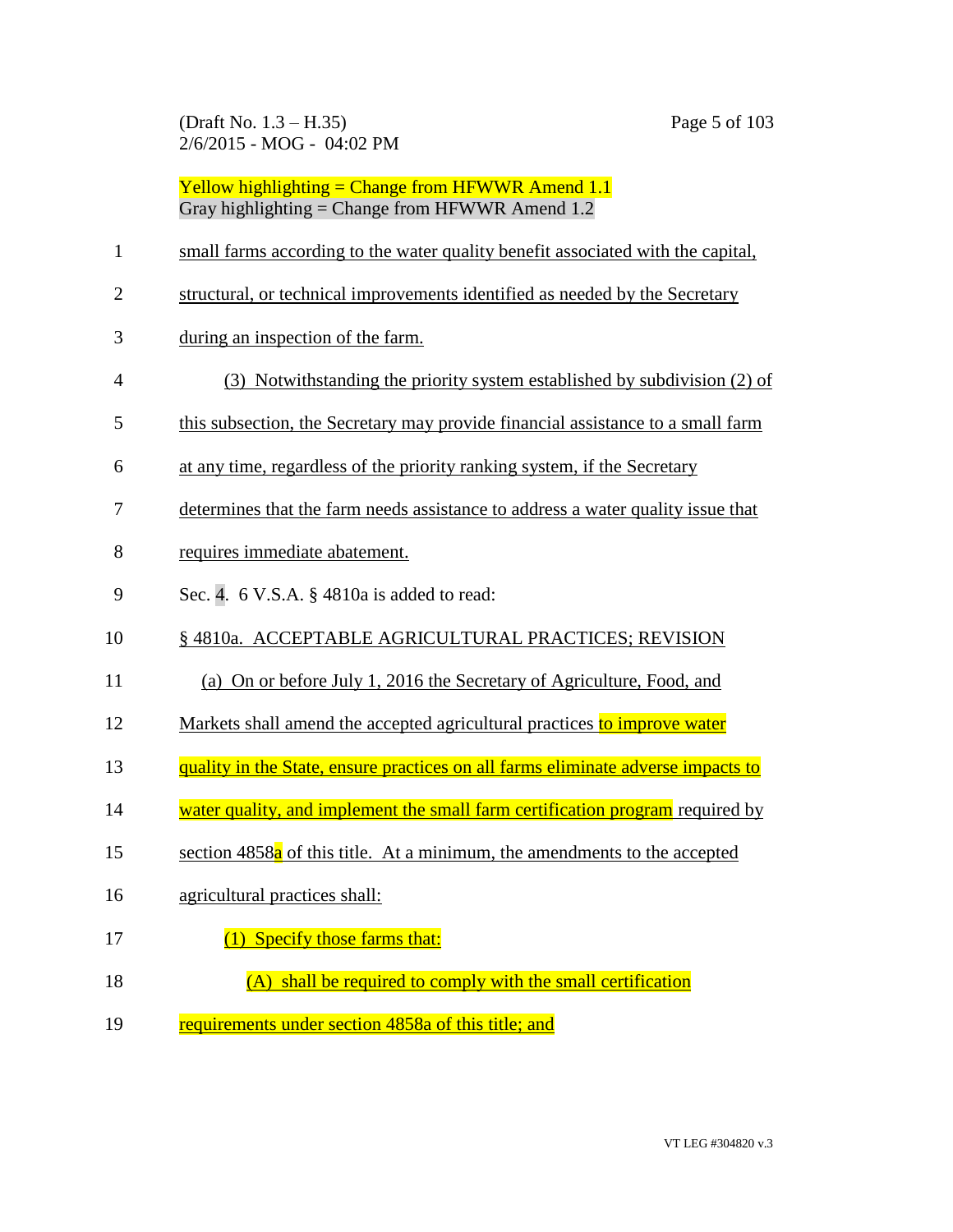(Draft No. 1.3 – H.35) Page 6 of 103 2/6/2015 - MOG - 04:02 PM

| 1              | (B) shall not be required to comply with a permit or certification               |
|----------------|----------------------------------------------------------------------------------|
| $\overline{2}$ | under this chapter, but are required to comply with the accepted agricultural    |
| 3              | practices.                                                                       |
| $\overline{4}$ | Require farms to stack manure, store fertilizer, and store other                 |
| 5              | nutrients on the farm in a manner and location that prevents contamination of    |
| 6              | groundwater used by a private well. In no case shall manure stacking sites,      |
| 7              | fertilizer storage, and other nutrient storage be located within 100 feet of a   |
| 8              | private well.                                                                    |
| 9              | (3) Prohibit a farm from stacking or storing manure on lands in a                |
| 10             | floodway or otherwise subject to regular flooding.                               |
| 11             | (4) Prohibit a farm from stacking of manure in a manner that presents a          |
| 12             | threat of discharge to a surface water. In no case shall manure be field stacked |
| 13             | on an unimproved site within 100 feet of a surface water.                        |
| 14             | Require the construction and management of barnyards, waster<br>(5)              |
| 15             | management systems, animal holding areas, and production areas in a manner       |
| 16             | to prevent runoff of waste to a surface water, to groundwater, or across         |
| 17             | property boundaries.                                                             |
| 18             | (6) Establish standards for nutrient management on farms, including              |
| 19             | required nutrient management planning on all farms that manage agricultural      |
| 20             | wastes.                                                                          |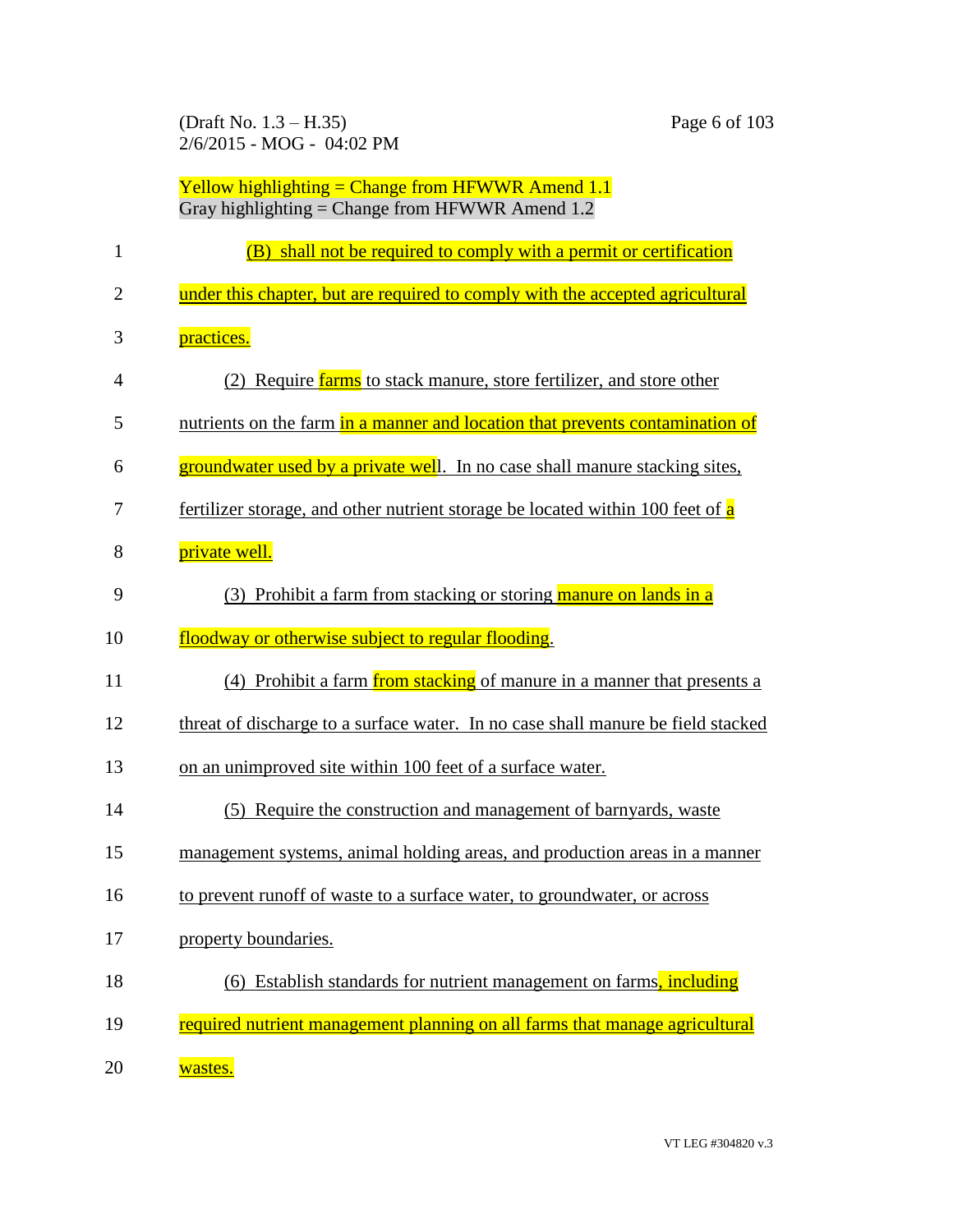| $\mathbf{1}$   | (7) Require cropland on the farm to be cultivated in a manner that                   |
|----------------|--------------------------------------------------------------------------------------|
| $\overline{2}$ | results in an average soil loss of less than or equal to the soil loss tolerance for |
| 3              | the prevalent soil, known as 1T, as calculated through application of the            |
| 4              | Revised Universal Soil Loss Equation, or through the application of similarly        |
| 5              | accepted models.                                                                     |
| 6              | (8) Require a farm to comply with standards established by the                       |
| 7              | Secretary for <b>maintaining</b> a vegetative buffer zone of perennial vegetation    |
| 8              | between annual croplands and the top of the bank of adjoining surface waters.        |
| 9              | At a minimum the vegetative buffer standards established by the Secretary            |
| 10             | shall prohibit the application of manure on the farm within 25 feet of the top of    |
| 11             | the bank of an adjoining surface water or within 10 feet of a ditch.                 |
| 12             | (9) Prohibit the construction or siting of a farm structure for the storage          |
| 13             | of manure, fertilizer, or pesticide storage within a floodway area identified on a   |
| 14             | National Flood Insurance <b>Program</b> Map on file with a town clerk.               |
| 15             | (10) Prohibit the construction or siting of a farm structure or the storage          |
| 16             | or manure, fertilizer, or pesticides storage within a river corridor designated by   |
| 17             | the Secretary of Natural Resources.                                                  |
| 18             | (11) Establish standards for the exclusion of livestock from surface                 |
| 19             | waters to prevent erosion and adverse water quality impacts.                         |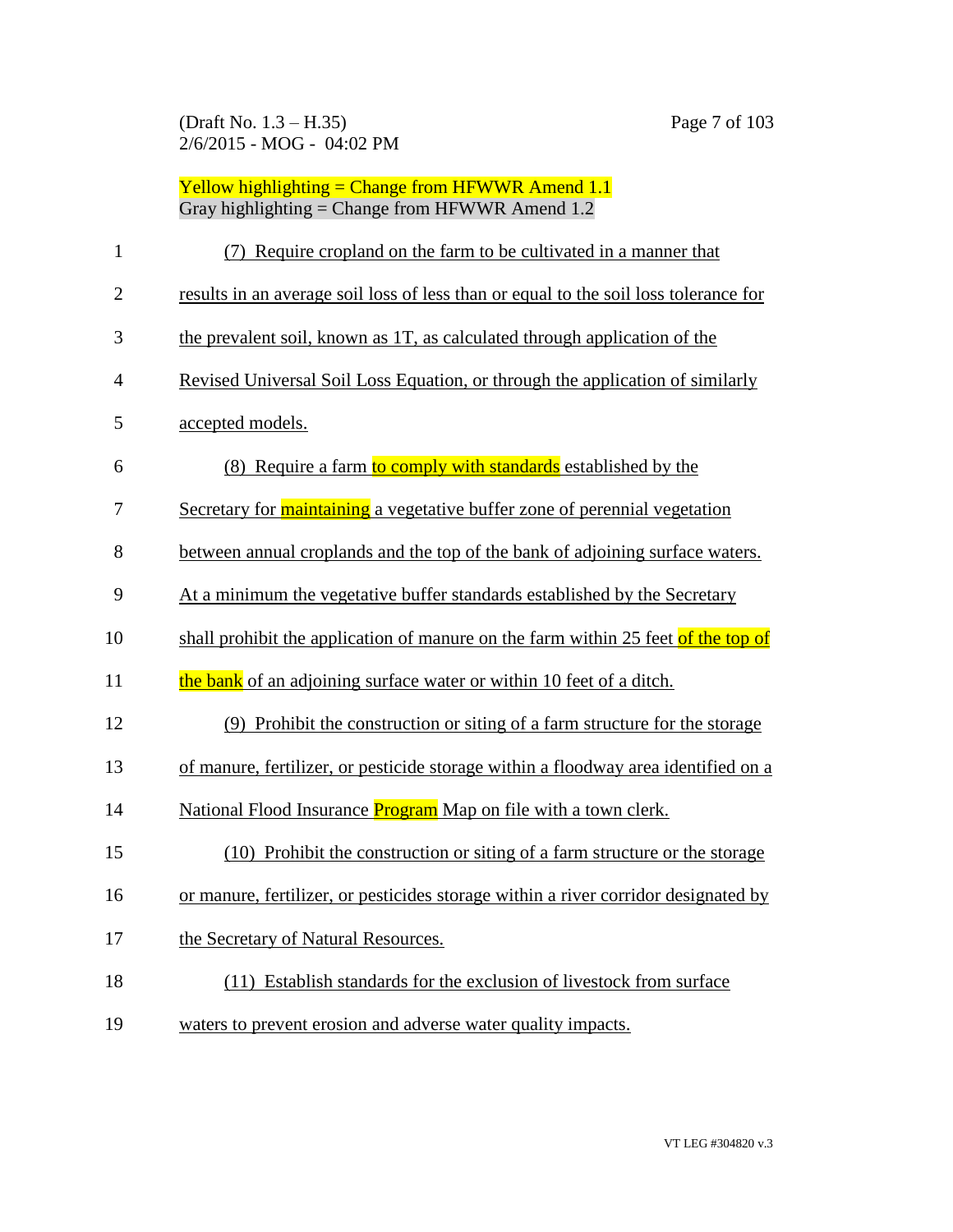| $\mathbf{1}$   | (12) Establish standards for the management of subsurface agriculture              |
|----------------|------------------------------------------------------------------------------------|
| $\overline{2}$ | tile drainage consistent with subsection (b) of this section.                      |
| 3              | (b) On or before January 15, 2018, the Secretary of Agriculture, Food and          |
| 4              | Markets shall amend the accepted agricultural practices in order to include        |
| 5              | requirements for reducing nutrient contribution to waters of the State from        |
| 6              | subsurface tile drainage. Upon adoption of requirements for subsurface tile        |
| 7              | drainage, the Secretary may require an existing subsurface tile drain to comply    |
| 8              | with the requirements of the AAPs for subsurface tile drainage upon a              |
| 9              | determination that compliance is necessary to reduce adverse impacts to water      |
| 10             | quality from the subsurface tile drain.                                            |
| 11             | Sec. 5. AGENCY OF AGRICULTURE, FOOD AND MARKETS REPORT                             |
| 12             | ON SUBSURFACE TILE DRAINAGE                                                        |
| 13             | On or before January 15, 2017, the Secretary of Agriculture, Food and              |
| 14             | Markets, after consultation with the Secretary of Natural Resources and the        |
| 15             | U.S. Department of Agriculture's Natural Resource Conservation Service,            |
| 16             | shall report to the House Committee on Fish, Wildlife and Water Resources,         |
| 17             | the Senate Committee on Natural Resources and Energy, the House Committee          |
| 18             | on Agriculture and Forest Products, and the Senate Committee on Agriculture        |
| 19             | regarding the status of current, scientific research relating to the environmental |
| 20             | management of subsurface agriculture tile drainage and how subsurface              |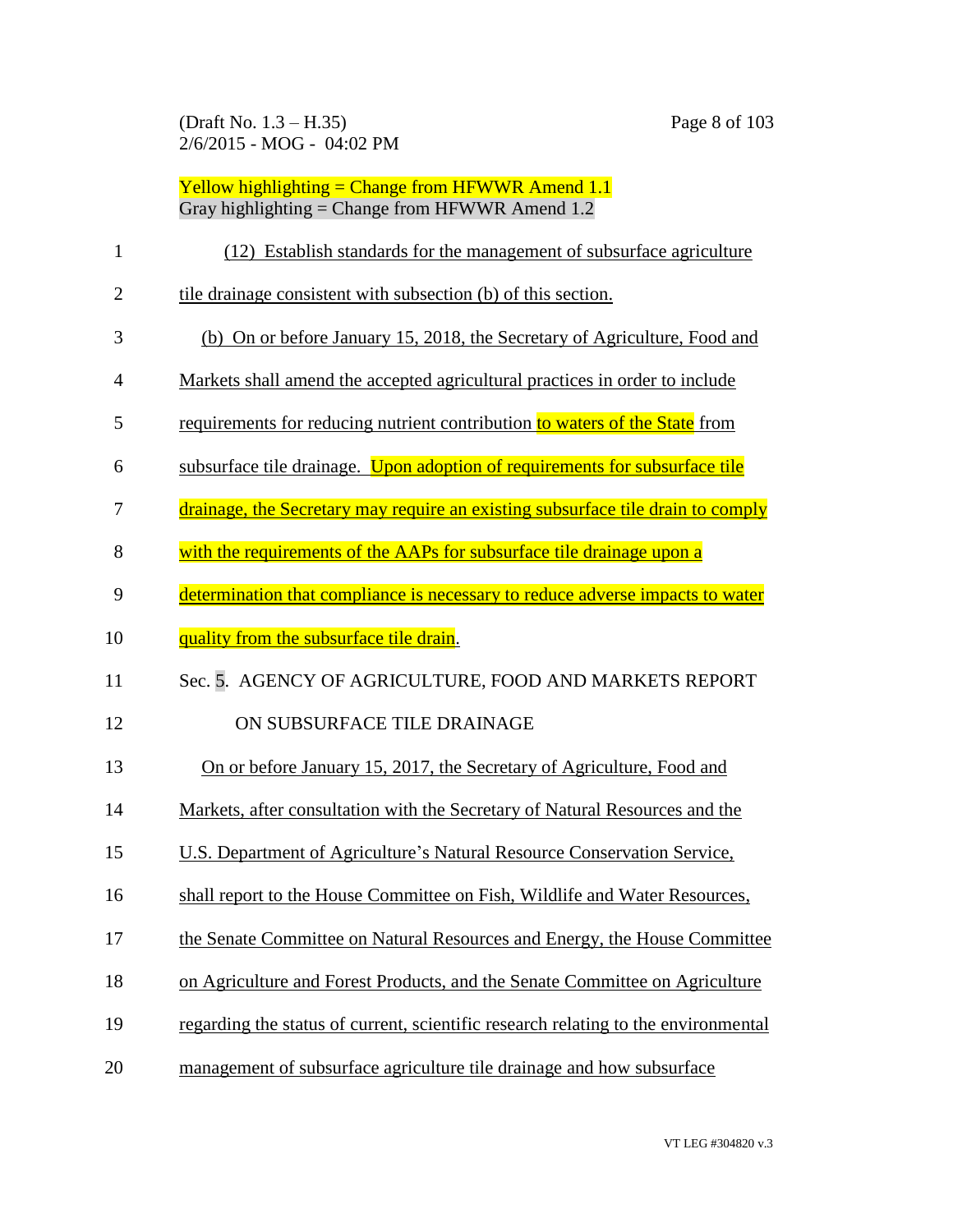(Draft No. 1.3 – H.35) Page 9 of 103 2/6/2015 - MOG - 04:02 PM

| $\mathbf{1}$   | agriculture tile drainage contributes to nutrient loading of surface waters. The     |
|----------------|--------------------------------------------------------------------------------------|
| $\overline{2}$ | report shall include a recommendation from the Secretary of Agriculture, Food        |
| 3              | and Markets regarding how best to manage subsurface agriculture tile drainage        |
| $\overline{4}$ | in the State in order to mitigate the contribution of tile drainage to waters of the |
| 5              | State.                                                                               |
| 6              | * * * Agricultural Water Quality;                                                    |
| 7              | <b>Best Management</b> Practices * * *                                               |
| 8              | Sec. 6. 6 V.S.A. § 4810 is amended to read:                                          |
| 9              | §4810. AUTHORITY; COOPERATION; COORDINATION                                          |
| 10             | (a) Agricultural land use practices. In accordance with 10 V.S.A.                    |
| 11             | § 1259(i), the secretary Secretary shall adopt by rule, pursuant to 3 V.S.A.         |
| 12             | chapter 25 of Title 3, and shall implement and enforce agricultural land use         |
| 13             | practices in order to reduce the amount of agricultural pollutants entering the      |
| 14             | waters of the state State. These agricultural land use practices shall be created    |
| 15             | in two categories, pursuant to subdivisions $(1)$ and $(2)$ of this subsection.      |
| 16             | (1) "Accepted Agricultural Practices" (AAPs) shall be standards to be                |
| 17             | followed in conducting agricultural activities in this state State. These            |
| 18             | standards shall address activities which have a potential for causing pollutants     |
| 19             | to enter the groundwater and waters of the state State, including dairy and          |
| 20             | other livestock operations plus all forms of crop and nursery operations and         |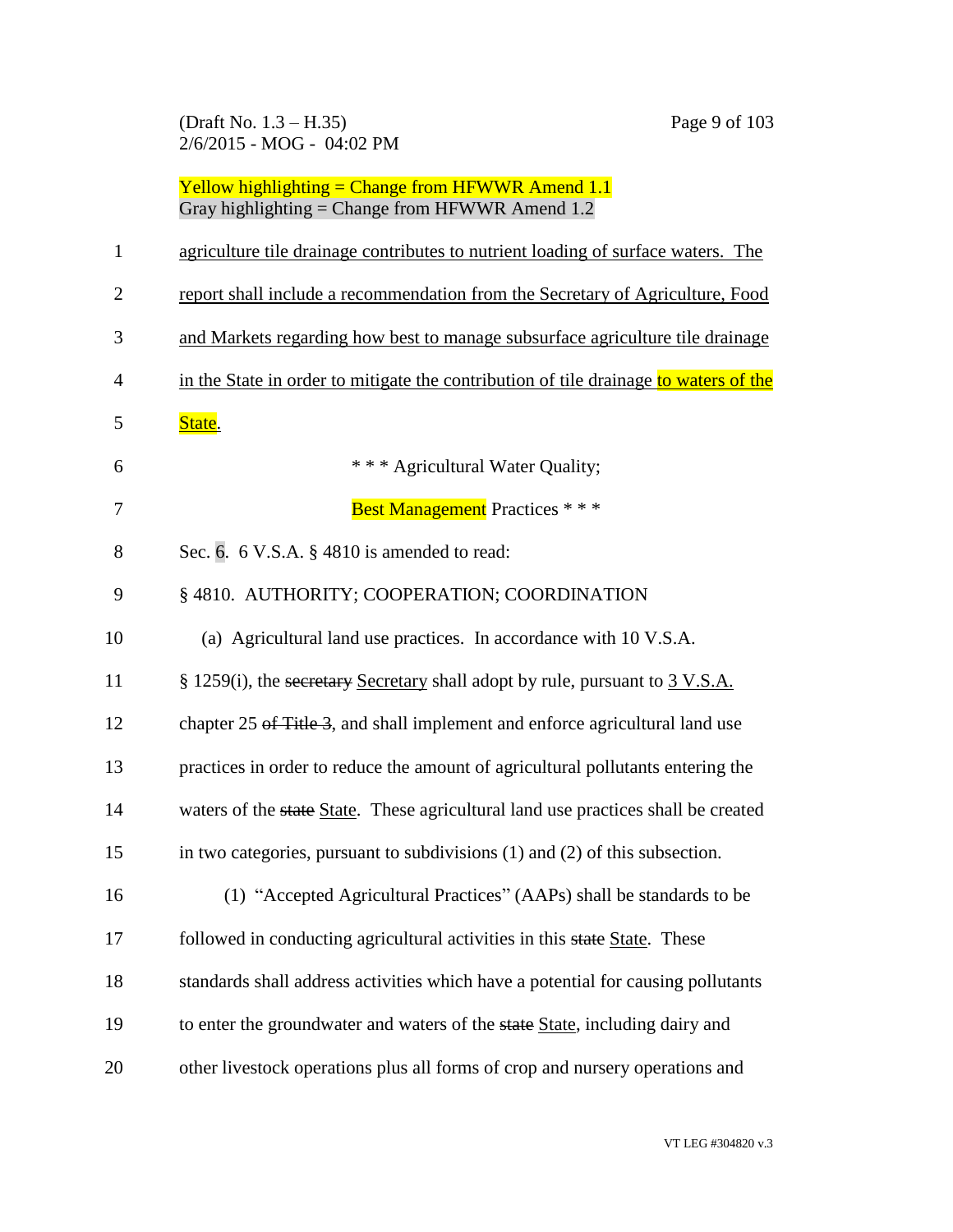(Draft No. 1.3 – H.35) Page 10 of 103 2/6/2015 - MOG - 04:02 PM

# Yellow highlighting = Change from HFWWR Amend 1.1 Gray highlighting = Change from HFWWR Amend 1.2

| $\mathbf{1}$   | on-farm or agricultural fairground, registered pursuant to 20 V.S.A. § 3902,   |
|----------------|--------------------------------------------------------------------------------|
| $\overline{2}$ | livestock and poultry slaughter and processing activities. The AAPs shall      |
| 3              | include, as well as promote and encourage, practices for farmers in preventing |
| $\overline{4}$ | pollutants from entering the groundwater and waters of the state State when    |
| 5              | engaged in, but not limited to, animal waste management and disposal, soil     |
| 6              | amendment applications, plant fertilization, and pest and weed control.        |
| 7              | Persons engaged in farming, as defined in 10 V.S.A. § 6001, who follow are in  |
| 8              | compliance with these practices shall be presumed to be in compliance with     |
| 9              | water quality standards. AAPs shall be practical and cost effective            |
| 10             | cost-effective to implement. The AAPs for groundwater shall include a          |
| 11             | process under which the agency Agency shall receive, investigate, and respond  |
| 12             | to a complaint that a farm has contaminated the drinking water or groundwater  |
| 13             | of a property owner.                                                           |
| 14             | (2) "Best Management Practices" (BMPs) may be required by the                  |
| 15             | secretary Secretary on a case by case case-by-case basis. Before requiring     |
| 16             | BMPs, the secretary shall determine that sufficient financial assistance is    |
| 17             | available to assist farmers in achieving compliance with applicable BMPs.      |
| 18             | When requiring implementation of a BMP, the Secretary shall inform a farmer    |
| 19             | of the resources available to assist the farmer in implementing BMPs and       |
| 20             | complying with the requirements of this chapter. BMPs shall be practical and   |

VT LEG #304820 v.3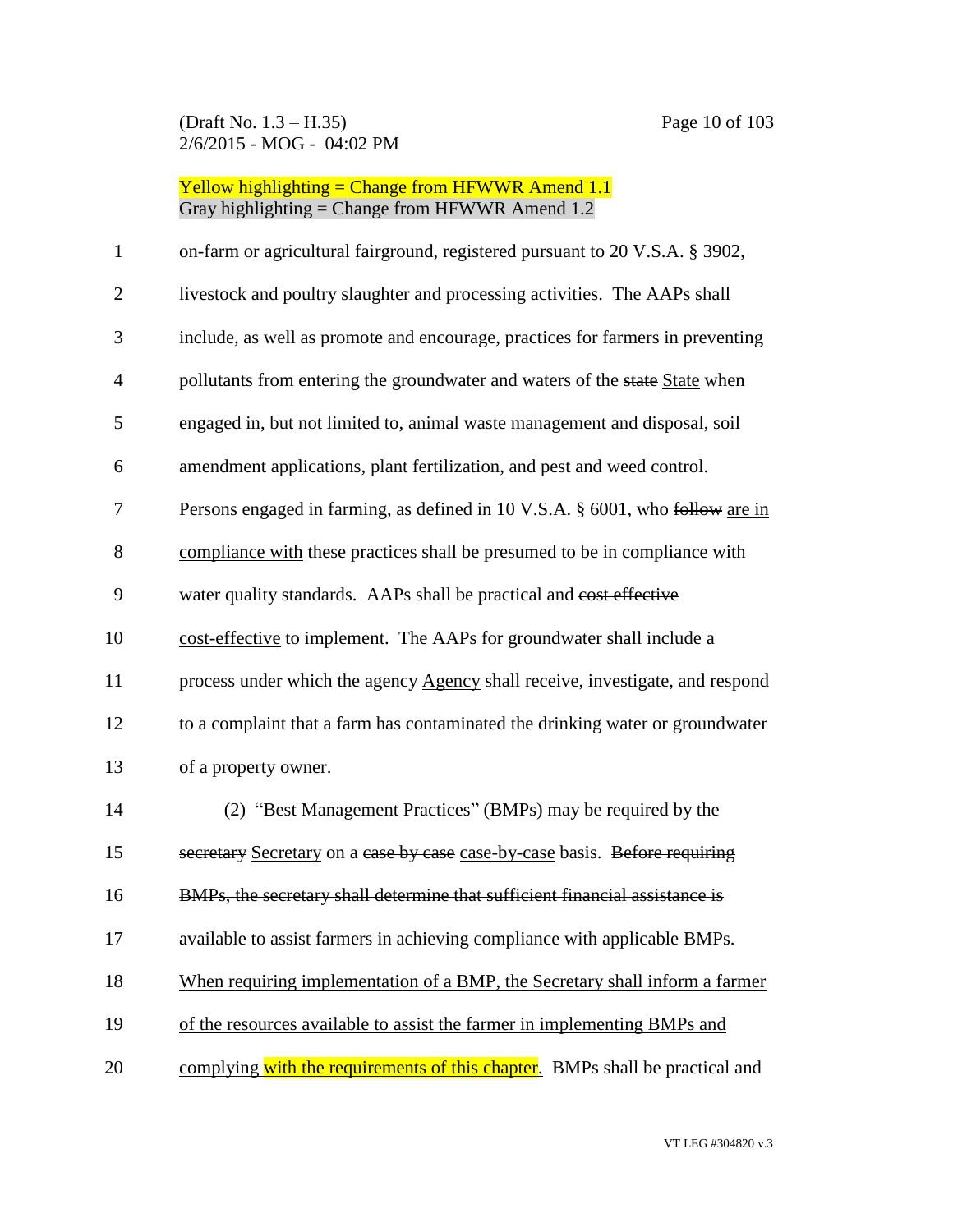(Draft No. 1.3 – H.35) Page 11 of 103 2/6/2015 - MOG - 04:02 PM

| $\mathbf{1}$   | cost effective to implement and shall be designed to achieve compliance with     |
|----------------|----------------------------------------------------------------------------------|
| $\overline{2}$ | the requirements of this chapter.                                                |
| 3              | (b) Cooperation and coordination. The secretary of agriculture, food and         |
| $\overline{4}$ | markets Secretary of Agriculture, Food and Markets shall coordinate with the     |
| 5              | secretary of natural resources Secretary of Natural Resources in implementing    |
| 6              | and enforcing programs, plans, and practices developed for reducing and          |
| 7              | eliminating agricultural non-point source pollutants and discharges from         |
| 8              | concentrated animal feeding operations. The secretary of agriculture, food and   |
| 9              | markets Secretary of Agriculture, Food and Markets and the secretary of          |
| 10             | natural resources Secretary of Natural Resources shall develop a memorandum      |
| 11             | of understanding for the non-point program describing program administration,    |
| 12             | grant negotiation, grant sharing, and how they will coordinate watershed         |
| 13             | planning activities to comply with Public Law 92-500. The secretary of           |
| 14             | agriculture, food and markets Secretary of Agriculture, Food and Markets and     |
| 15             | the secretary of the agency of natural resources Secretary of Natural Resources  |
| 16             | shall also develop a memorandum of understanding according to the public         |
| 17             | notice and comment process of 10 V.S.A. § 1259(i) regarding the                  |
| 18             | implementation of the federal concentrated animal feeding operation program      |
| 19             | and the relationship between the requirements of the federal program and the     |
| 20             | state State agricultural water quality requirements for large, medium, and small |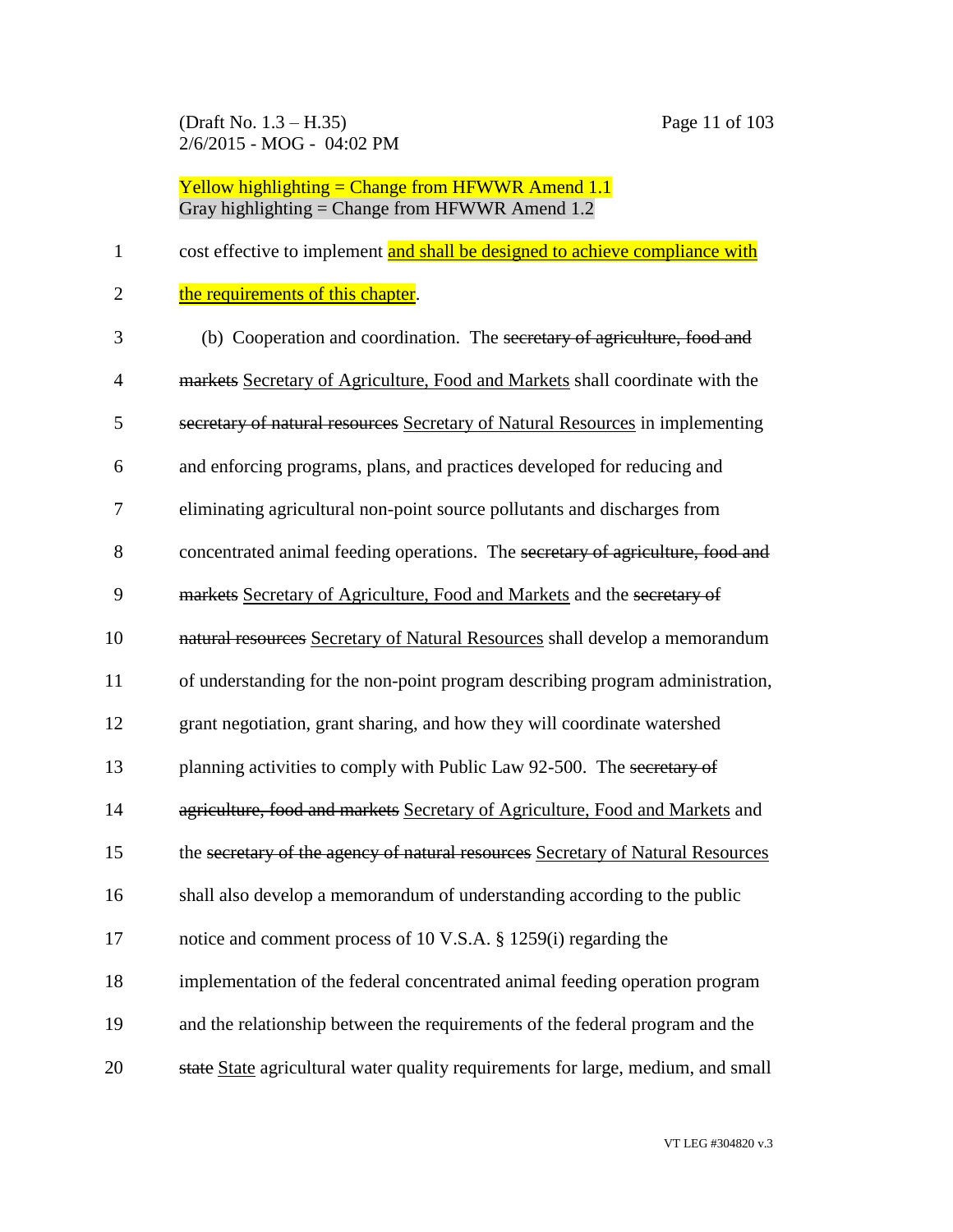| $\mathbf{1}$   | farms under this chapter 215 of this title. The memorandum of understanding     |
|----------------|---------------------------------------------------------------------------------|
| $\overline{2}$ | shall describe program administration, permit issuance, an appellate process,   |
| 3              | and enforcement authority and implementation. The memorandum of                 |
| $\overline{4}$ | understanding shall be consistent with the federal National Pollutant Discharge |
| 5              | Elimination System permit regulations for discharges from concentrated          |
| 6              | animal feeding operations. The allocation of duties under this chapter between  |
| 7              | the secretary of agriculture, food and markets Secretary of Agriculture, Food   |
| 8              | and Markets and the secretary of natural resources Secretary of Natural         |
| 9              | Resources shall be consistent with the secretary's Secretary's duties,          |
| 10             | established under the provisions of 10 V.S.A. § 1258(b), to comply with Public  |
| 11             | Law 92-500. The secretary of natural resources Secretary of Natural             |
| 12             | Resources shall be the state State lead person in applying for federal funds    |
| 13             | under Public Law 92-500, but shall consult with the secretary of agriculture,   |
| 14             | food and markets Secretary of Agriculture, Food and Markets during the          |
| 15             | process. The agricultural non-point source program may compete with other       |
| 16             | programs for competitive watershed projects funded from federal funds. The      |
| 17             | secretary of agriculture, food and markets Secretary of Agriculture, Food and   |
| 18             | Markets shall be represented in reviewing these projects for funding. Actions   |
| 19             | by the secretary of agriculture, food and markets Secretary of Agriculture,     |
| 20             | Food and Markets under this chapter concerning agricultural non-point source    |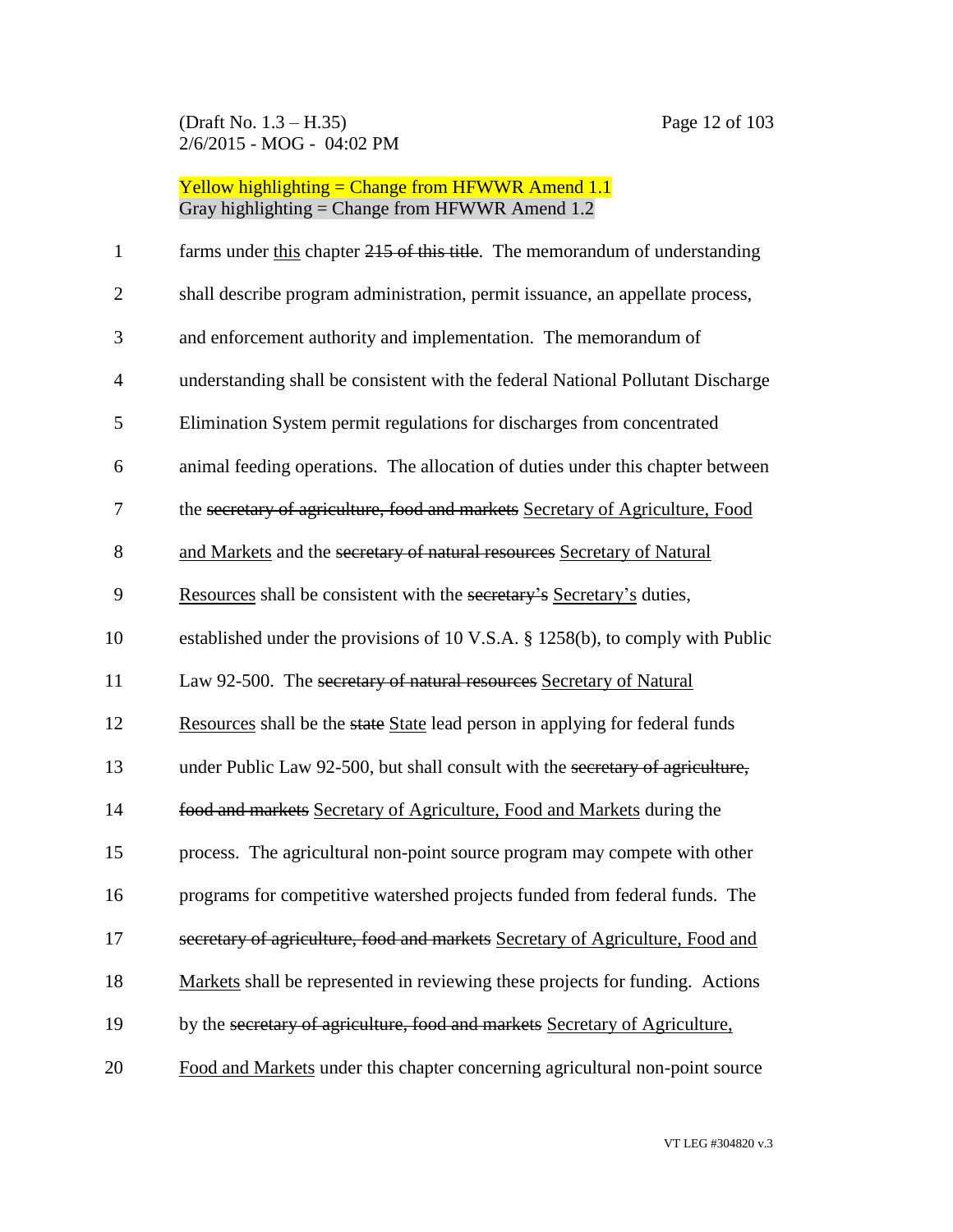| $\mathbf{1}$   | pollution shall be consistent with the water quality standards and water        |
|----------------|---------------------------------------------------------------------------------|
| $\overline{2}$ | pollution control requirements of 10 V.S.A. chapter 47 of Title 10 and the      |
| 3              | federal Clean Water Act as amended. In addition, the secretary of agriculture,  |
| $\overline{4}$ | food and markets Secretary of Agriculture, Food and Markets shall coordinate    |
| 5              | with the secretary of natural resources Secretary of Natural Resources in       |
| 6              | implementing and enforcing programs, plans, and practices developed for the     |
| 7              | proper management of composting facilities when those facilities are located    |
| 8              | on a farm.                                                                      |
| 9              | Sec. 7. $6$ V.S.A. $\S$ 4813 is amended to read:                                |
| 10             | § 4813. BASIN MANAGEMENT; APPEALS TO THE WATER                                  |
|                |                                                                                 |
| 11             | RESOURCES BOARD ENVIRONMENTAL DIVISION                                          |
| 12             | (a) The secretary of agriculture, food and markets Secretary of Agriculture,    |
| 13             | Food and Markets shall cooperate with the secretary of natural resources        |
| 14             | Secretary of Natural Resources in the basin planning process with regard to the |
| 15             | agricultural non-point source waste component of each basin plan. Any person    |
| 16             | with an interest in the agricultural non-point source component of the basin    |
| 17             | planning process may petition the secretary of agriculture, food and markets    |
| 18             | Secretary of Agriculture, Food and Markets to require, and the secretary        |
| 19             | Secretary may require, best management practices in the individual basin        |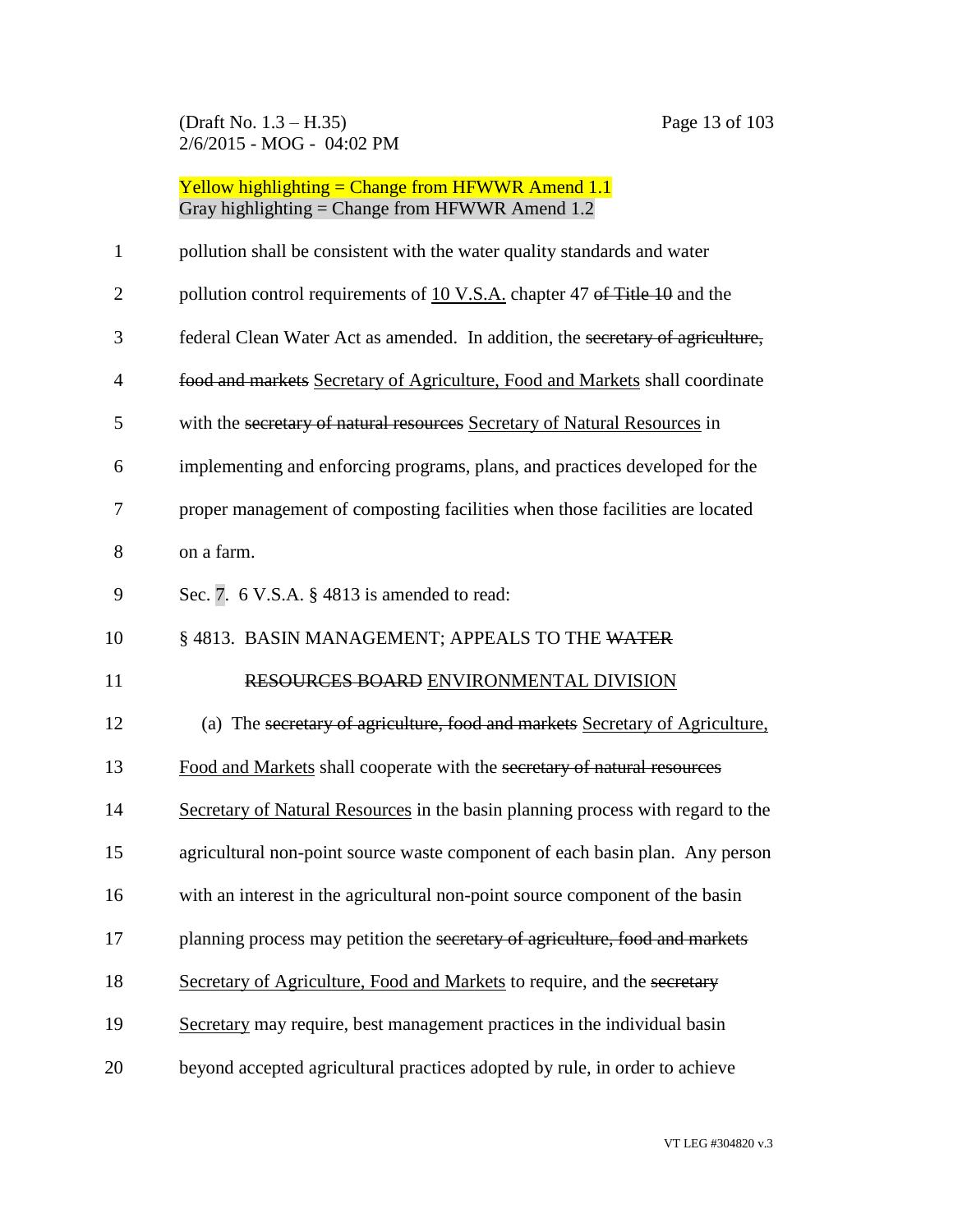| $\mathbf{1}$   | compliance with the water quality goals in 10 V.S.A. § 1250 and any duly        |
|----------------|---------------------------------------------------------------------------------|
| $\overline{2}$ | adopted basin plan. The secretary of agriculture, food and markets Secretary    |
| 3              | of Agriculture, Food and Markets shall hold a public hearing within 60 days     |
| 4              | and shall issue a timely written decision that sets forth the facts and reasons |
| 5              | supporting the decision.                                                        |
| 6              | (b) Any person engaged in farming that has been required by the secretary       |
| 7              | of agriculture, food and markets Secretary of Agriculture, Food and Markets to  |
| 8              | implement best management practices or any person who has petitioned the        |
| 9              | secretary of agriculture, food and markets Secretary of Agriculture, Food and   |
| 10             | Markets under subsection (a) of this section may appeal the secretary of        |
| 11             | agriculture, food and market's Secretary of Agriculture, Food and Markets'      |
| 12             | decision to the environmental division Environmental Division de novo.          |
| 13             | (c) Before requiring best management practices under this section, the          |
| 14             | secretary of agriculture, food and markets or the board shall determine that    |
| 15             | sufficient financial assistance is available to assist farmers in achieving     |
| 16             | compliance with applicable best management practices When requiring             |
| 17             | implementation of a best management practice, the Secretary shall inform a      |
| 18             | farmer of the resources available to assist the farmer in implementing the best |
| 19             | management practice and complying with the Vermont water quality                |
| 20             | standards.                                                                      |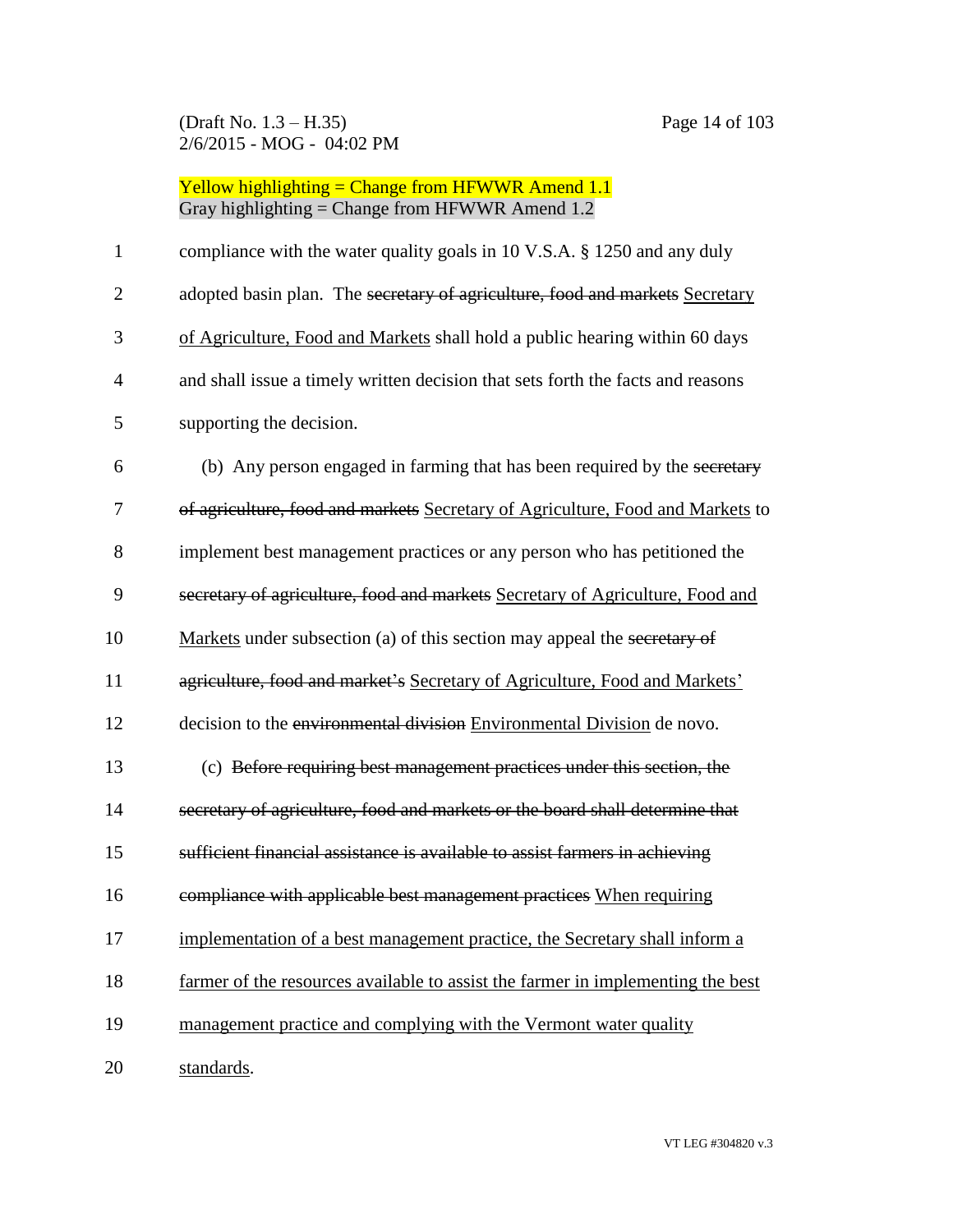(Draft No. 1.3 – H.35) Page 15 of 103 2/6/2015 - MOG - 04:02 PM

|                | Yellow highlighting = Change from HFWWR Amend $1.1$<br>Gray highlighting = Change from HFWWR Amend $1.2$ |
|----------------|----------------------------------------------------------------------------------------------------------|
| $\mathbf{1}$   | *** Agricultural Water Quality; Training ***                                                             |
| $\overline{2}$ | Sec. 8. 6 V.S.A. chapter 215, subchapter 8 is added to read:                                             |
| 3              | Subchapter 8. Agricultural Water Quality Training                                                        |
| 4              | § 4981. AGRICULTURAL WATER QUALITY CERTIFICATION                                                         |
| 5              | TRAINING; RULEMAKING                                                                                     |
| 6              | (a) The Secretary of Agriculture, Food and Markets shall adopt by                                        |
| 7              | procedure requirements for training classes or programs for owners or                                    |
| 8              | operators of small farms, medium farms, or large farms certified or permitted                            |
| 9              | under this chapter regarding:                                                                            |
| 10             | $(1)$ the prevention of discharges, as that term is defined in 10 V.S.A.                                 |
| 11             | $§$ 1251(3); and                                                                                         |
| 12             | (2) the mitigation and management of stormwater runoff, as that term is                                  |
| 13             | defined in 10 V.S.A. $\S$ 1264, from farms.                                                              |
| 14             | (b) Any training required by procedure under this section shall address:                                 |
| 15             | (1) the existing statutory and regulatory requirements for operation of a                                |
| 16             | large, medium, or small farm in the State;                                                               |
| 17             | (2) the management practices and technical and financial resources                                       |
| 18             | available to assist in compliance with statutory or regulatory agricultural                              |
| 19             | requirements; and                                                                                        |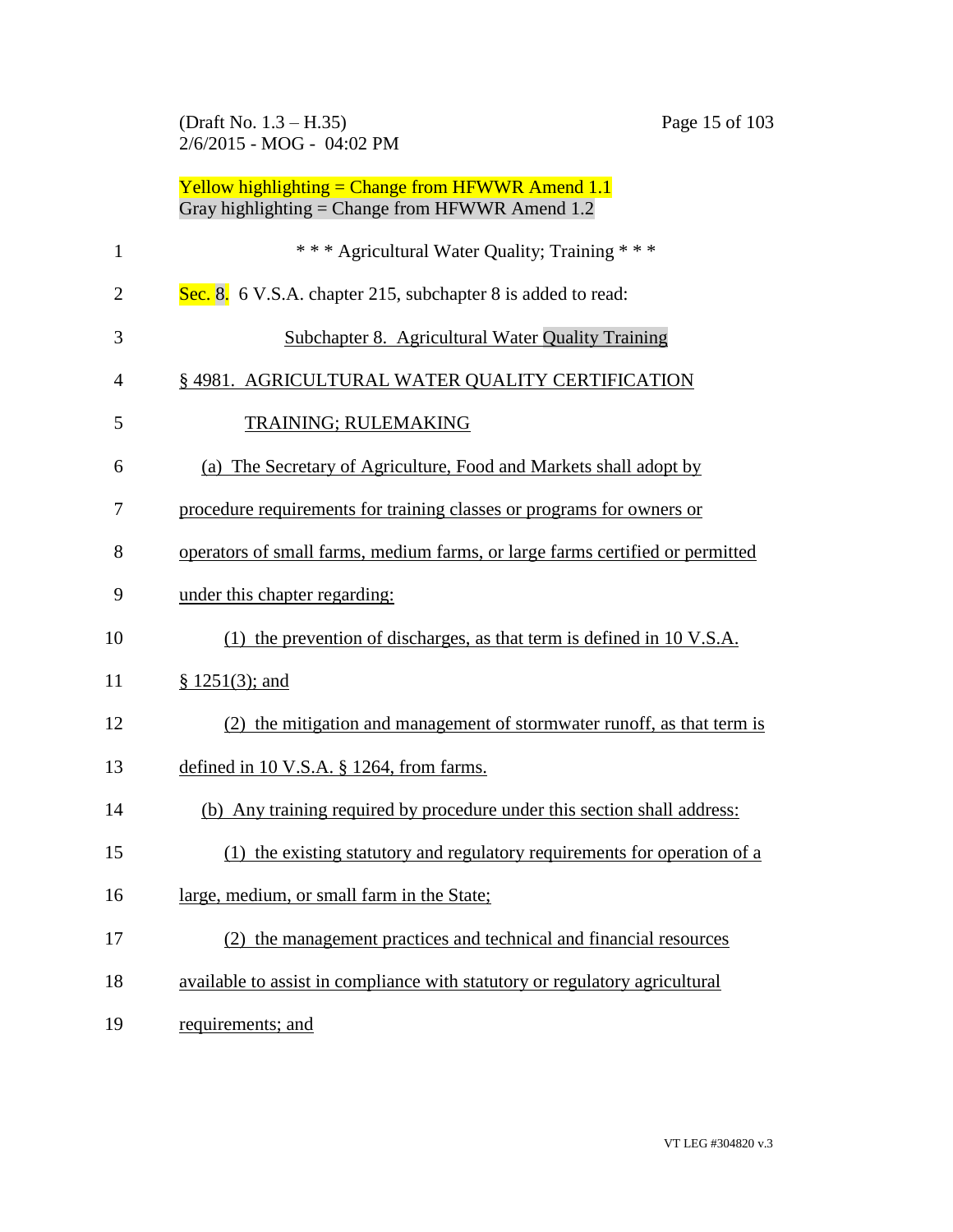(Draft No. 1.3 – H.35) Page 16 of 103 2/6/2015 - MOG - 04:02 PM

| 1              | the land application of manure, nutrients, or sludge; methods or<br>(3)        |
|----------------|--------------------------------------------------------------------------------|
| $\overline{2}$ | techniques to minimize the runoff of land-applied manure, nutrients, or sludge |
| 3              | to waters of the State; and identification of weather or soil conditions that  |
| $\overline{4}$ | increase the risk of runoff of land-applied manure, nutrients, or sludge to    |
| 5              | waters of the State.                                                           |
| 6              | (c) The Secretary shall include the training required by this section as a     |
| 7              | condition of a large farm permit, medium farm permit, or small farm            |
| 8              | certification required under this chapter. The Secretary may phase in training |
| 9              | requirements under this section based on farm size, permit or certification    |
| 10             | category, or available staffing. On or before January 1, 2016 the Secretary    |
| 11             | shall establish a schedule by which all owners or operators of small farms,    |
| 12             | medium farms, or large farms shall complete the training required by this      |
| 13             | section.                                                                       |
| 14             | * * * Agricultural Water Quality;                                              |
| 15             | Certification of Custom Applicators * * *                                      |
| 16             | Sec. 9. 6 V.S.A. chapter 215, subchapter 9 is added to read:                   |
| 17             | Subchapter 9. Certification of Custom Applicators of Manure,                   |
| 18             | Nutrients, or Sludge                                                           |
| 19             | §4987. DEFINITIONS                                                             |
|                |                                                                                |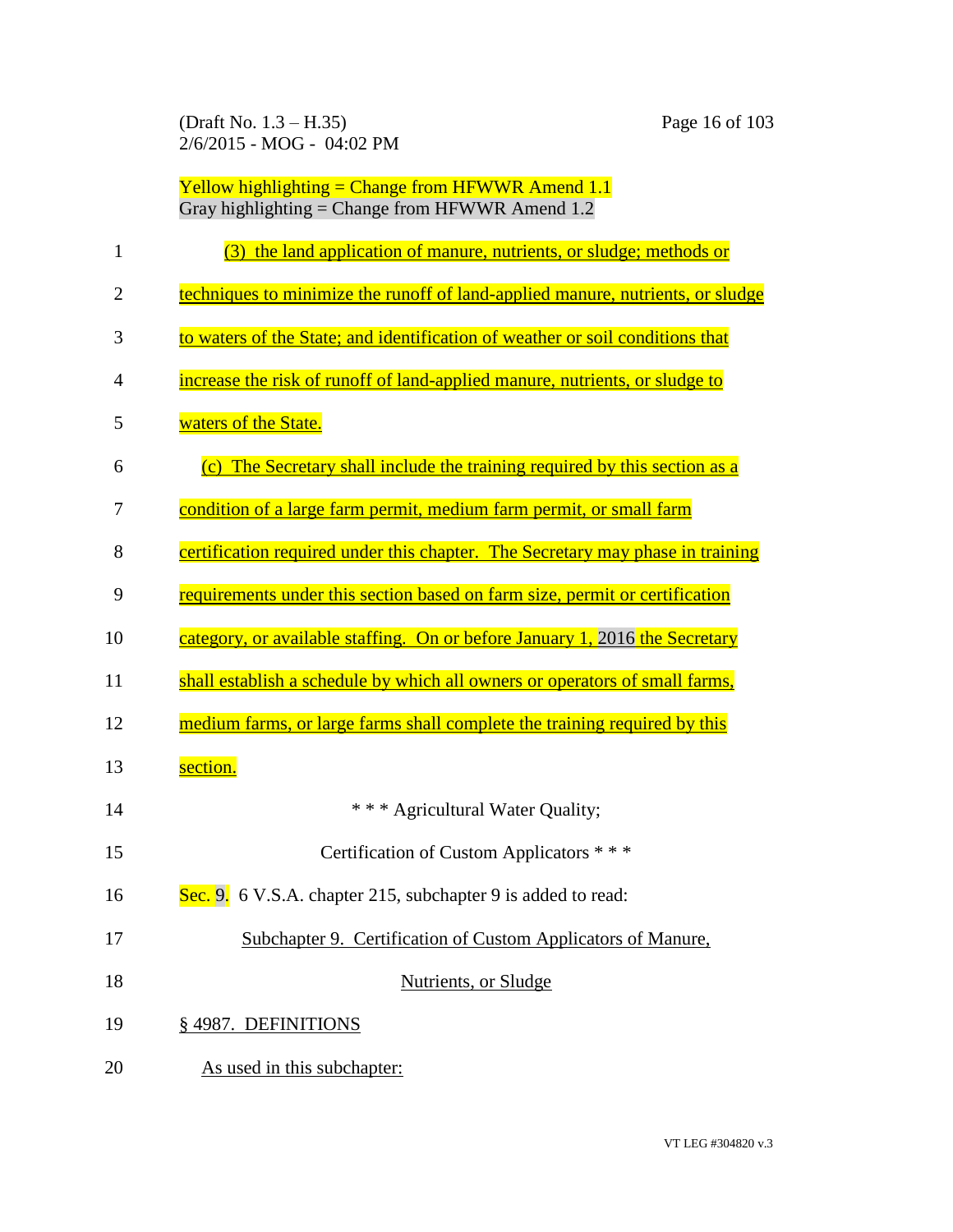(Draft No. 1.3 – H.35) Page 17 of 103 2/6/2015 - MOG - 04:02 PM

| $\mathbf{1}$   | (1) "Custom applicator" means a person who applies manure, nutrients,           |
|----------------|---------------------------------------------------------------------------------|
| $\overline{2}$ | or sludge to land and who charges or collects other consideration for the       |
| 3              | service. "Custom applicator" shall include employees of a custom applicator,    |
| $\overline{4}$ | when the employees apply manure, nutrients, or sludge to land.                  |
| 5              | (2) "Manure" means livestock waste that may also contain bedding,               |
| 6              | spilled feed, water, or soil.                                                   |
| 7              | (3) "Sludge" means any solid, semisolid, or liquid generated from a             |
| 8              | municipal, commercial, or industrial wastewater treatment plant or process,     |
| 9              | water supply treatment plant, air pollution control facility, or any other such |
| 10             | waste having similar characteristics and effects.                               |
| 11             | § 4988. CERTIFICATION OF CUSTOM APPLICATOR                                      |
| 12             | (a) The Secretary of Agriculture, Food and Markets shall adopt by rule a        |
| 13             | process by which a custom applicator shall be certified to operate within the   |
| 14             | State. The certification process shall require a custom applicator to complete  |
| 15             | eight hours of training over each five-year period regarding:                   |
| 16             | (1) application methods or techniques to minimize the runoff of                 |
| 17             | land-applied manure, nutrients, or sludge to waters of the State; and           |
| 18             | (2) identification of weather or soil conditions that increase the risk of      |
| 19             | runoff of land-applied manure, nutrients, or sludge to waters of the State.     |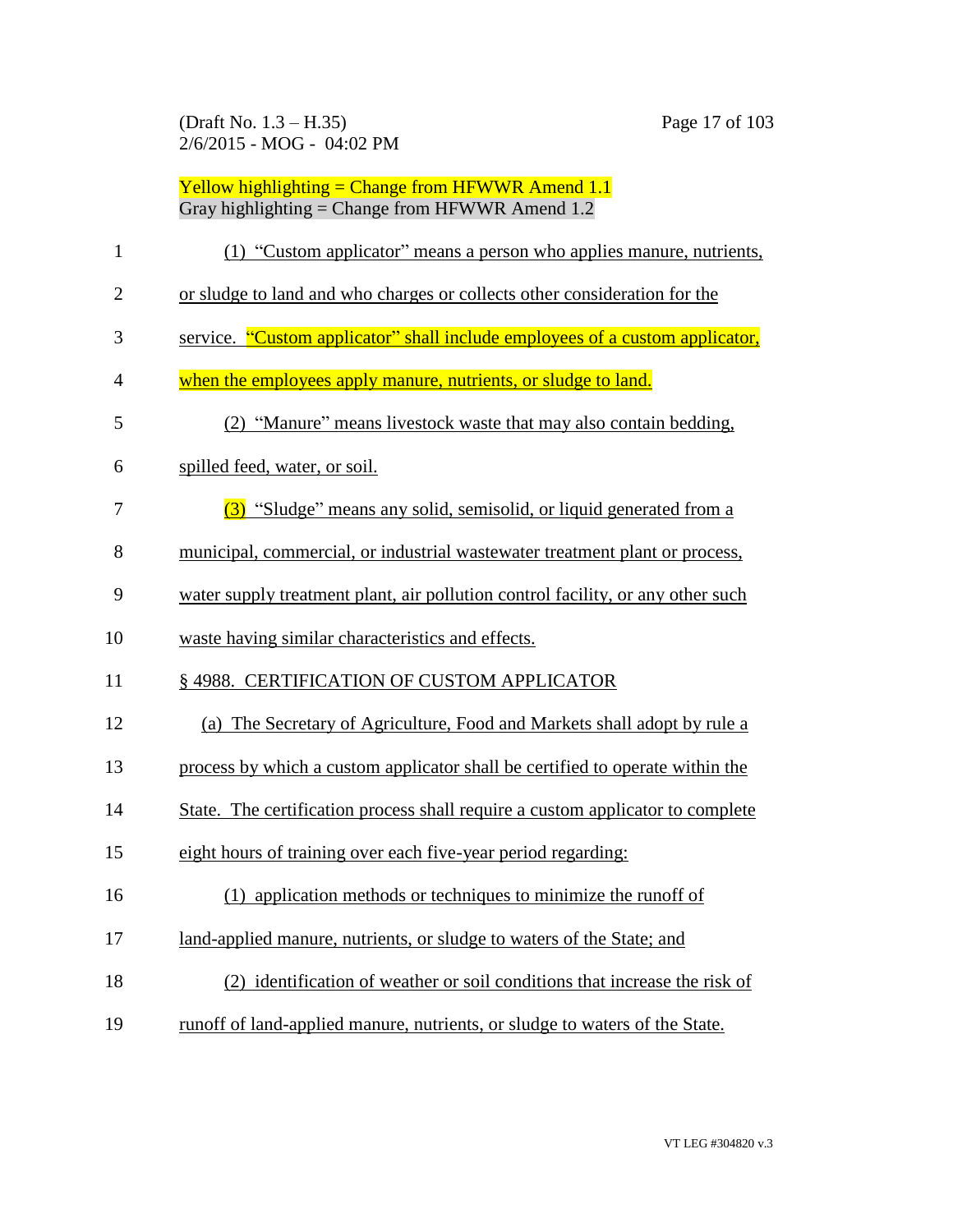(Draft No. 1.3 – H.35) Page 18 of 103 2/6/2015 - MOG - 04:02 PM

| $\mathbf{1}$   | (b) A custom applicator shall not apply manure, nutrients, or sludge unless    |
|----------------|--------------------------------------------------------------------------------|
| $\overline{2}$ | certified by the Secretary of Agriculture, Food and Markets.                   |
| 3              | *** Agricultural Water Quality; Enforcement; Corrective Actions ***            |
| 4              | Sec. 10. 6 V.S.A. chapter 215, subchapter 10 is added to read:                 |
| 5              | Subchapter 10. Enforcement                                                     |
| 6              | §4991. CORRECTIVE ACTIONS; ADMINISTRATIVE ENFORCEMENT                          |
| 7              | (a)(1) When the Secretary of Agriculture, Food and Markets determines          |
| 8              | that a person engaged in farming is managing a farm in violation of the        |
| 9              | requirements of this chapter, rules adopted under this chapter, or a permit or |
| 10             | certification issued under this chapter, the Secretary may issue a written     |
| 11             | warning that shall be served in person or by certified mail, return receipt    |
| 12             | requested. A warning issued under this subsection shall include:               |
| 13             | (A) a brief description of the alleged violation;                              |
| 14             | (B) identification of this statute;                                            |
| 15             | (C) identification of the applicable statute, rule, or permit condition        |
| 16             | violated;                                                                      |
| 17             | (D) the required corrective actions that the person shall take to              |
| 18             | correct the violation; and                                                     |
| 19             | (E) a summary of federal and State assistance programs that may be             |
| 20             | utilized by the person to assist in correcting the violation.                  |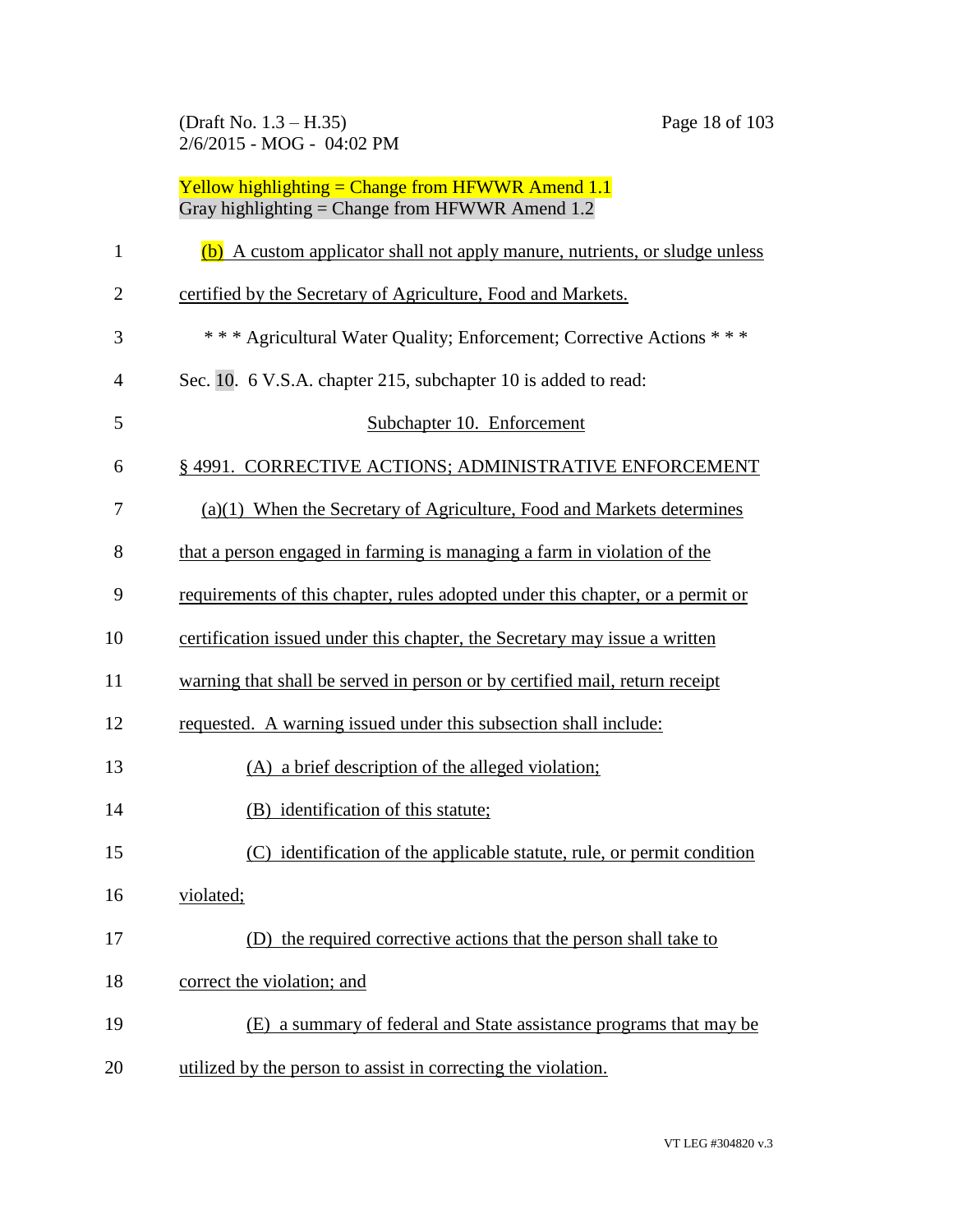(Draft No. 1.3 – H.35) Page 19 of 103 2/6/2015 - MOG - 04:02 PM

| $\mathbf{1}$   | (2) A person issued a warning under this subsection shall have 30 days           |
|----------------|----------------------------------------------------------------------------------|
| $\overline{c}$ | to respond to the written warning and shall provide an abatement schedule for    |
| 3              | curing the violation and a description of the corrective action to be taken to   |
| $\overline{4}$ | cure the violation.                                                              |
| 5              | (3) If a person who receives a warning under this subsection fails to            |
| 6              | respond in a timely manner to the written warning or to take corrective action,  |
| 7              | the Secretary may act pursuant to subsection (b) or (c) of this section in order |
| 8              | to protect water quality.                                                        |
| 9              | (b) Notwithstanding the requirements of subsection (a) of this section, the      |
| 10             | Secretary may:                                                                   |
| 11             | (1) Issue cease and desist orders in accordance with the requirements of         |
| 12             | subsection (c) of this section.                                                  |
| 13             | (2) Issue emergency administrative orders to protect water quality when          |
| 14             | an alleged violation, activity, or farm practice:                                |
| 15             | (A) presents an immediate threat of substantial harm to the                      |
| 16             | environment or immediate threat to the public health or welfare;                 |
| 17             | (B) is likely to result in an immediate threat of substantial harm to the        |
| 18             | environment or immediate threat to the public health or welfare; or              |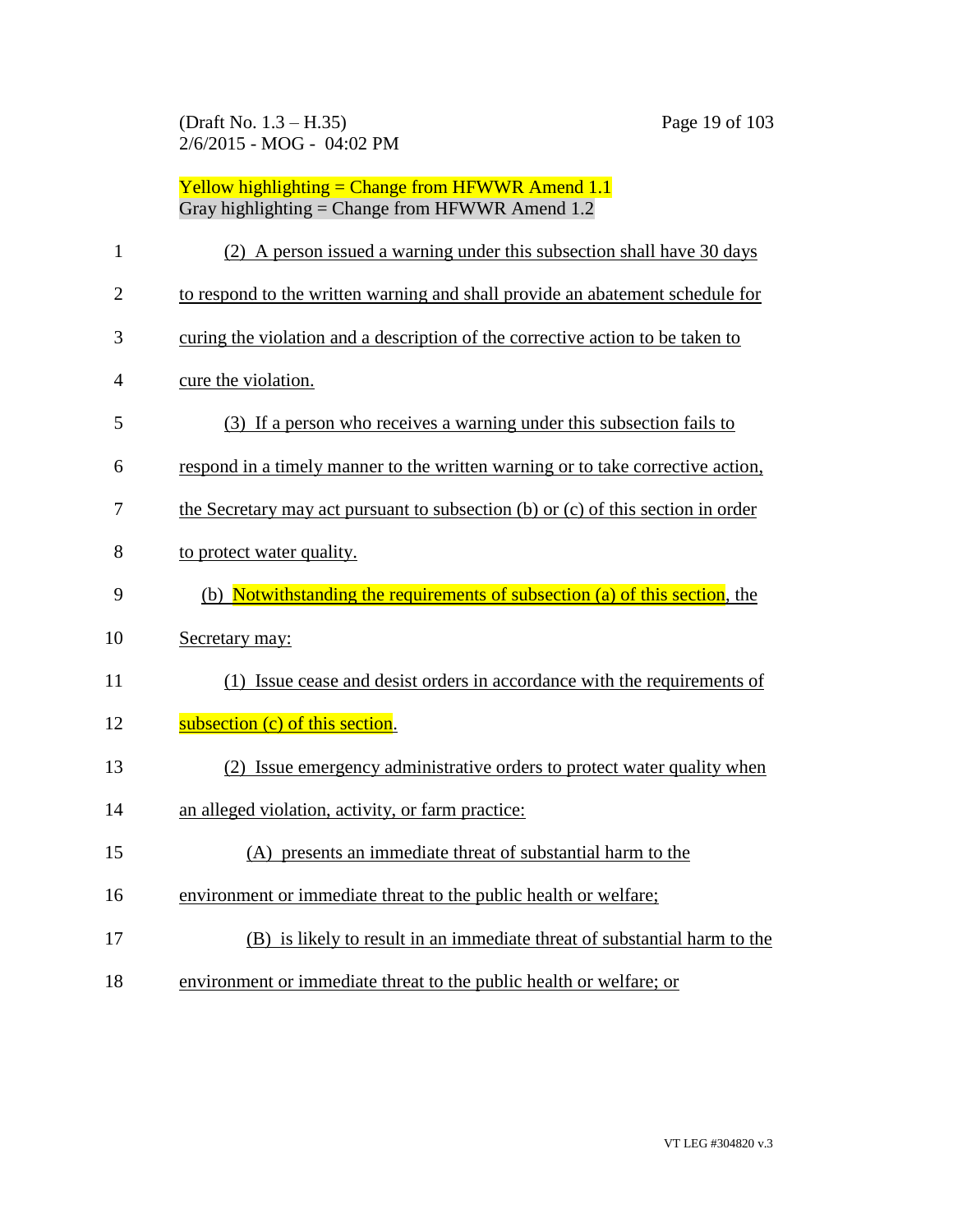| 1              | (C) requires a permit or amendment to a permit issued under this                 |
|----------------|----------------------------------------------------------------------------------|
| $\overline{2}$ | chapter and a farm owner or operator has commenced an activity or is             |
| 3              | continuing an activity without a permit or permit amendment.                     |
| 4              | (3) Institute appropriate proceedings on behalf of the Agency of                 |
| 5              | Agriculture, Food and Markets to enforce the requirements of this chapter,       |
| 6              | rules adopted under this chapter, or a permit or certification issued under this |
| 7              | chapter.                                                                         |
| 8              | (4) Order mandatory corrective actions, including a requirement to               |
| 9              | remove livestock from a farm or production area when the volume of waste         |
| 10             | produced by livestock on the farm exceeds the infrastructure capacity of the     |
| 11             | farm or the production area to manage the waste or waste leachate and prevent    |
| 12             | runoff or leaching of wastes to waters of the State or groundwater, as required  |
| 13             | by this chapter.                                                                 |
| 14             | (5) Seek administrative or civil penalties in accordance with the                |
| 15             | requirements of section 15, 16, 17, or 4993 of this title. Notwithstanding the   |
| 16             | requirements of section 15 of this title to the contrary, the maximum            |
| 17             | administrative penalty issued by the Secretary under this section shall not      |
| 18             | exceed \$5,000.00 for each violation, and the maximum amount of any penalty      |
| 19             | assessed for separate and distinct violations of this chapter shall not exceed   |
| 20             | \$50,000.00.                                                                     |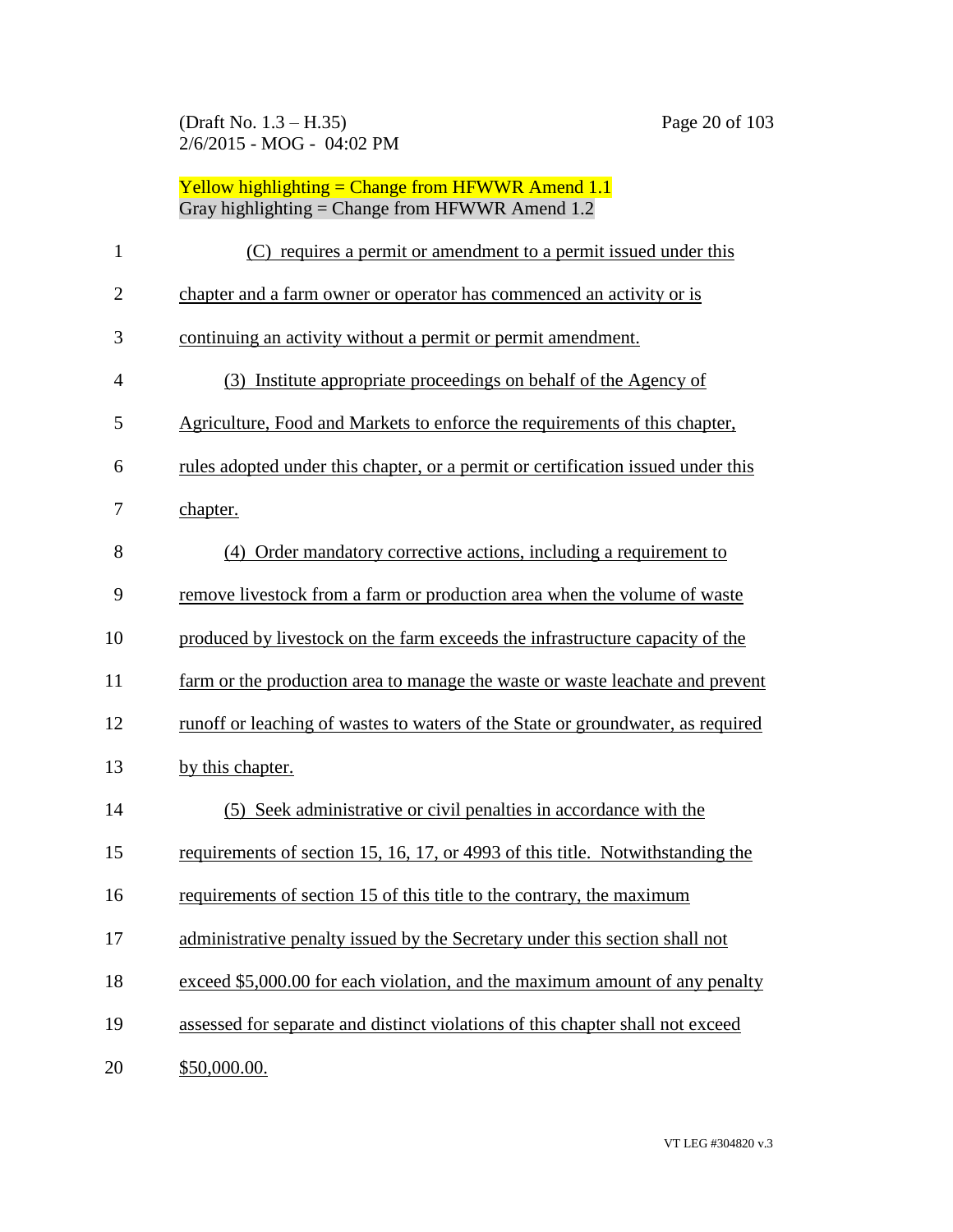| $\mathbf{1}$   | (c) A person may request a hearing on a cease and desist order or an             |
|----------------|----------------------------------------------------------------------------------|
| $\overline{2}$ | emergency order issued under this section within five days of receipt of the     |
| 3              | order. Upon receipt of a request for a hearing, the Secretary promptly shall set |
| 4              | a date and time for a hearing. A request for a hearing on a cease and desist     |
| 5              | order or emergency order issued under this section shall not stay the order.     |
| 6              | $(d)(1)$ Any person subject to an enforcement order or an administrative         |
| 7              | penalty who is aggrieved by a final decision of the Secretary may appeal to the  |
| 8              | Superior Court within 30 days of the decision. The administrative judge may      |
| 9              | specially assign an Environmental judge to Superior Court for the purpose of     |
| 10             | hearing an appeal.                                                               |
| 11             | (2) If the Secretary issues an emergency order under this subchapter, the        |
| 12             | person subject to the order may request a hearing before the Superior Court.     |
| 13             | Notice of the request for hearing under this subdivision shall be filed with the |
| 14             | Superior Court and the Secretary within five days of receipt of the order. A     |
| 15             | hearing on the emergency order shall be held at the earliest possible time and   |
| 16             | shall take precedence over all other hearings. The hearing shall be held within  |
| 17             | five days of receipt of the notice of the request for hearing. A request for     |
| 18             | hearing on an emergency order shall not stay the order. The Superior Court       |
| 19             | shall issue a decision within five days from the conclusion of the hearing, and  |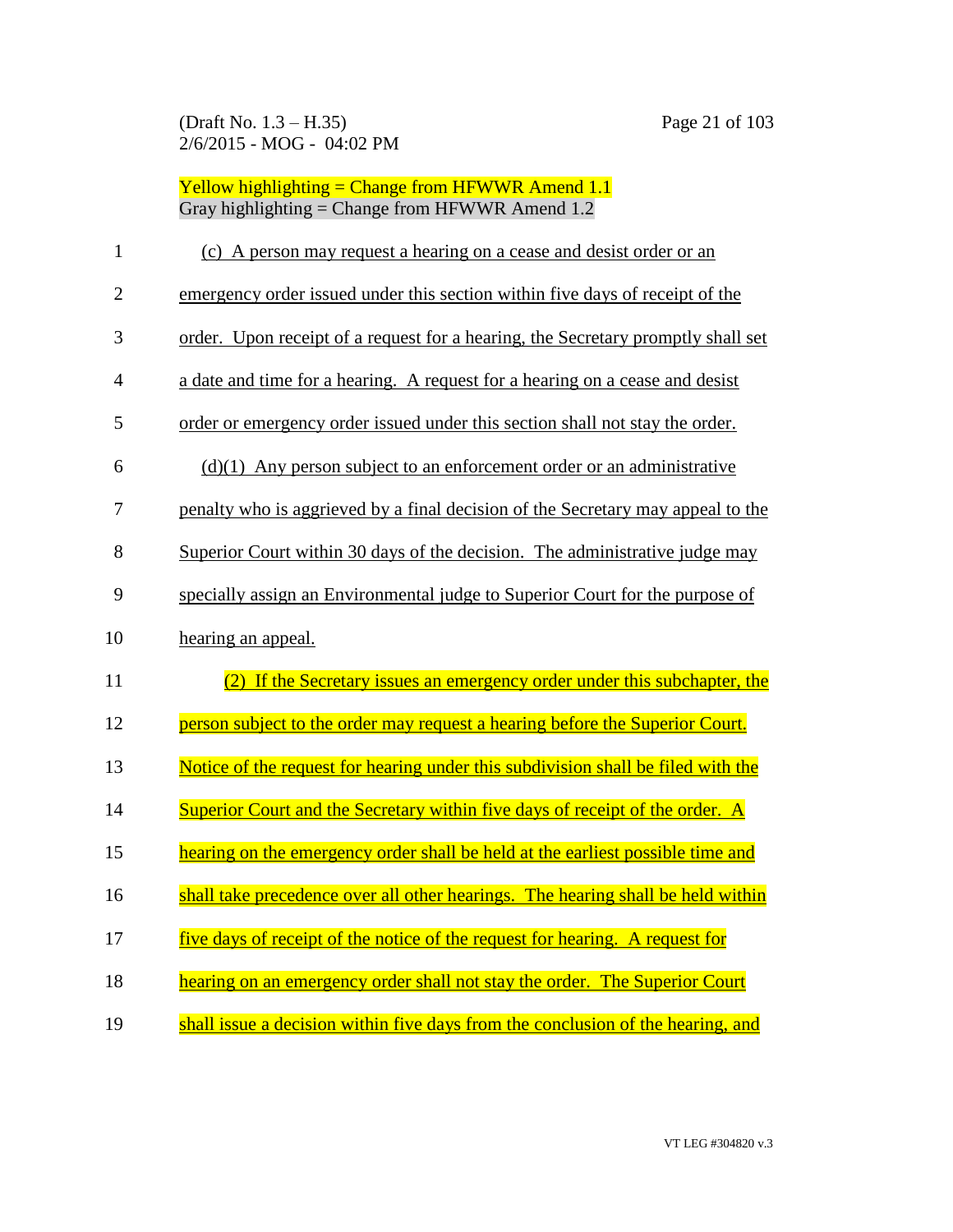(Draft No. 1.3 – H.35) Page 22 of 103 2/6/2015 - MOG - 04:02 PM

- 1 no later than 30 days from the date the notice of request for hearing was
- 2 received.

| 3              | § 4992. PERMIT OR CERTIFICATION; REVOCATION; ENFORCEMENT                          |
|----------------|-----------------------------------------------------------------------------------|
| $\overline{4}$ | The Secretary may revoke or condition coverage under a general permit, an         |
| 5              | individual permit, a small farm certification, or other permit or certification   |
| 6              | issued under this chapter or rules adopted under this chapter after following the |
| $\overline{7}$ | same process prescribed by section 2705 of this title regarding the revocation    |
| 8              | of a handler's license. The Secretary may also seek enforcement remedies and      |
| 9              | penalties under this subchapter against any person who fails to comply with       |
| 10             | any term, provision, or requirements of a permit or certification required by     |
| 11             | this chapter or who violates the terms or conditions of coverage under any        |
| 12             | general permit, any individual permit, or any certification issued under this     |
| 13             | chapter.                                                                          |
| 14             | § 4993. CIVIL ENFORCEMENT                                                         |
| 15             | (a) The Secretary may bring an action in the Civil Division of the Superior       |
| 16             | Court to enforce the requirements of this chapter, or rules adopted under this    |
| 17             | chapter, or any permit or certification issued under this chapter, to ensure      |
| 18             | compliance, and to obtain penalties in the amounts described in subsection (b)    |
| 19             | of this section. The action shall be brought by the Attorney General in the       |
| 20             | name of the State.                                                                |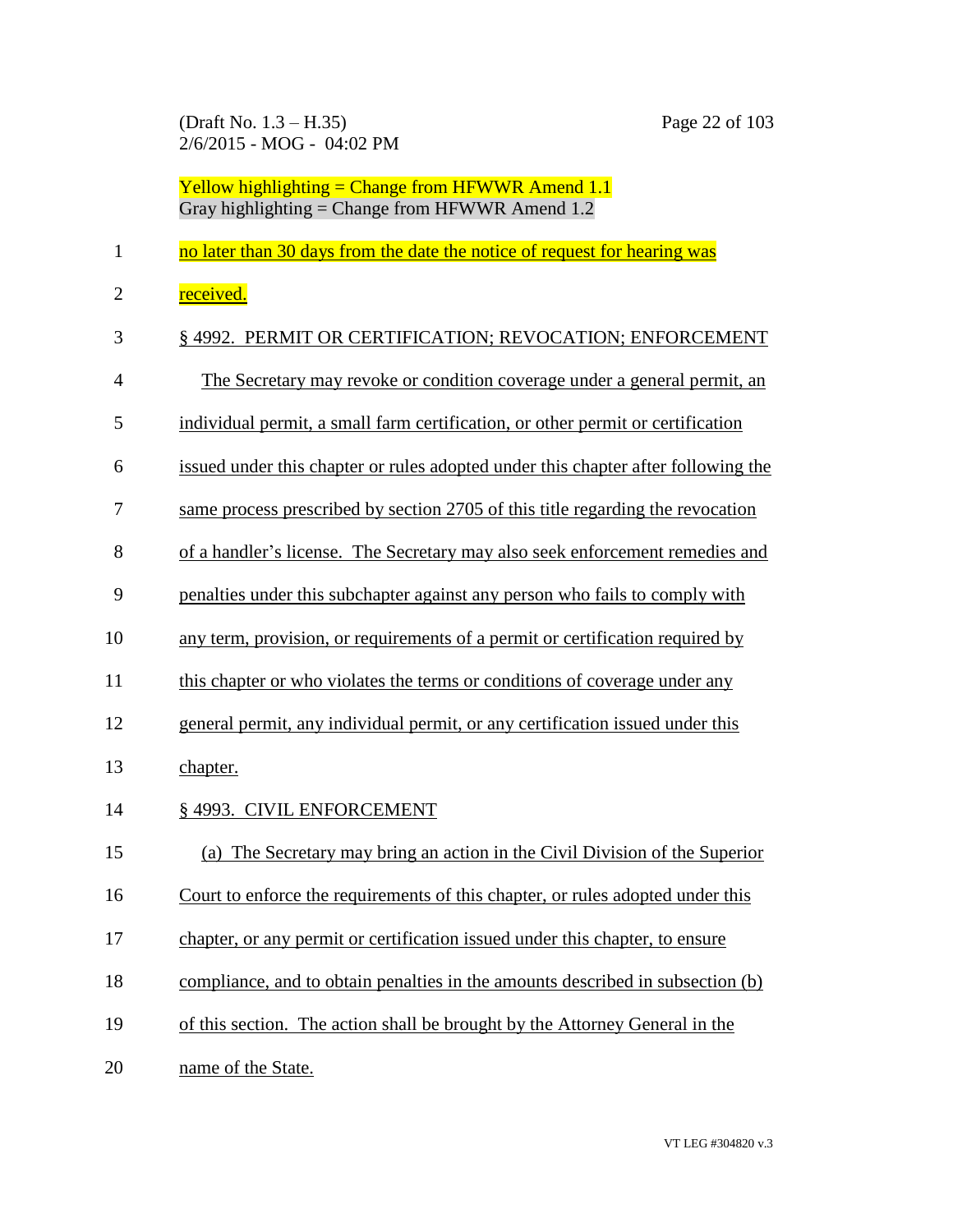(Draft No. 1.3 – H.35) Page 23 of 103 2/6/2015 - MOG - 04:02 PM

| $\mathbf{1}$   | (b) The court may grant temporary and permanent injunctive relief,              |
|----------------|---------------------------------------------------------------------------------|
| $\overline{2}$ | and may:                                                                        |
| 3              | (1) Enjoin future activities.                                                   |
| 4              | (2) Order corrective actions to be taken to mitigate or curtail any             |
| 5              | violation and to protect human health or the environment, including the         |
| 6              | removal of livestock from the farm or production area when the volume of        |
| 7              | wastes produced by livestock exceeds the infrastructure capacity of the farm or |
| 8              | its production area to manage the waste or waste leachate to prevent runoff or  |
| 9              | leaching of wastes to waters of the State or groundwater as required by the     |
| 10             | standards in this chapter.                                                      |
| 11             | (3) Order the design, construction, installation, operation, or                 |
| 12             | maintenance of facilities designed to mitigate or prevent a violation of this   |
| 13             | chapter or to protect human health or the environment or designed to assure     |
| 14             | compliance.                                                                     |
| 15             | (4) Fix and order compensation for any public or private property               |
| 16             | destroyed or damaged.                                                           |
| 17             | (5) Revoke coverage under any permit or certification issued under this         |
| 18             | chapter.                                                                        |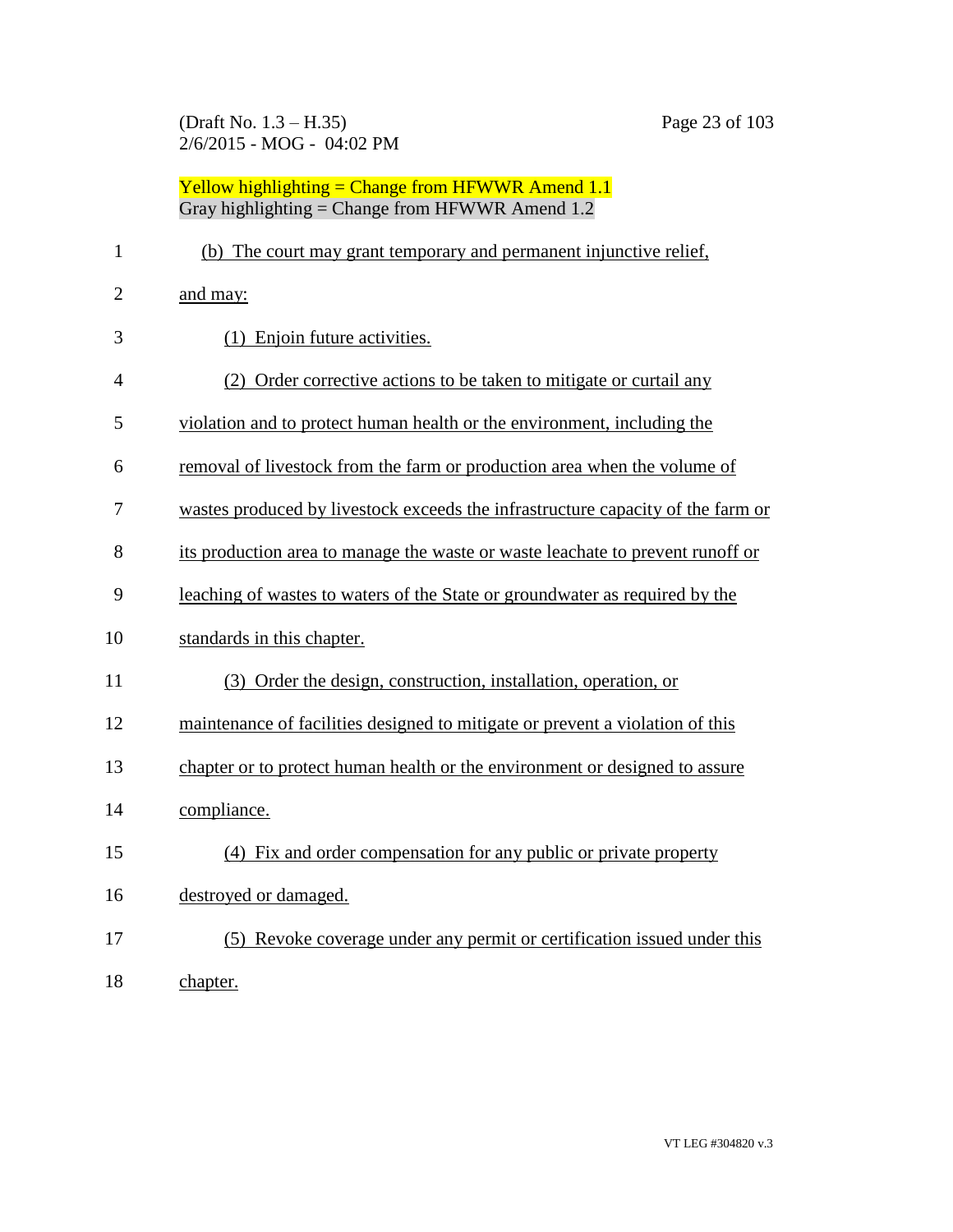| $\mathbf{1}$   | (6) Order reimbursement from any person who caused governmental                      |
|----------------|--------------------------------------------------------------------------------------|
| $\overline{2}$ | expenditures for the investigation, abatement, mitigation, or removal of a           |
| 3              | hazard to human health or the environment.                                           |
| 4              | (7) Levy a civil penalty as provided in this subdivision. A civil penalty            |
| 5              | of not more than \$85,000.00 may be imposed for each violation. In addition,         |
| 6              | in the case of a continuing violation, a penalty of not more than \$42,500.00        |
| 7              | may be imposed for each day the violation continues. In fixing the amount of         |
| 8              | the penalty, the court shall apply the criteria set forth in subsections (e) and (f) |
| 9              | of this section. The cost of collection of penalties or other monetary awards        |
| 10             | shall be assessed against and added to a penalty assessed against a respondent.      |
| 11             | $(c)(1)$ In any civil action brought under this section in which a temporary         |
| 12             | restraining order or preliminary injunction is sought, relief shall be obtained      |
| 13             | upon a showing that there is the probability of success on the merits and that:      |
| 14             | (A) a violation exists; or                                                           |
| 15             | (B) a violation is imminent and substantial harm is likely to result.                |
| 16             | (2) In a civil action brought under this section in which a temporary                |
| 17             | restraining order or preliminary injunction is sought, the Secretary need not        |
| 18             | demonstrate immediate and irreparable injury, loss, or damage.                       |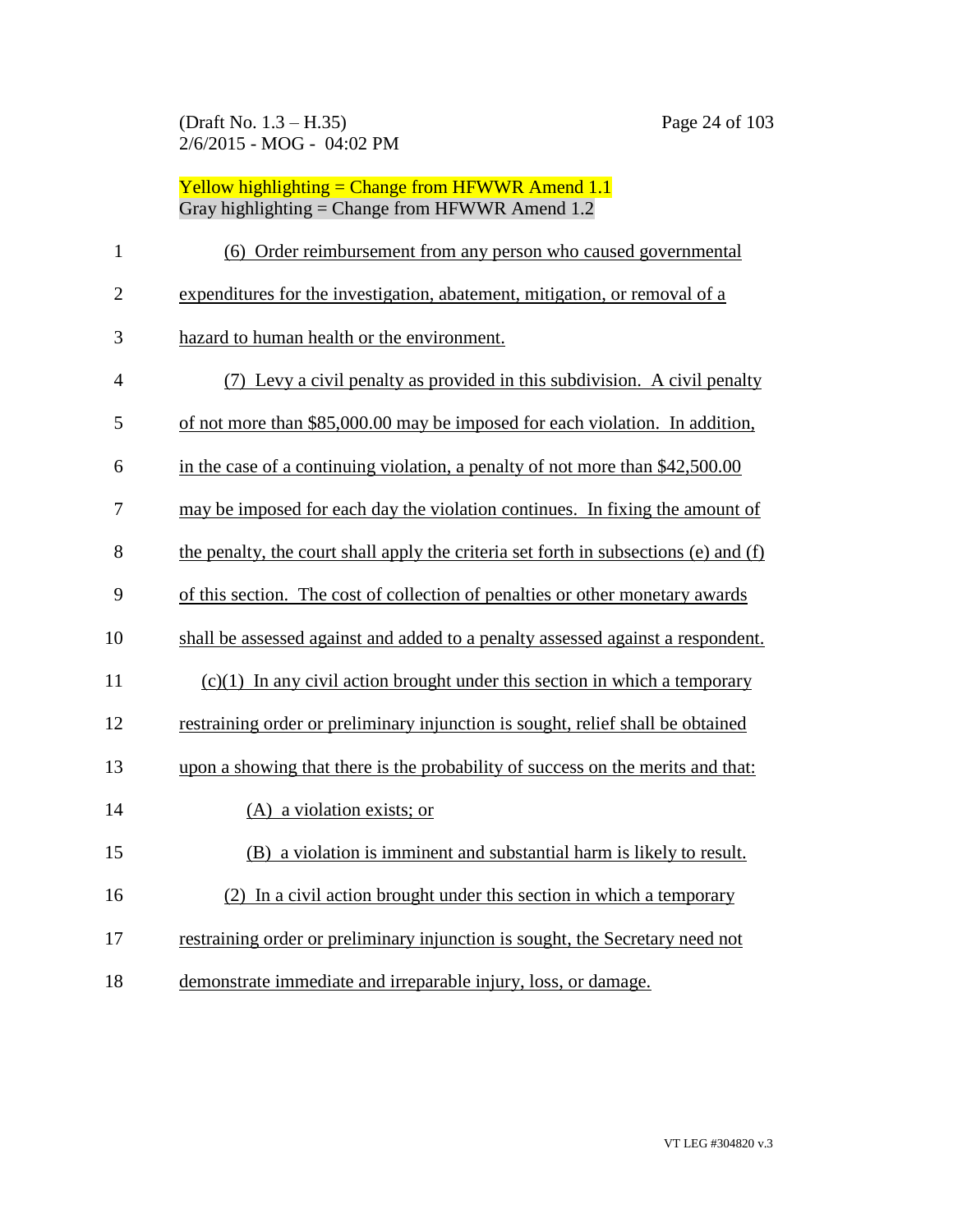(Draft No. 1.3 – H.35) Page 25 of 103 2/6/2015 - MOG - 04:02 PM

| $\mathbf{1}$   | (d) Any balancing of the equities in actions under this section may affect    |
|----------------|-------------------------------------------------------------------------------|
| $\overline{2}$ | the time by which compliance shall be attained, but not the necessity of      |
| 3              | compliance within a reasonable period of time.                                |
| 4              | (e) In determining the amount of the penalty provided in subsection (b) of    |
| 5              | this section, the court shall consider the following:                         |
| 6              | (1) the degree of actual or potential impact on public health, safety,        |
| 7              | welfare, and the environment resulting from the violation;                    |
| 8              | (2) the presence of mitigating circumstances, including unreasonable          |
| 9              | delay by the Secretary in seeking enforcement;                                |
| 10             | (3) whether the respondent knew or had reason to know the violation           |
| 11             | existed;                                                                      |
| 12             | (4) the respondent's record of compliance;                                    |
| 13             | (5) the deterrent effect of the penalty;                                      |
| 14             | (6) the State's actual costs of enforcement; and                              |
| 15             | (7) the length of time the violation has existed.                             |
| 16             | (f) In addition to any penalty assessed under subsection (b) of this section, |
| 17             | the Secretary may also recapture economic benefit resulting from a violation. |
| 18             | Sec. 11. $6$ V.S.A. $\S$ 4812 is amended to read:                             |
| 19             | §4812. CORRECTIVE ACTIONS                                                     |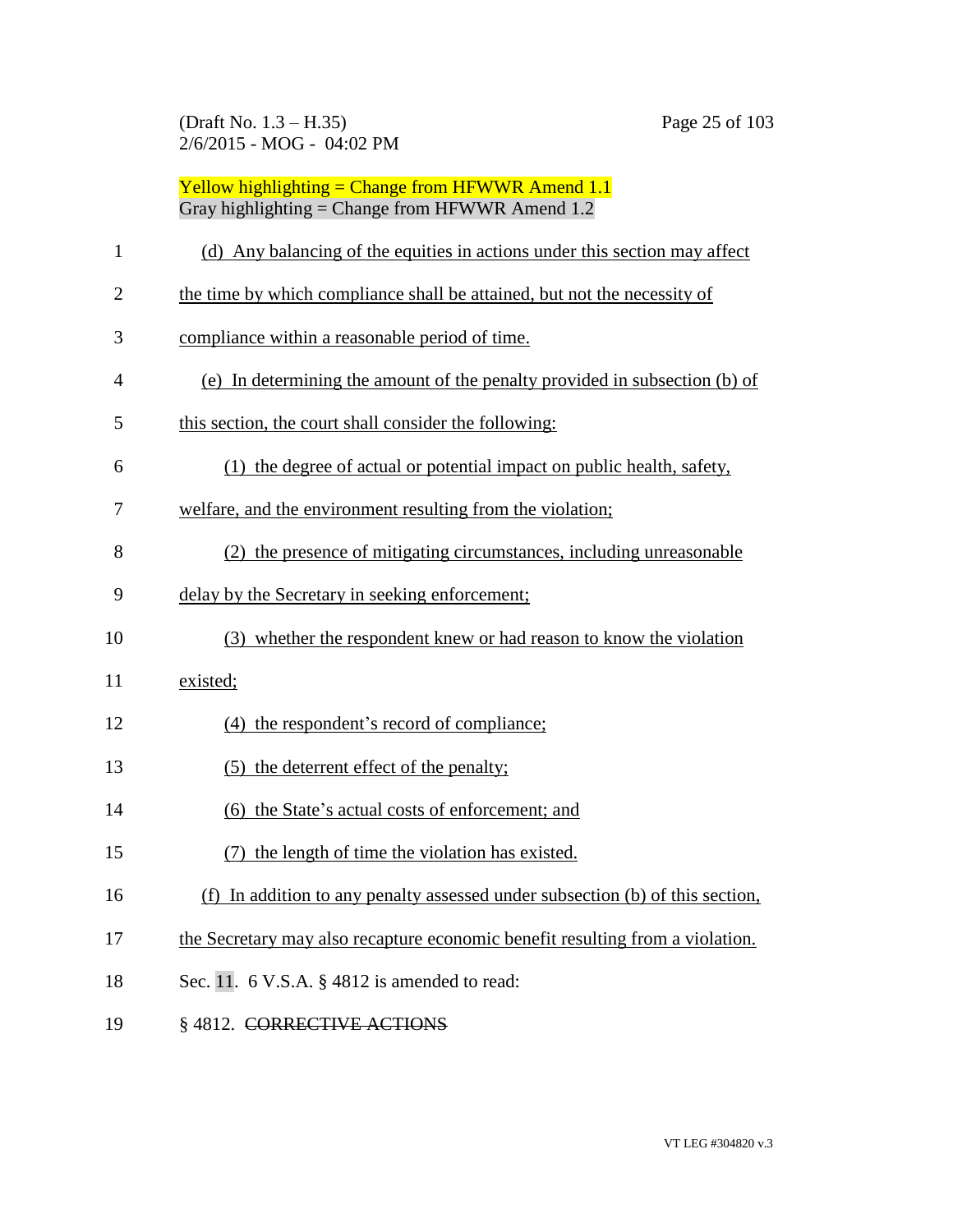| 1              | (a) When the Secretary of Agriculture, Food and Markets determines that a          |
|----------------|------------------------------------------------------------------------------------|
| $\overline{2}$ | person engaged in farming is managing a farm using practices which are             |
| 3              | inconsistent with the requirements of this chapter or rules adopted under this     |
| $\overline{4}$ | subchapter, the Secretary may issue a written warning which shall be served in     |
| 5              | person or by certified mail, return receipt requested. The warning shall include   |
| 6              | a brief description of the alleged violation, identification of this statute and   |
| 7              | applicable rules, a recommendation for corrective actions that may be taken by     |
| 8              | the person, along with a summary of federal and State assistance programs          |
| 9              | which may be utilized by the person to remedy the violation. The person shall      |
| 10             | have 30 days to respond to the written warning and shall provide an abatement      |
| 11             | schedule for curing the violation and a description of the corrective action to be |
| 12             | taken to cure the violation. If the person fails to respond to the written warning |
| 13             | within this period or to take corrective action to change the practices, the       |
| 14             | Secretary may act pursuant to subsection (b) of this section in order to protect   |
| 15             | water quality.                                                                     |
| 16             | (b) The Secretary may:                                                             |
| 17             | (1) issue cease and desist orders and administrative penalties in                  |
| 18             | accordance with the requirements of sections 15, 16, and 17 of this title; and     |
| 19             | (2) institute appropriate proceedings on behalf of the Agency to enforce           |
| 20             | this subchapter.                                                                   |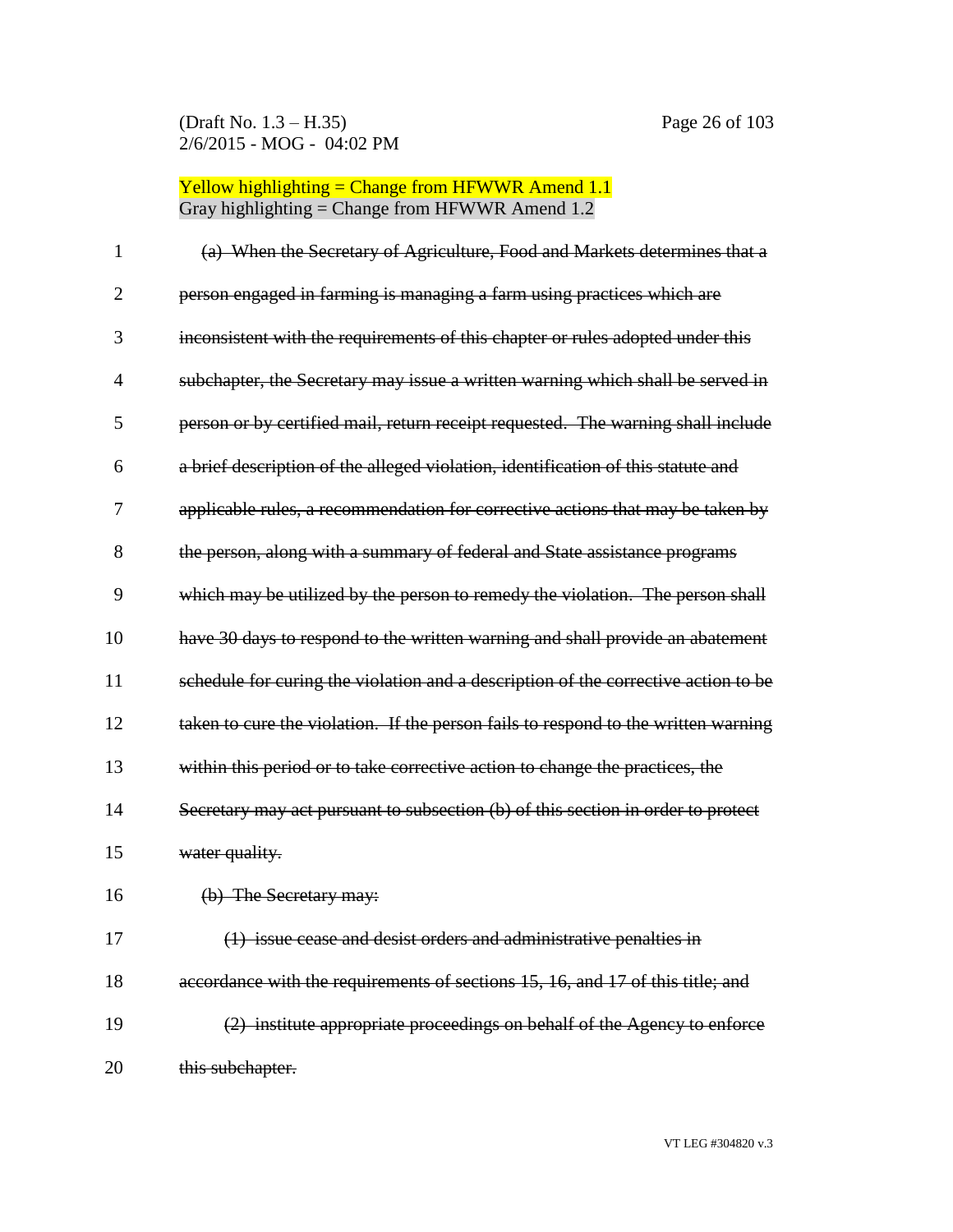(Draft No. 1.3 – H.35) Page 27 of 103 2/6/2015 - MOG - 04:02 PM

| 1              | (c) Whenever the Secretary believes that any person engaged in farming is        |
|----------------|----------------------------------------------------------------------------------|
| $\overline{2}$ | in violation of this subchapter or rules adopted thereunder, an action may be    |
| 3              | brought in the name of the Agency in a court of competent jurisdiction to        |
| $\overline{4}$ | restrain by temporary or permanent injunction the continuation or repetition of  |
| 5              | the violation. The court may issue temporary or permanent injunctions, and       |
| 6              | other relief as may be necessary and appropriate to curtail any violations.      |
| 7              | (d) [Repealed.]                                                                  |
| 8              | (e) Any person subject to an enforcement order or an administrative              |
| 9              | penalty who is aggrieved by the final decision of the Secretary may appeal to    |
| 10             | the Superior Court within 30 days of the decision. The administrative judge      |
| 11             | may specially assign an Environmental judge to Superior Court for the purpose    |
| 12             | of hearing an appeal. [Repealed.]                                                |
| 13             | Sec. 12. 6 V.S.A. § 4854 is amended to read:                                     |
| 14             | §4854. REVOCATION; ENFORCEMENT                                                   |
| 15             | The secretary may revoke a permit issued under this subchapter after             |
| 16             | following the same process prescribed by section 2705 of this title regarding    |
| 17             | the revocation of a handler's license. The secretary may also seek enforcement   |
| 18             | remedies under sections 1, 12, 13, 16, and 17 of this title as well as assess an |
| 19             | administrative penalty under section 15 of this title to any person who fails to |
| 20             | apply for a permit as required by this subchapter, or who violates the terms or  |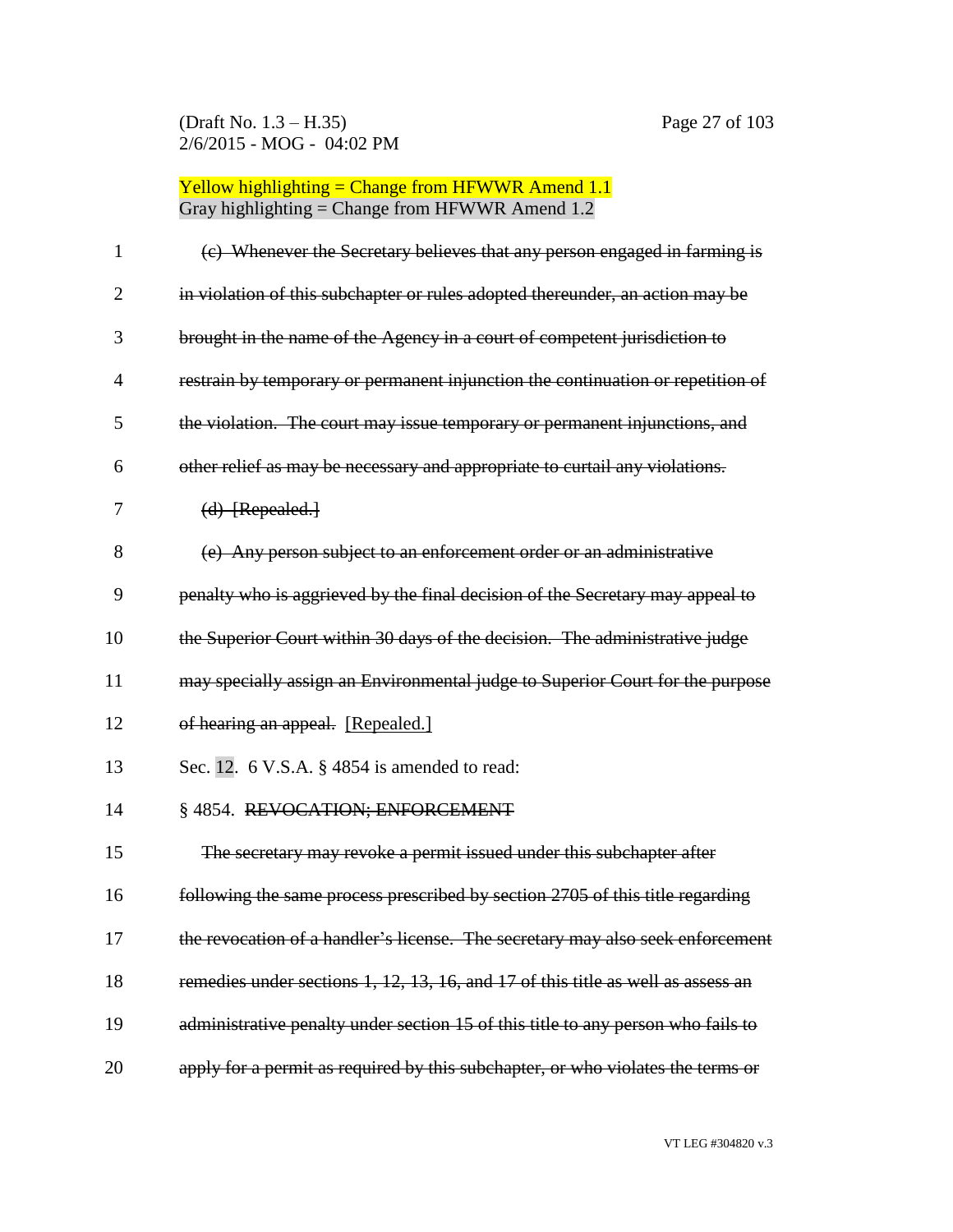(Draft No. 1.3 – H.35) Page 28 of 103 2/6/2015 - MOG - 04:02 PM

| $\mathbf{1}$   | conditions of a permit issued under this subchapter. However, notwithstanding               |
|----------------|---------------------------------------------------------------------------------------------|
| $\overline{2}$ | the provisions of section 15 of this title to the contrary, the maximum                     |
| 3              | administrative penalty assessed for a violation of this subchapter shall not                |
| 4              | exceed \$5,000.00 for each violation, and the maximum amount of any penalty                 |
| 5              | assessed for separate and distinct violations of this chapter shall not exceed              |
| 6              | \$50,000.00. [Repealed.]                                                                    |
| 7              | Sec. 13. $6$ V.S.A. $\S$ 4858(b) is amended to read:                                        |
| 8              | (b) Rules; general and individual permits. The secretary Secretary shall                    |
| 9              | establish by rule, pursuant to $3 \text{ V.S.A.}$ chapter 25 of Title 3, requirements for a |
| 10             | "general permit" and "individual permit" to ensure that medium and small                    |
| 11             | farms generating animal waste comply with the water quality standards of the                |
| 12             | state State.                                                                                |
| 13             | * * *                                                                                       |
| 14             | (2) The rules adopted under this section shall also address permit                          |
| 15             | administration, public notice and hearing, permit enforcement, permit                       |
| 16             | transition, revocation, and appeals consistent with provisions of sections 4859,            |
| 17             | 4860, and 4861 of this title and subchapter 10 of this chapter.                             |
| 18             | * * *                                                                                       |
| 19             | Sec. 14. $6$ V.S.A. $\S$ 4860 is amended to read:                                           |
| 20             | §4860. REVOCATION; ENFOR                                                                    |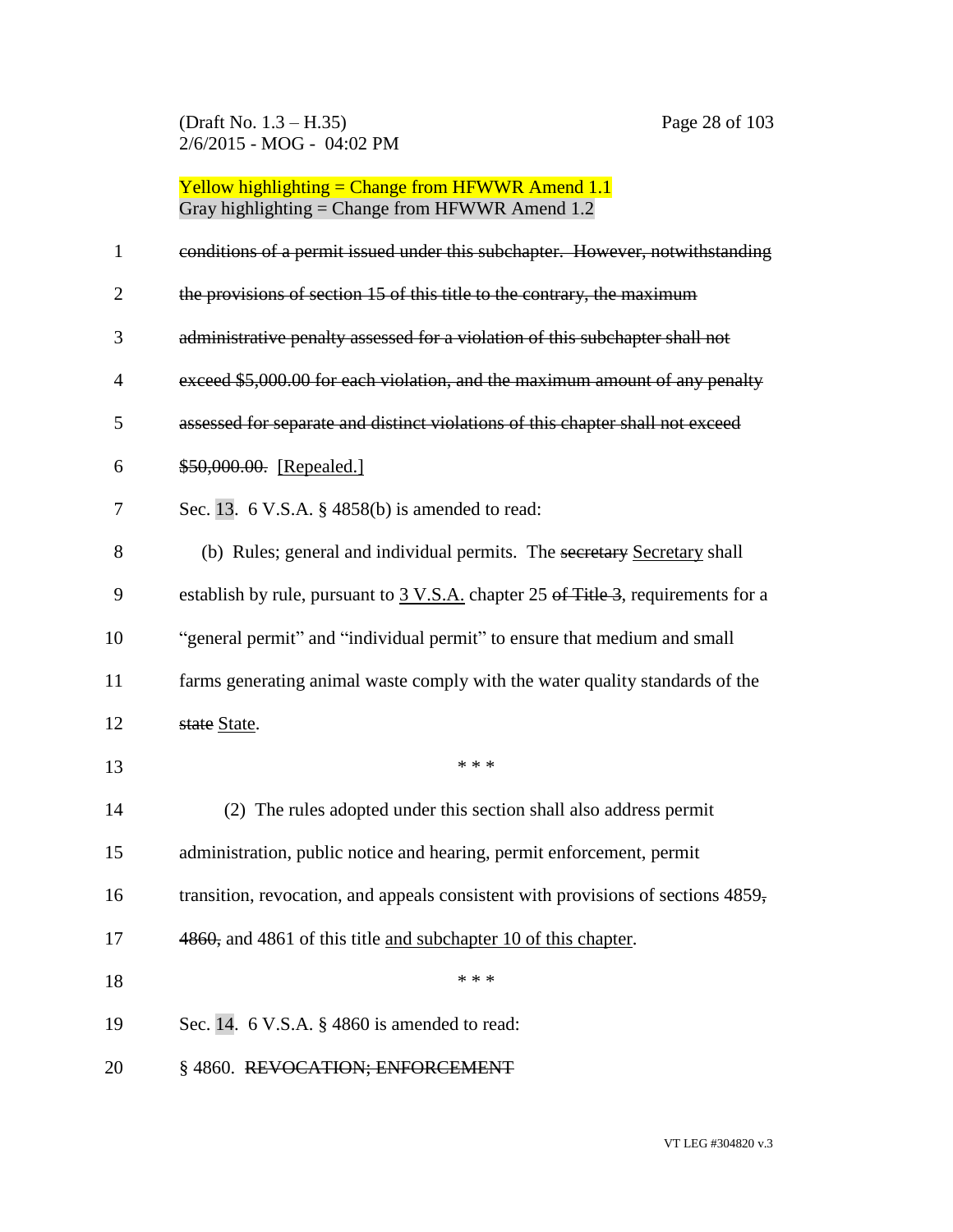| $\mathbf{1}$   | (a) The secretary may revoke coverage under a general permit or an                 |
|----------------|------------------------------------------------------------------------------------|
| $\overline{2}$ | individual permit issued under this subchapter after following the same process    |
| 3              | prescribed by section 2705 of this title regarding the revocation of a handler's   |
| $\overline{4}$ | license. The secretary may also seek enforcement remedies under sections 1,        |
| 5              | 11, 12, 13, 16, and 17 of this title as well as assess an administrative penalty   |
| 6              | under section 15 of this title from any person who fails to comply with any        |
| 7              | permit provision as required by this subchapter or who violates the terms or       |
| 8              | conditions of coverage under any general permit or any individual permit           |
| 9              | issued under this subchapter. However, notwithstanding provisions of section       |
| 10             | 15 of this title to the contrary, the maximum administrative penalty assessed      |
| 11             | for a violation of this subchapter shall not exceed \$5,000.00 for each violation, |
| 12             | and the maximum amount of any penalty assessed for separate and distinct           |
| 13             | violations of this chapter shall not exceed \$50,000.00.                           |
| 14             | (b) Any person who violates any provision of this subchapter or who fails          |
| 15             | to comply with any order or the terms of any permit issued in accordance with      |
| 16             | this subchapter shall be fined not more than \$10,000.00 for each violation.       |
| 17             | Each violation may be a separate offense and, in the case of a continuing          |
| 18             | violation, each day's continuance may be deemed a separate offense.                |
| 19             | (c) Any person who knowingly makes any false statement, representation,            |
| 20             | or certification in any application, record, report, plan, or other document filed |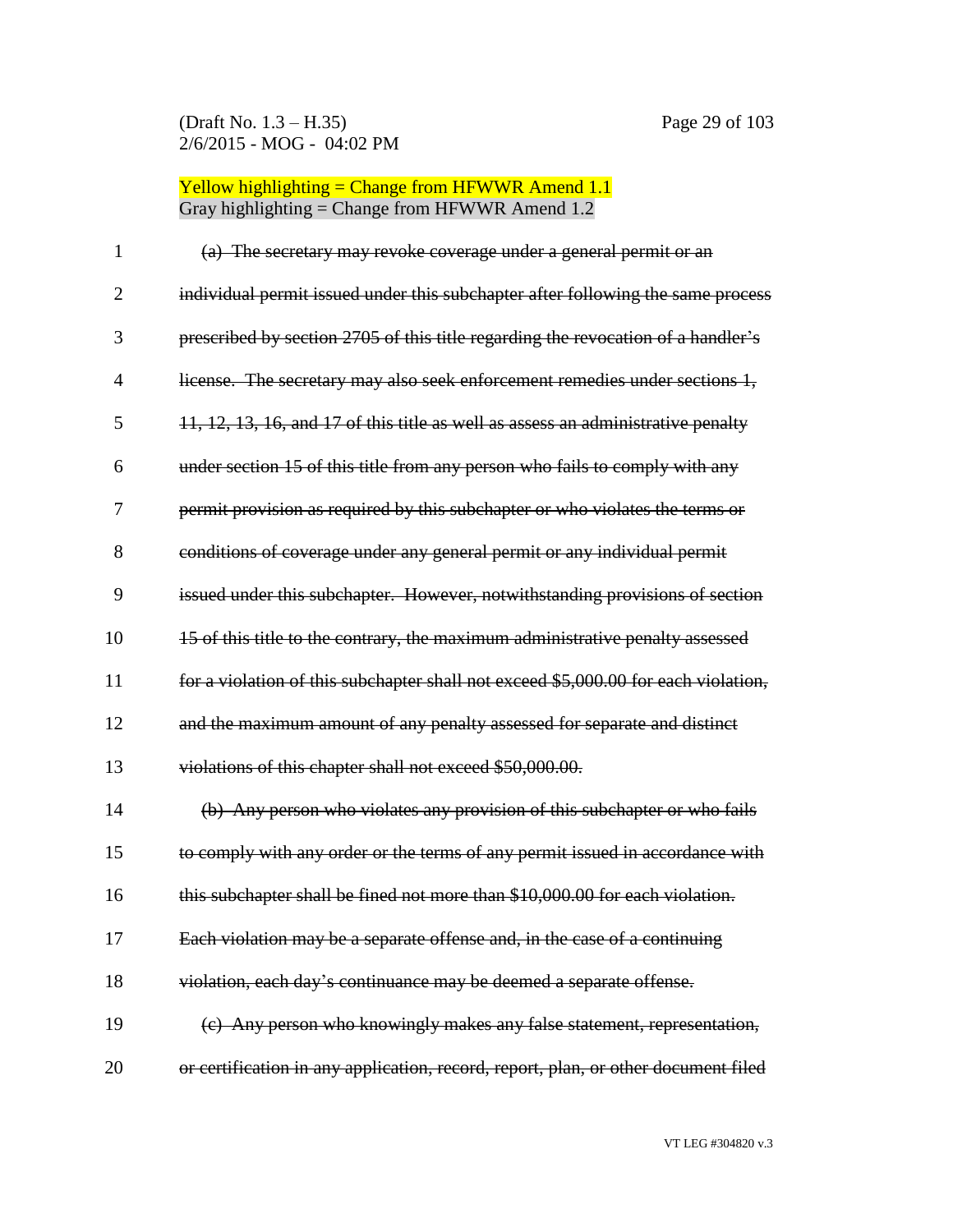(Draft No. 1.3 – H.35) Page 30 of 103 2/6/2015 - MOG - 04:02 PM

Yellow highlighting = Change from HFWWR Amend 1.1 Gray highlighting = Change from HFWWR Amend 1.2

| $\mathbf{1}$   | or required to be maintained by this subchapter or by any permit, rule,                |
|----------------|----------------------------------------------------------------------------------------|
| $\overline{2}$ | regulation, or order issued under this subchapter, or who falsifies, tampers           |
| 3              | with, or knowingly renders inaccurate any monitoring device or method                  |
| 4              | required to be maintained by this subchapter or by any permit, rule, regulation,       |
| 5              | or order issued under this subchapter shall upon conviction be punished by a           |
| 6              | fine of not more than \$5,000.00 for each violation. Each violation may be a           |
| 7              | separate offense and, in the case of a continuing violation, each day's                |
| 8              | continuance may be deemed a separate offense. [Repealed.]                              |
| 9              | *** Stream Alteration; Agricultural Activities ***                                     |
| 10             | Sec. 15. 10 V.S.A. § 1021 is amended to read:                                          |
| 11             | § 1021. ALTERATION PROHIBITED; EXCEPTIONS                                              |
| 12             | (a) A person shall not change, alter, or modify the course, current, or cross          |
| 13             | section of any watercourse or of designated outstanding resource waters,               |
| 14             | within or along the boundaries of this State either by movement, fill, or              |
| 15             | excavation of ten cubic yards or more of instream material in any year, unless         |
| 16             | authorized by the Secretary. A person shall not establish or construct a berm in       |
| 17             | a flood hazard area or river corridor, as those terms are defined in subdivisions      |
| 18             | $752(3)$ and $(11)$ of this title, unless permitted by the Secretary or constructed as |
| 19             | an emergency protective measure under subsection (b) of this section.                  |
|                |                                                                                        |

 $***$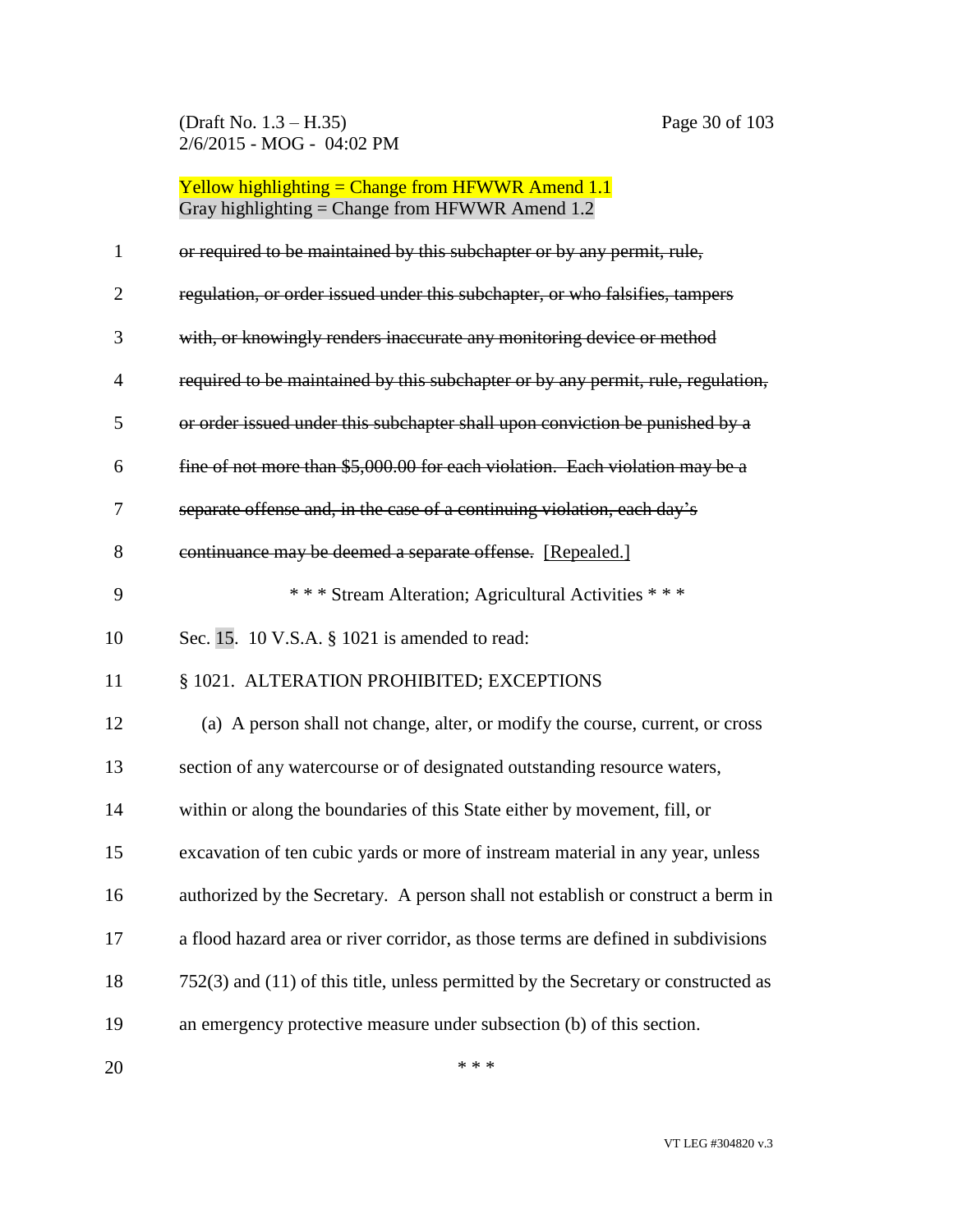(Draft No. 1.3 – H.35) Page 31 of 103 2/6/2015 - MOG - 04:02 PM

| $\mathbf{1}$   | (f) This subchapter shall not apply to:                                           |
|----------------|-----------------------------------------------------------------------------------|
| $\overline{2}$ | (1) accepted agricultural or silvicultural practices, as defined by the           |
| 3              | Secretary of Agriculture, Food and Markets, or timber harvesting activities       |
| 4              | subject to accepted management practices adopted by the Commissioner of           |
| 5              | Forests, Parks and Recreation, respectively; or                                   |
| 6              | (2) a farm that is implementing an approved U.S. Department of                    |
| 7              | <b>Agriculture Natural Resource Conservation Service streambank stabilization</b> |
| 8              | project or a streambank stabilization project approved by the Secretary of        |
| 9              | Agriculture, Food and Markets that is consistent with policies adopted by the     |
| 10             | Secretary of Natural Resources to reduce fluvial erosion hazards.                 |
| 11             | * * *                                                                             |
| 12             | *** Use Value Appraisal; Compliance with                                          |
| 13             | Accepted Agricultural Practices * * *                                             |
| 14             |                                                                                   |
|                | Sec. 16. 32 V.S.A. § 3756(i) is amended to read:                                  |
| 15             | $(i)(1)$ The Director shall remove from use value appraisal an entire parcel      |
| 16             | of managed forest land forestland and notify the owner in accordance with the     |
| 17             | procedure in subsection (b) of this section when the Department Commissioner      |
| 18             | of Forests, Parks and Recreation has not received a management activity report    |
| 19             | or has received an adverse inspection report, unless the lack of conformance      |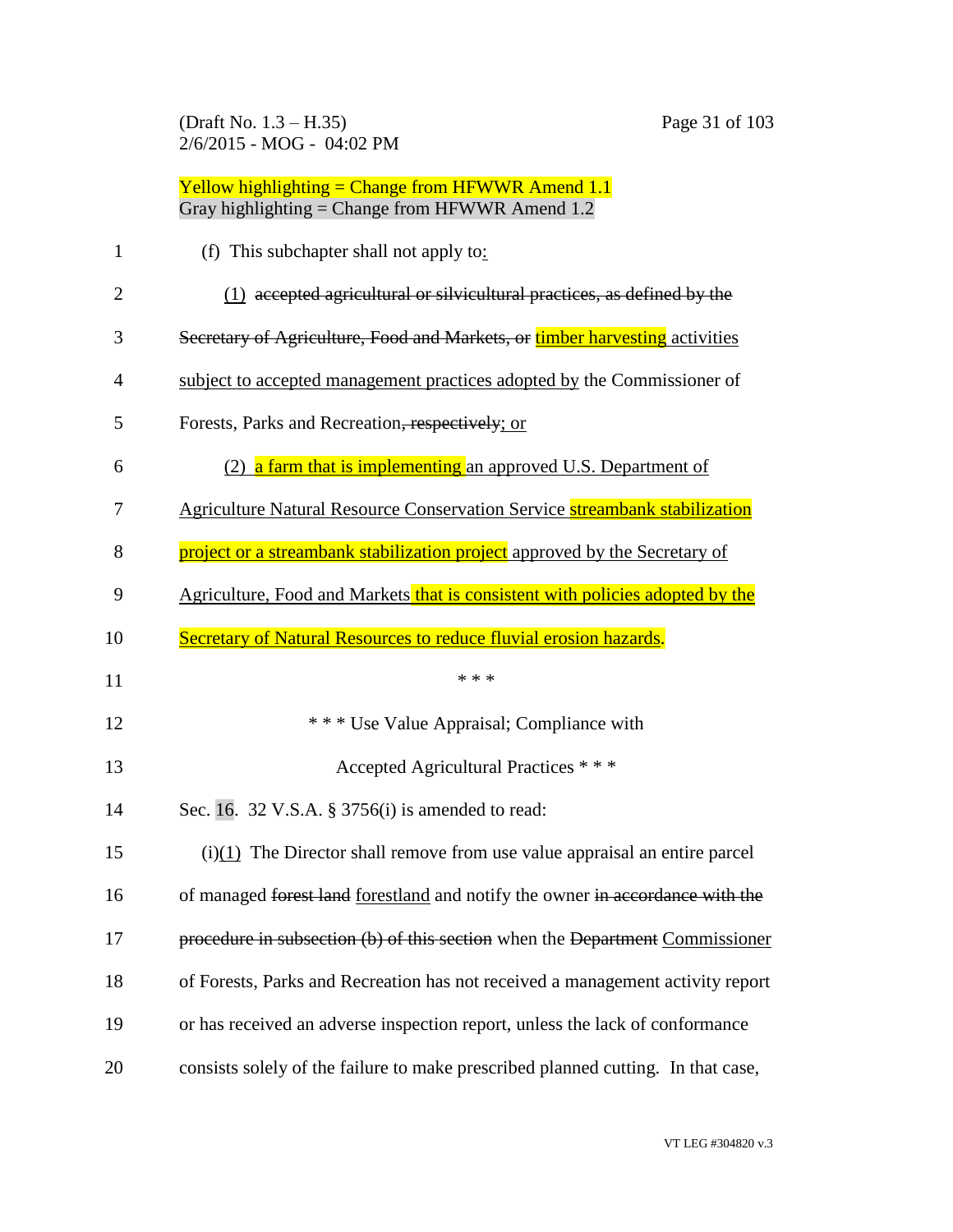(Draft No. 1.3 – H.35) Page 32 of 103 2/6/2015 - MOG - 04:02 PM

| $\mathbf{1}$                                 | the Director may delay removal from use value appraisal for a period of one        |
|----------------------------------------------|------------------------------------------------------------------------------------|
| $\overline{2}$                               | year at a time to allow time to bring the parcel into conformance with the plan.   |
| 3                                            | $(2)(A)$ The Director shall remove from use value appraisal an entire              |
| $\overline{4}$                               | parcel or parcels of agricultural land and farm buildings identified by the        |
| 5                                            | Secretary of Agriculture, Food and Markets as being used by a person:              |
| 6                                            | (i) found, after hearing, to be out of compliance with water quality               |
| 7                                            | requirements established under 6 V.S.A. chapter 215; or                            |
| 8                                            | (ii) who is not in compliance with the terms of an order issued                    |
| 9                                            | under 6 V.S.A. chapter 215, subchapter 10 to remedy a violation of water           |
| 10                                           | quality requirements established under 6 V.S.A. chapter 215.                       |
|                                              |                                                                                    |
|                                              | (B) The Director shall notify the owner that agricultural land or a                |
|                                              | farm building has been removed from use value appraisal by mailing                 |
|                                              | notification of removal to the owner or operator's last and usual place of         |
|                                              | abode. After removal of agricultural land or a farm building from use value        |
|                                              | appraisal under this section, the Director shall not consider a new application    |
|                                              | for use value appraisal for the agricultural land or farm building until the       |
|                                              | Secretary of Agriculture, Food and Markets submits to the Director a               |
| 11<br>12<br>13<br>14<br>15<br>16<br>17<br>18 | certification that the owner or operator of the agricultural land or farm building |
| 19                                           | is complying with the water quality requirements of 6 V.S.A. chapter 215 or an     |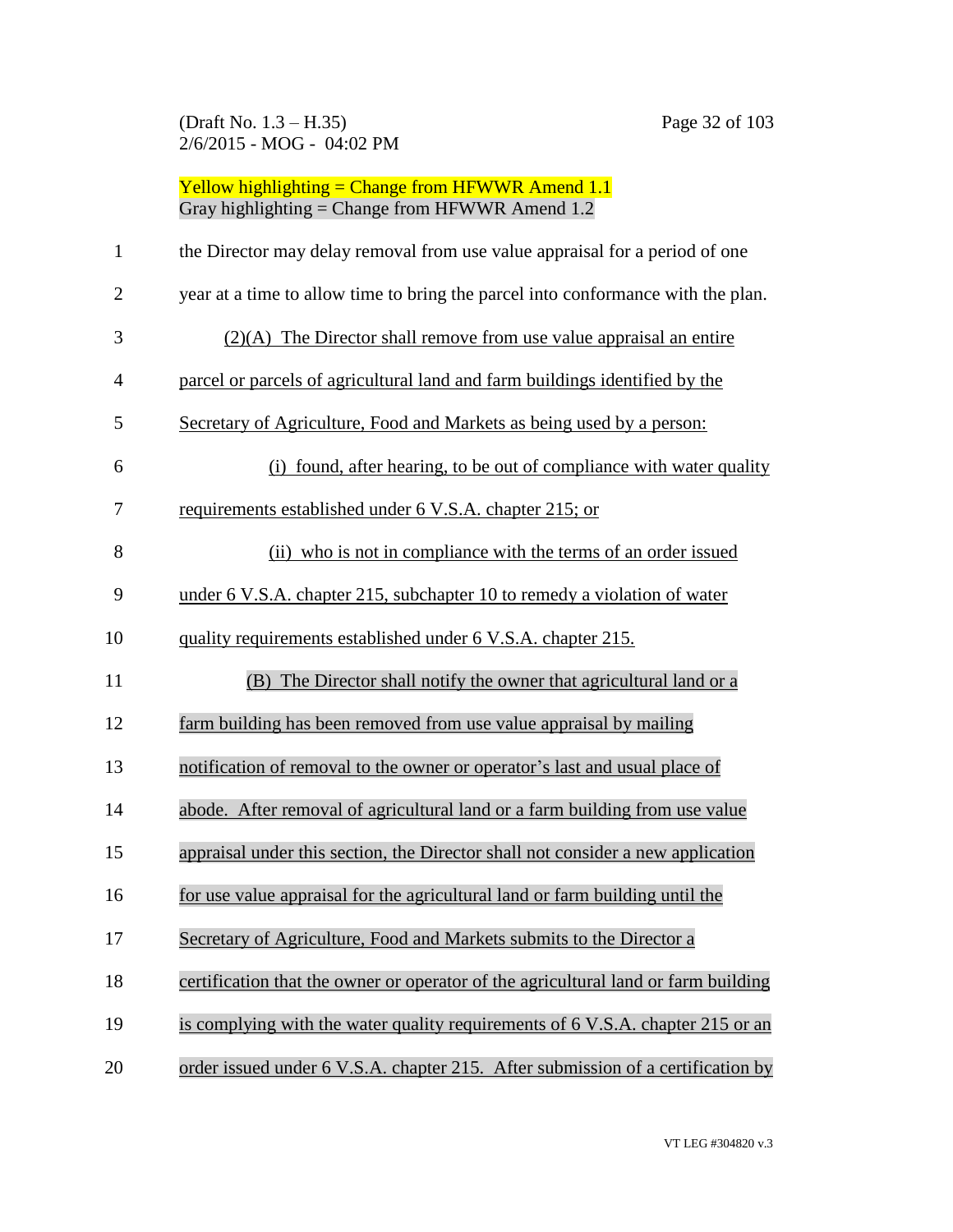(Draft No. 1.3 – H.35) Page 33 of 103 2/6/2015 - MOG - 04:02 PM

| $\mathbf{1}$   | the Secretary of Agriculture, Food and Markets, an owner or operator shall be   |
|----------------|---------------------------------------------------------------------------------|
| $\overline{2}$ | eligible to apply for enrollment of the agricultural land or farm building      |
| 3              | according to the requirements of section 3756 of this title.                    |
| $\overline{4}$ | Sec. 17. 32 V.S.A. § 3758 is amended to read:                                   |
| 5              | § 3758. APPEALS                                                                 |
| 6              | (a) Whenever the Director denies in whole or in part any application for        |
| 7              | classification as agricultural land or managed forestland or farm buildings, or |
| 8              | grants a different classification than that applied for, or the Director or     |
| 9              | assessing officials fix a use value appraisal or determine that previously      |
| 10             | classified property is no longer eligible or that the property has undergone a  |
| 11             | change in use, the aggrieved owner may appeal the decision of the Director to   |
| 12             | the Commissioner within 30 days of the decision, and from there to Superior     |
| 13             | Court in the county in which the property is located.                           |
| 14             | * * *                                                                           |
| 15             | (e) When the Director removes agricultural land or a farm building              |
| 16             | pursuant to notification from the Secretary of Agriculture, Food and Markets    |
| 17             | under section 3756 of this title, the exclusive right of appeal shall be as     |
| 18             | provided in $6$ V.S.A. § 4991(d).                                               |
|                |                                                                                 |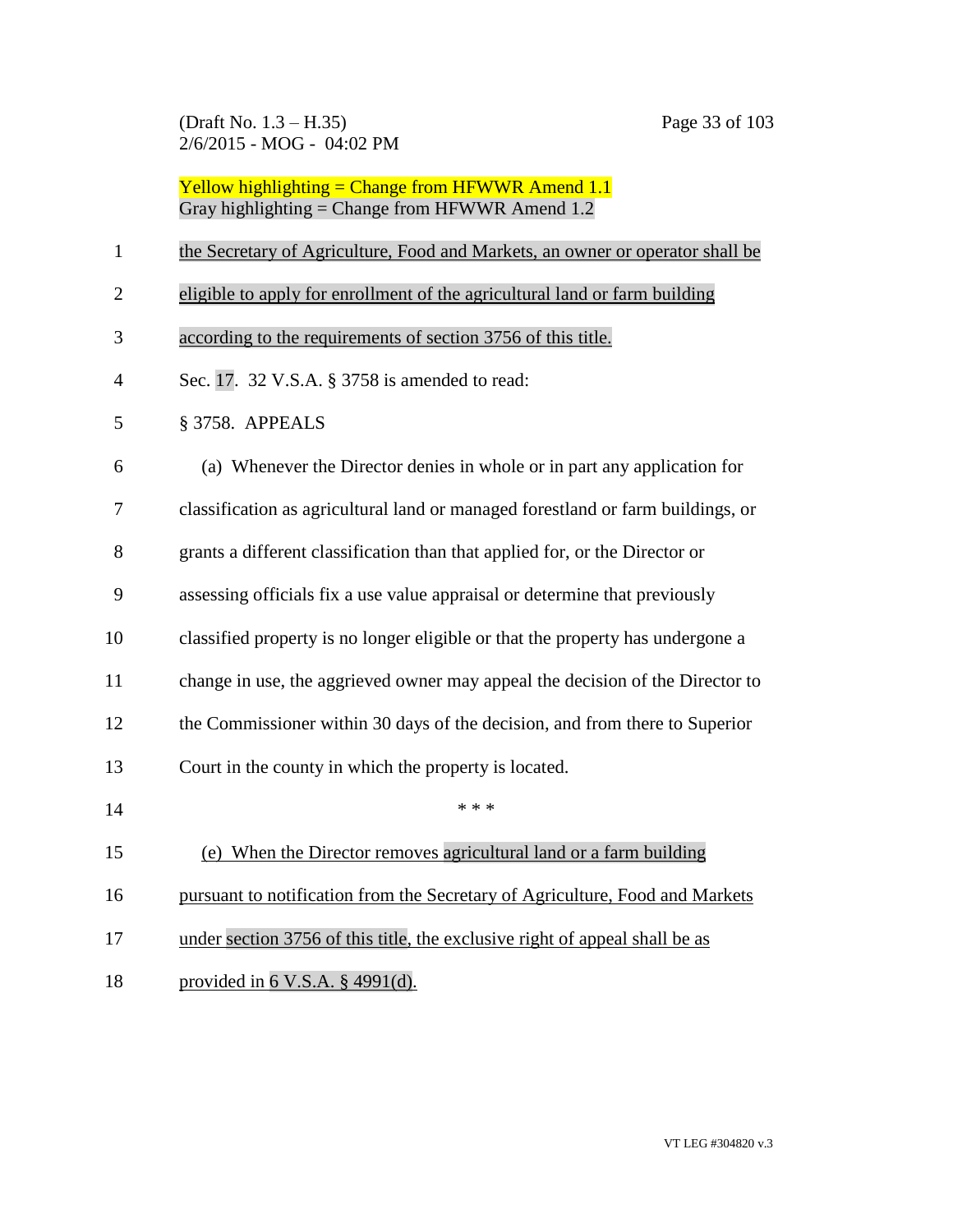(Draft No. 1.3 – H.35) Page 34 of 103 2/6/2015 - MOG - 04:02 PM

## Yellow highlighting = Change from HFWWR Amend 1.1 Gray highlighting = Change from HFWWR Amend 1.2

Sec. 18. 32 V.S.A. § 3752(5) is amended to read:

| $\mathbf{2}$   | (5) "Development" means, for the purposes of determining whether a                  |
|----------------|-------------------------------------------------------------------------------------|
| 3              | land use change tax is to be assessed under section 3757 of this chapter, the       |
| $\overline{4}$ | construction of any building, road, or other structure, or any mining,              |
| 5              | excavation, or landfill activity. "Development" also means the subdivision of       |
| 6              | a parcel of land into two or more parcels, regardless of whether a change in use    |
| $\overline{7}$ | actually occurs, where one or more of the resulting parcels contains less than      |
| 8              | 25 acres each; but if subdivision is solely the result of a transfer to one or more |
| 9              | of a spouse, parent, grandparent, child, grandchild, niece, nephew, or sibling of   |
| 10             | the transferor, or to the surviving spouse of any of the foregoing, then            |
| 11             | "development" shall not apply to any portion of the newly created parcel or         |
| 12             | parcels which qualifies for enrollment and for which, within 30 days following      |
| 13             | the transfer, each transferee or transferor applies for reenrollment in the use     |
| 14             | value appraisal program. "Development" also means the cutting of timber on          |
| 15             | property appraised under this chapter at use value in a manner contrary to a        |
| 16             | forest or conservation management plan as provided for in subsection 3755(b)        |
| 17             | of this title during the remaining term of the plan, or contrary to the minimum     |
| 18             | acceptable standards for forest management if the plan has expired; or a            |
| 19             | change in the parcel or use of the parcel in violation of the conservation          |
| 20             | management standards established by the Commissioner of Forests, Parks and          |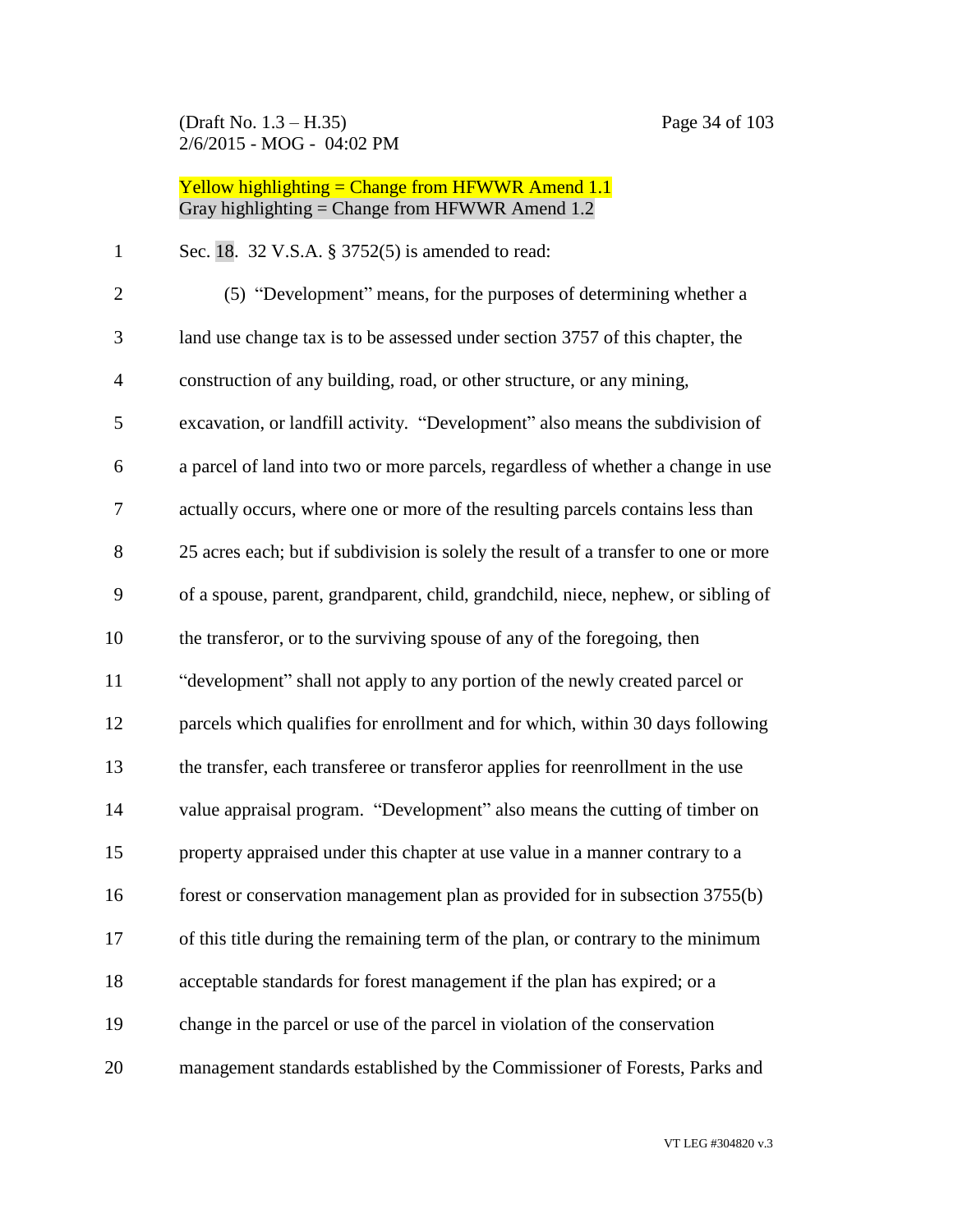(Draft No. 1.3 – H.35) Page 35 of 103 2/6/2015 - MOG - 04:02 PM

Yellow highlighting = Change from HFWWR Amend 1.1 Gray highlighting = Change from HFWWR Amend 1.2

| $\mathbf{1}$   | Recreation. "Development" also means notification of the Director by the          |
|----------------|-----------------------------------------------------------------------------------|
| $\overline{2}$ | Secretary of Agriculture, Food and Markets under section 3756 of this title that  |
| 3              | the owner or operator of agricultural land or a farm building is violating the    |
| 4              | water quality requirements of 6 V.S.A. chapter 215 or is failing to comply with   |
| 5              | the terms of an order issued under 6 V.S.A. chapter 215, subchapter 10. The       |
| 6              | term "development" shall not include the construction, reconstruction,            |
| 7              | structural alteration, relocation, or enlargement of any building, road, or other |
| 8              | structure for farming, logging, forestry, or conservation purposes, but shall     |
| 9              | include the subsequent commencement of a use of that building, road, or           |
| 10             | structure for other than farming, logging, or forestry purposes.                  |
| 11             | *** Agency of Natural Resources Basin Planning ***                                |
| 12             | Sec. 19. 10 V.S.A. § 1253 is amended to read:                                     |
| 13             | § 1253. CLASSIFICATION OF WATERS DESIGNATED,                                      |
| 14             | <b>RECLASSIFICATION</b>                                                           |
| 15             | * * *                                                                             |
| 16             | $(d)(1)$ The Through the process of basin planning, the Secretary shall           |
| 17             | determine what degree of water quality and classification should be obtained      |
| 18             | and maintained for those waters not classified by the Board before 1981           |
| 19             | following the procedures in sections 1254 and 1258 of this title. Those waters    |
| 20             | shall be classified in the public interest. The Secretary shall prepare and       |

VT LEG #304820 v.3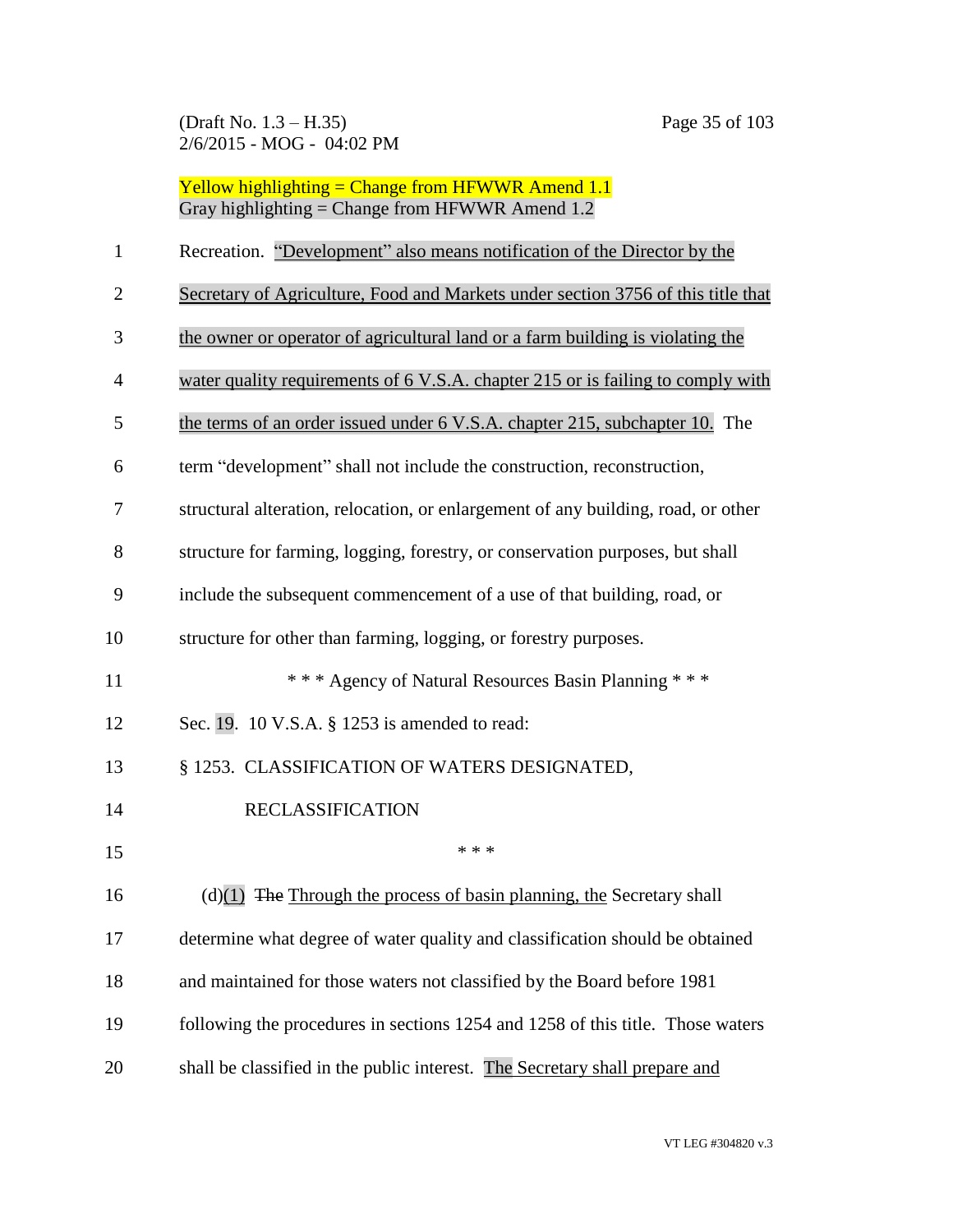| $\mathbf{1}$   | maintain an overall surface water management plan to ensure that the State                 |
|----------------|--------------------------------------------------------------------------------------------|
| $\mathbf{2}$   | water quality standards are met in all State waters. The surface water                     |
| 3              | management plan shall include a schedule for updating the basin plans. The                 |
| $\overline{4}$ | Secretary, in consultation with regional planning commissions, shall revise all            |
| 5              | 17 15 basin plans by January 1, 2006, and update them every five years                     |
| 6              | thereafter the basin plans on a five-year rotating basis. On or before January 4           |
| 7              | 15 of each year, the Secretary shall report to the House Committees on                     |
| 8              | Agriculture and Forest Products, on Natural Resources and Energy, and on                   |
| 9              | Fish, Wildlife and Water Resources, and to the Senate Committees on                        |
| 10             | Agriculture and on Natural Resources and Energy regarding the progress made                |
| 11             | and difficulties encountered in revising basin plans. By January 1, 1993, the              |
| 12             | Secretary shall prepare an overall management plan to ensure that the water                |
| 13             | quality standards are met in all State waters. The report shall include a                  |
| 14             | schedule for the production of basin plans in the subsequent calendar year and             |
| 15             | a summary of actions to be taken over the subsequent three years. The                      |
| 16             | provisions of $2 \text{ V.S.A. } § 20(d)$ (expiration of required reports) shall not apply |
| 17             | to the report to be made under this subsection.                                            |
| 18             | (2) In developing a basin plan under this subsection, the Secretary shall:                 |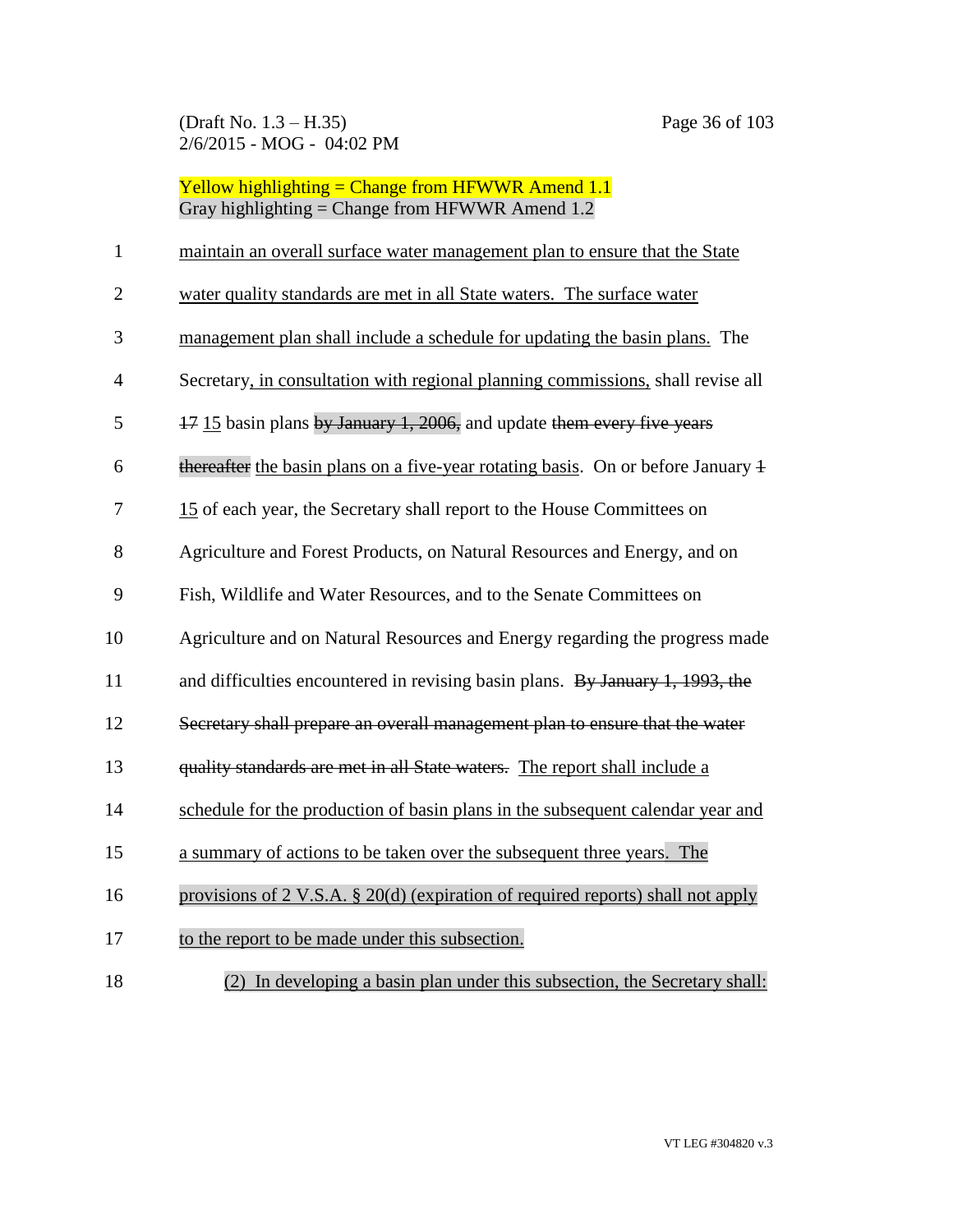(Draft No. 1.3 – H.35) Page 37 of 103 2/6/2015 - MOG - 04:02 PM

| $\mathbf{1}$   | (A) ensure that municipal officials, citizens, watershed groups, and             |
|----------------|----------------------------------------------------------------------------------|
| $\overline{2}$ | other interested groups and individuals are involved in the basin planning       |
| 3              | process;                                                                         |
| $\overline{4}$ | (B) ensure regional and local input in State water quality policy                |
| 5              | development and planning processes;                                              |
| 6              | (C) provide education to municipal officials and citizens regarding              |
| 7              | the basin planning process; and                                                  |
| 8              | develop an analysis and formal recommendation on conformance<br>(D)              |
| 9              | with the goals and objectives of applicable regional plans.                      |
| 10             | (3) The Secretary may contract with a regional planning commission to            |
| 11             | assist in or to produce a basin plan under the schedule set forth in subdivision |
| 12             | (1) of this subsection. When contracting with a regional planning commission     |
| 13             | to assist in or produce a basin plan, the Secretary may require the regional     |
| 14             | planning commission to:                                                          |
| 15             | (A) conduct any of the activities required under subdivision (2) of              |
| 16             | this subsection;                                                                 |
| 17             | (B) provide technical assistance and data collection activities to               |
| 18             | inform municipal officials and the State in making water quality investment      |
| 19             | decisions;                                                                       |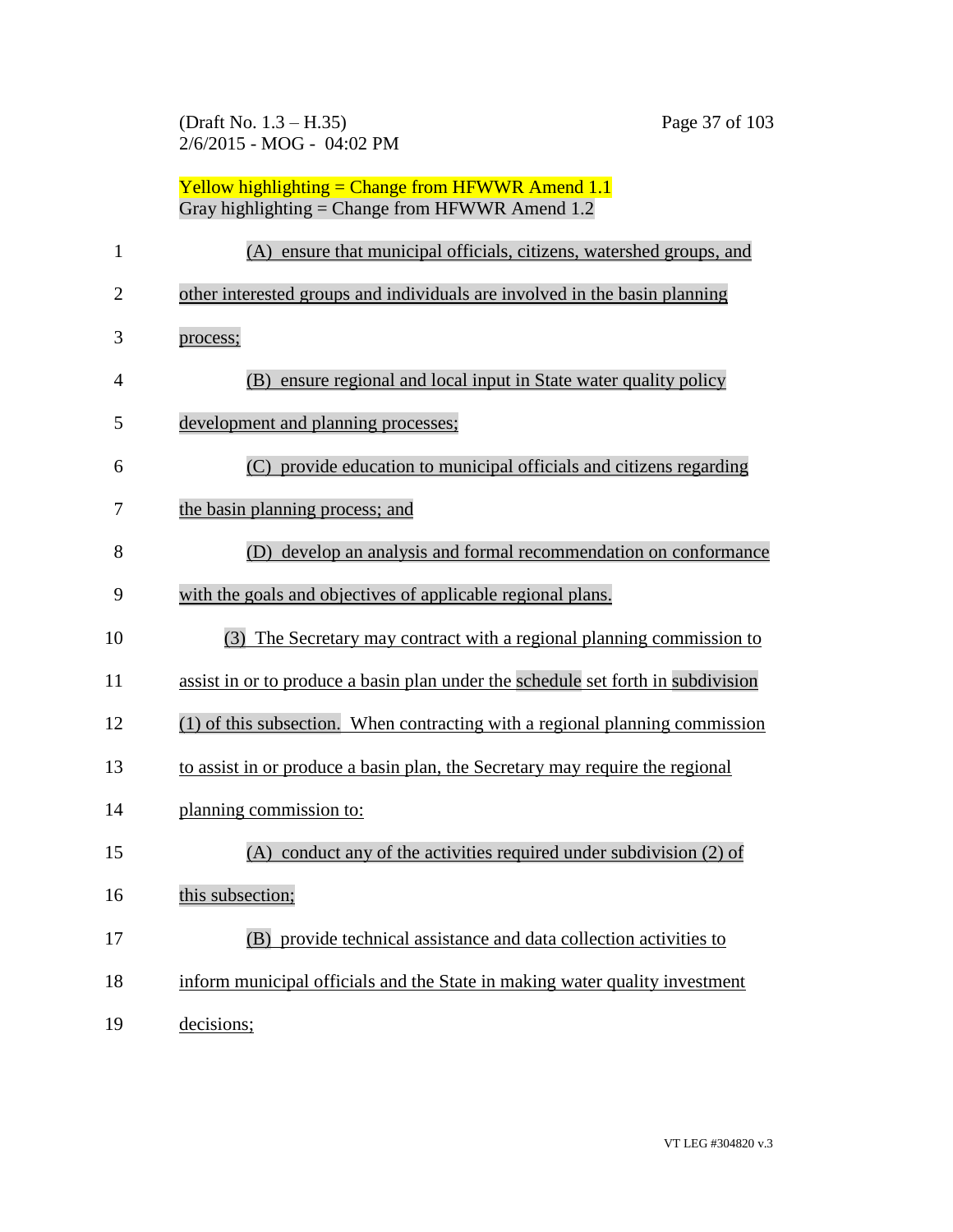| $\mathbf{1}$   | (C) coordinate municipal planning and adoption or implementation of               |
|----------------|-----------------------------------------------------------------------------------|
| $\overline{2}$ | municipal development regulations to better meet State water quality policies     |
| 3              | and investment priorities;                                                        |
| 4              | (D) assist the Secretary in implementing a project evaluation process             |
| 5              | to prioritize water quality improvement projects within the region to ensure      |
| 6              | cost effective use of State and federal funds;                                    |
| 7              | (e) In determining the question of public interest, the Secretary shall give due  |
| 8              | consideration to, and explain his or her decision with respect to, the following: |
| 9              | (1) existing and obtainable water qualities;                                      |
| 10             | (2) existing and potential use of waters for public water supply,                 |
| 11             | recreational, agricultural, industrial, and other legitimate purposes;            |
| 12             | (3) natural sources of pollution;                                                 |
| 13             | (4) public and private pollution sources and the alternative means of             |
| 14             | abating the same;                                                                 |
| 15             | (5) consistency with the State water quality policy established in                |
| 16             | 10 V.S.A. § 1250;                                                                 |
| 17             | (6) suitability of waters as habitat for fish, aquatic life, and wildlife;        |
| 18             | (7) need for and use of minimum streamflow requirements;                          |
| 19             | (8) federal requirements for classification and management of waters;             |
| 20             | (9) consistency with applicable municipal, regional, and State plans; and         |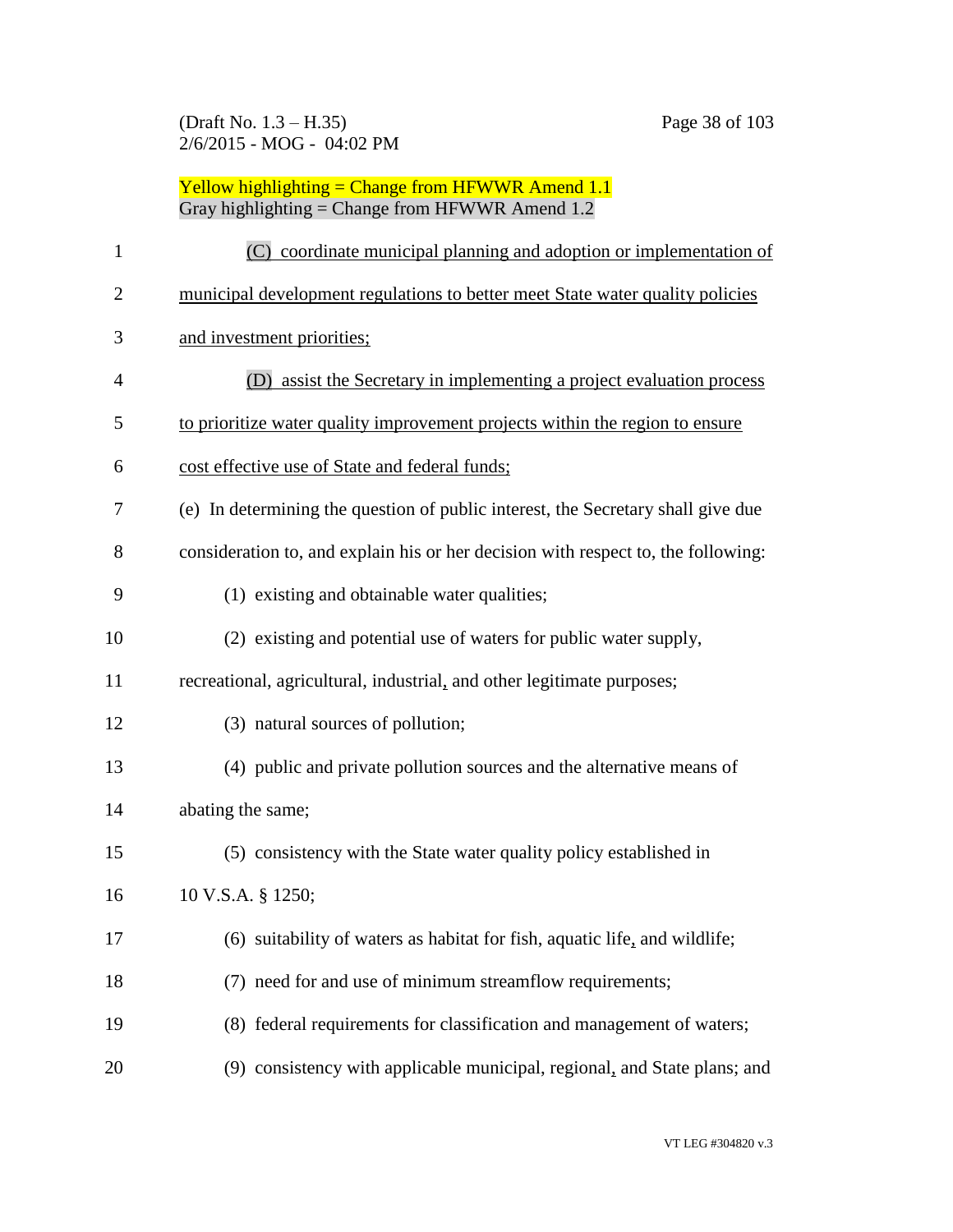(Draft No. 1.3 – H.35) Page 39 of 103 2/6/2015 - MOG - 04:02 PM

| 1              | (10) any other factors relevant to determine the maximum beneficial use          |
|----------------|----------------------------------------------------------------------------------|
| $\overline{2}$ | and enjoyment of waters.                                                         |
| 3              | (f) Notwithstanding the provisions of subsection (c) of this section, when       |
| 4              | reclassifying waters to Class A, the Secretary need find only that the           |
| 5              | reclassification is in the public interest.                                      |
| 6              | (g) The Secretary under the reclassification rule may grant permits for only     |
| 7              | a portion of the assimilative capacity of the receiving waters, or may permit    |
| 8              | only indirect discharges from on-site disposal systems, or both.                 |
| 9              | Sec. 20. 24 V.S.A. § 4302 is amended to read:                                    |
| 10             | §4302. PURPOSE; GOALS                                                            |
| 11             |                                                                                  |
| 12             | (b) It is also the intent of the Legislature that municipalities, regional       |
| 13             | planning commissions, and State agencies shall engage in a continuing            |
| 14             | planning process that will further the following goals:                          |
| 15             |                                                                                  |
| 16             | In addition, this chapter shall be used to further the following specific<br>(c) |
|                |                                                                                  |
| 17             | goals:                                                                           |
| 18             | * * *                                                                            |
| 19             | (6) To maintain and improve the quality of air, water, wildlife, and land        |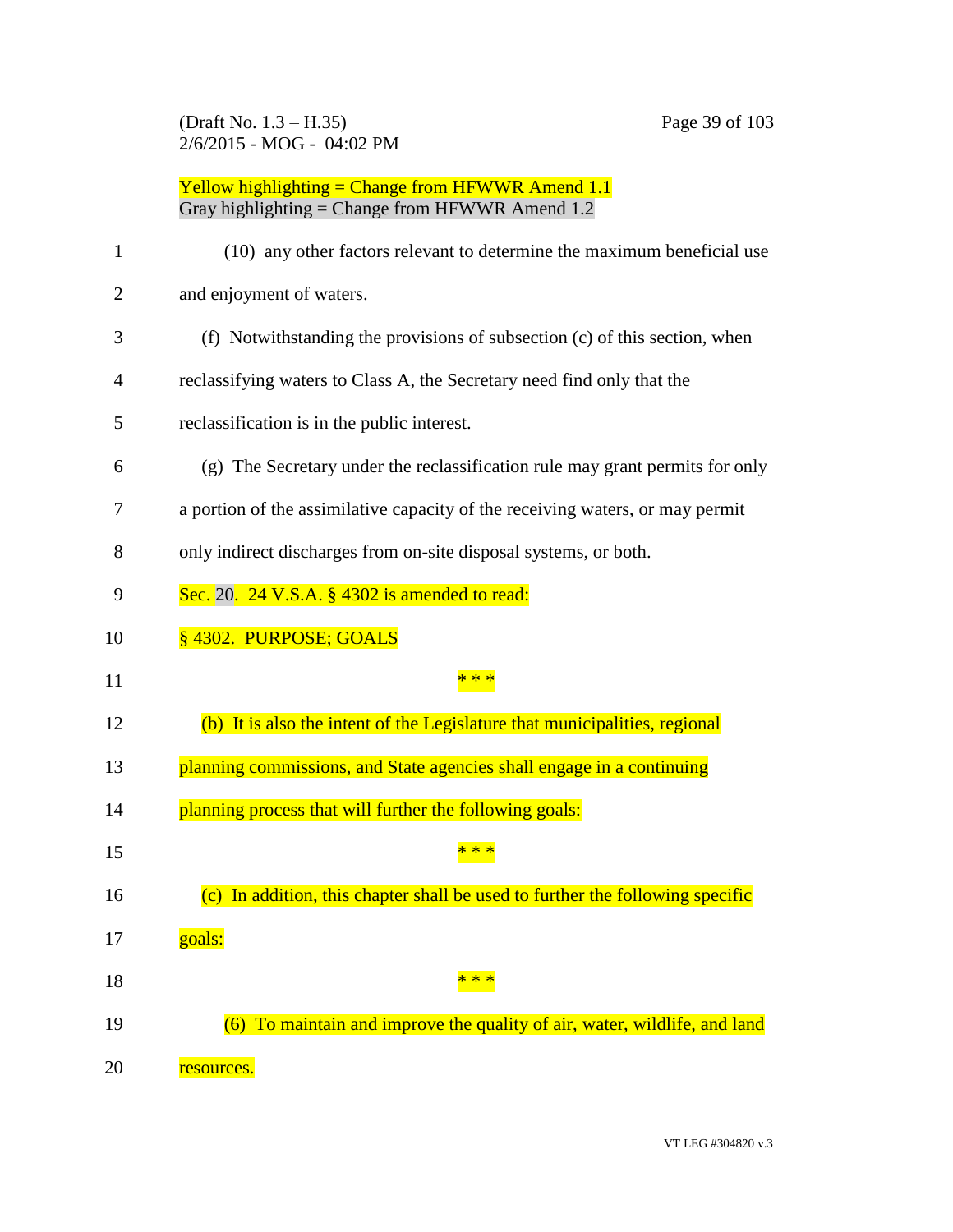(Draft No. 1.3 – H.35) Page 40 of 103 2/6/2015 - MOG - 04:02 PM

| Yellow highlighting = Change from HFWWR Amend $1.1$ |
|-----------------------------------------------------|
| Gray highlighting = Change from HFWWR Amend $1.2$   |

| $\mathbf{1}$   | (A) Vermont's air, water, wildlife, mineral and land resources should              |
|----------------|------------------------------------------------------------------------------------|
| $\overline{2}$ | be planned for use and development according to the principles set forth in        |
| 3              | $10 V.S.A.$ § 6086(a).                                                             |
| 4              | (B) Vermont's water quality should be maintained and improved                      |
| 5              | according to the policies and actions developed in the basin plans established     |
| 6              | by the Secretary of Natural Resources under 10 V.S.A. § § 1253.                    |
| 7              | * * *                                                                              |
| 8              | Sec. 21. 24 V.S.A. $\S$ 4348(c) is amended to read:                                |
| 9              | (c) At least 30 days prior to the first hearing, a copy of the proposed plan or    |
| 10             | amendment, with a request for general comments and for specific comments           |
| 11             | with respect to the extent to which the plan or amendment is consistent with       |
| 12             | the goals established in section 4302 of this title, shall be delivered with proof |
| 13             | of receipt, or sent by certified mail, return receipt requested, to each of the    |
| 14             | following:                                                                         |
| 15             | $(1)$ the chair of the legislative body of each municipality within the            |
| 16             | region;                                                                            |
| 17             | the executive director of each abutting regional planning<br>(2)                   |
| 18             | commission;                                                                        |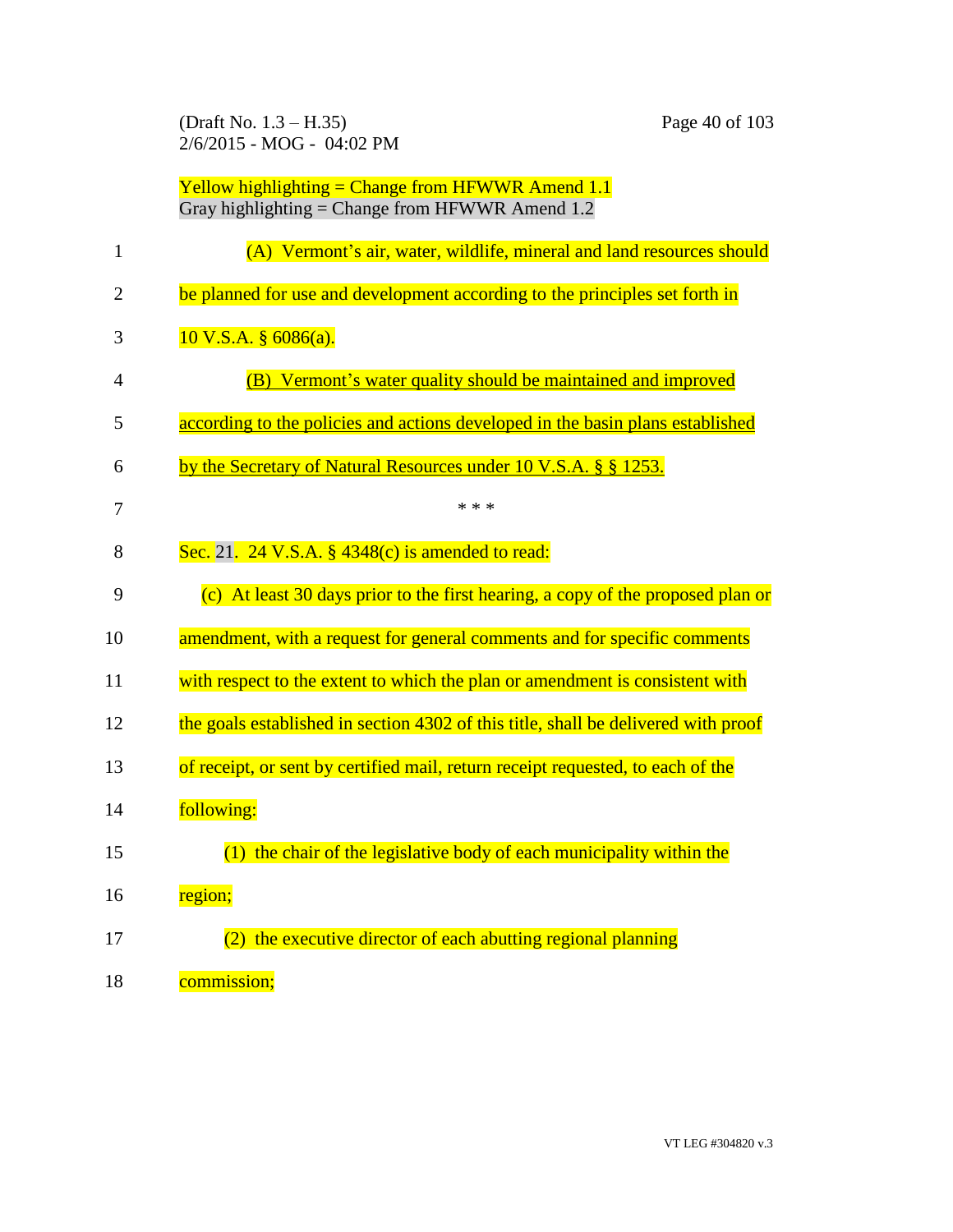(Draft No. 1.3 – H.35) Page 41 of 103 2/6/2015 - MOG - 04:02 PM

| 1              | (3) the Department of Housing and Community Development within the                 |
|----------------|------------------------------------------------------------------------------------|
| $\overline{2}$ | Agency of Commerce and Community Development and the Agency of                     |
| 3              | <b>Natural Resources; and</b>                                                      |
| 4              | (4) business, conservation, low income advocacy, and other community               |
| 5              | or interest groups or organizations that have requested notice in writing prior to |
| 6              | the date the hearing is warned.                                                    |
| 7              | Sec. 22. 24 V.S.A. $\S$ 4348a(a) is amended to read:                               |
| 8              | (a) A regional plan shall be consistent with the goals established in section      |
| 9              | 4302 of this title and shall include the following:                                |
| 10             | * * *                                                                              |
| 11             | (6) A statement of policies on the preservation of rare and irreplaceable          |
| 12             | natural areas, scenic and historic features and resources, and water quality       |
| 13             |                                                                                    |
|                | policies and actions to protect and improve waters and to be used in the           |
| 14             | development and furtherance of the applicable basin plans established by the       |
| 15             | <b>Secretary of Natural Resources under 10 V.S.A. § 1253;</b>                      |
| 16             | * * *                                                                              |
| 17             | *** Antidegradation Policy Implementation Rule ***                                 |
| 18             | Sec. 23. 10 V.S.A. § 1251a(c) is amended to read:                                  |
| 19             | (c) On or before January $15,2008$ July 1, 2016, the Secretary of Natural          |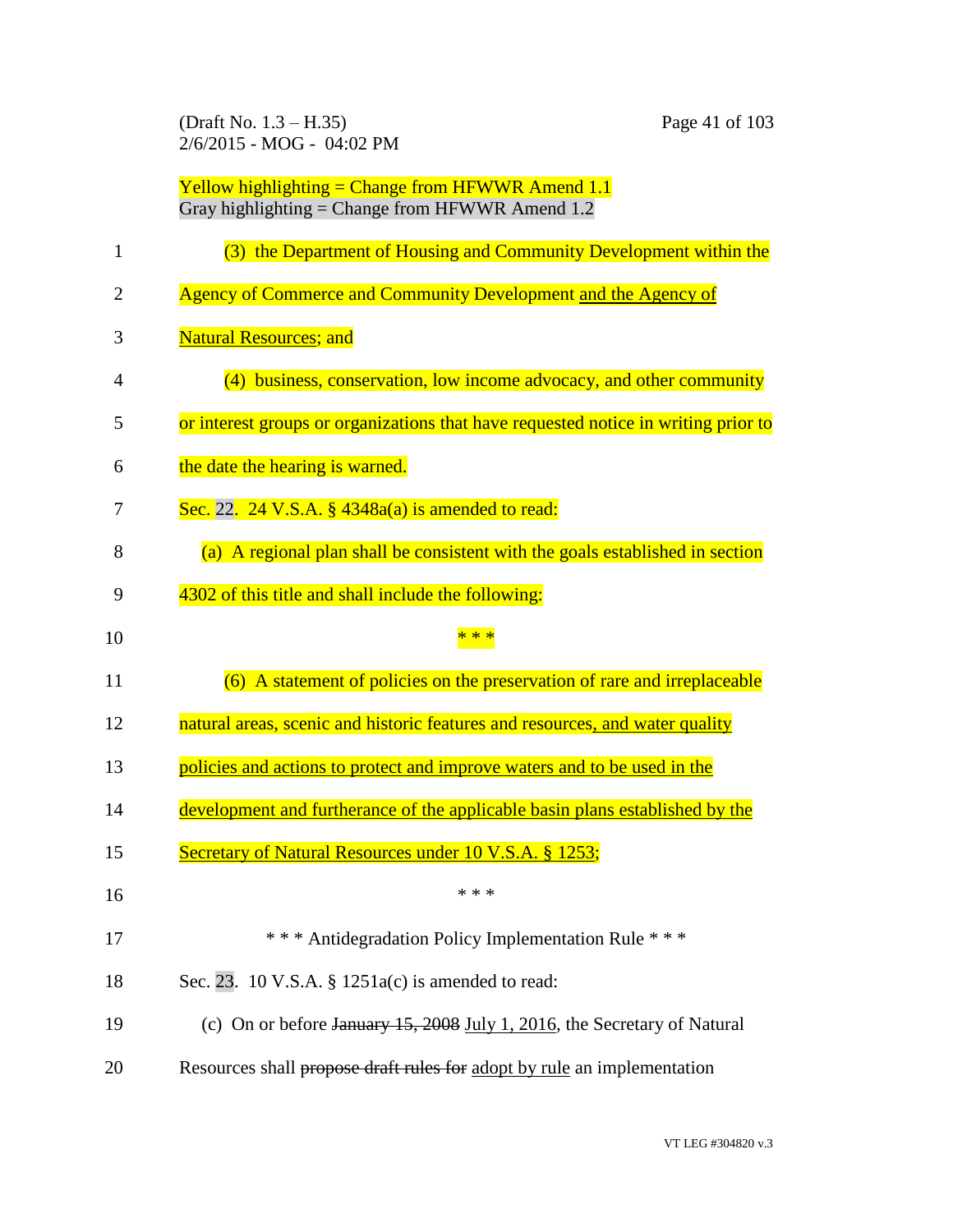(Draft No. 1.3 – H.35) Page 42 of 103 2/6/2015 - MOG - 04:02 PM

| $\mathbf{1}$   | process for the antidegradation policy in the water quality standards of the       |
|----------------|------------------------------------------------------------------------------------|
| $\overline{2}$ | State. The implementation process for the antidegradation policy shall be          |
| 3              | consistent with the State water quality policy established in section 1250 of      |
| $\overline{4}$ | this title, the Vermont Water Quality Standards, and any applicable                |
| 5              | requirements of the federal Clean Water Act. On or before July 1, 2008, a          |
| 6              | final proposal of the rules for an implementation process for the                  |
| 7              | antidegradation policy shall be filed with the Secretary of State under 3 V.S.A.   |
| 8              | \$841.                                                                             |
| 9              | *** Stormwater Management ***                                                      |
| 10             | Sec. 24. 10 V.S.A. § 1264 is amended to read:                                      |
| 11             | § 1264. STORMWATER MANAGEMENT                                                      |
| 12             | (a) The General Assembly finds that the management of stormwater runoff            |
| 13             | is necessary to reduce stream channel instability, pollution, siltation,           |
| 14             | sedimentation, and local flooding, all of which have adverse impacts on the        |
| 15             | water and land resources of the State. The General Assembly intends, by            |
| 16             | enactment of this section, to reduce the adverse effects of stormwater runoff.     |
| 17             | The General Assembly determines that this intent may best be attained by a         |
| 18             | process that: assures broad participation; focuses upon the prevention of          |
| 19             | pollution; relies on structural treatment only when necessary; establishes and     |
| 20             | maintains accountability; tailors strategies to the region and the locale; assures |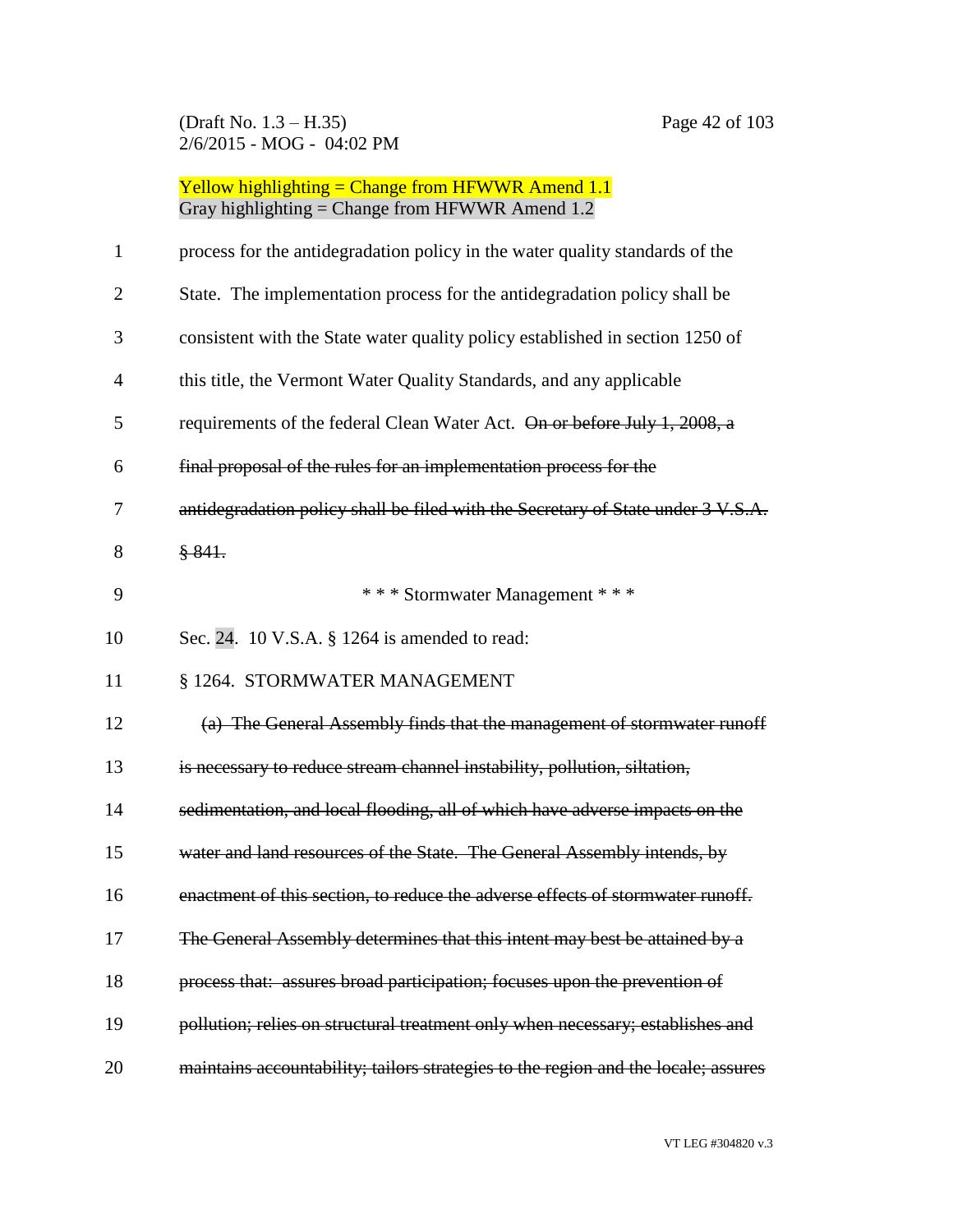(Draft No. 1.3 – H.35) Page 43 of 103 2/6/2015 - MOG - 04:02 PM

| 1              | an adequate funding source; builds broadbased programs; provides for the          |
|----------------|-----------------------------------------------------------------------------------|
| $\overline{2}$ | evaluation and appropriate evolution of programs; is consistent with the federal  |
| 3              | Clean Water Act and the State water quality standards; and accords appropriate    |
| 4              | recognition to the importance of community benefits that accompany an             |
| 5              | effective stormwater runoff management program. In furtherance of these           |
| 6              | purposes, the Secretary shall implement two stormwater permitting programs.       |
| 7              | The first program is based on the requirements of the federal National            |
| 8              | Pollutant Discharge Elimination System (NPDES) permit program in                  |
| 9              | accordance with section 1258 of this title. The second program is a State         |
| 10             | permit program based on the requirements of this section for the discharge of     |
| 11             | "regulated stormwater runoff" as that term is defined in subdivision (11) of this |
| 12             | subsection. As used in this section:                                              |
| 13             | (1) "2002 Stormwater Management Manual" means the Agency of                       |
| 14             | Natural Resources' Stormwater Management Manual dated April 2002, as              |
| 15             | amended from time to time by rule.                                                |
| 16             | (2) "Best management practice" (BMP) means a schedule of activities,              |
| 17             | prohibitions of practices, maintenance procedures, and other management           |
| 18             | practices to prevent or reduce water pollution.                                   |
| 19             | (3) "Development" means the construction of impervious surface on a               |
| 20             | tract or tracts of land where no impervious surface previously existed.           |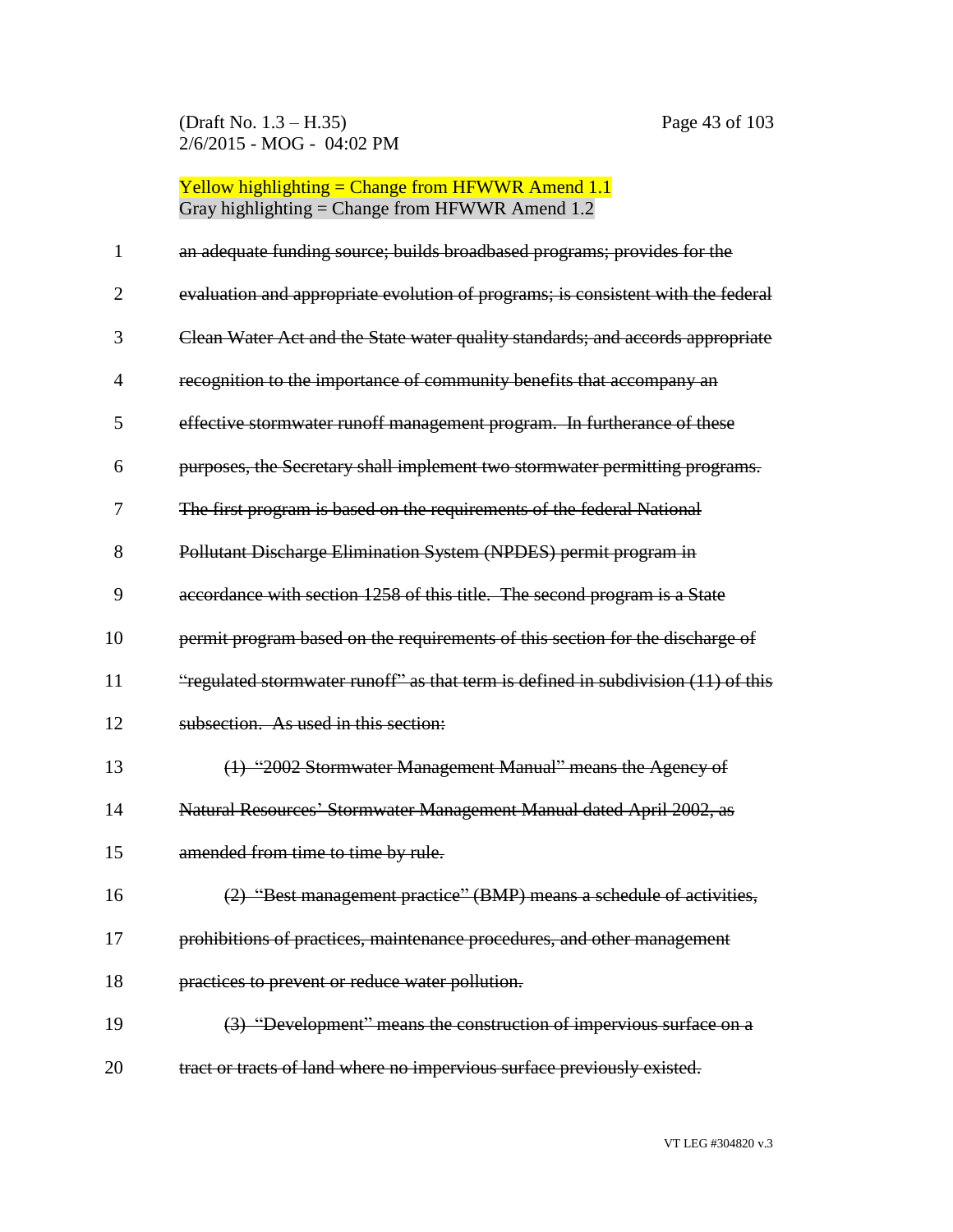(Draft No. 1.3 – H.35) Page 44 of 103 2/6/2015 - MOG - 04:02 PM

| $\mathbf{1}$   | (4) "Existing stormwater discharge" means a discharge of regulated                |
|----------------|-----------------------------------------------------------------------------------|
| $\overline{2}$ | stormwater runoff which first occurred prior to June 1, 2002 and that is subject  |
| 3              | to the permitting requirements of this chapter.                                   |
| $\overline{4}$ | (5) "Expansion" and "the expanded portion of an existing discharge"               |
| 5              | mean an increase or addition of impervious surface, such that the total resulting |
| 6              | impervious area is greater than the minimum regulatory threshold. Expansion       |
| 7              | does not mean an increase or addition of impervious surface of less than 5,000    |
| 8              | square feet.                                                                      |
| 9              | (6) "Impervious surface" means those manmade surfaces, including                  |
| 10             | paved and unpaved roads, parking areas, roofs, driveways, and walkways, from      |
| 11             | which precipitation runs off rather than infiltrates.                             |
| 12             | (7) "New stormwater discharge" means a new or expanded discharge of               |
| 13             | regulated stormwater runoff, subject to the permitting requirements of this       |
| 14             | chapter, which first occurs after June 1, 2002 and has not been previously        |
| 15             | authorized pursuant to this chapter.                                              |
| 16             | (8) "Offset" means a State-permitted or -approved action or project               |
| 17             | within a stormwater impaired water that a discharger or a third person may        |
| 18             | complete to mitigate the impacts that a discharge of regulated stormwater         |
| 19             | runoff has on the stormwater-impaired water.                                      |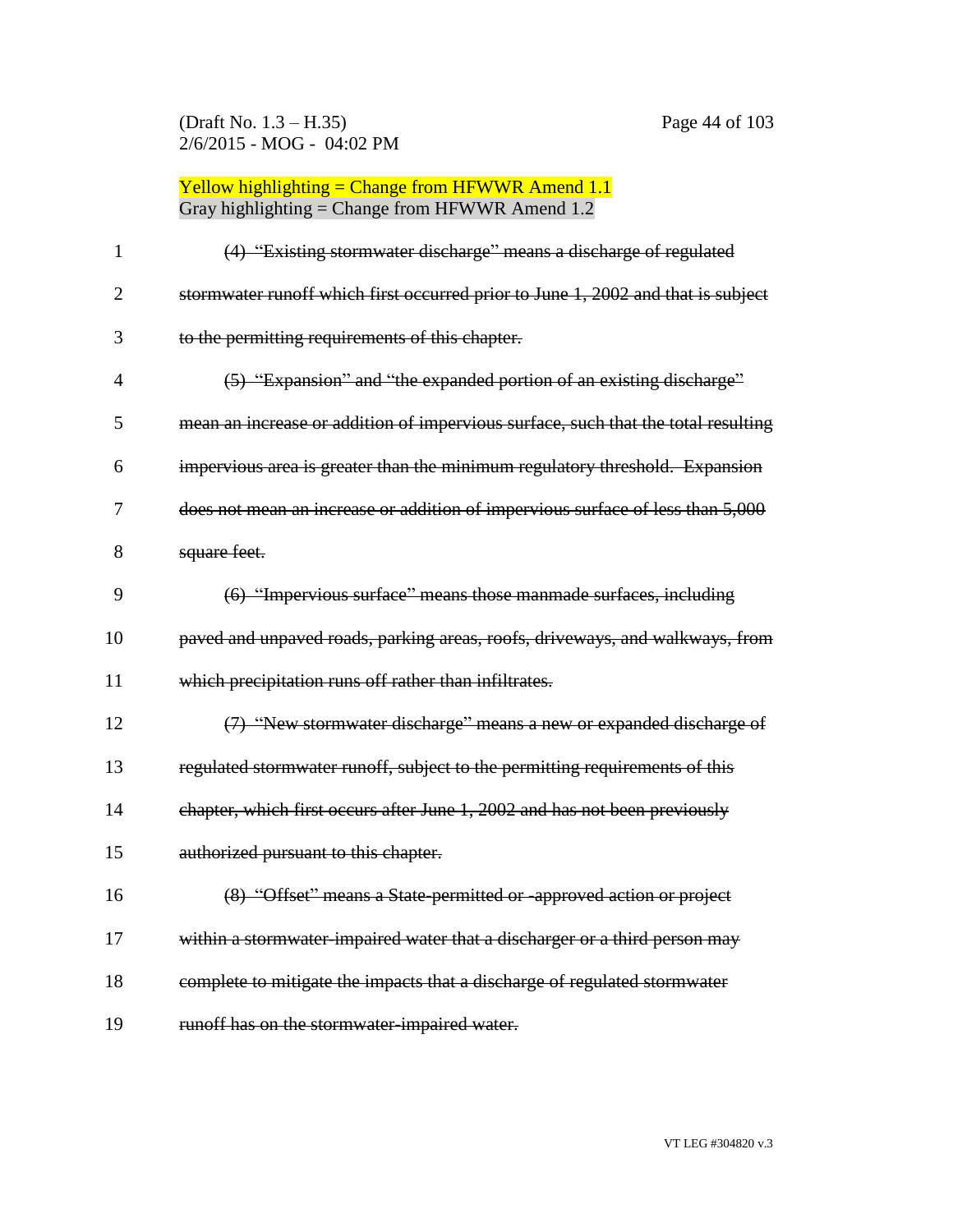(Draft No. 1.3 – H.35) Page 45 of 103 2/6/2015 - MOG - 04:02 PM

| $\mathbf{1}$   | (9) "Offset charge" means the amount of sediment load or hydrologie             |
|----------------|---------------------------------------------------------------------------------|
| $\overline{2}$ | impact that an offset must reduce or control in the stormwater-impaired water   |
| 3              | in which the offset is located.                                                 |
| $\overline{4}$ | (10) "Redevelopment" means the construction or reconstruction of an             |
| 5              | impervious surface where an impervious surface already exists when such new     |
| 6              | construction involves substantial site grading, substantial subsurface          |
| 7              | excavation, or substantial modification of existing stormwater conveyance,      |
| 8              | such that the total of impervious surface to be constructed or reconstructed is |
| 9              | greater than the minimum regulatory threshold. Redevelopment does not mean      |
| 10             | the construction or reconstruction of impervious surface where impervious       |
| 11             | surface already exists when the construction or reconstruction involves less    |
| 12             | than 5,000 square feet. Redevelopment does not mean public road                 |
| 13             | management activities, including any crack sealing, patching, coldplaning,      |
| 14             | resurfacing, reclaiming, or grading treatments used to maintain pavement,       |
| 15             | bridges, and unpaved roads.                                                     |
| 16             | (11) "Regulated stormwater runoff" means precipitation, snowmelt, and           |
| 17             | the material dissolved or suspended in precipitation and snowmelt that runs off |
| 18             | impervious surfaces and discharges into surface waters or into groundwater via  |
| 19             | infiltration.                                                                   |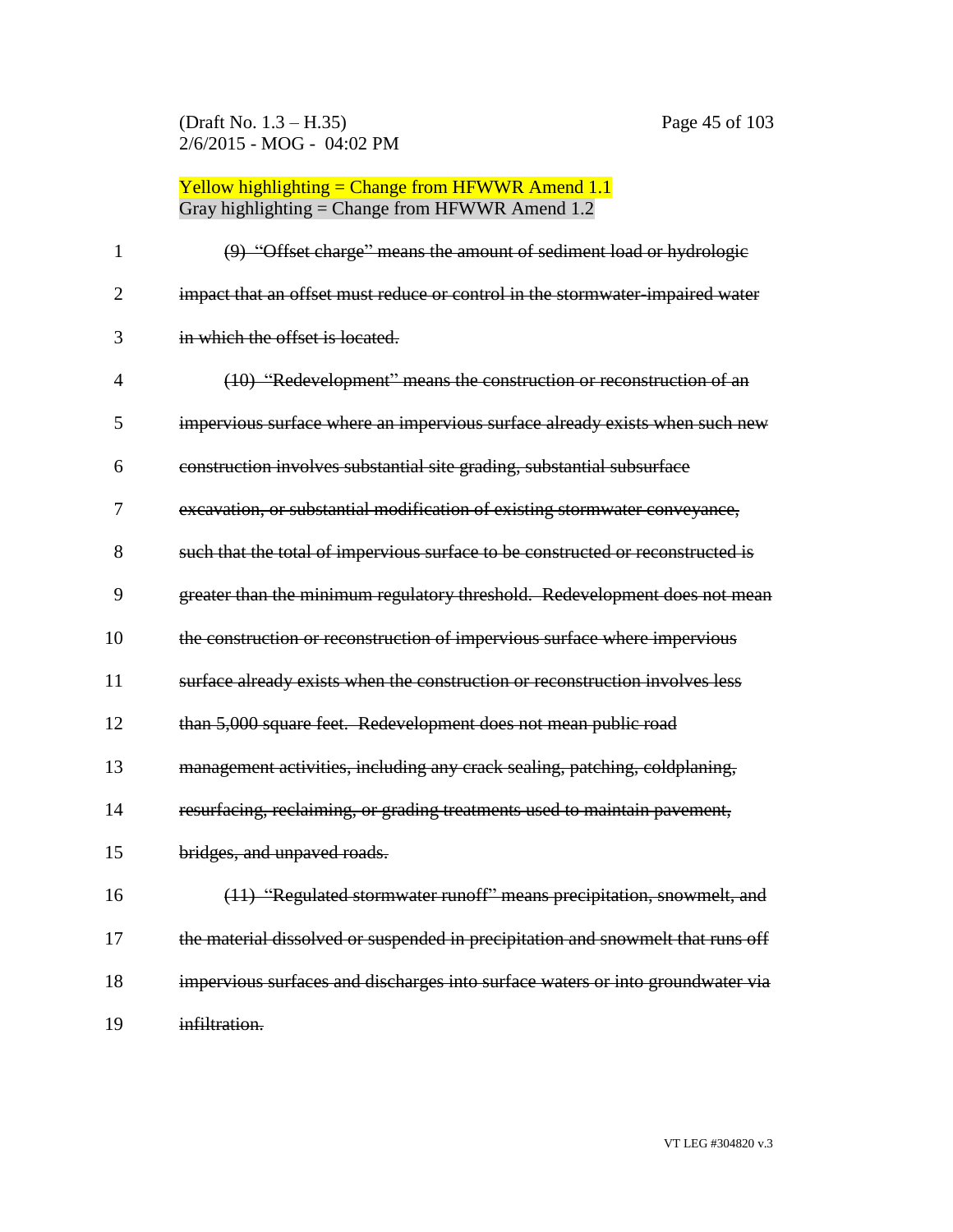(Draft No. 1.3 – H.35) Page 46 of 103 2/6/2015 - MOG - 04:02 PM

| 1              | (12) "Stormwater impact fee" means the monetary charge assessed to a               |
|----------------|------------------------------------------------------------------------------------|
| $\overline{2}$ | permit applicant for the discharge of regulated stormwater runoff to a             |
| 3              | stormwater-impaired water that mitigates a sediment load level or hydrologic       |
| 4              | impact that the discharger is unable to control through on site treatment or       |
| 5              | completion of an offset on a site owned or controlled by the permit applicant.     |
| 6              | (13) "Stormwater-impaired water" means a State water that the                      |
| 7              | Secretary determines is significantly impaired by discharges of regulated          |
| 8              | stormwater runoff.                                                                 |
| 9              | (14) "Stormwater runoff" means precipitation and snowmelt that does                |
| 10             | not infiltrate into the soil, including material dissolved or suspended in it, but |
| 11             | does not include discharges from undisturbed natural terrain or wastes from        |
| 12             | combined sewer overflows.                                                          |
| 13             | (15) "Total maximum daily load" (TMDL) means the calculations and                  |
| 14             | plan for meeting water quality standards approved by the U.S. Environmental        |
| 15             | Protection Agency (EPA) and prepared pursuant to 33 U.S.C. § 1313(d) and           |
| 16             | federal regulations adopted under that law.                                        |
| 17             | (16) "Water quality remediation plan" means a plan, other than a TMDL              |
| 18             | or sediment load allocation, designed to bring an impaired water body into         |
| 19             | compliance with applicable water quality standards in accordance with 40           |
| 20             | C.F.R. § 130.7(b)(1)(ii) and (iii).                                                |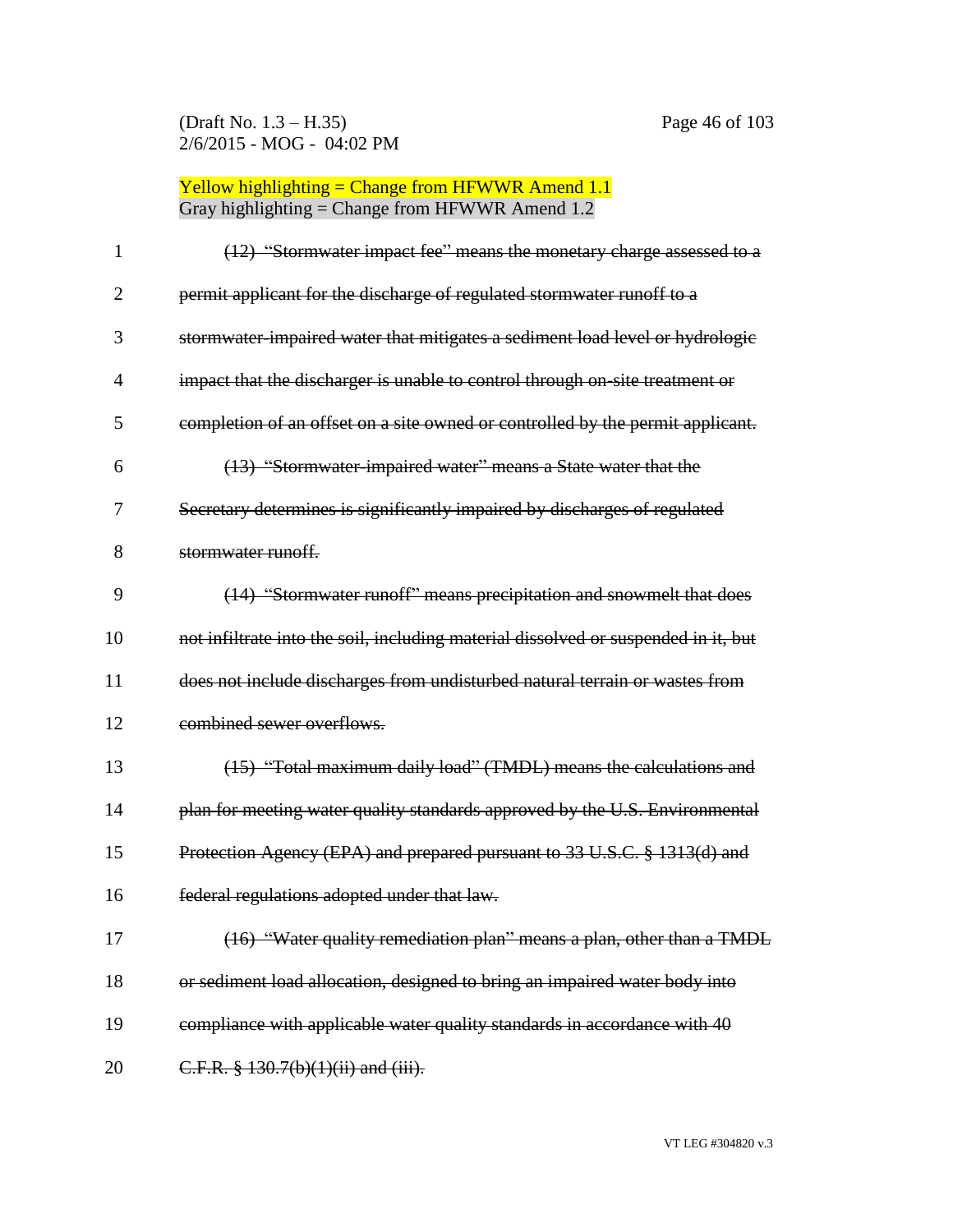(Draft No. 1.3 – H.35) Page 47 of 103 2/6/2015 - MOG - 04:02 PM

# Yellow highlighting = Change from HFWWR Amend 1.1 Gray highlighting = Change from HFWWR Amend 1.2

| 1              | (17) "Watershed improvement permit" means a general permit specific            |
|----------------|--------------------------------------------------------------------------------|
| $\overline{2}$ | to a stormwater impaired water that is designed to apply management            |
| 3              | strategies to existing and new discharges and that includes a schedule of      |
| $\overline{4}$ | compliance no longer than five years reasonably designed to assure attainment  |
| 5              | of the Vermont water quality standards in the receiving waters.                |
| 6              | (18) "Stormwater system" means the storm sewers; outfall sewers;               |
| 7              | surface drains; manmade wetlands; channels; ditches; wet and dry bottom        |
| 8              | basins; rain gardens; and other control equipment necessary and appurtenant to |
| 9              | the collection, transportation, conveyance, pumping, treatment, disposal, and  |
| 10             | discharge of regulated stormwater runoff.                                      |
| 11             | (19) "Net zero standard" means:                                                |
|                |                                                                                |
| 12             | (A) A new discharge or the expanded portion of an existing discharge           |
| 13             | meets the requirements of the 2002 Stormwater Management Manual and does       |
| 14             | not increase the sediment load in the receiving stormwater-impaired water; or  |
| 15             | (B) A discharge from redevelopment; from an existing discharge                 |
| 16             | operating under an expired stormwater discharge permit where the property      |
| 17             | owner applies for a new permit; or from any combination of development,        |
| 18             | redevelopment, and expansion meets on site the water quality, recharge, and    |
| 19             | channel protection criteria set forth in Table 1.1 of the 2002 Stormwater      |

VT LEG #304820 v.3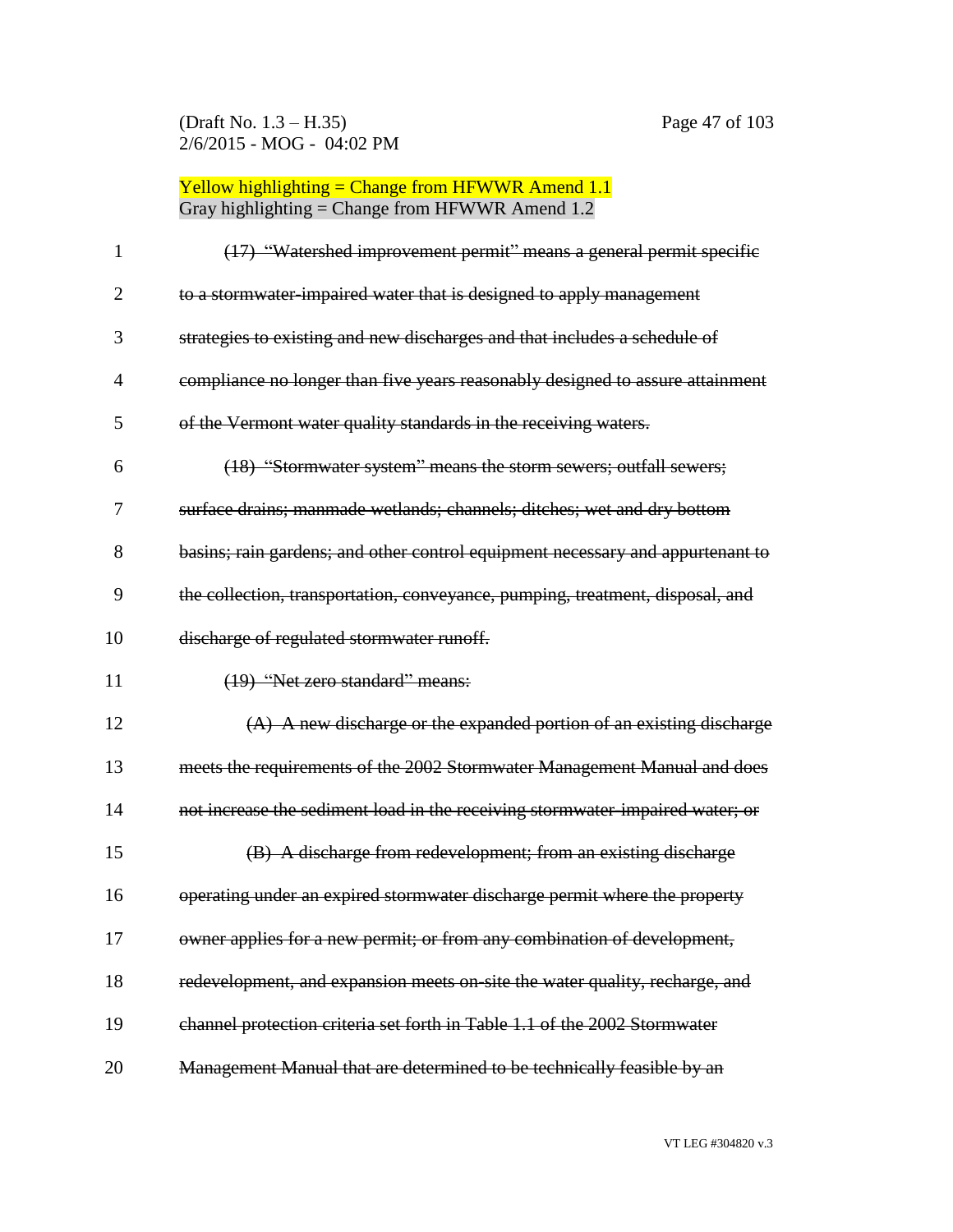(Draft No. 1.3 – H.35) Page 48 of 103 2/6/2015 - MOG - 04:02 PM

| $\mathbf{1}$   | engineering feasibility analysis conducted by the Agency and if the sediment      |
|----------------|-----------------------------------------------------------------------------------|
| $\overline{2}$ | load from the discharge approximates the natural runoff from an undeveloped       |
| 3              | field or open meadow that is not used for agricultural activity.                  |
| $\overline{4}$ | (b) The Secretary shall prepare a plan for the management of collected            |
| 5              | stormwater runoff found by the Secretary to be deleterious to receiving waters.   |
| 6              | The plan shall recognize that the runoff of stormwater is different from the      |
| 7              | discharge of sanitary and industrial wastes because of the influence of natural   |
| 8              | events of stormwater runoff, the variations in characteristics of those runoffs,  |
| 9              | and the increased stream flows and natural degradation of the receiving water     |
| 10             | quality at the time of discharge. The plan shall be cost effective and designed   |
| 11             | to minimize any adverse impact of stormwater runoff to waters of the State.       |
| 12             | By no later than February 1, 2001, the Secretary shall prepare an enhanced        |
| 13             | stormwater management program and report on the content of that program to        |
| 14             | the House Committees on Fish, Wildlife and Water Resources and on Natural         |
| 15             | Resources and Energy and to the Senate Committee on Natural Resources and         |
| 16             | Energy. In developing the program, the Secretary shall consult with the Board,    |
| 17             | affected municipalities, regional entities, other State and federal agencies, and |
| 18             | members of the public. The Secretary shall be responsible for implementation      |
| 19             | of the program. The Secretary's stormwater management program shall               |
| 20             | include, at a minimum, provisions that:                                           |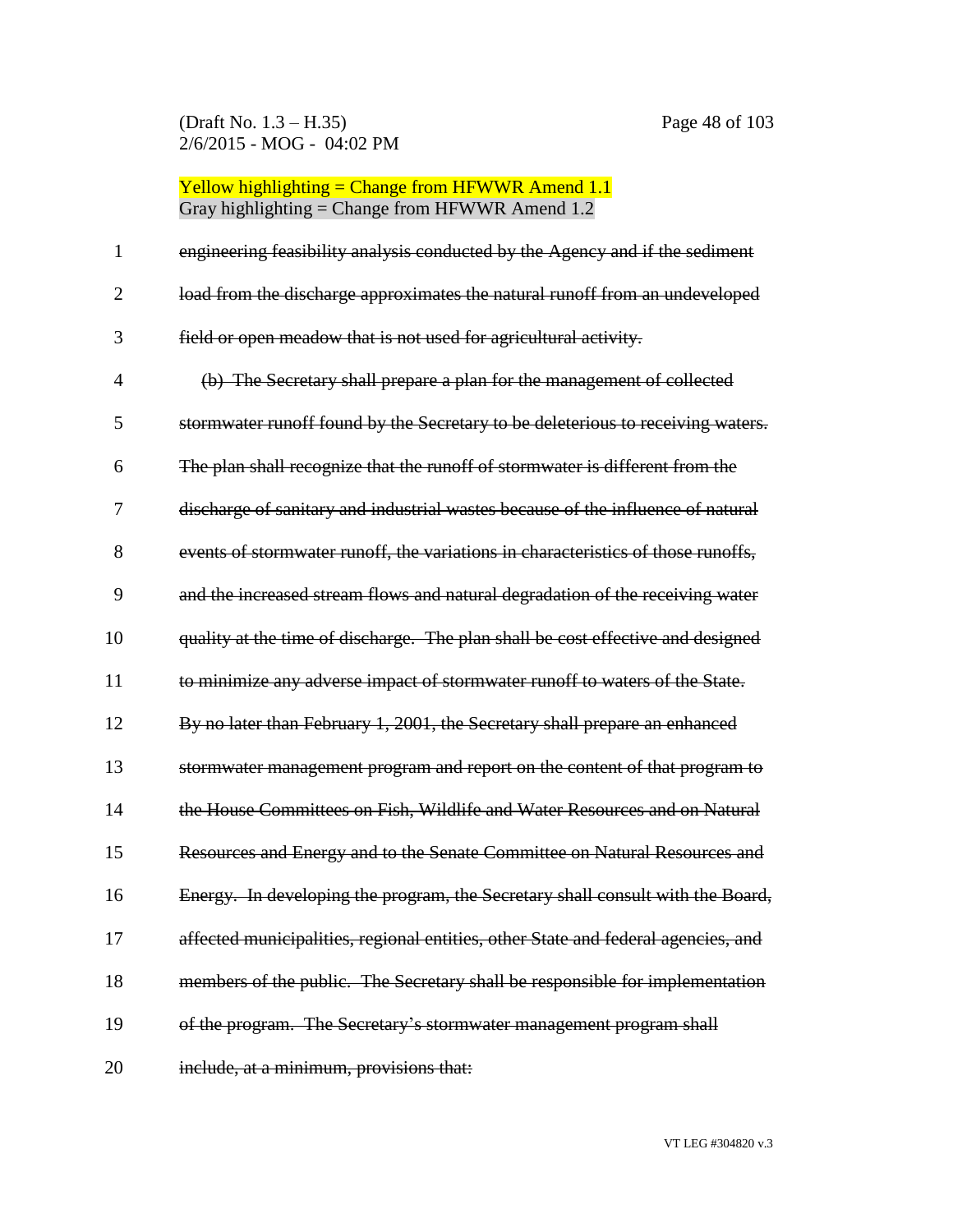(Draft No. 1.3 – H.35) Page 49 of 103 2/6/2015 - MOG - 04:02 PM

| 1              | (1) Indicate that the primary goals of the State program will be to assure     |
|----------------|--------------------------------------------------------------------------------|
| $\overline{2}$ | compliance with the Vermont Water Quality Standards and to maintain after      |
| 3              | development, as nearly as possible, the predevelopment runoff characteristics. |
| 4              | (2) Allow for differences in hydrologic characteristics in different parts     |
| 5              | of the State.                                                                  |
| 6              | (3) Incorporate stormwater management into the basin planning process          |
| 7              | conducted under section 1253 of this title.                                    |
| 8              | (4) Assure consistency with applicable requirements of the federal Clean       |
| 9              | Water Act.                                                                     |
| 10             | (5) Address stormwater management in new development and                       |
| 11             | redevelopment.                                                                 |
| 12             | (6) Control stormwater runoff from construction sites and other land           |
| 13             | disturbing activities.                                                         |
| 14             | (7) Indicate that water quality mitigation practices may be required for       |
| 15             | any redevelopment of previously developed sites, even when                     |
| 16             | preredevelopment runoff characteristics are proposed to be maintained.         |
| 17             | (8) Specify minimum requirements for inspection and maintenance of             |
| 18             | stormwater management practices.                                               |
| 19             | (9) Promote detection and elimination of improper or illegal connections       |
| 20             | and discharges.                                                                |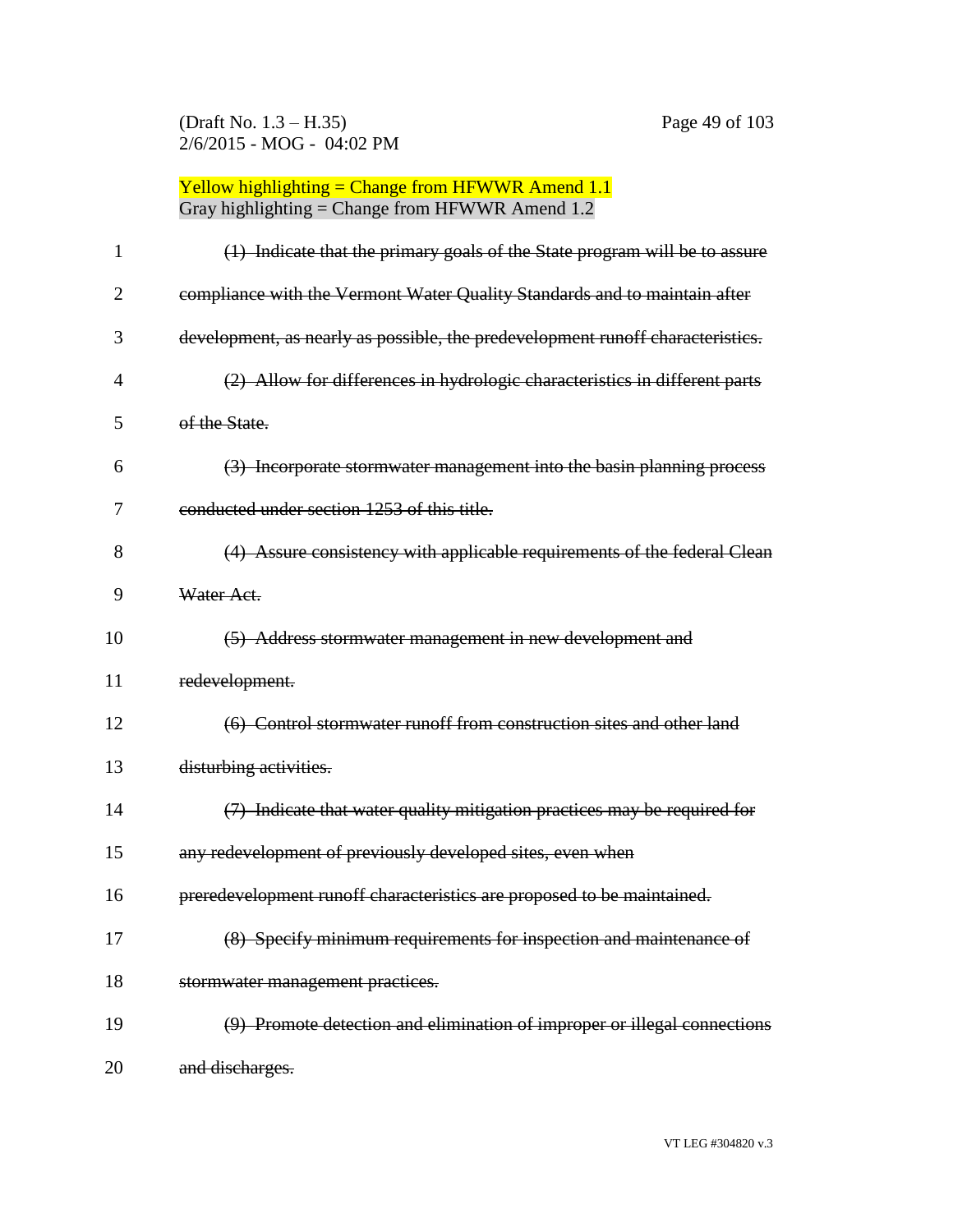(Draft No. 1.3 – H.35) Page 50 of 103 2/6/2015 - MOG - 04:02 PM

| 1  | (10) Promote implementation of pollution prevention during the conduct           |
|----|----------------------------------------------------------------------------------|
| 2  | of municipal operations.                                                         |
| 3  | (11) Provide for a design manual that includes technical guidance for the        |
| 4  | management of stormwater runoff.                                                 |
| 5  | (12) Encourage municipal governments to utilize existing regulatory and          |
| 6  | planning authority to implement improved stormwater management by                |
| 7  | providing technical assistance, training, research and coordination with respect |
| 8  | to stormwater management technology, and by preparing and distributing a         |
| 9  | model local stormwater management ordinance.                                     |
| 10 | (13) Promote public education and participation among citizens and               |
| 11 | municipalities about cost-effective and innovative measures to reduce            |
| 12 | stormwater discharges to the waters of the State.                                |
| 13 | (c) The Secretary shall submit the program report to the House Committees        |
| 14 | on Agriculture and Forest Products, on Transportation, and on Natural            |
| 15 | Resources and Energy and to the Senate Committees on Agriculture and on          |
| 16 | <b>Natural Resources and Energy.</b>                                             |
| 17 | $(d)(1)$ The Secretary shall initiate rulemaking by October 15, 2004, and        |
| 18 | shall adopt a rule for a stormwater management program by June 15, 2005.         |
| 19 | The rule shall be adopted in accordance with 3 V.S.A. chapter 25 and shall       |
| 20 | include:                                                                         |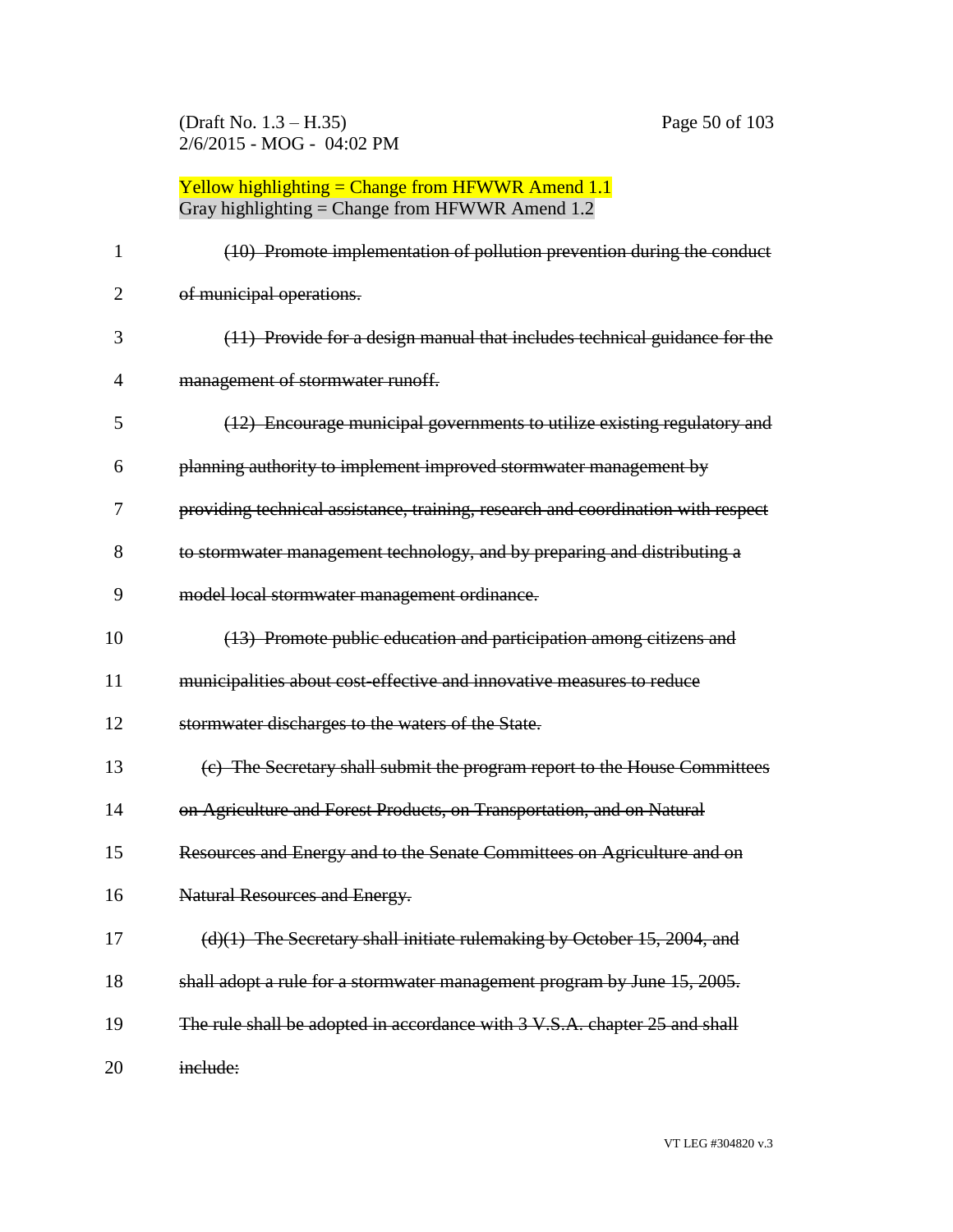(Draft No. 1.3 – H.35) Page 51 of 103 2/6/2015 - MOG - 04:02 PM

| 1              | $(A)$ the regulatory elements of the program identified in subsection           |
|----------------|---------------------------------------------------------------------------------|
| $\overline{2}$ | (b) of this section, including the development and use of offsets and the       |
| 3              | establishment and imposition of stormwater impact fees to apply when issuing    |
| $\overline{4}$ | permits that allow regulated stormwater runoff to stormwater-impaired waters;   |
| 5              | (B) requirements concerning the contents of permit applications that            |
| 6              | include, at a minimum, for regulated stormwater runoff, the permit application  |
| 7              | requirements contained in the Agency's 1997 stormwater management               |
| 8              | procedures;                                                                     |
| 9              | (C) a system of notifying interested persons in a timely way of the             |
| 10             | Agency's receipt of stormwater discharge applications, provided any alleged     |
| 11             | failures with respect to such notice shall not be relevant in any Agency permit |
| 12             | decision or any appeals brought pursuant to section 1269 of this chapter;       |
| 13             | (D) requirements concerning a permit for discharges of regulated                |
| 14             | stormwater runoff from the development, redevelopment, or expansion of          |
| 15             | impervious surfaces equal to or greater than one acre or any combination of     |
| 16             | development, redevelopment, and expansion of impervious surfaces equal to or    |
| 17             | greater than one acre; and                                                      |
| 18             | (E) requirements concerning a permit for discharges of regulated                |
| 19             | stormwater runoff from an impervious surface of any size to                     |
| 20             | stormwater impaired waters if the Secretary determines that treatment is        |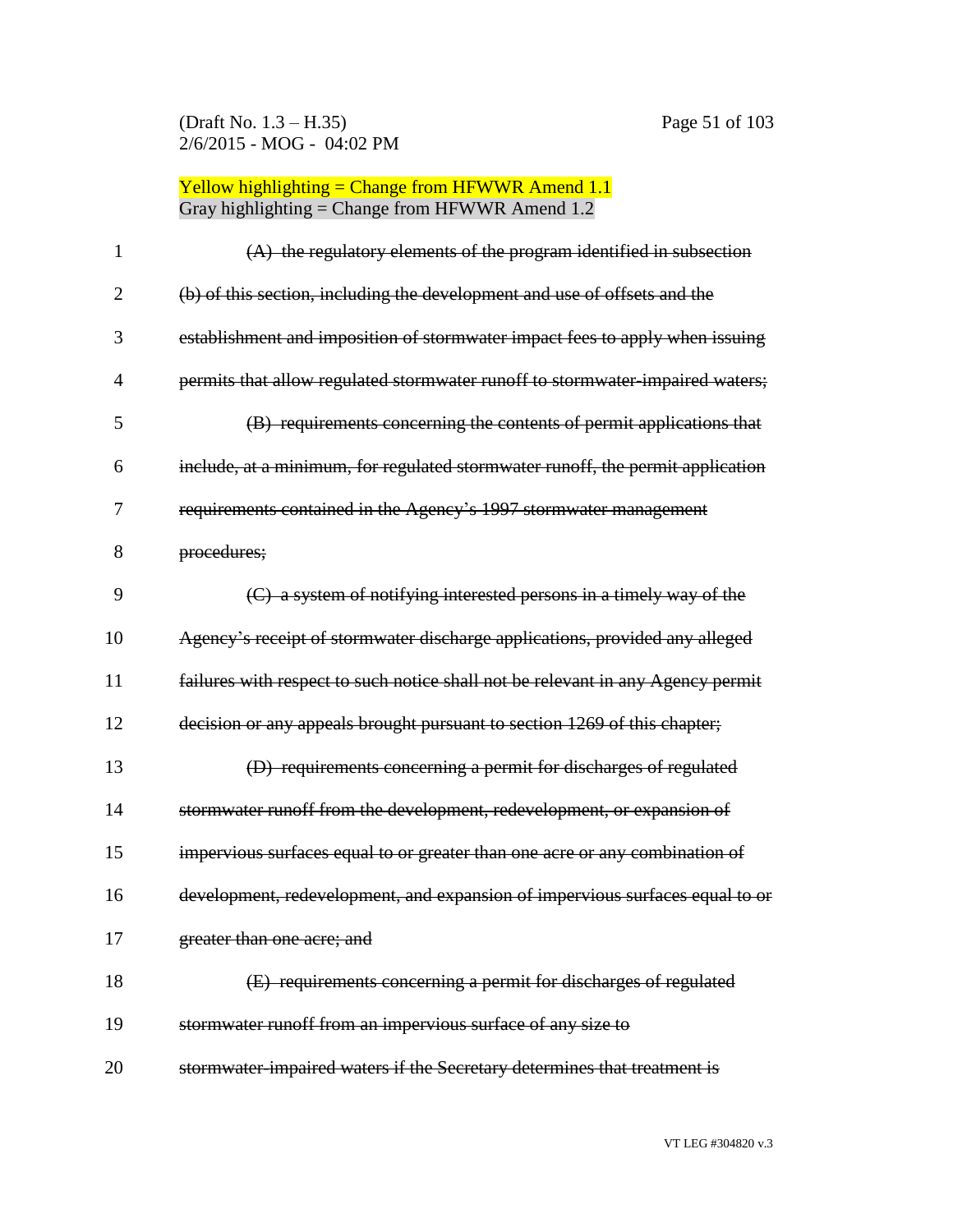(Draft No. 1.3 – H.35) Page 52 of 103 2/6/2015 - MOG - 04:02 PM

# Yellow highlighting = Change from HFWWR Amend 1.1 Gray highlighting = Change from HFWWR Amend 1.2

| 1              | necessary to reduce the adverse impact of such stormwater discharges due to        |
|----------------|------------------------------------------------------------------------------------|
| $\overline{2}$ | the size of the impervious surface, drainage patterns, hydraulic connectivity,     |
| 3              | existing stormwater treatment, or other factors identified by the Secretary.       |
| $\overline{4}$ | (2) Notwithstanding 3 V.S.A. § 840(a), the Secretary shall hold at least           |
| 5              | three public hearings in different areas of the State regarding the proposed rule. |
| 6              | $(e)(1)$ Except as otherwise may be provided in subsection (f) of this             |
| 7              | section, the Secretary shall, for new stormwater discharges, require a permit      |
| 8              | for discharge of, regulated stormwater runoff consistent with, at a minimum,       |
| 9              | the 2002 Stormwater Management Manual. The Secretary may issue,                    |
| 10             | condition, modify, revoke, or deny discharge permits for regulated stormwater      |
| 11             | runoff, as necessary to assure achievement of the goals of the program and         |
| 12             | compliance with State law and the federal Clean Water Act. The permit shall        |
| 13             | specify the use of best management practices to control regulated stormwater       |
| 14             | runoff. The permit shall require as a condition of approval, proper operation,     |
| 15             | and maintenance of any stormwater management facility and submittal by the         |
| 16             | permittee of an annual inspection report on the operation, maintenance and         |
| 17             | condition of the stormwater management system. The permit shall contain            |
| 18             | additional conditions, requirements, and restrictions as the Secretary deems       |
| 19             | necessary to achieve and maintain compliance with the water quality standards,     |
| 20             | including requirements concerning recording, reporting, and monitoring the         |

VT LEG #304820 v.3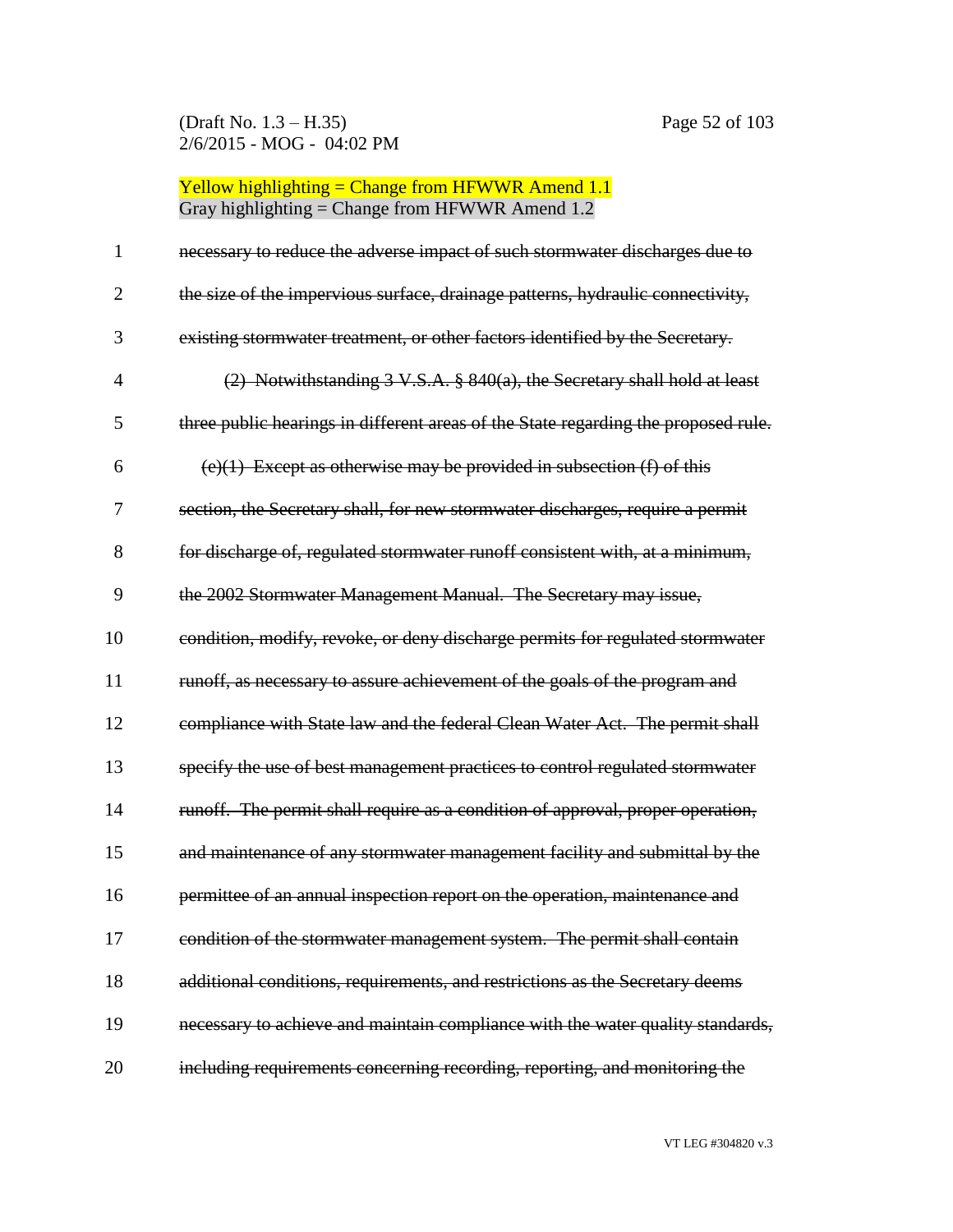(Draft No. 1.3 – H.35) Page 53 of 103 2/6/2015 - MOG - 04:02 PM

#### Yellow highlighting  $=$  Change from HFWWR Amend 1.1 Gray highlighting  $=$  Change from HFWWR Amend 1.2

 effects on receiving waters due to operation and maintenance of stormwater management facilities. (2) As one of the principal means of administering an enhanced stormwater program, the Secretary may issue and enforce general permits. To the extent appropriate, such permits shall include the use of certifications of compliance by licensed professional engineers practicing within the scope of their engineering specialty. The Secretary may issue general permits for classes of regulated stormwater runoff permittees and may specify the period of time for which the permit is valid other than that specified in subdivision  $10 \qquad \qquad 1263(d)(4)$  of this title when such is consistent with the provisions of this 11 section. General permits shall be adopted and administered in accordance with the provisions of subsection 1263(b) of this title. No permit is required under this section for: (A) Stormwater runoff from farms subject to accepted agricultural practices adopted by the Secretary of Agriculture, Food and Markets; (B) Stormwater runoff from concentrated animal feeding operations 17 that require a permit under subsection  $1263(g)$  of this chapter; or **(C)** Stormwater runoff from silvicultural activities subject to accepted 19 management practices adopted by the Commissioner of Forests, Parks and Recreation.

VT LEG #304820 v.3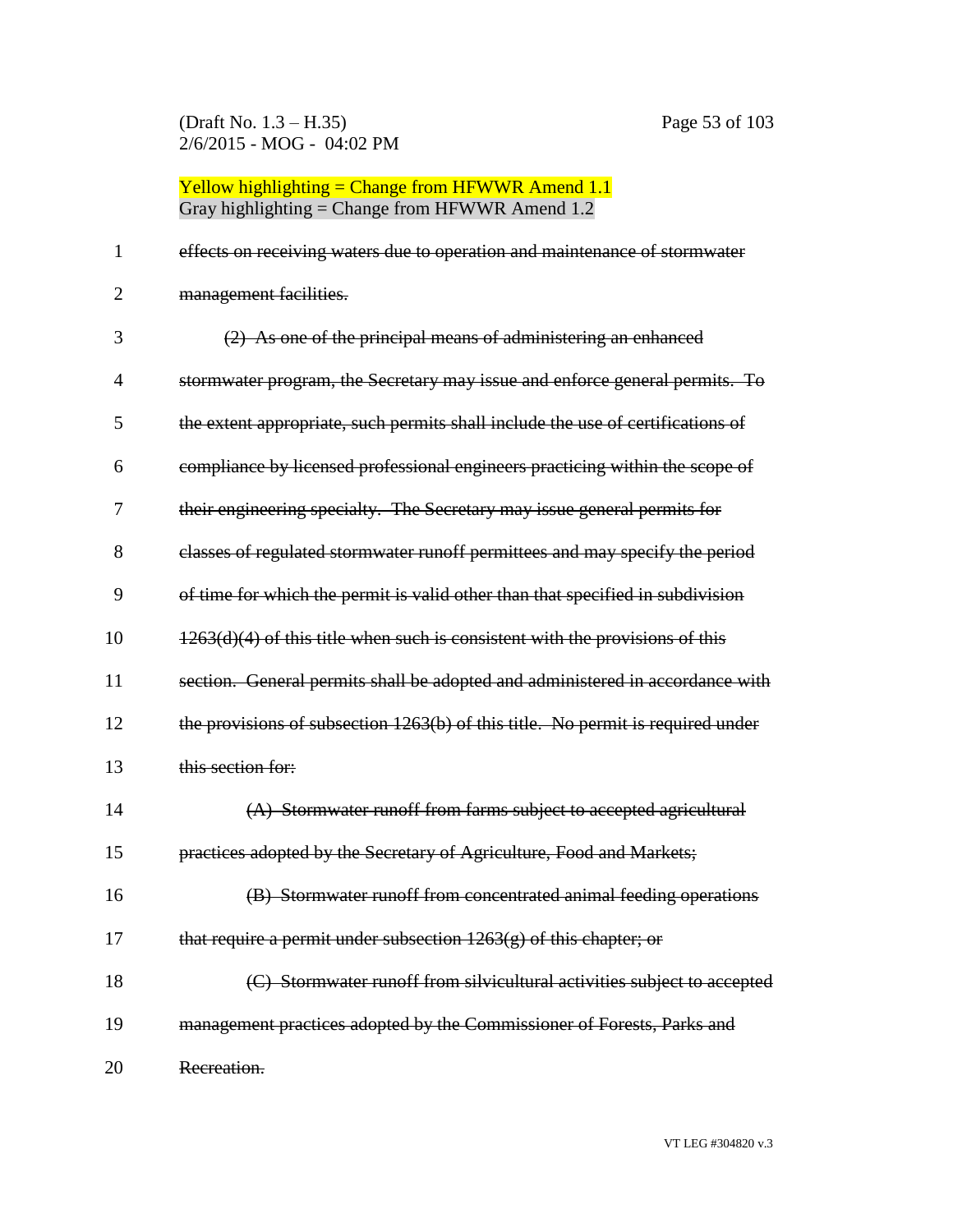(Draft No. 1.3 – H.35) Page 54 of 103 2/6/2015 - MOG - 04:02 PM

| $\mathbf{1}$   | (3) Prior to issuing a permit under this subsection, the Secretary shall          |
|----------------|-----------------------------------------------------------------------------------|
| $\overline{2}$ | review the permit applicant's history of compliance with the requirements of      |
| 3              | this chapter. The Secretary may, at his or her discretion and as necessary to     |
| $\overline{4}$ | assure achievement of the goals of the program and compliance with State law      |
| 5              | and the federal Clean Water Act, deny an application for the discharge of         |
| 6              | regulated stormwater under this subsection if review of the applicant's           |
| 7              | compliance history indicates that the applicant is discharging regulated          |
| 8              | stormwater in violation of this chapter or is the holder of an expired permit for |
| 9              | an existing discharge of regulated stormwater.                                    |
| 10             | $(f)(1)$ In a stormwater-impaired water, the Secretary may issue:                 |
| 11             | $(A)$ An individual permit in a stormwater-impaired water for which               |
| 12             | no TMDL, water quality remediation plan, or watershed improvement permit          |
| 13             | has been established or issued, provided that the permitted discharge meets the   |
| 14             | following discharge standard: prior to the issuance of a general permit to        |
| 15             | implement a TMDL or a water quality remediation plan, the discharge meets         |
| 16             | the net-zero standard:                                                            |
| 17             | (B) An individual permit or a general permit to implement a TMDL                  |
| 18             | or water quality remediation plan in a stormwater-impaired water, provided        |
| 19             | that the permitted discharge meets the following discharge standard:              |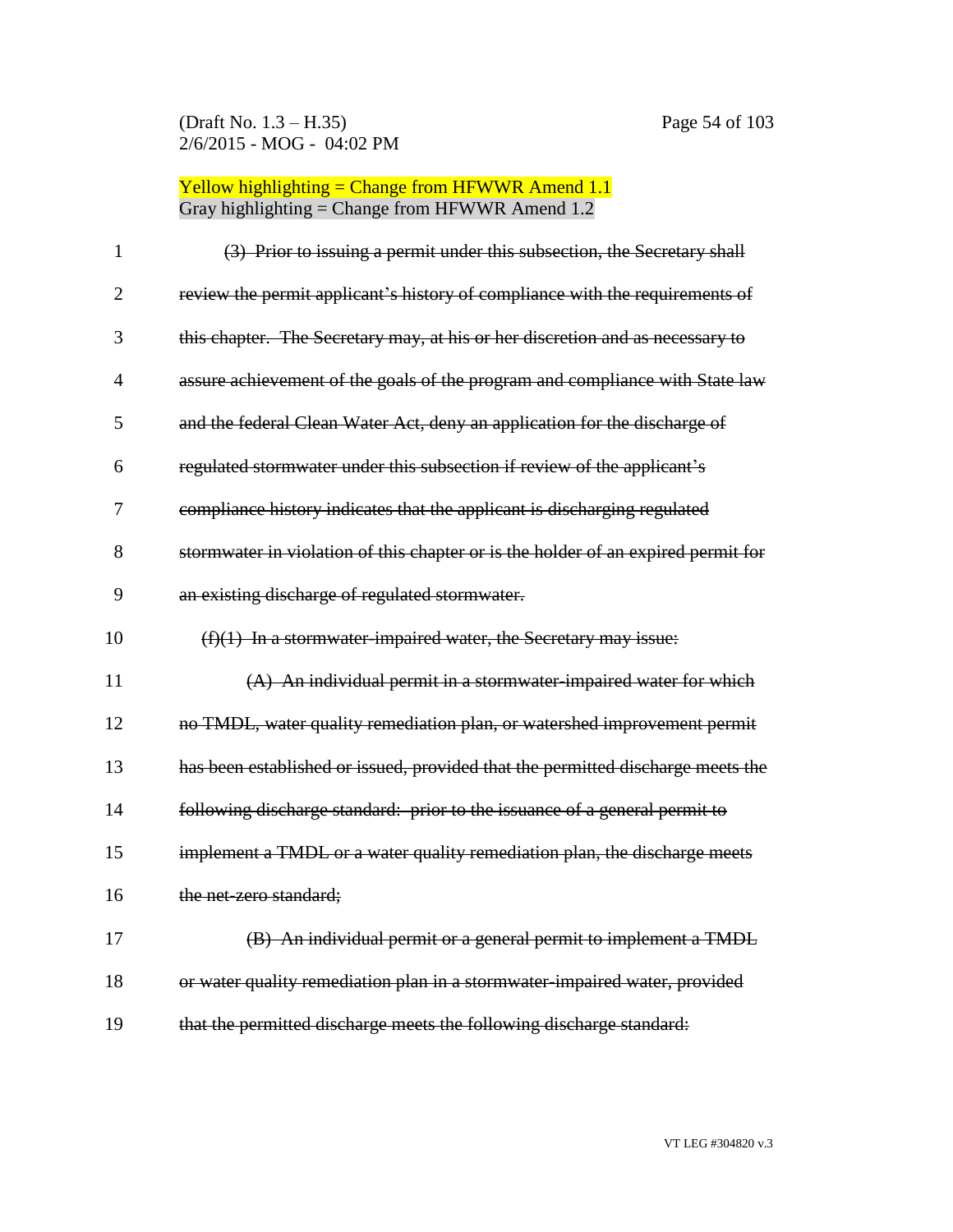(Draft No. 1.3 – H.35) Page 55 of 103 2/6/2015 - MOG - 04:02 PM

| 1              | (i) a new stormwater discharge or the expansion of an existing                 |
|----------------|--------------------------------------------------------------------------------|
| $\overline{2}$ | discharge shall meet the treatment standards for new development and           |
| 3              | expansion in the 2002 Stormwater Management Manual and any additional          |
| $\overline{4}$ | requirements deemed necessary by the Secretary to implement the TMDL or        |
| 5              | water quality remediation plan;                                                |
| 6              | (ii) for a discharge of regulated stormwater runoff from                       |
| 7              | redeveloped impervious surfaces:                                               |
| 8              | (I) the existing impervious surface shall be reduced by $20$                   |
| 9              | percent, or a stormwater treatment practice shall be designed to capture and   |
| 10             | treat 20 percent of the water quality volume treatment standard of the 2002    |
| 11             | Stormwater Management Manual from the existing impervious surface; and         |
| 12             | (II) any additional requirements deemed necessary by the                       |
| 13             | Secretary to implement the TMDL or the water quality remediation plan;         |
| 14             | (iii) an existing stormwater discharge shall meet the treatment                |
| 15             | standards deemed necessary by the Secretary to implement a TMDL or a water     |
| 16             | quality remediation plan;                                                      |
| 17             | (iv) if a permit is required for an expansion of an existing                   |
| 18             | impervious surface or for the redevelopment of an existing impervious surface, |
| 19             | discharges from the expansion or from the redeveloped portion of the existing  |
| 20             | impervious surface shall meet the relevant treatment standard of the 2002      |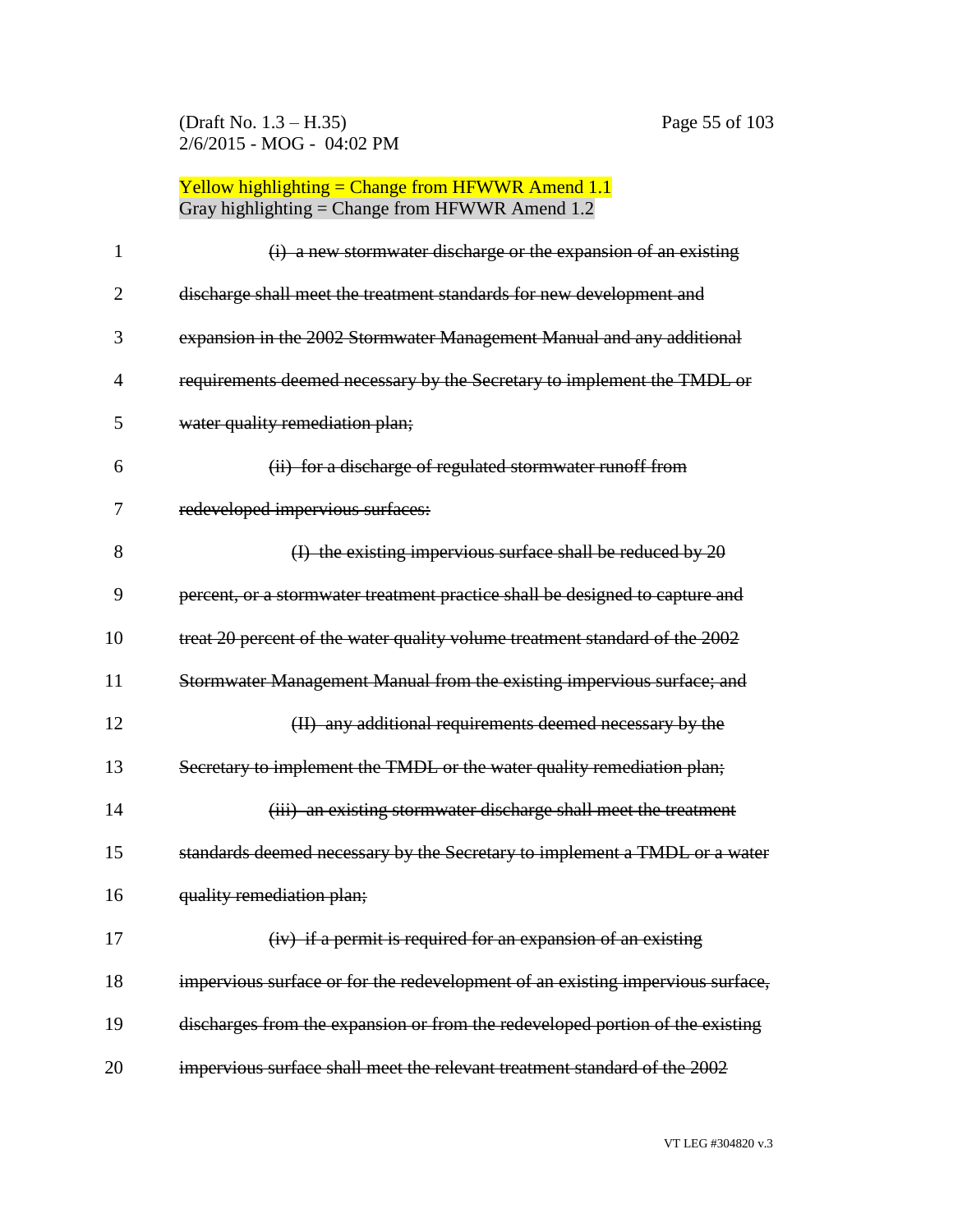(Draft No. 1.3 – H.35) Page 56 of 103 2/6/2015 - MOG - 04:02 PM

| 1              | Stormwater Management Manual, and the existing impervious surface shall           |
|----------------|-----------------------------------------------------------------------------------|
| $\overline{2}$ | meet the treatment standards deemed necessary by the Secretary to implement       |
| 3              | a TMDL or the water quality remediation plan;                                     |
| 4              | (C) A watershed improvement permit, provided that the watershed                   |
| 5              | improvement permit provides reasonable assurance of compliance with the           |
| 6              | Vermont water quality standards in five years;                                    |
| 7              | (D) A general or individual permit that is implementing a TMDL or                 |
| 8              | water quality remediation plan; or                                                |
| 9              | (E) A statewide general permit for new discharges that the Secretary              |
| 10             | deems necessary to assure attainment of the Vermont Water Quality Standards.      |
| 11             | (2) An authorization to discharge regulated stormwater runoff pursuant            |
| 12             | to a permit issued under this subsection shall be valid for a time period not to  |
| 13             | exceed five years. A person seeking to discharge regulated stormwater runoff      |
| 14             | after the expiration of that period shall obtain an individual permit or coverage |
| 15             | under a general permit, whichever is applicable, in accordance with subsection    |
| 16             | 1263(e) of this title.                                                            |
| 17             | (3) By January 15, 2010, the Secretary shall issue a watershed                    |
| 18             | improvement permit, issue a general or individual permit implementing a           |
| 19             | TMDL approved by the EPA, or issue a general or individual permit                 |
| 20             | implementing a water quality remediation plan for each of the                     |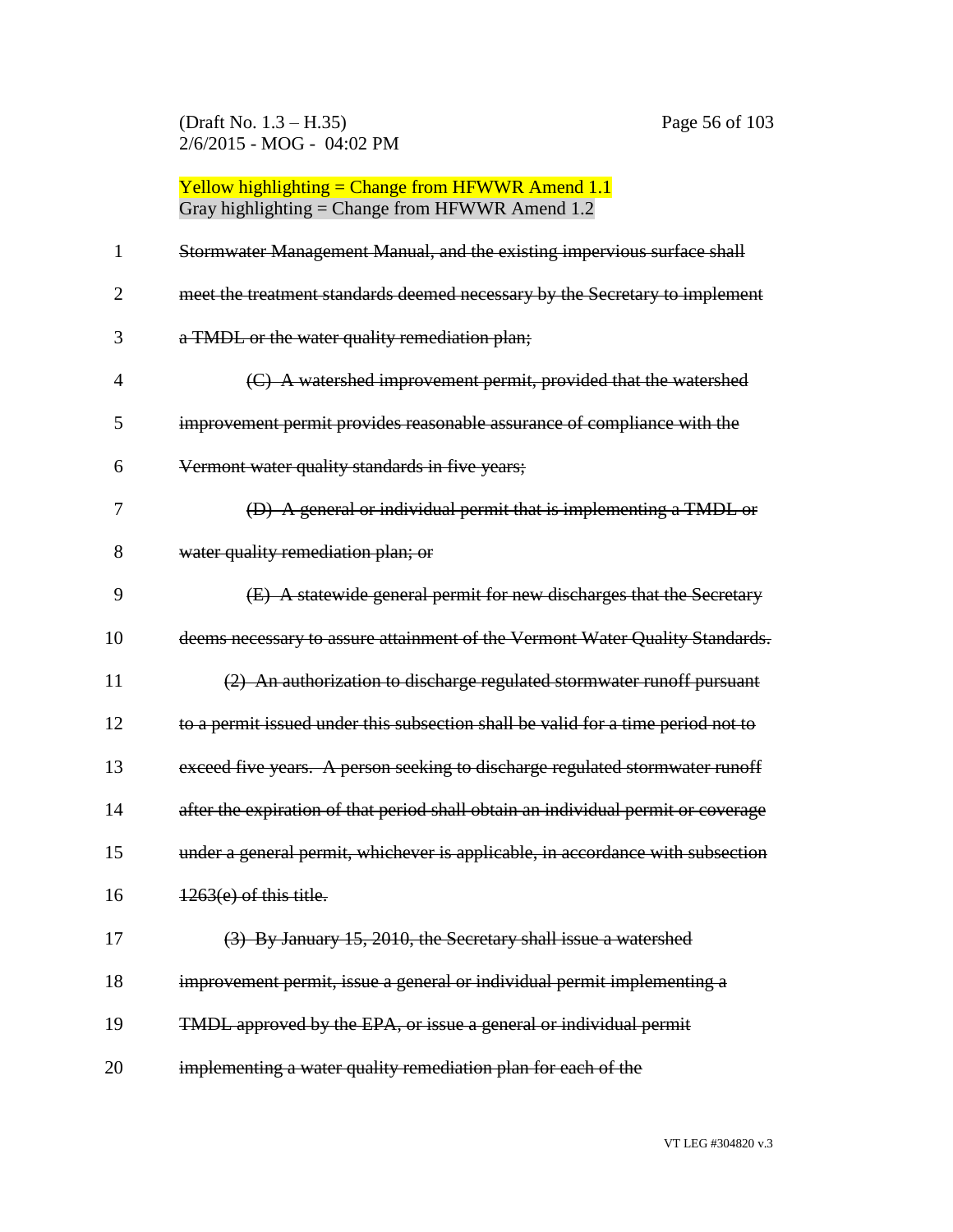(Draft No. 1.3 – H.35) Page 57 of 103 2/6/2015 - MOG - 04:02 PM

| $\mathbf{1}$   | stormwater-impaired waters on the Vermont Year 2004 Section 303(d) List of     |
|----------------|--------------------------------------------------------------------------------|
| $\overline{2}$ | Waters required by 33 U.S.C. 1313(d). In developing a TMDL or a water          |
| 3              | quality remediation plan for a stormwater-impaired water, the Secretary shall  |
| 4              | consult "A Scientifically Based Assessment and Adaptive Management             |
| 5              | Approach to Stormwater Management" and "Areas of Agreement about the           |
| 6              | Scientific Underpinnings of the Water Resources Board's Original Seven         |
| 7              | Questions" set out in appendices A and B, respectively, of the final report of |
| 8              | the Water Resources Board's "Investigation Into Developing Cleanup Plans       |
| 9              | For Stormwater Impaired Waters, Docket No. Inv-03-01," issued March 9,         |
| 10             | 2004.                                                                          |
| 11             | (4) Discharge permits issued under this subsection shall require BMP-          |
| 12             | based stormwater treatment practices. Permit compliance shall be judged on     |
| 13             | the basis of performance of the terms and conditions of the discharge permit,  |
| 14             | including construction and maintenance in accordance with BMP                  |
| 15             | specifications. Any permit issued for a new stormwater discharge or for the    |
| 16             | expanded portion of an existing discharge pursuant to this subsection shall    |
| 17             | require compliance with BMPs for stormwater collection and treatment           |
| 18             | established by the 2002 Stormwater Management Manual, and any additional       |
| 19             | requirements for stormwater treatment and control systems as the Secretary     |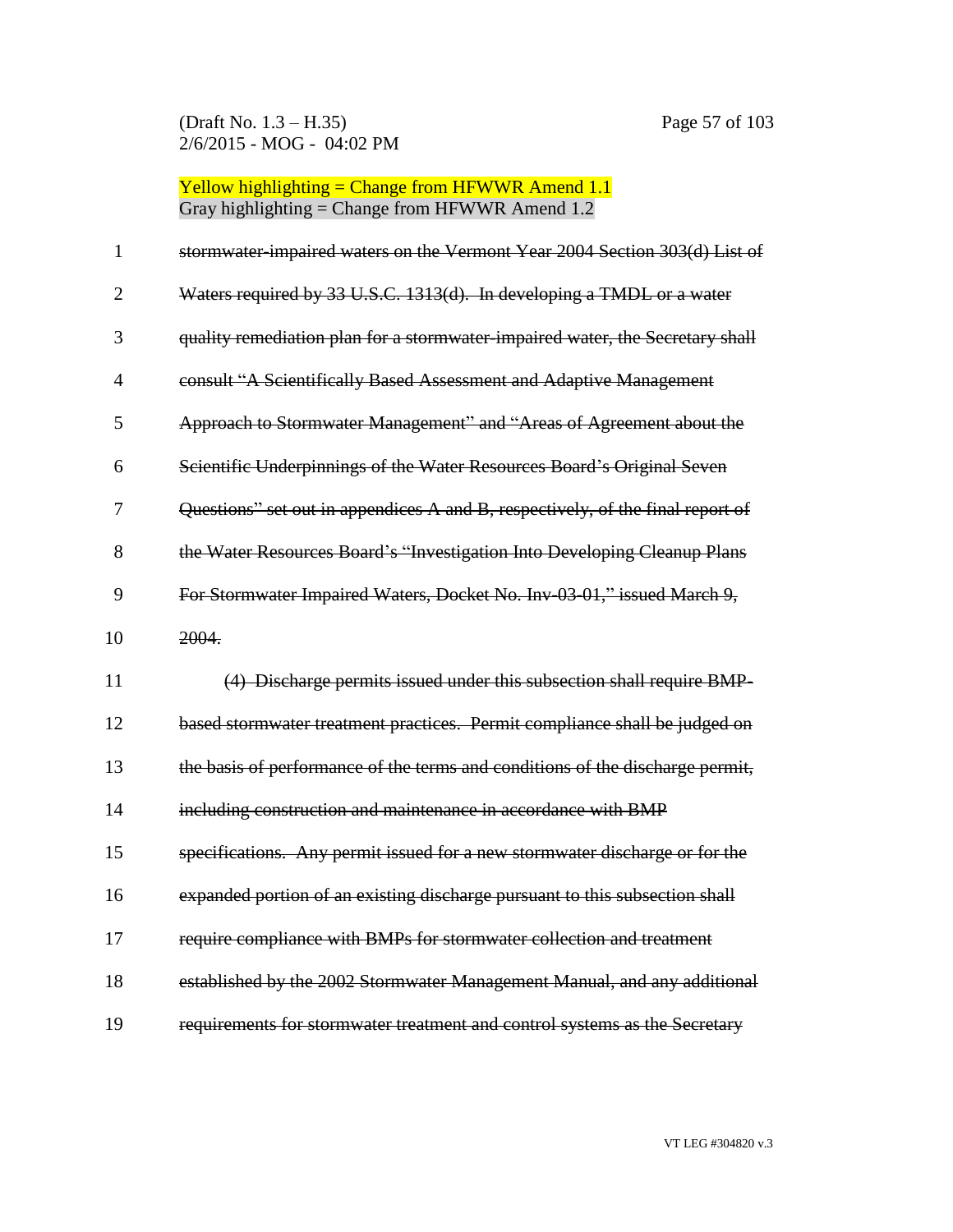(Draft No. 1.3 – H.35) Page 58 of 103 2/6/2015 - MOG - 04:02 PM

| 1              | determines to be necessary to ensure that the permitted discharge does not        |
|----------------|-----------------------------------------------------------------------------------|
| $\overline{2}$ | cause or contribute to a violation of the Vermont Water Quality Standards.        |
| 3              | (5) In addition to any permit condition otherwise authorized under                |
| $\overline{4}$ | subsection (e) of this section, in any permit issued pursuant to this subsection, |
| 5              | the Secretary may require an offset or stormwater impact fee as necessary to      |
| 6              | ensure the discharge does not cause or contribute to a violation of the Vermont   |
| 7              | Water Quality Standards. Offsets and stormwater impact fees, where utilized,      |
| 8              | shall incorporate an appropriate margin of safety to account for the variability  |
| 9              | in quantifying the load of pollutants of concern. To facilitate utilization of    |
| 10             | offsets and stormwater impact fees, the Secretary shall identify by January 1,    |
| 11             | 2005 a list of potential offsets in each of the waters listed as a                |
| 12             | stormwater impaired water under this subsection.                                  |
| 13             | $(g)(1)$ The Secretary may issue a permit consistent with the requirements of     |
| 14             | subsection (f) of this section, even where a TMDL or wasteload allocation has     |
| 15             | not been prepared for the receiving water. In any appeal under this chapter an    |
| 16             | individual permit meeting the requirements of subsection (f) of this section      |
| 17             | shall have a rebuttable presumption in favor of the permittee that the discharge  |
| 18             | does not cause or contribute to a violation of the Vermont Water Quality          |
| 19             | Standards for the receiving waters with respect to the discharge of regulated     |
| 20             | stormwater runoff. This rebuttable presumption shall only apply to permitted      |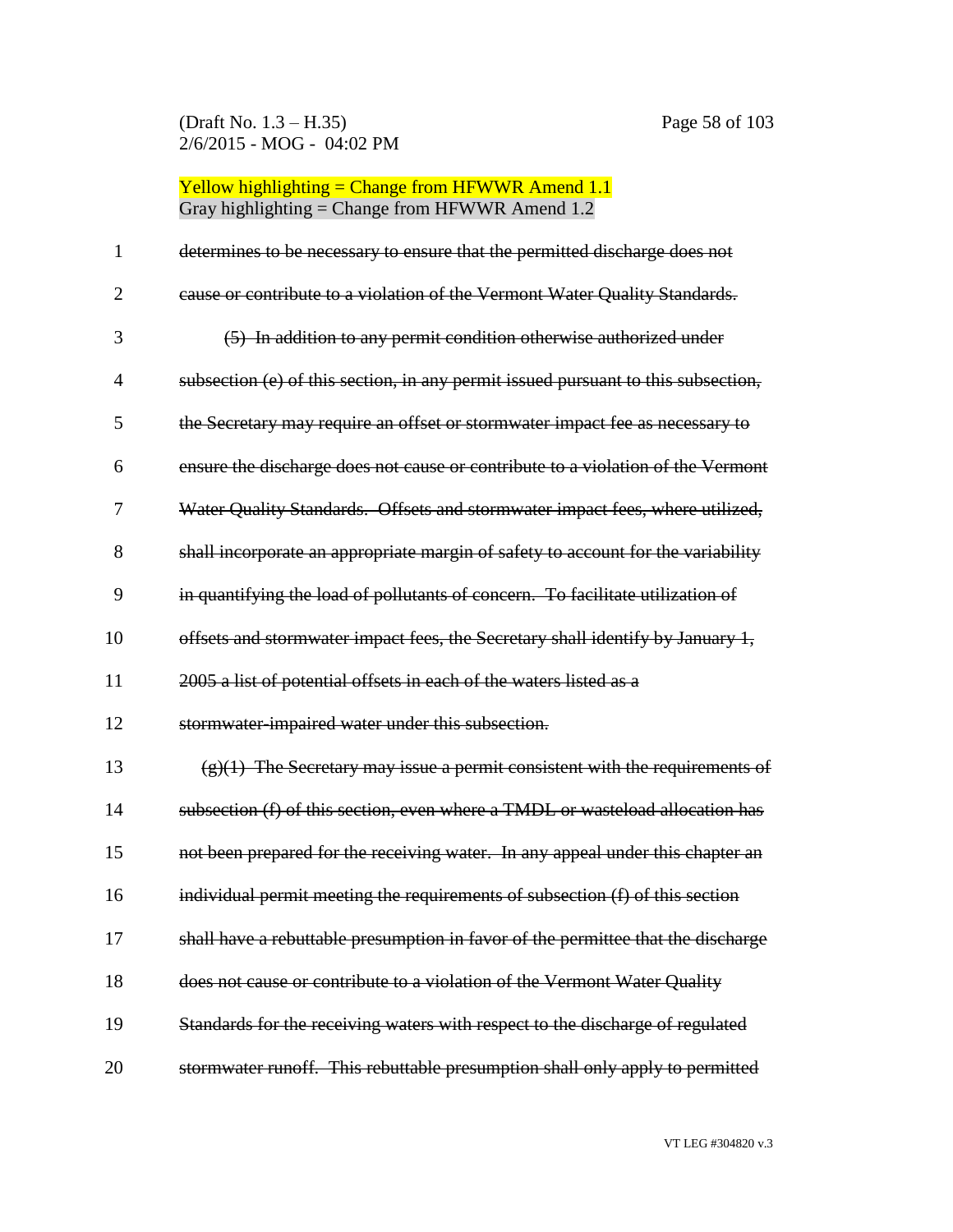(Draft No. 1.3 – H.35) Page 59 of 103 2/6/2015 - MOG - 04:02 PM

Yellow highlighting = Change from HFWWR Amend 1.1 Gray highlighting = Change from HFWWR Amend 1.2

| 1              | discharges into receiving waters that are principally impaired by sources other  |
|----------------|----------------------------------------------------------------------------------|
| $\overline{2}$ | than regulated stormwater runoff.                                                |
| 3              | (2) This subsection shall apply to stormwater permits issued under the           |
| 4              | federally delegated NPDES program only to the extent allowed under federal       |
| 5              | law.                                                                             |
| 6              | (h) The rebuttable presumption specified in subdivision $(g)(1)$ of this         |
| 7              | section shall also apply to permitted discharges into receiving waters that meet |
| 8              | the water quality standards of the State, provided the discharge meets the       |
| 9              | requirements of subsection (e) of this section.                                  |
| 10             | (i) A residential subdivision may transfer a pretransition stormwater            |
| 11             | discharge permit or a stormwater discharge permit implementing a total           |
| 12             | maximum daily load plan to a municipality, provided that the municipality        |
| 13             | assumes responsibility for the permitting of the stormwater system that serves   |
| 14             | the residential subdivision. As used in this section:                            |
| 15             | (1) "Pretransition stormwater discharge permit" means any permit                 |
| 16             | issued by the Secretary of Natural Resources pursuant to this section on or      |
| 17             | before June 30, 2004 for a discharge of stormwater.                              |
| 18             | (2) "Residential subdivision" means land identified and demarcated by            |
| 19             | recorded plat or other device that a municipality has authorized to be used      |
| 20             | primarily for residential construction.                                          |

VT LEG #304820 v.3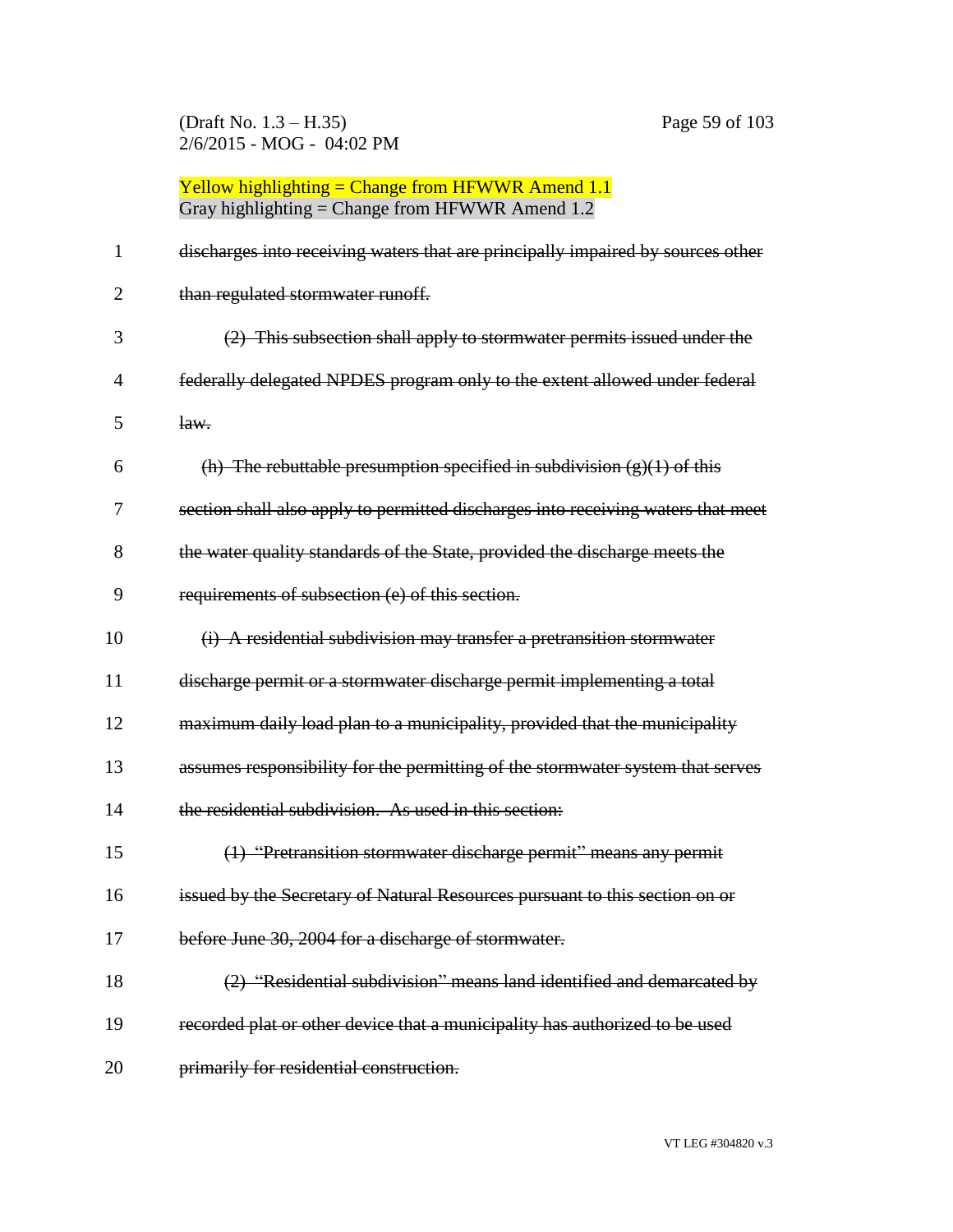(Draft No. 1.3 – H.35) Page 60 of 103 2/6/2015 - MOG - 04:02 PM

| 1              | (j) Notwithstanding any other provision of law, if an application to             |
|----------------|----------------------------------------------------------------------------------|
| $\overline{2}$ | discharge stormwater runoff pertains to a telecommunications facility as         |
| 3              | defined in 30 V.S.A. § 248a and is filed before July 1, 2017 and the discharge   |
| 4              | will be to a water that is not principally impaired by stormwater runoff:        |
| 5              | (1) The Secretary shall issue a decision on the application within 40            |
| 6              | days of the date the Secretary determines the application to be complete, if the |
| 7              | application seeks authorization under a general permit.                          |
| 8              | $(2)$ The Secretary shall issue a decision on the application within 60          |
| 9              | days of the date the Secretary determines the application to be complete, if the |
| 10             | application seeks or requires authorization under an individual permit.          |
| 11             | (k) The Secretary may adopt rules regulating stormwater discharges and           |
| 12             | stormwater infrastructure repair or maintenance during a state of emergency      |
| 13             | declared under 20 V.S.A. chapter 1 or during flooding or other emergency         |
| 14             | conditions that pose an imminent risk to life or a risk of damage to public or   |
| 15             | private property. Any rule adopted under this subsection shall comply with       |
| 16             | National Flood Insurance Program requirements. A rule adopted under this         |
| 17             | subsection shall include a requirement that an activity receive an individual    |
| 18             | stormwater discharge emergency permit or receive coverage under a general        |
| 19             | stormwater discharge emergency permit.                                           |
| 20             | (1) A rule adopted under this subsection shall establish:                        |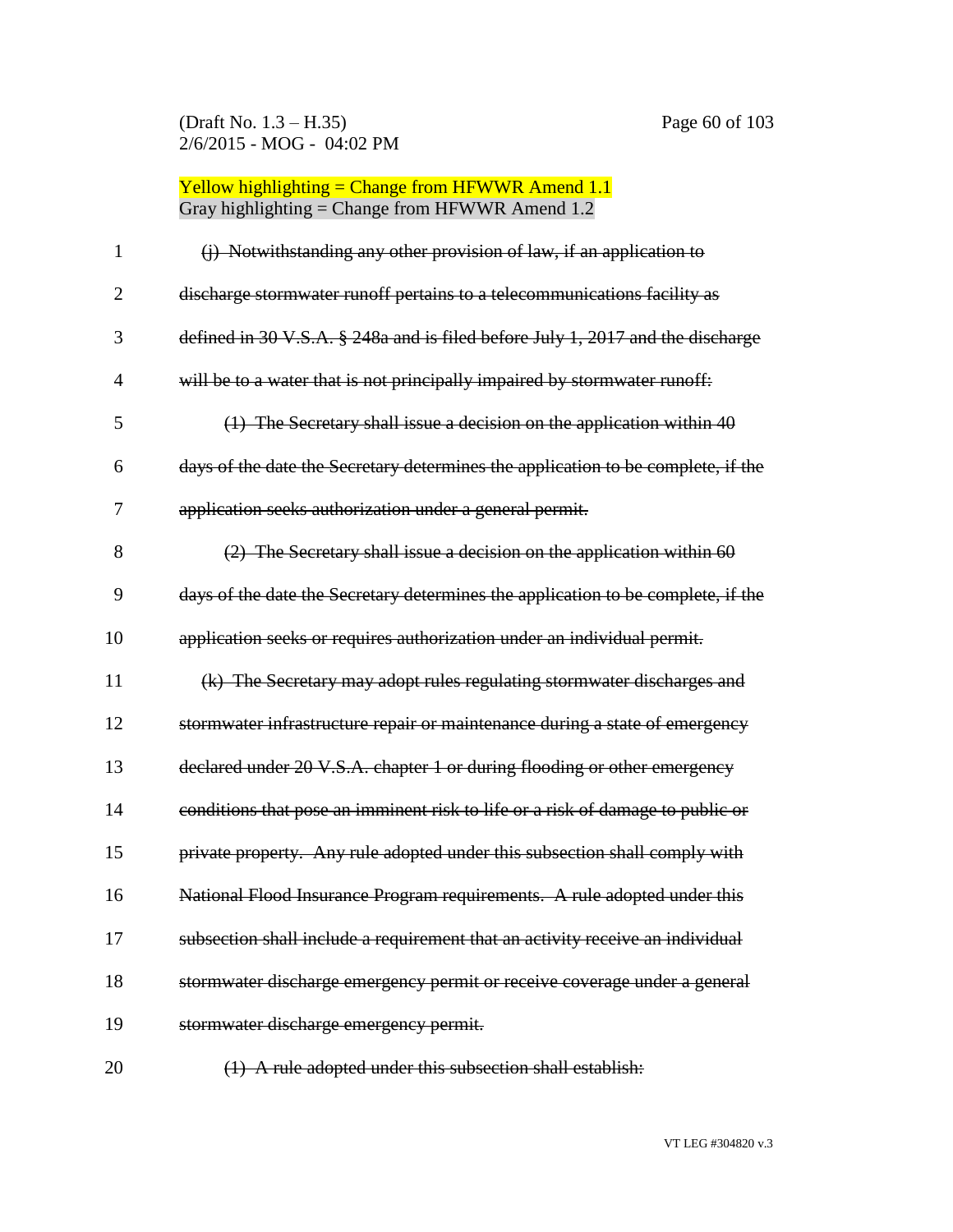(Draft No. 1.3 – H.35) Page 61 of 103 2/6/2015 - MOG - 04:02 PM

| 1              | $(A)$ criteria for coverage under an individual or general emergency                |
|----------------|-------------------------------------------------------------------------------------|
| $\overline{2}$ | permit;                                                                             |
| 3              | (B) criteria for different categories of activities covered under a                 |
| 4              | general emergency permit;                                                           |
| 5              | (C) requirements for public notification of permitted activities,                   |
| 6              | including notification after initiation or completion of a permitted activity;      |
| 7              | (D) requirements for coordination with State and municipal                          |
| 8              | authorities;                                                                        |
| 9              | (E) requirements that the Secretary document permitted activity,                    |
| 10             | including, at a minimum, requirements for documenting permit terms,                 |
| 11             | documenting permit duration, and documenting the nature of an activity when         |
| 12             | the rules authorize notification of the Secretary after initiation or completion of |
| 13             | the activity.                                                                       |
| 14             | $(2)$ A rule adopted under this section may:                                        |
| 15             | (A) establish reporting requirements for categories of activities;                  |
| 16             | (B) authorize an activity that does not require reporting to the                    |
| 17             | Secretary; or                                                                       |
| 18             | (C) authorize an activity that requires reporting to the Secretary after            |
| 19             | initiation or completion of an activity.                                            |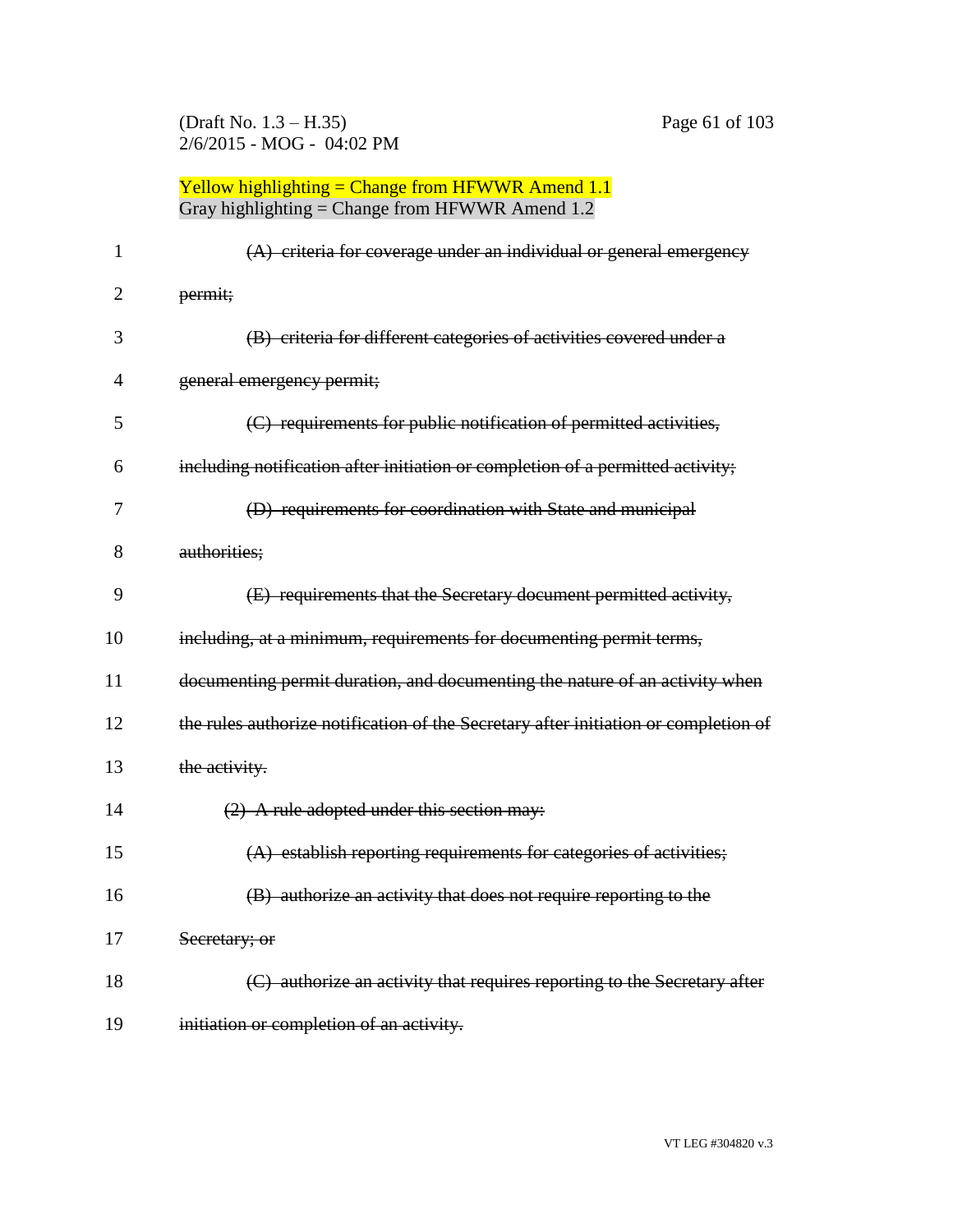(Draft No. 1.3 – H.35) Page 62 of 103 2/6/2015 - MOG - 04:02 PM

Yellow highlighting = Change from HFWWR Amend 1.1

|                | Gray highlighting = Change from HFWWR Amend $1.2$                                |
|----------------|----------------------------------------------------------------------------------|
| $\mathbf{1}$   | (a) Findings and intent.                                                         |
| $\overline{2}$ | (1) Findings. The General Assembly finds that the management of                  |
| 3              | stormwater runoff is necessary to reduce stream channel instability, pollution,  |
| 4              | siltation, sedimentation, and flooding, all of which have adverse impacts on the |
| 5              | water and land resources of the State.                                           |
| 6              | (2) Intent. The General Assembly intends, by enactment of this                   |
| 7              | section to:                                                                      |
| 8              | (A) Reduce the adverse effects of stormwater runoff.                             |
| 9              | (B) Direct the Agency of Natural Resources to develop a process that             |
| 10             | assures broad participation; focuses upon the prevention of pollution; relies on |
| 11             | structural treatment only when necessary; establishes and maintains              |
| 12             | accountability; tailors strategies to the region and the locale; builds          |
| 13             | broad-based programs; provides for the evaluation and appropriate evolution of   |
| 14             | programs; is consistent with the federal Clean Water Act and the State water     |
| 15             | quality standards; and accords appropriate recognition to the importance of      |
| 16             | community benefits that accompany an effective stormwater runoff                 |
| 17             | management program. In furtherance of these purposes, the Secretary shall        |
| 18             | implement a stormwater permitting program. The stormwater permitting             |
| 19             | program developed by the Secretary shall recognize that the stormwater runoff    |
|                |                                                                                  |

is different from the discharge of sanitary and industrial wastes because of the

VT LEG #304820 v.3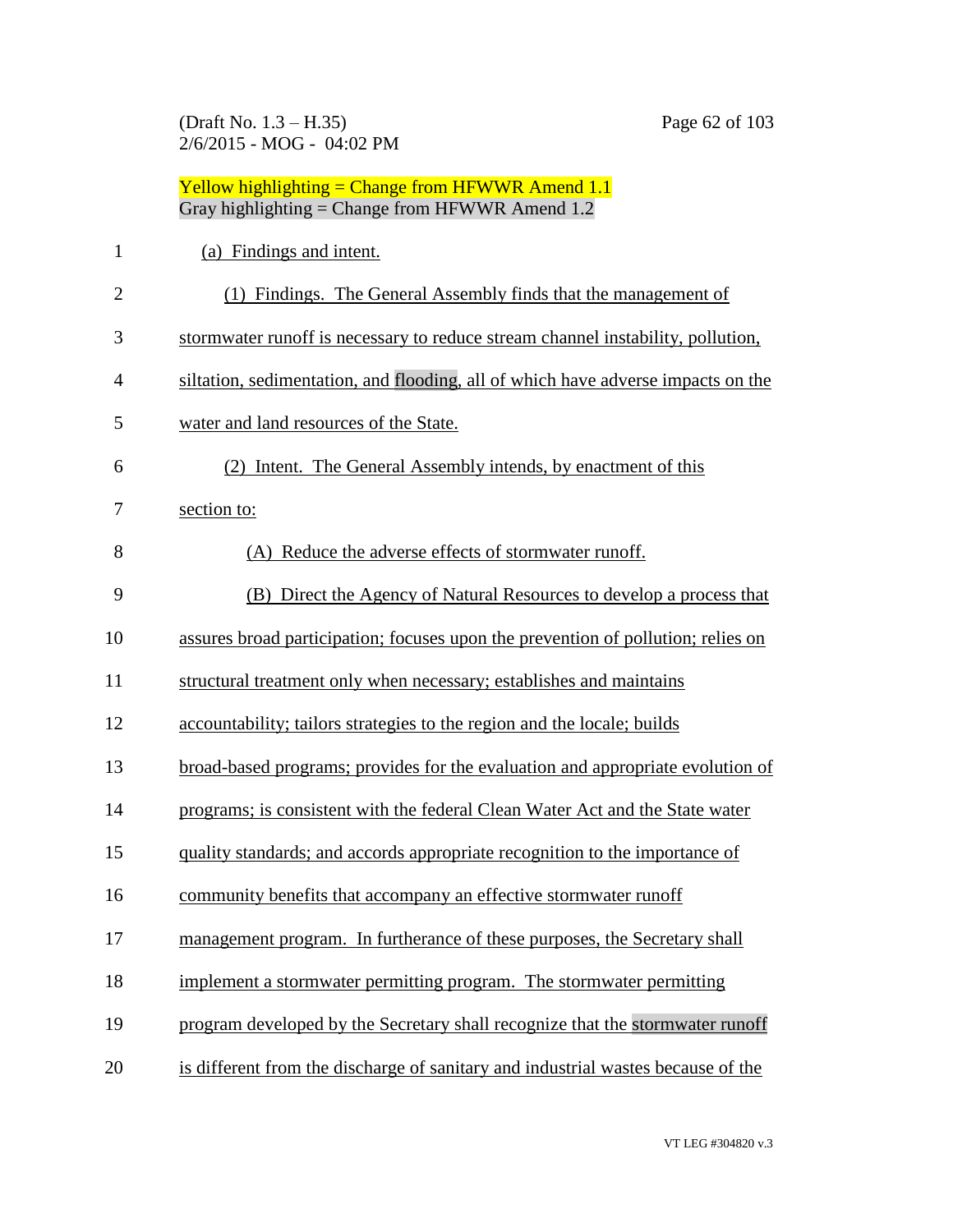(Draft No. 1.3 – H.35) Page 63 of 103 2/6/2015 - MOG - 04:02 PM

|                | Yellow highlighting = Change from HFWWR Amend $1.1$<br>Gray highlighting = Change from HFWWR Amend $1.2$ |
|----------------|----------------------------------------------------------------------------------------------------------|
| $\mathbf{1}$   | influence of natural events of stormwater runoff, the variations in                                      |
| $\overline{2}$ | characteristics of those runoffs, and the increased stream flows and natural                             |
| 3              | degradation of the quality of the receiving water at the time of discharge.                              |
| 4              | (b) Definitions. As used in this section:                                                                |
| 5              | (1) "Best management practice" (BMP) means a schedule of activities,                                     |
| 6              | prohibitions or practices, maintenance procedures, and other management                                  |
| 7              | practices to prevent or reduce water pollution.                                                          |
| 8              | (2) "Development" means the construction of impervious surface on a                                      |
| 9              | tract or tracts of land where no impervious surface previously existed.                                  |
| 10             | (3) "Existing stormwater discharge" means a discharge of regulated                                       |
| 11             | stormwater runoff that first occurred prior to June 1, 2002 and that is subject to                       |
| 12             | the permitting requirements of this chapter.                                                             |
| 13             | (4) "Expansion" and "the expanded portion of an existing discharge"                                      |
| 14             | mean an increase or addition of impervious surface, such that the total resulting                        |
| 15             | impervious area is greater than the minimum regulatory threshold.                                        |
| 16             | (5) "Impervious surface" means those manmade surfaces, including                                         |
| 17             | paved and unpaved roads, parking areas, roofs, driveways, and walkways, from                             |
| 18             | which precipitation runs off rather than infiltrates.                                                    |
| 19             | (6) "New stormwater discharge" means a new or expanded discharge of                                      |
| 20             | regulated stormwater runoff, subject to the permitting requirements of this                              |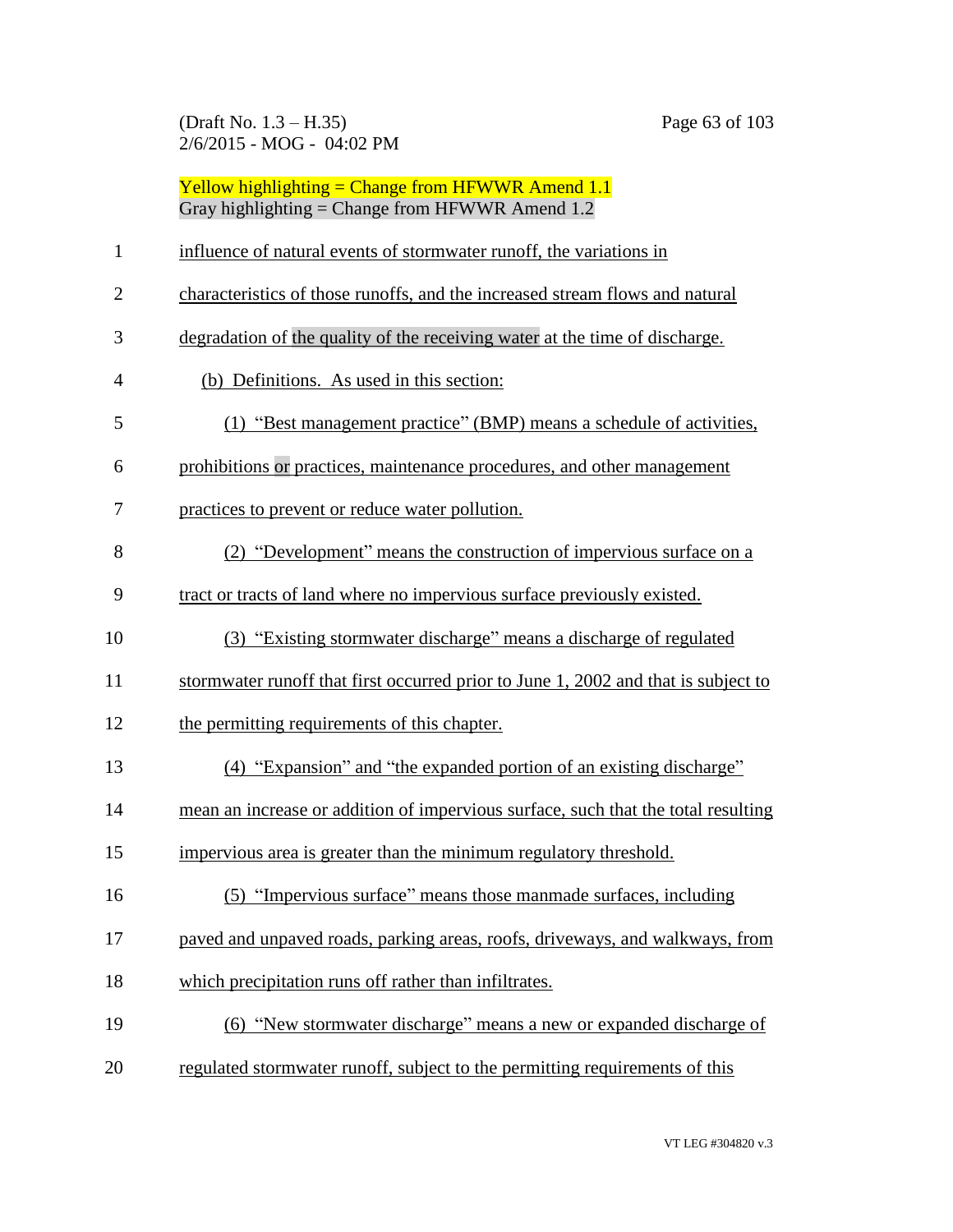(Draft No. 1.3 – H.35) Page 64 of 103 2/6/2015 - MOG - 04:02 PM

Yellow highlighting = Change from HFWWR Amend 1.1 Gray highlighting = Change from HFWWR Amend 1.2

| $\mathbf{1}$   | chapter, that first occurs after June 1, 2002 and that has not been previously  |
|----------------|---------------------------------------------------------------------------------|
| $\mathbf{2}$   | authorized pursuant to this chapter.                                            |
| 3              | (7) "Offset" means a State-permitted or -approved action or project             |
| $\overline{4}$ | within a stormwater-impaired water that a discharger or a third person may      |
| 5              | complete to mitigate the impacts that a discharge of regulated stormwater       |
| 6              | runoff has on the stormwater-impaired water.                                    |
| 7              | (8) "Redevelopment" means the construction or reconstruction of an              |
| 8              | impervious surface where an impervious surface already exists when such new     |
| 9              | construction involves substantial site grading, substantial subsurface          |
| 10             | excavation, or substantial modification of an existing stormwater conveyance,   |
| 11             | such that the total of impervious surface to be constructed or reconstructed is |
| 12             | greater than the minimum regulatory threshold. Redevelopment does not mean      |
| 13             | the construction or reconstruction of impervious surface where impervious       |
| 14             | surface already exists when the construction or reconstruction involves less    |
| 15             | than 5,000 square feet. Redevelopment does not mean public road                 |
| 16             | management activities, including any crack sealing, patching, coldplaning,      |
| 17             | resurfacing, reclaiming, or grading treatments used to maintain pavement,       |
| 18             | bridges, and unpaved roads.                                                     |
| 19             | (9) "Regulated stormwater runoff" means precipitation, snowmelt, and            |
| 20             | the material dissolved or suspended in precipitation and snowmelt that runs off |
|                |                                                                                 |

VT LEG #304820 v.3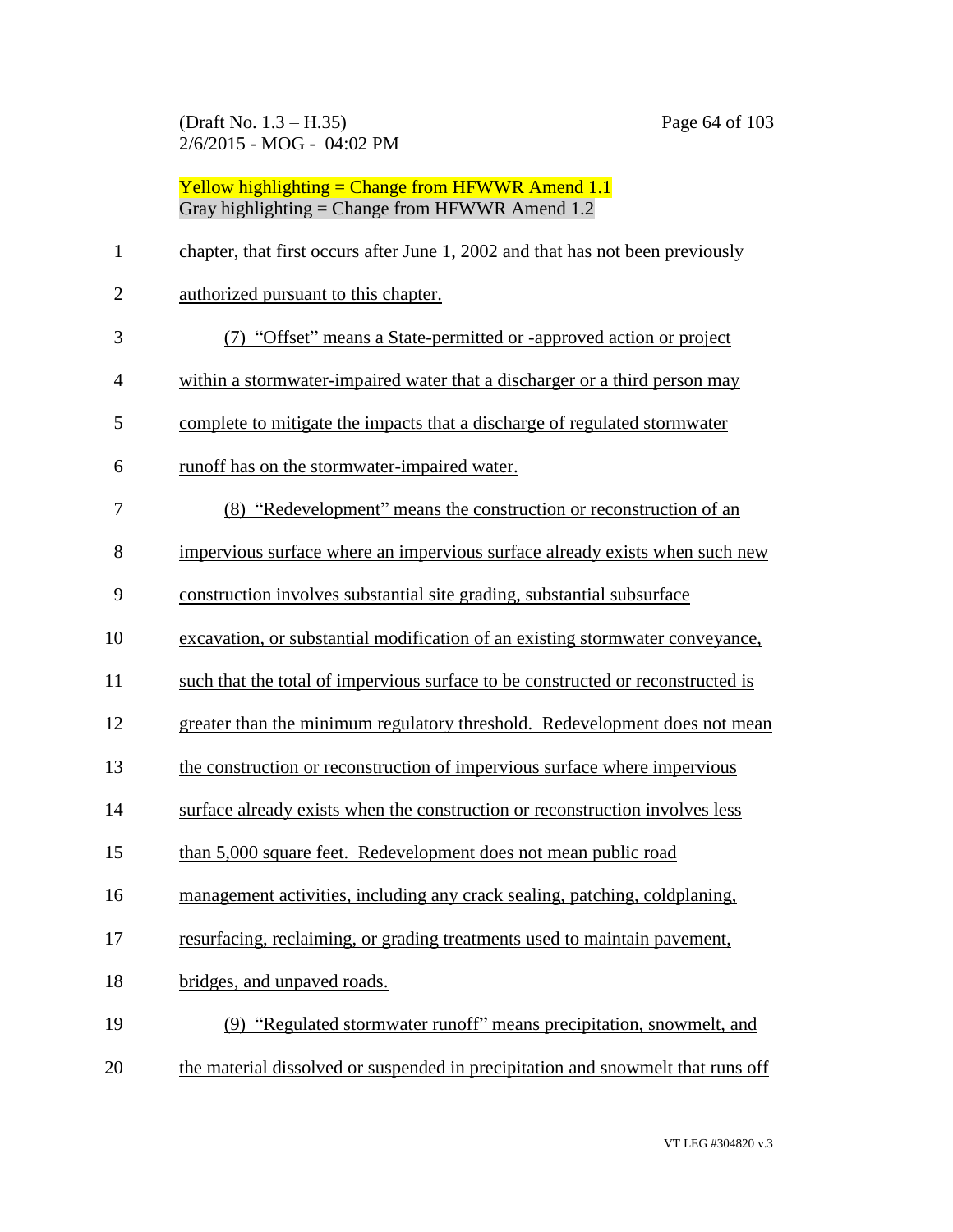(Draft No. 1.3 – H.35) Page 65 of 103 2/6/2015 - MOG - 04:02 PM

| $\mathbf{1}$   | impervious surfaces and discharges into surface waters or into groundwater via     |
|----------------|------------------------------------------------------------------------------------|
| $\overline{2}$ | infiltration.                                                                      |
| 3              | (10) "Stormwater impact fee" means the monetary charge assessed to a               |
| $\overline{4}$ | permit applicant for the discharge of regulated stormwater runoff to a             |
| 5              | stormwater-impaired water that mitigates a sediment load level or hydrologic       |
| 6              | impact that the discharger is unable to control through on-site treatment or       |
| 7              | completion of an offset on a site owned or controlled by the permit applicant.     |
| 8              | (11) "Stormwater-impaired water" means a State water that the                      |
| 9              | Secretary determines is significantly impaired by discharges of regulated          |
| 10             | stormwater runoff.                                                                 |
| 11             | (12) "Stormwater Management Manual" means the Agency of Natural                    |
| 12             | Resources' Stormwater Management Manual, as adopted and amended by rule.           |
| 13             | (13) "Stormwater runoff" means precipitation and snowmelt that does                |
| 14             | not infiltrate into the soil, including material dissolved or suspended in it, but |
| 15             | does not include discharges from undisturbed natural terrain or wastes from        |
| 16             | combined sewer overflows.                                                          |
| 17             | (14) "Stormwater system" means the storm sewers; outfall sewers;                   |
| 18             | surface drains; manmade wetlands; channels; ditches; wet and dry bottom            |
| 19             | basins; rain gardens; and other control equipment necessary and appurtenant to     |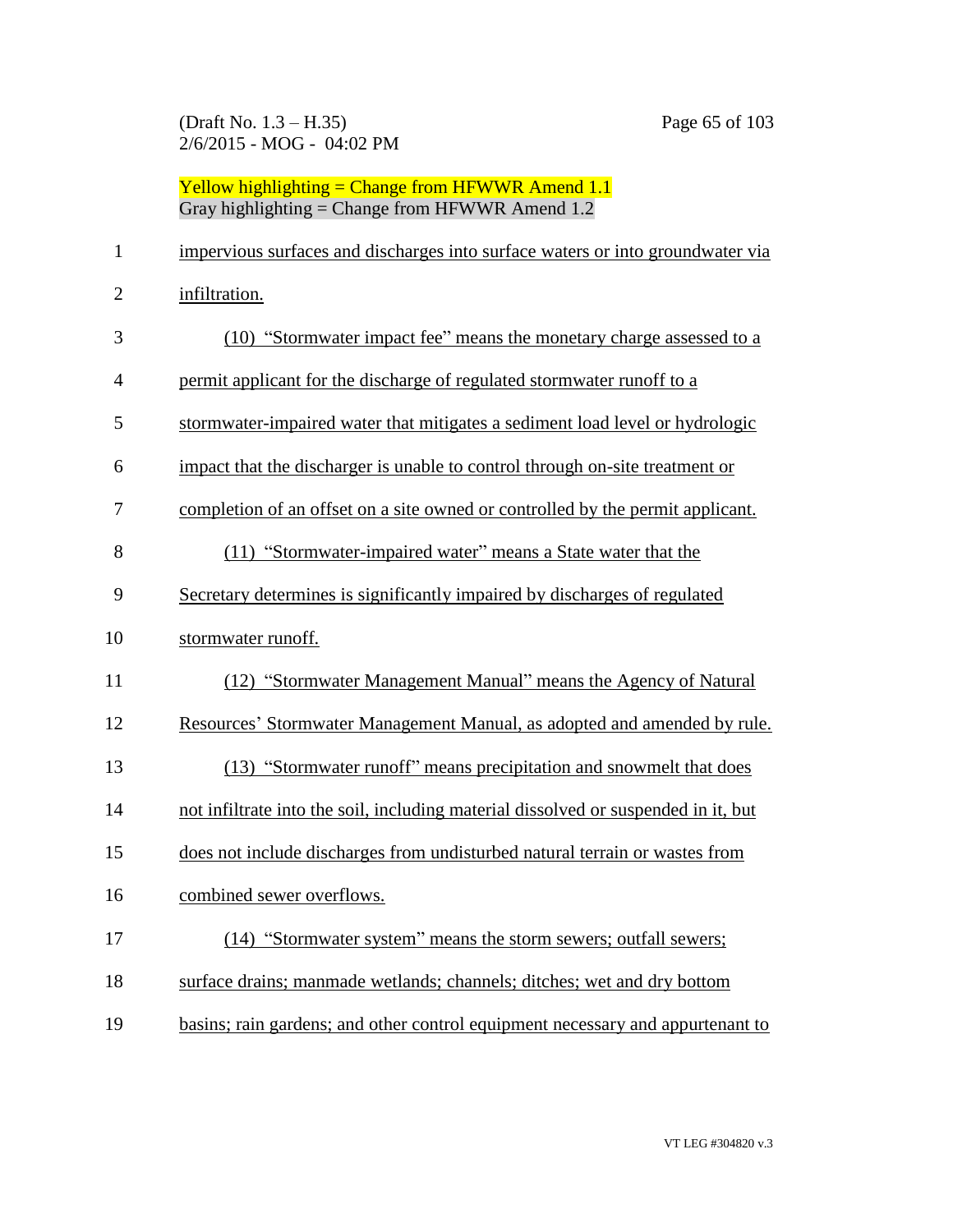(Draft No. 1.3 – H.35) Page 66 of 103 2/6/2015 - MOG - 04:02 PM

| $\mathbf{1}$   | the collection, transportation, conveyance, pumping, treatment, disposal, and |
|----------------|-------------------------------------------------------------------------------|
| $\overline{2}$ | discharge of regulated stormwater runoff.                                     |
| 3              | (15) "Total maximum daily load" (TMDL) means the calculations and             |
| $\overline{4}$ | plan for meeting water quality standards approved by the U.S. Environmental   |
| 5              | Protection Agency (EPA) and prepared pursuant to 33 U.S.C. § 1313(d) and      |
| 6              | federal regulations adopted under that law.                                   |
| 7              | (16) "Water quality remediation plan" means a plan, other than a              |
| 8              | TMDL, designed to bring an impaired water body into compliance with           |
| 9              | applicable water quality standards in accordance with 40 C.F.R.               |
| 10             | $§ 130.7(b)(1)(ii)$ and (iii).                                                |
| 11             | (17) "Watershed improvement permit" means a general permit specific           |
| 12             | to a stormwater-impaired water that is designed to apply management           |
| 13             | strategies to existing and new discharges and that includes a schedule of     |
| 14             | compliance no longer than five years reasonably designed to assure attainment |
| 15             | of the Vermont water quality standards in the receiving waters.               |
| 16             | (c) Prohibitions.                                                             |
| 17             | (1) A person shall not commence the construction or redevelopment of          |
| 18             | one acre or more of new impervious surface without first obtaining a permit   |
| 19             | from the Secretary.                                                           |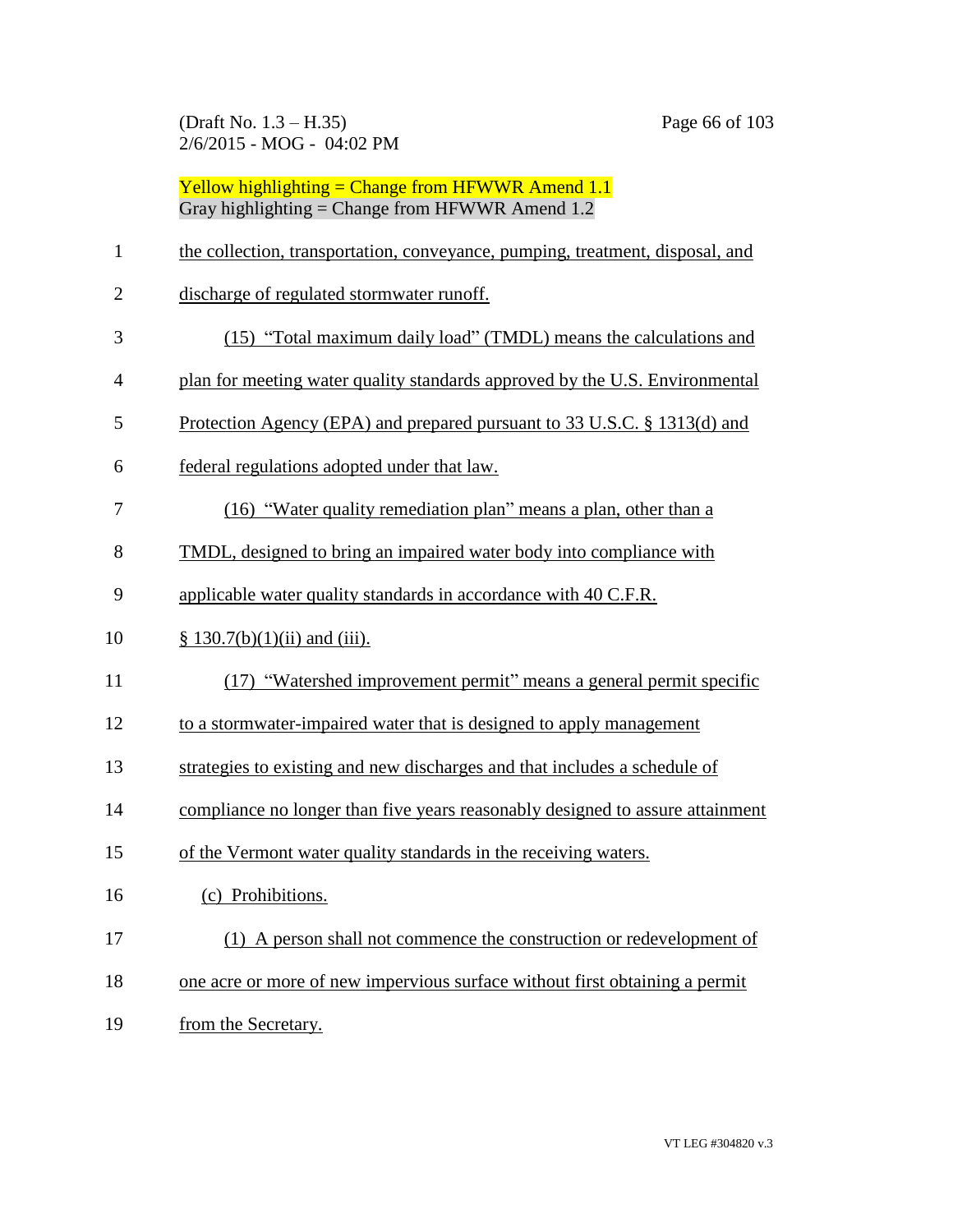| $\mathbf{1}$   | (2) A person shall not discharge from a facility that has a standard               |
|----------------|------------------------------------------------------------------------------------|
| $\overline{2}$ | industrial classification identified in 40 C.F.R. § 122.26 without first obtaining |
| 3              | a permit from the Secretary.                                                       |
| $\overline{4}$ | (3) A person that has been designated by the Secretary as requiring                |
| 5              | coverage for its municipal separate storm sewer system may not discharge           |
| 6              | without first obtaining a permit from the Secretary.                               |
| 7              | (4) A person shall not commence a project that will result in an earth             |
| 8              | disturbance of one acre or greater, or less than one acre if part of a common      |
| 9              | plan of development, without first obtaining a permit from the Secretary.          |
| 10             | (5) A person shall not expand existing impervious surface by more than             |
| 11             | 5,000 square feet, such that the total resulting impervious area is greater than   |
| 12             | one acre, without first obtaining a permit from the Secretary.                     |
| 13             | $(6)(A)$ Beginning July 1, 2021, a municipality shall not discharge                |
| 14             | stormwater from a municipal road without first obtaining:                          |
| 15             | (i) an individual permit;                                                          |
| 16             | (ii) coverage under a municipal road general permit; or                            |
| 17             | (iii) coverage under a municipal separate stormsewer system                        |
| 18             | permit that implements the technical standards and criteria established by the     |
| 19             | Secretary for stormwater improvements of municipal roads.                          |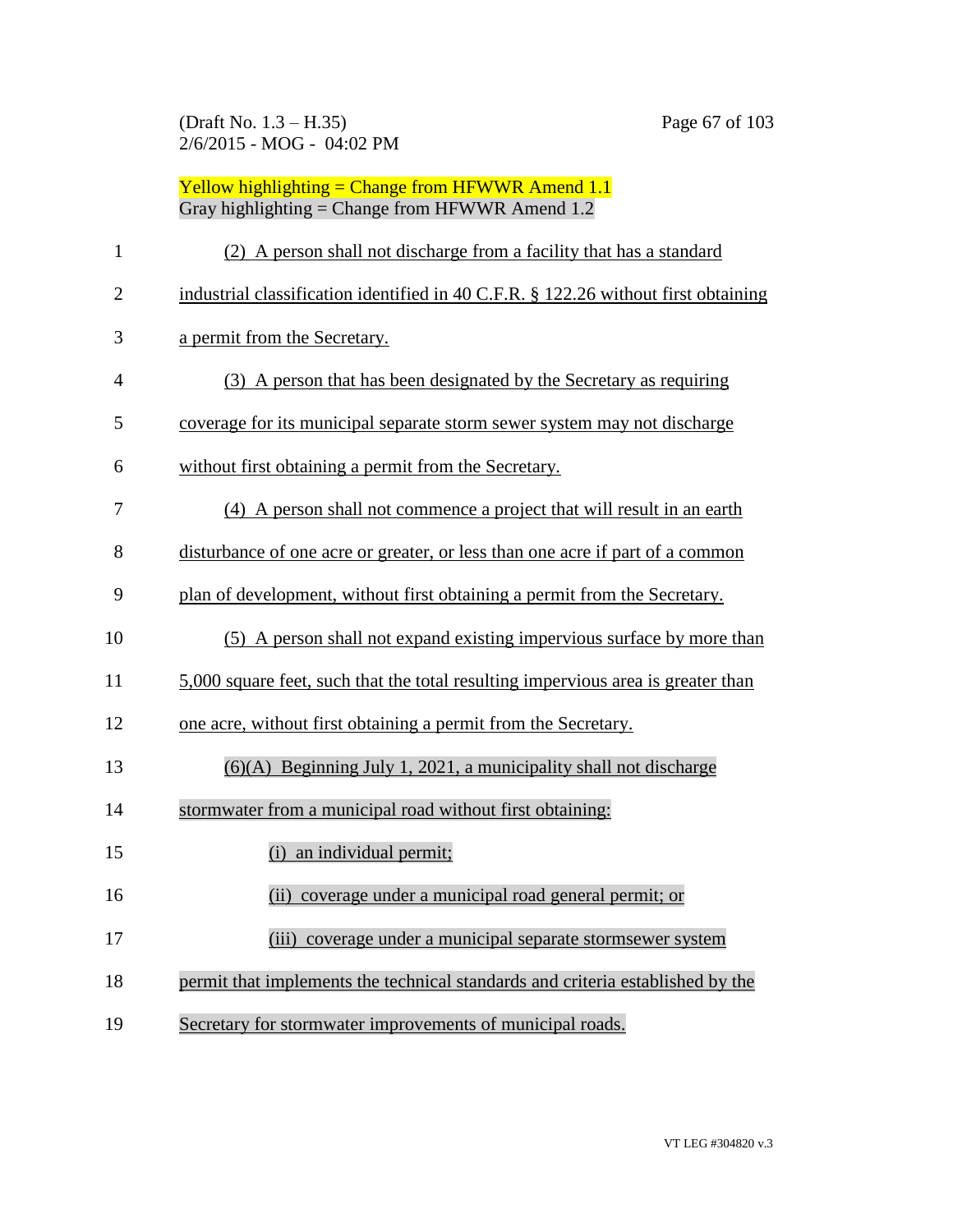| $\mathbf{1}$   | (B) As used in this subdivision, "municipality" means a city, town, or          |
|----------------|---------------------------------------------------------------------------------|
| $\overline{2}$ | village.                                                                        |
| 3              | (d) Exemptions. No permit is required under this section for:                   |
| 4              | (1) Stormwater runoff from farms subject to accepted agricultural               |
| 5              | practices adopted by the Secretary of Agriculture, Food and Markets.            |
| 6              | (2) Stormwater runoff from concentrated animal feeding operations that          |
| 7              | require a permit under subsection $1263(g)$ of this chapter.                    |
| 8              | (3) Stormwater runoff from silvicultural activities subject to accepted         |
| 9              | management practices adopted by the Commissioner of Forests, Parks and          |
| 10             | Recreation.                                                                     |
| 11             | (4) Stormwater systems that were permitted under subdivision $(c)(1)$ or        |
| 12             | (2) of this section and for which a municipality has assumed full legal         |
| 13             | responsibility for that stormwater system. As used in this subdivision, "full   |
| 14             | legal responsibility" means a legal control of the stormwater system, including |
| 15             | a legal right to access the stormwater system, a legal duty to ensure proper    |
| 16             | maintenance of the stormwater system, a legal duty to repair the stormwater     |
| 17             | system when damaged, and a legal duty to replace the stormwater system when     |
| 18             | it no longer operates according to its design.                                  |
| 19             | (5) Stormwater runoff permitted under section 1263 of this title.               |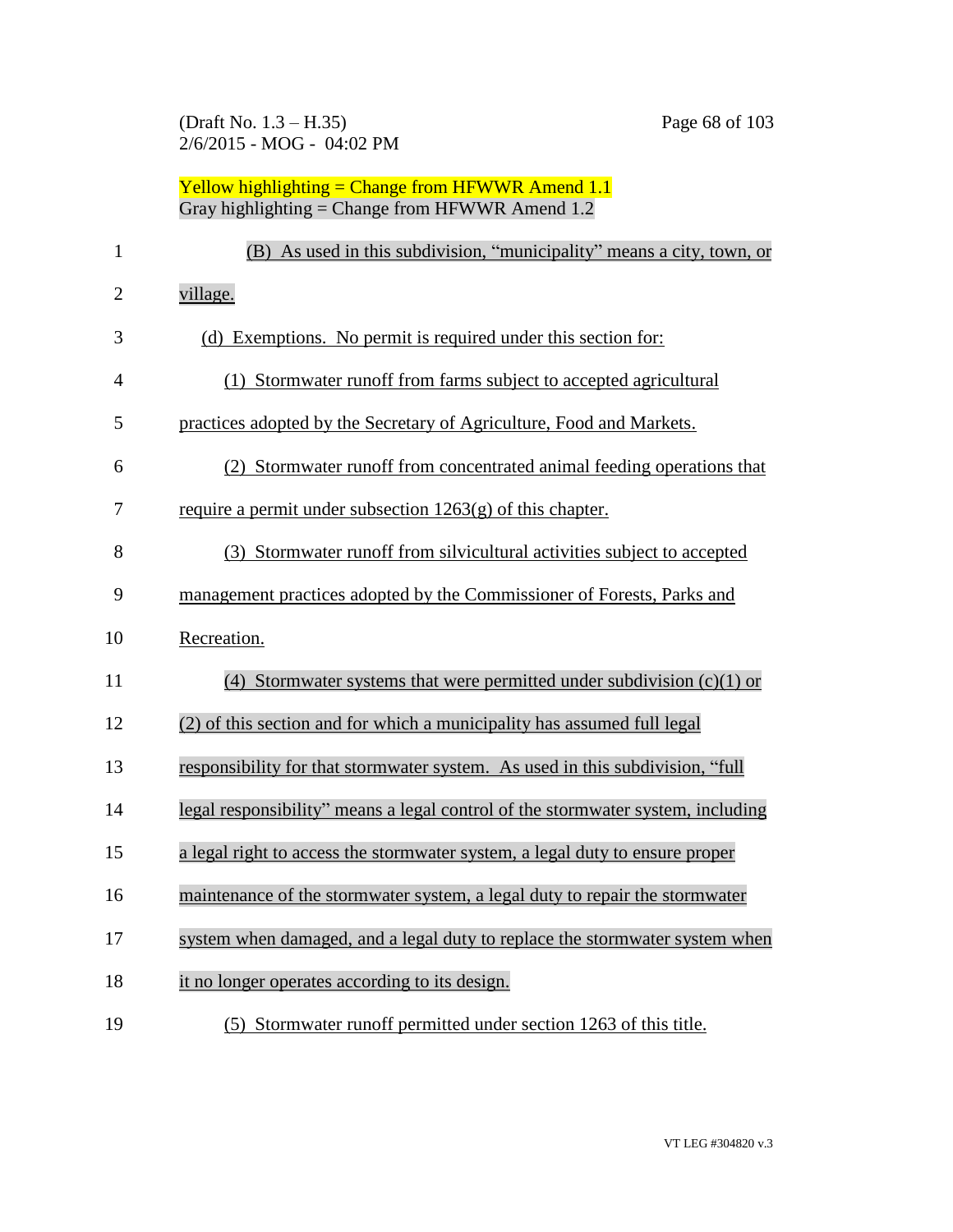(Draft No. 1.3 – H.35) Page 69 of 103 2/6/2015 - MOG - 04:02 PM

| $\mathbf{1}$   | (e) State designation. The Secretary shall require a permit under this              |
|----------------|-------------------------------------------------------------------------------------|
| $\overline{2}$ | section for a discharge or stormwater runoff from impervious surfaces upon a        |
| 3              | designation by the Secretary that the treatment of the discharge or stormwater      |
| 4              | runoff is necessary to reduce the adverse impacts to water quality of the           |
| 5              | discharge or stormwater runoff taking into consideration any of the following       |
| 6              | factors: the size of the impervious surface, drainage patterns, hydraulic           |
| 7              | connectivity, existing stormwater treatment, stormwater controls necessary to       |
| 8              | implement the wasteload allocation of a TMDL, or other factors. The                 |
| 9              | Secretary may make this designation on a case-by-case basis or according to         |
| 10             | classes of activities, classes of runoff, or classes of discharge identified during |
| 11             | the basin planning process.                                                         |
| 12             | (f) Rulemaking. The Secretary shall adopt rules to manage regulated                 |
| 13             | stormwater runoff. At a minimum the rules shall:                                    |
| 14             | (1) Establish as the primary goals of the rules assuring compliance with            |
| 15             | the Vermont Water Quality Standards and maintenance after development, as           |
| 16             | nearly as possible, of the predevelopment runoff characteristics.                   |
| 17             | (2) Use the basin planning process to establish watershed-specific                  |
| 18             | priorities for the management of stormwater runoff.                                 |
| 19             | (3) Assure consistency with applicable requirements of the federal Clean            |
| 20             | Water Act.                                                                          |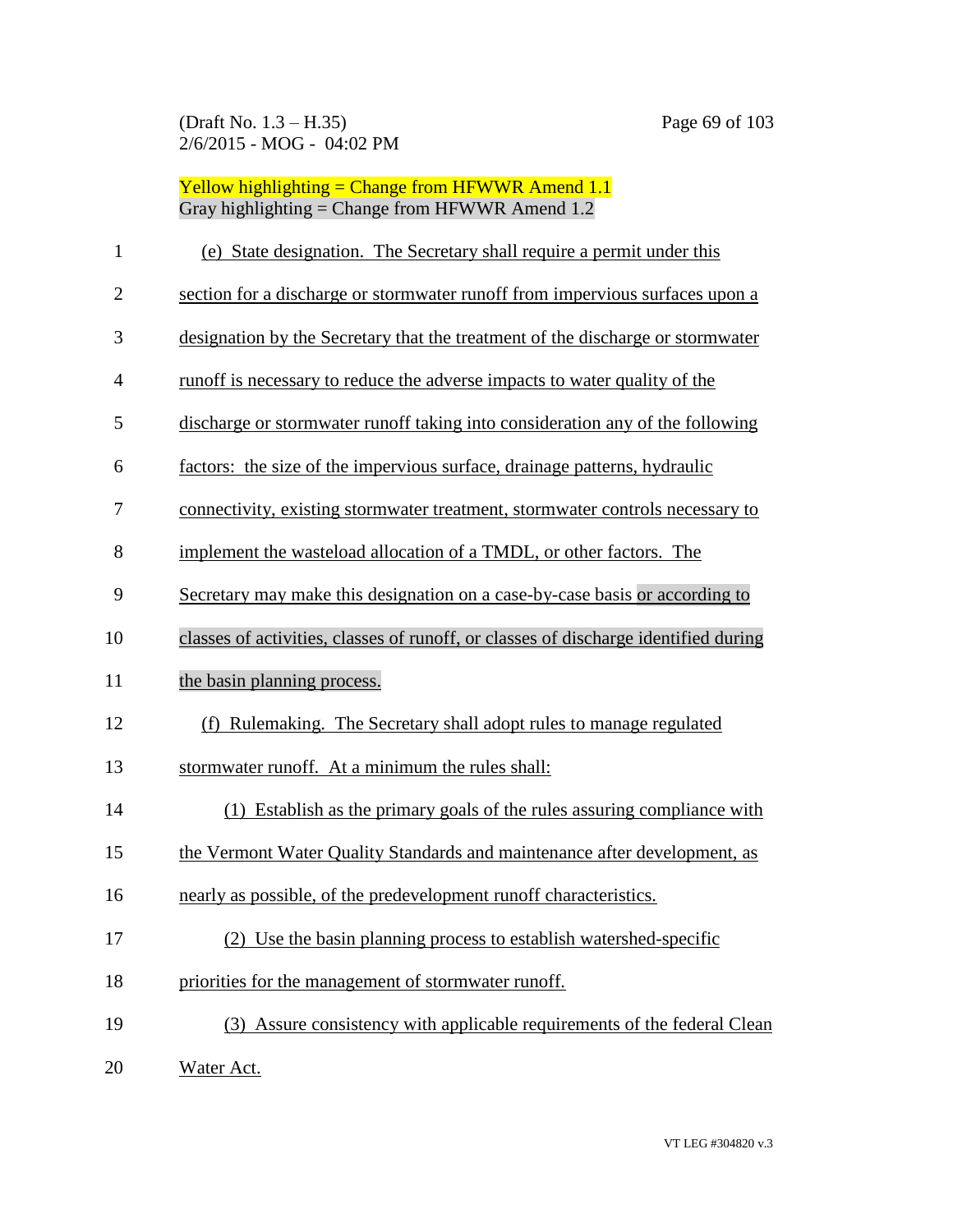(Draft No. 1.3 – H.35) Page 70 of 103 2/6/2015 - MOG - 04:02 PM

| $\mathbf{1}$   | (4) Include technical standards and best management practices that               |
|----------------|----------------------------------------------------------------------------------|
| $\overline{2}$ | address stormwater discharges from existing development, new development,        |
| 3              | and redevelopment.                                                               |
| $\overline{4}$ | (5) Specify minimum requirements for inspection and maintenance of               |
| 5              | stormwater management practices.                                                 |
| 6              | (6) Include standards for the management of stormwater runoff from               |
| 7              | construction sites and other land disturbing activities.                         |
| 8              | (7) Allow municipal governments to assume the full legal responsibility          |
| 9              | for a stormwater system permitted under these rules as a part of a permit issued |
| 10             | by the Secretary.                                                                |
| 11             | (8) Include standards with respect to the use of offsets and stormwater          |
| 12             | impact fees.                                                                     |
| 13             | (9) Include minimum standards for the issuance of stormwater permits             |
| 14             | during emergencies for the repair or maintenance of stormwater infrastructure    |
| 15             | during a state of emergency declared under 20 V.S.A. chapter 1 or during         |
| 16             | flooding or other emergency conditions that pose an imminent risk to life or a   |
| 17             | risk of damage to public or private property. Minimum standards adopted          |
| 18             | under this subdivision shall comply with National Flood Insurance Program        |
| 19             | requirements.                                                                    |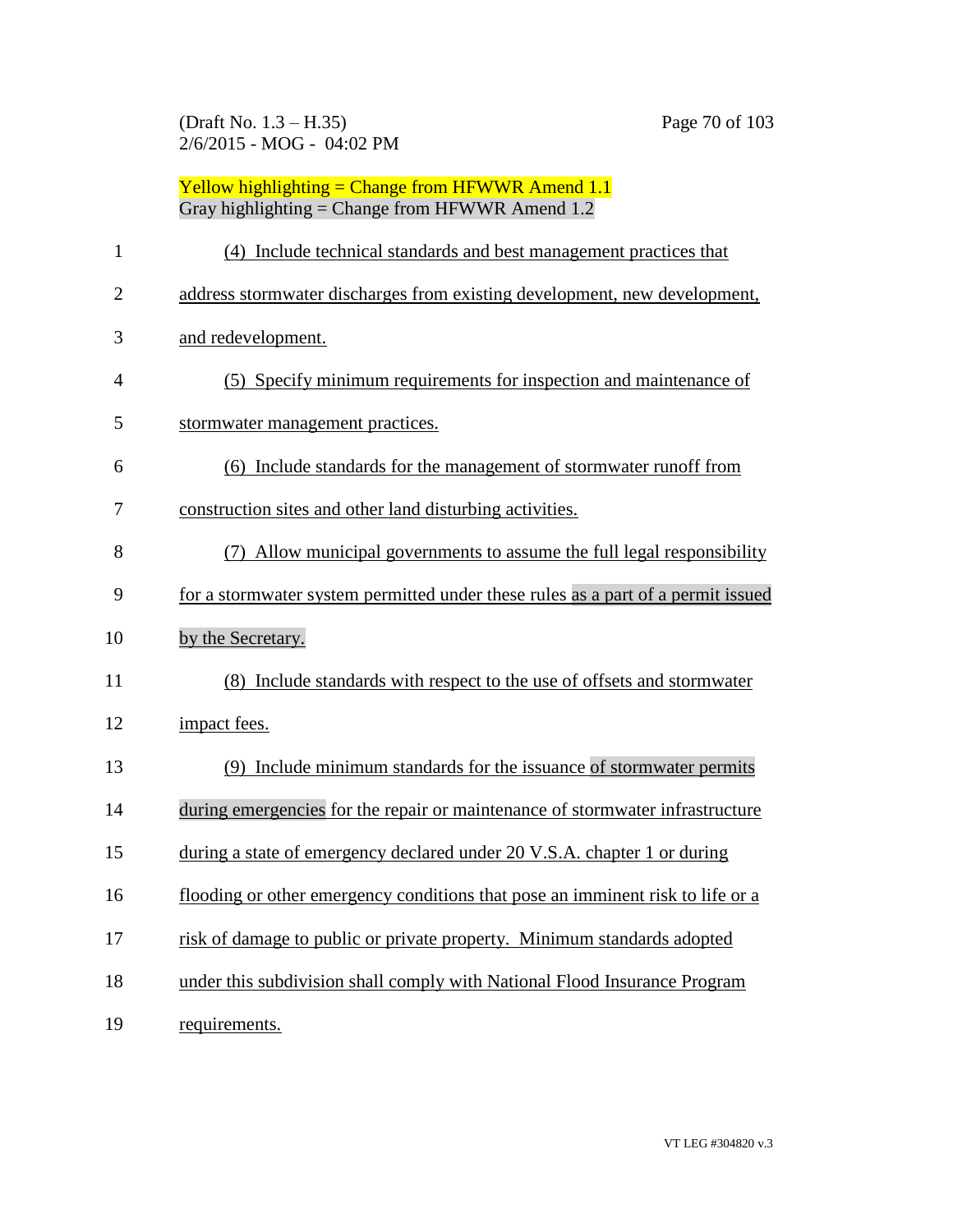(Draft No. 1.3 – H.35) Page 71 of 103 2/6/2015 - MOG - 04:02 PM

| $\mathbf{1}$   | (10) To the extent appropriate, authorize in the permitting process use of  |
|----------------|-----------------------------------------------------------------------------|
| $\overline{2}$ | certifications of compliance by licensed professional engineers practicing  |
| 3              | within the scope of their engineering specialty.                            |
| $\overline{4}$ | (g) General permits.                                                        |
| 5              | (1) The Secretary may issue general permits for classes of regulated        |
| 6              | stormwater runoff that shall be adopted and administered in accordance with |
| 7              | the provisions of subsection $1263(b)$ of this title.                       |
| 8              | $(2)(A)$ The Secretary shall issue by July 1, 2018, a general permit for    |
| 9              | discharges of regulated stormwater from municipal roads. Under the          |
| 10             | municipal roads stormwater general permit, the Secretary shall:             |
| 11             | (i) Establish a schedule for implementation of the general permit           |
| 12             | by each municipality in the State. Under the schedule, the Secretary shall  |
| 13             | establish:                                                                  |
| 14             | (I) the date by which each municipality shall apply for                     |
| 15             | coverage under the municipal roads general permit;                          |
| 16             | (II) the date by which each municipality shall inventory                    |
| 17             | necessary stormwater management projects on municipal roads;                |
| 18             | (III) the date by which each municipality shall establish a plan            |
| 19             | for implementation of stormwater improvements that prioritizes stormwater   |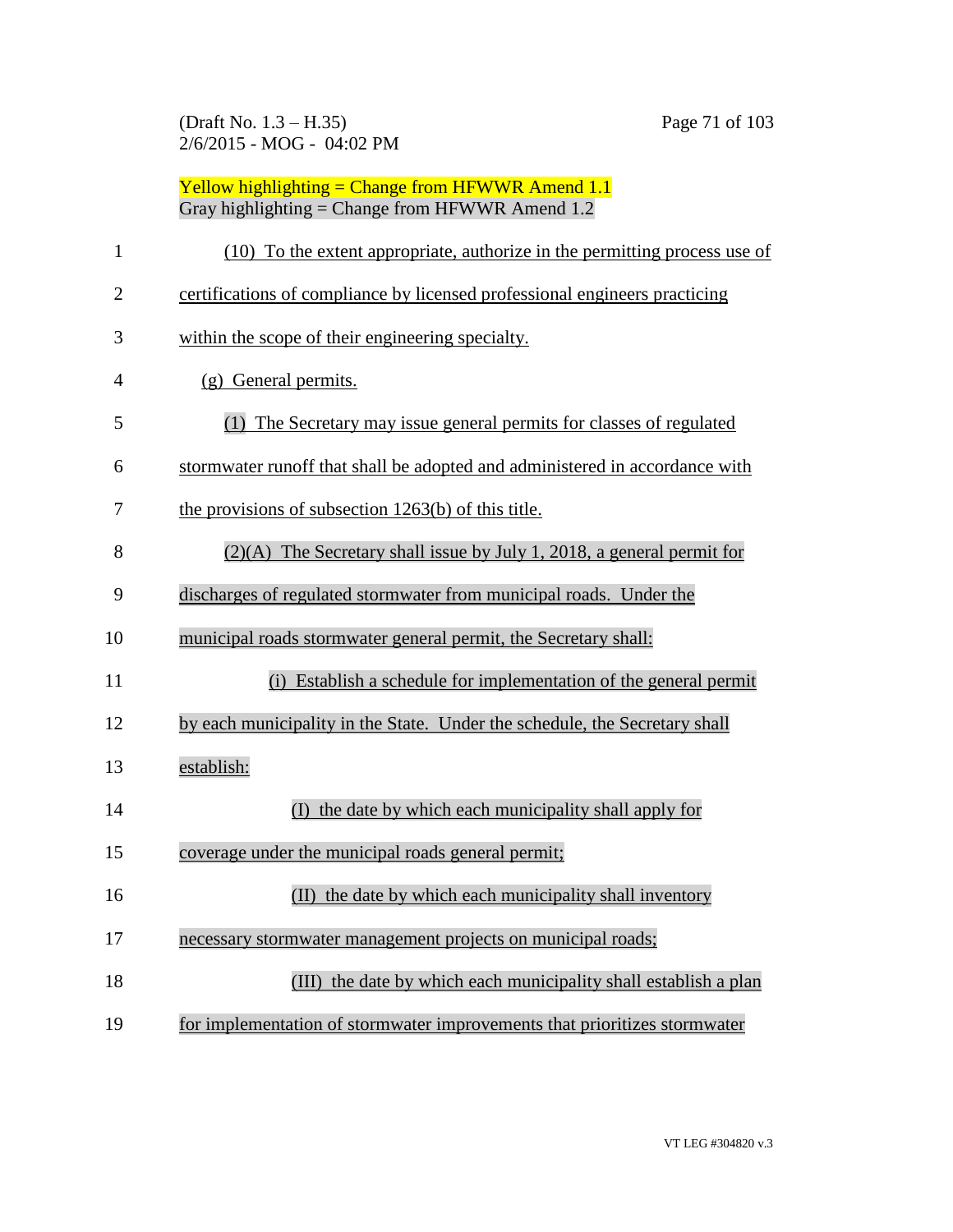(Draft No. 1.3 – H.35) Page 72 of 103 2/6/2015 - MOG - 04:02 PM

|              | Yellow highlighting = Change from HFWWR Amend $1.1$<br>Gray highlighting = Change from HFWWR Amend $1.2$ |
|--------------|----------------------------------------------------------------------------------------------------------|
| $\mathbf{1}$ | improvements according to criteria established by the Secretary under the                                |
| 2            | general permit; and                                                                                      |
| 3            | (IV) the date by which each municipality shall implement                                                 |
| 4            | stormwater improvements of municipal roads according to a municipal                                      |
| 5            | implementation plan.                                                                                     |
| 6            | (ii) Establish criteria and technical standards, such as best                                            |
| 7            | management practices, for implementation of stormwater improvements of                                   |
| 8            | municipal roads.                                                                                         |
| 9            | (iii) Establish criteria for municipal prioritization of stormwater                                      |
| 10           | improvements of municipal roads. The Secretary shall base the criteria on the                            |
| 11           | water quality impacts of a stormwater discharge, the current state of a                                  |
| 12           | municipal road, the priority of a municipal road or stormwater project in any                            |
| 13           | existing transportation capital plan developed by a municipality, and the                                |
| 14           | benefits of the stormwater improvement to the life of the municipal road.                                |
| 15           | (iv) Require each municipality to submit to the Secretary and                                            |
| 16           | periodically update its implementation plan for stormwater improvements.                                 |
| 17           | The Secretary may require an individual permit for a stormwater<br>(B)                                   |
| 18           | improvement at any time under subsection (e) of this section. An individual                              |
| 19           | permit shall include site-specific standards for the stormwater improvement.                             |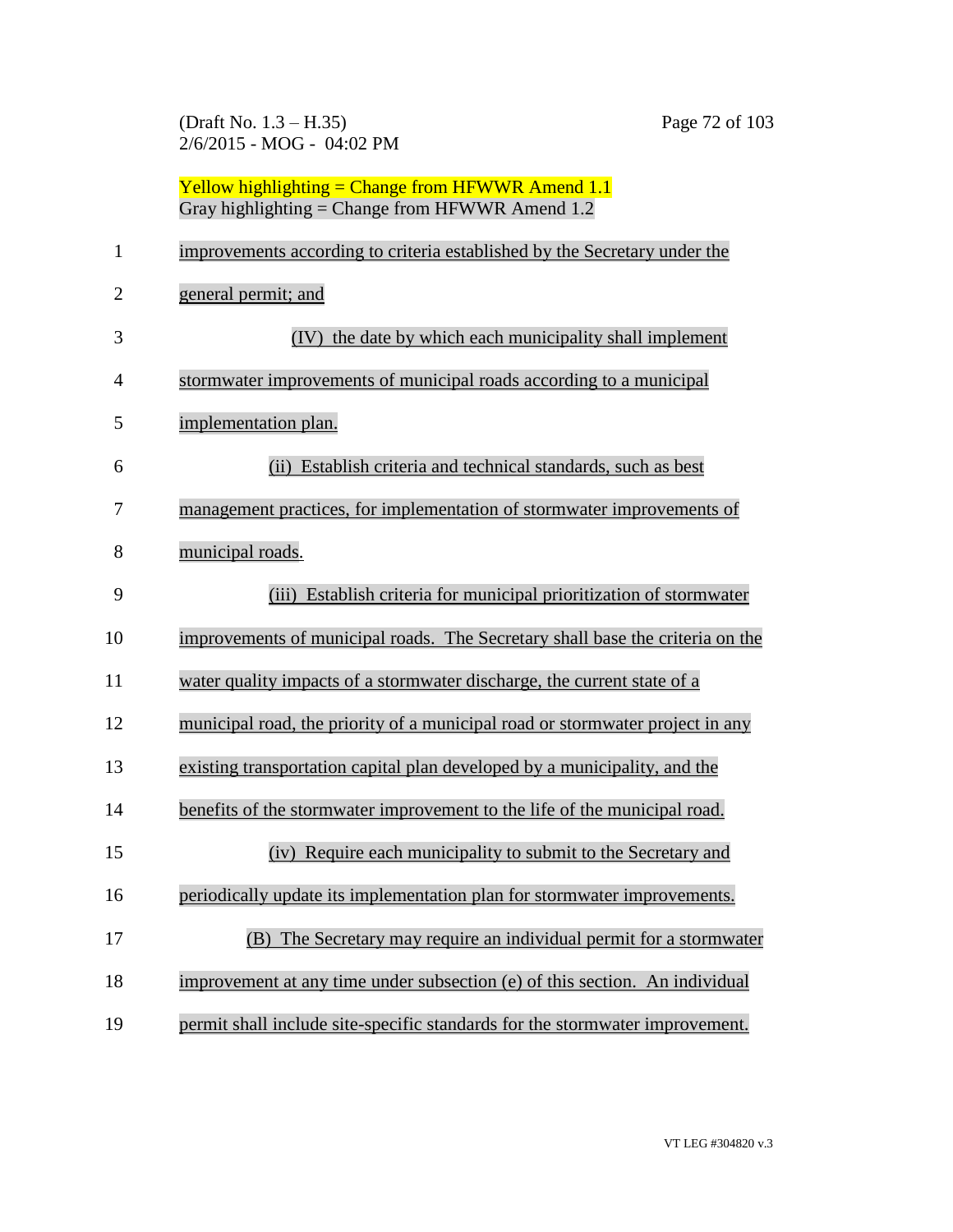(Draft No. 1.3 – H.35) Page 73 of 103 2/6/2015 - MOG - 04:02 PM

| $\mathbf{1}$   | (C) All municipalities shall apply for coverage under the municipal           |
|----------------|-------------------------------------------------------------------------------|
| $\overline{2}$ | road general permit by July 1, 2021.                                          |
| 3              | (D) As used in this subdivision $(g)(2)$ , "municipality" means a city,       |
| $\overline{4}$ | town, or village.                                                             |
| 5              | (h) Permit requirements. An individual or general stormwater permit shall:    |
| 6              | (1) Be valid for a period of time, not to exceed ten years;                   |
| 7              | (2) For discharges of regulated stormwater to a stormwater impaired           |
| 8              | water:                                                                        |
| 9              | (A) In which no TMDL, watershed improvement permit, or water                  |
| 10             | quality remediation plan has been approved, require that the discharge shall  |
| 11             | comply with the following discharge standards:                                |
| 12             | (i) A new discharge or the expanded portion of an existing                    |
| 13             | discharge shall satisfy the requirements of the Stormwater Management         |
| 14             | Manual and shall not increase the pollutant load in the receiving water for   |
| 15             | stormwater; or                                                                |
| 16             | (ii) For redevelopment or expansion or existing impervious                    |
| 17             | surface, the discharge shall satisfy on-site the water quality, recharge, and |
| 18             | channel protection criteria set forth in the Stormwater Management Manual     |
| 19             | that are determined to be technically feasible by an engineering feasibility  |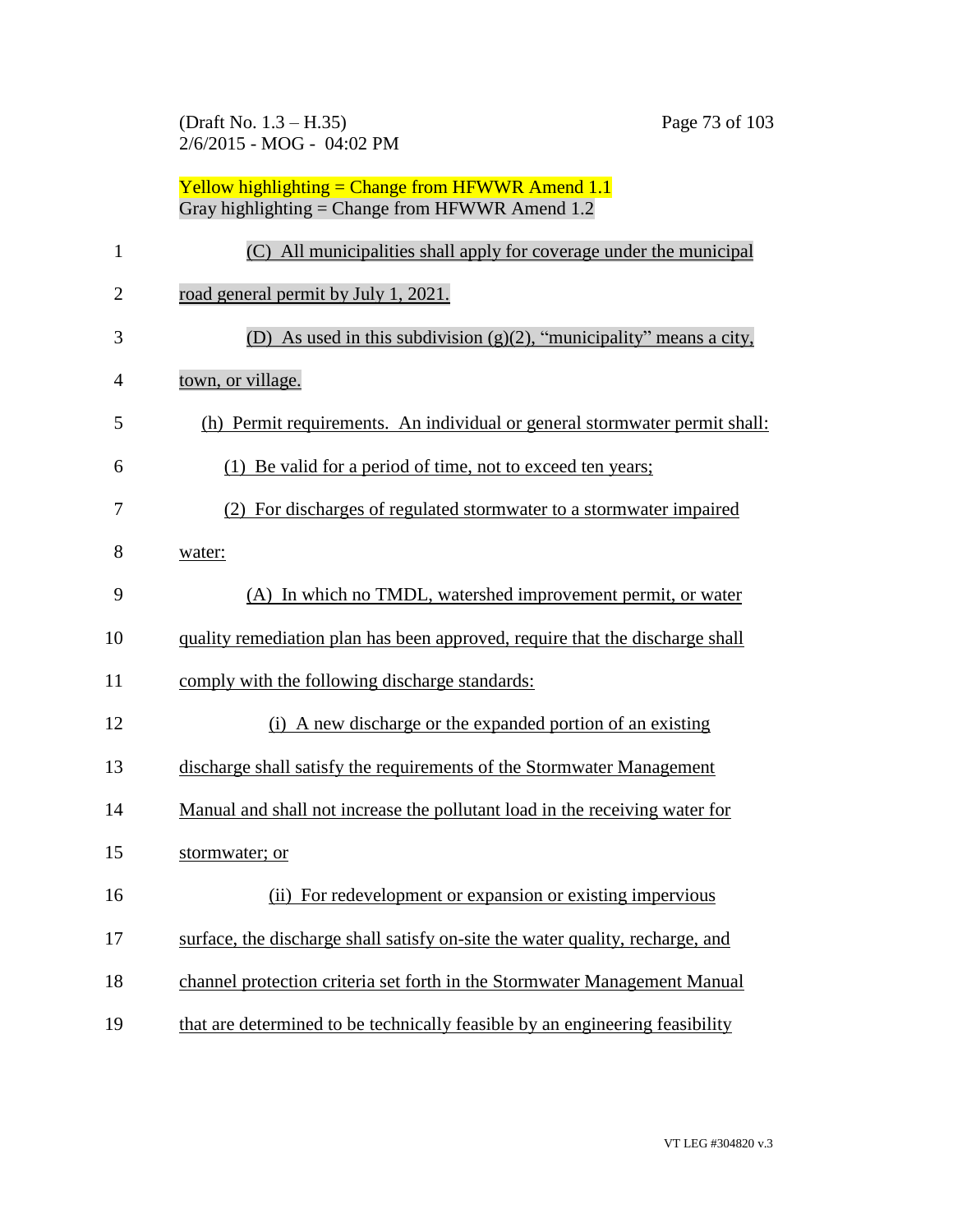(Draft No. 1.3 – H.35) Page 74 of 103 2/6/2015 - MOG - 04:02 PM

|                | Yellow highlighting = Change from HFWWR Amend $1.1$<br>Gray highlighting = Change from HFWWR Amend $1.2$ |
|----------------|----------------------------------------------------------------------------------------------------------|
| $\mathbf{1}$   | analysis conducted by the Agency and the discharge shall not increase the                                |
| $\overline{2}$ | pollutant load in the receiving water for stormwater.                                                    |
| 3              | (B) In which a TMDL or water quality remediation plan has been                                           |
| 4              | adopted, the discharge shall satisfy the requirements of the Stormwater                                  |
| 5              | Management Manual, and the Secretary shall determine that there is sufficient                            |
| 6              | pollutant load allocations for the discharge.                                                            |
| 7              | (3) Contain requirements necessary to comply with the minimum                                            |
| 8              | requirements of the rules adopted under this section, the Vermont water quality                          |
| 9              | standards, and any applicable provision of the Clean Water Act.                                          |
| 10             | (i) Disclosure of violations. The Secretary may, at his or her discretion and                            |
| 11             | as necessary to assure achievement of the goals of the program and compliance                            |
| 12             | with State law and the federal Clean Water Act, deny an application for the                              |
| 13             | discharge of regulated stormwater under this subsection if review of the                                 |
| 14             | applicant's compliance history indicates that the applicant is discharging                               |
| 15             | regulated stormwater in violation of this chapter or is the holder of an expired                         |
| 16             | permit for an existing discharge of regulated stormwater.                                                |
| 17             | (j) Presumption. In any appeal under this chapter, an individual permit                                  |
| 18             | issued under this section shall have a rebuttable presumption in favor of the                            |
| 19             | permittee that the discharge does not cause or contribute to a violation of the                          |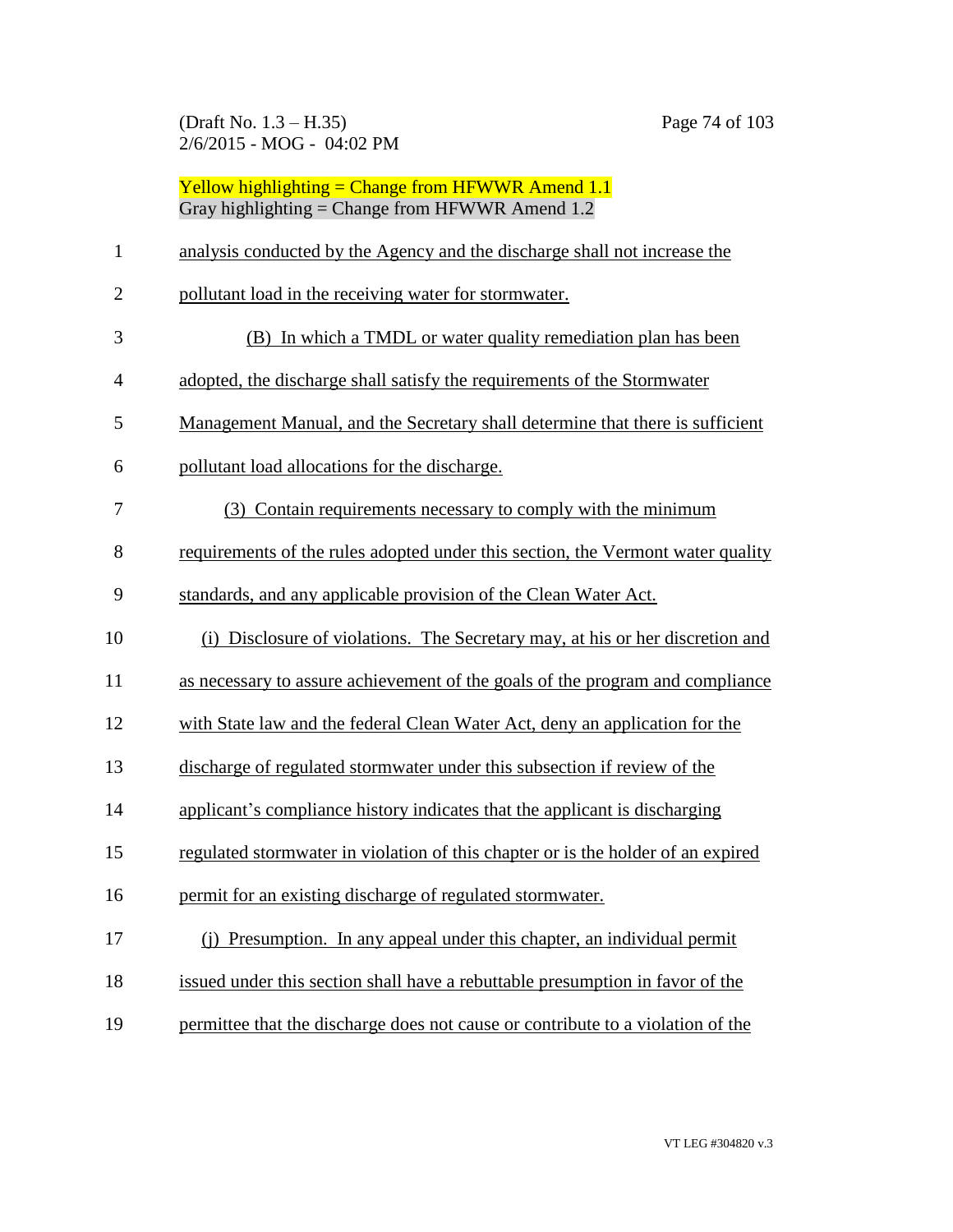(Draft No. 1.3 – H.35) Page 75 of 103 2/6/2015 - MOG - 04:02 PM

| $\mathbf{1}$   | Vermont Water Quality Standards for the receiving waters with respect to the      |
|----------------|-----------------------------------------------------------------------------------|
| $\overline{2}$ | discharge of regulated stormwater runoff.                                         |
| 3              | *** Water Quality Data Coordination ***                                           |
| $\overline{4}$ | Sec. 25. 10 V.S.A. § 1284 is added to read:                                       |
| 5              | § 1284. WATER QUALITY DATA COORDINATION                                           |
| 6              | (a) To facilitate attainment or accomplishment of the purposes of this            |
| 7              | chapter, the Secretary shall coordinate and assess all available data and science |
| 8              | regarding the quality of the waters of the State, including:                      |
| 9              | (1) light detection and ranging information data (LIDAR);                         |
| 10             | (2) stream gauge data;                                                            |
| 11             | (3) stream mapping, including fluvial erosion hazard maps;                        |
| 12             | (4) water quality monitoring or sampling data;                                    |
| 13             | (5) cumulative stressors on a watershed, such as the frequency an                 |
| 14             | activity is conducted within a watershed or the number of stormwater or other     |
| 15             | permits issued in a watershed; and                                                |
| 16             | (6) any other data available to the Secretary.                                    |
| 17             | (b) After coordination of the data required under subsection (a) of this          |
| 18             | section, the Secretary shall:                                                     |
| 19             | (1) assess where additional data are needed and the best methods for              |
| 20             | collection of such data;                                                          |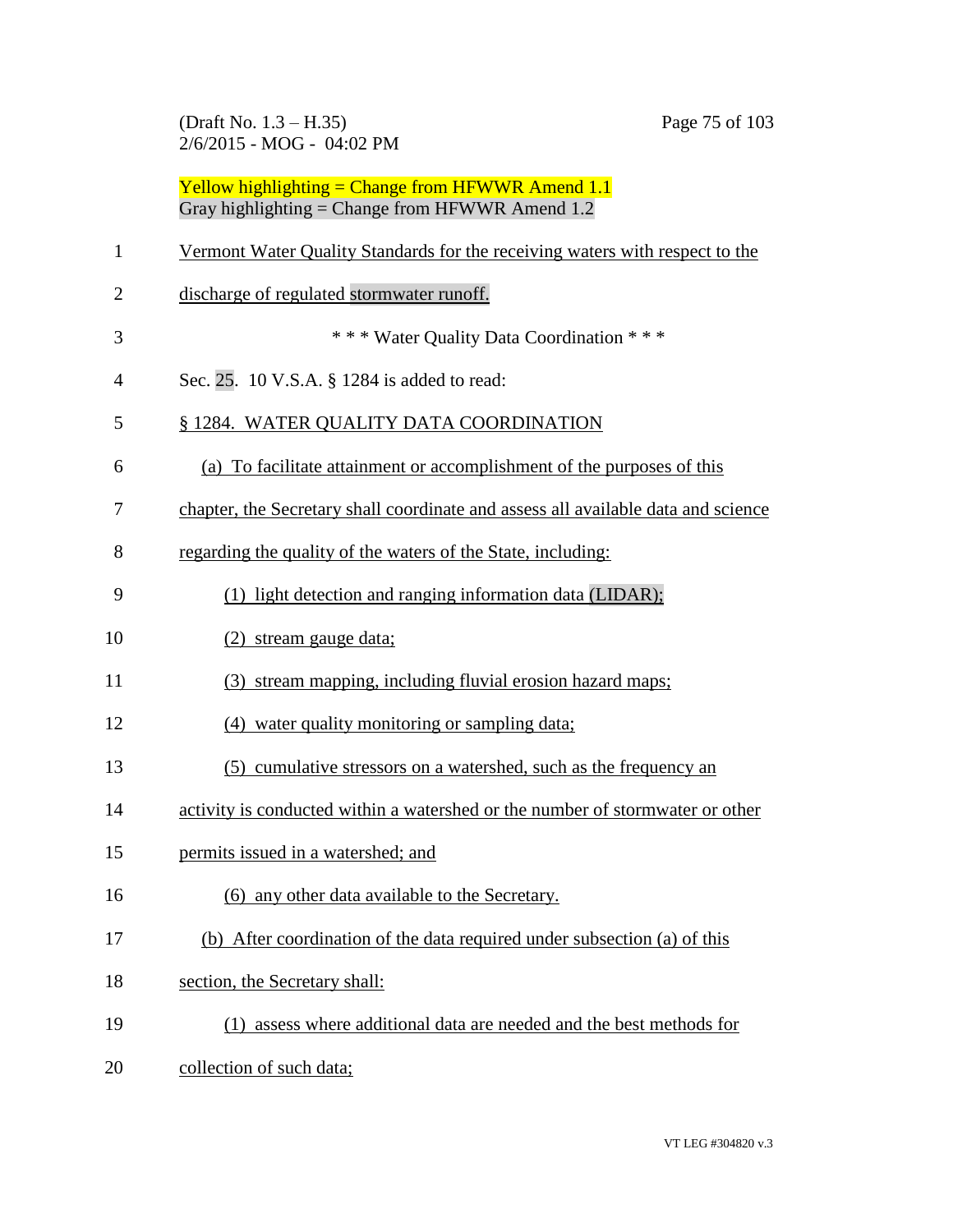(Draft No. 1.3 – H.35) Page 76 of 103 2/6/2015 - MOG - 04:02 PM

| $\mathbf{1}$   | (2) identify and map on a watershed basis areas of the State that are            |
|----------------|----------------------------------------------------------------------------------|
| $\overline{c}$ | significant contributors to water quality problems or are in critical need of    |
| 3              | water quality remediation or response.                                           |
| 4              | (c) The Secretary shall post all data compiled under this section on the         |
| 5              | website of the Agency of Natural Resources.                                      |
| 6              | *** Water Quality Funding; Clean Water Fund***                                   |
| 7              | Sec. 26. 10 V.S.A. chapter 47, subchapter 7 is added to read:                    |
| 8              | Subchapter 7. Vermont Clean Water Fund                                           |
| 9              | § 1387. PURPOSE                                                                  |
| 10             | The General Assembly establishes in this subchapter a Vermont Clean Water        |
| 11             | Fund as a mechanism for financing the improvement of water quality in the State. |
| 12             | The Clean Water Fund shall be used to:                                           |
| 13             | (1) support the Agency of Natural Resources, the Agency of Agriculture,          |
| 14             | Food and Markets, the Agency of Transportation, and other State agencies in      |
| 15             | implementation and administration of water quality programs and projects in the  |
| 16             | State;                                                                           |
| 17             | (2) assist municipalities in complying with water quality requirements and       |
| 18             | construction or implementation of water quality projects;                        |
| 19             | (3) provide funding to nonprofit organizations, regional associations, and       |
| 20             | other entities for implementation and administration of community-based water    |
| 21             | quality programs or projects.                                                    |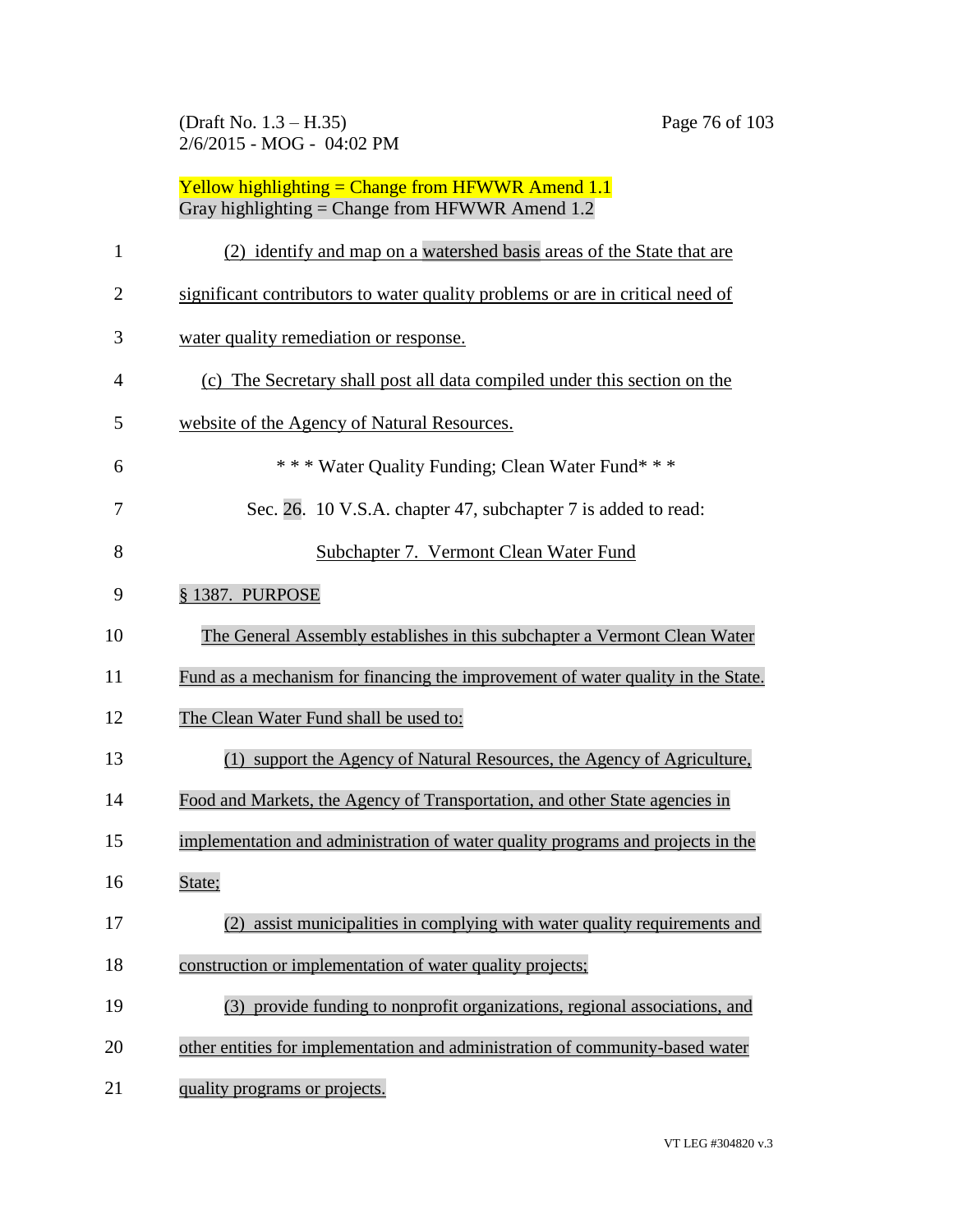(Draft No. 1.3 – H.35) Page 77 of 103 2/6/2015 - MOG - 04:02 PM

|                | Yellow highlighting = Change from HFWWR Amend $1.1$<br>Gray highlighting = Change from HFWWR Amend $1.2$ |
|----------------|----------------------------------------------------------------------------------------------------------|
| $\mathbf{1}$   | § 1388. CLEAN WATER FUND                                                                                 |
| $\overline{2}$ | (a) There is created a special fund to be known as the "Clean Water Fund."                               |
| 3              | Notwithstanding any contrary provisions of 32 V.S.A. chapter 7, subchapter 5:                            |
| 4              | (1) the Fund shall be administered by the Clean Water Fund Board                                         |
| 5              | established under section 1388 of this title;                                                            |
| 6              | (2) the Fund shall consist of:                                                                           |
| 7              | (A) revenues dedicated for deposit into the Fund by the General                                          |
| 8              | Assembly, including [to be determined]; and                                                              |
| 9              | (B) other gifts, donations, and impact fees received from any source,                                    |
| 10             | public or private, dedicated for deposit into the Fund and approved by the                               |
| 11             | Board.                                                                                                   |
| 12             | (b) The Clean Water Fund Board shall make recommendations on                                             |
| 13             | expenditures from the Fund consistent with the following priorities:                                     |
| 14             | (1) to provide funding to programs and projects that address sources of                                  |
| 15             | water pollution in waters listed as impaired on the list of waters established by                        |
| 16             | 33 U.S.C. § 1313(d);                                                                                     |
| 17             | (2) to provide funding to projects that address water pollution identified                               |
| 18             | as a critical source of water quality pollution;                                                         |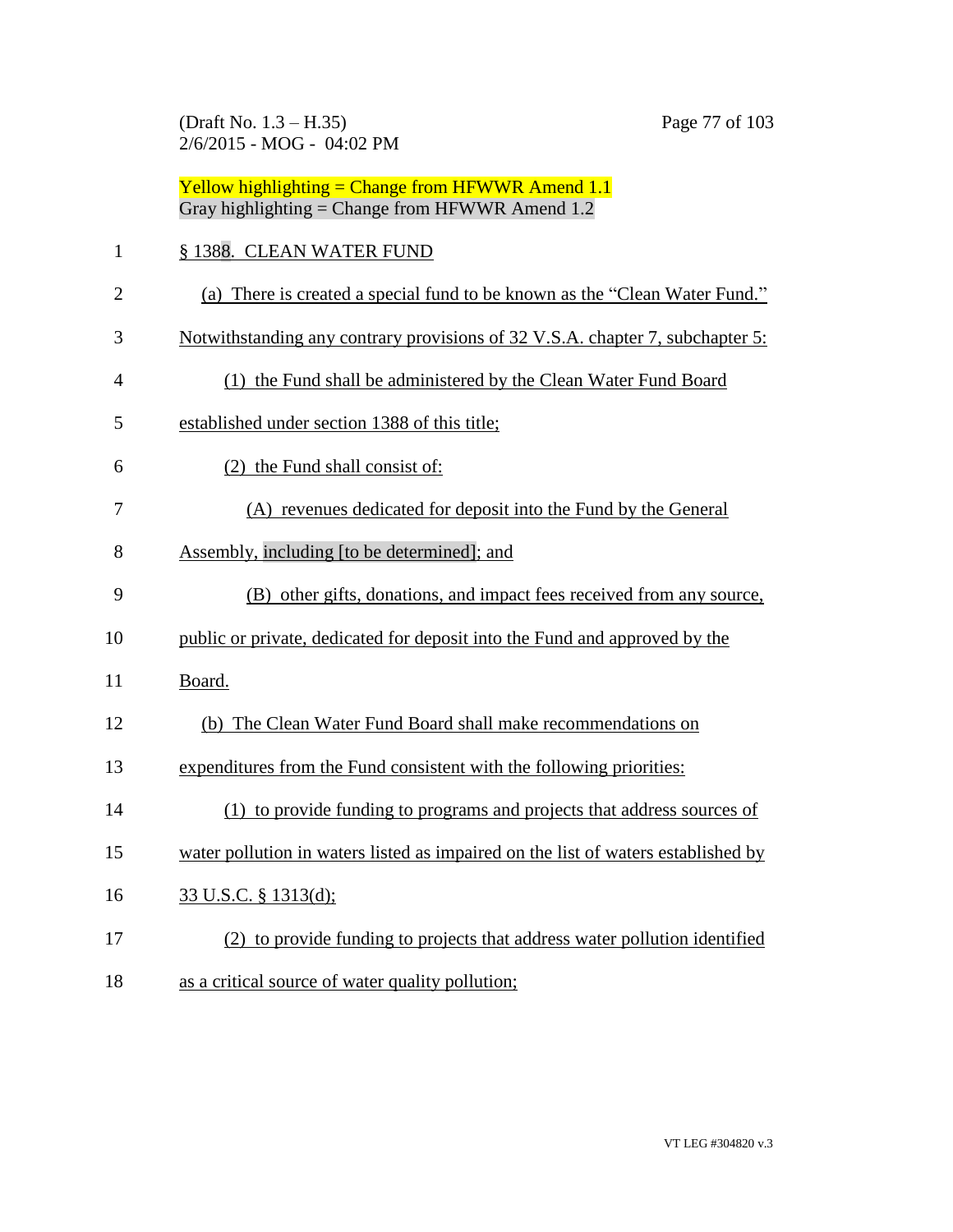(Draft No. 1.3 – H.35) Page 78 of 103 2/6/2015 - MOG - 04:02 PM

| Yellow highlighting = Change from HFWWR Amend $1.1$ |
|-----------------------------------------------------|
| Gray highlighting = Change from HFWWR Amend $1.2$   |

| $\mathbf{1}$   | (3) to provide funding to programs or projects that address or repair        |
|----------------|------------------------------------------------------------------------------|
| $\overline{2}$ | conditions that increase the risk of flooding or pose a threat to life or    |
| 3              | property; and                                                                |
| $\overline{4}$ | (4) to provide funding to innovative nutrient removal technologies,          |
| 5              | including community-based methane digesters that utilize manure, wastewater, |
| 6              | and food residuals to produce energy.                                        |
| 7              | (c) Unexpended balances and any earnings shall remain in the Fund from       |
| 8              | year to year.                                                                |
| 9              | § 1389. CLEAN WATER FUND BOARD                                               |
| 10             | (a) Creation. There is created a Clean Water Fund Board which shall be       |
| 11             | attached to the Agency of Administration for administrative purposes.        |
| 12             | (b) Organization of the Board. The Clean Water Fund Board shall be           |
| 13             | composed of:                                                                 |
| 14             | (1) the Secretary of Administration or designee;                             |
| 15             | (2) the Secretary of Natural Resources or designee;                          |
| 16             | (3) the Secretary of Agriculture, Food and Markets or designee;              |
| 17             | (4) the Secretary of Commerce and Community Development or                   |
| 18             | designee;                                                                    |
| 19             | (5) the Secretary of Transportation or designee;                             |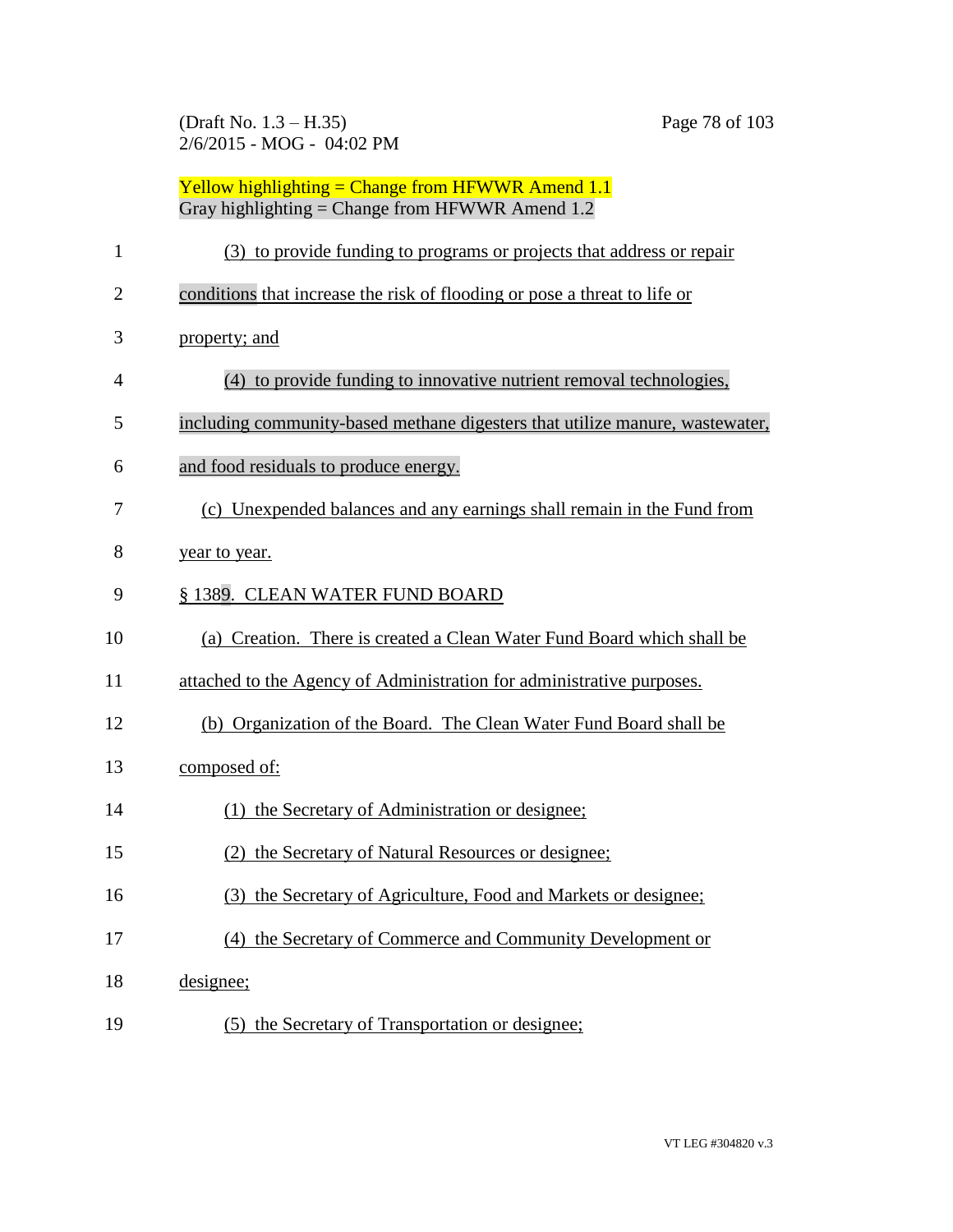(Draft No. 1.3 – H.35) Page 79 of 103 2/6/2015 - MOG - 04:02 PM

| <b>Yellow highlighting = Change from HFWWR Amend 1.1</b> |
|----------------------------------------------------------|
| Gray highlighting = Change from HFWWR Amend $1.2$        |

| 1              | (6) two members of the public or the House of Representatives                   |
|----------------|---------------------------------------------------------------------------------|
| $\overline{2}$ | appointed by the Speaker of the House;                                          |
| 3              | (7) two members of the public or the Senate appointed by the                    |
| 4              | Committee on Committees; and                                                    |
| 5              | (8) two members of the public appointed by the Governor.                        |
| 6              | (c) Officers; committees; rules. The Clean Water Fund Board shall               |
| 7              | annually elect a chair from its members. The Clean Water Fund Board may         |
| 8              | elect additional officers from its members, establish committees or             |
| 9              | subcommittees, and adopt procedural rules as necessary and appropriate to       |
| 10             | perform its work.                                                               |
| 11             | (d) Member terms. Members of the Clean Water Fund Board appointed by            |
| 12             | the Governor shall serve initial terms of three years, members appointed by the |
| 13             | Speaker of the House shall serve initial terms of two years, and members        |
| 14             | appointed by the Committee on Committees shall serve initial terms of one       |
| 15             | year. Thereafter, each of the above appointed members shall serve a term of     |
| 16             | three years. A vacancy shall be filled by the appointing authority for the      |
| 17             | remainder of the unexpired term. An appointed member shall not serve more       |
| 18             | than three consecutive three-year terms.                                        |
| 19             | (e) Compensation. Public members of the Clean Water Fund Board may              |
| 20             | receive compensation according to 32 V.S.A. § 1010(b).                          |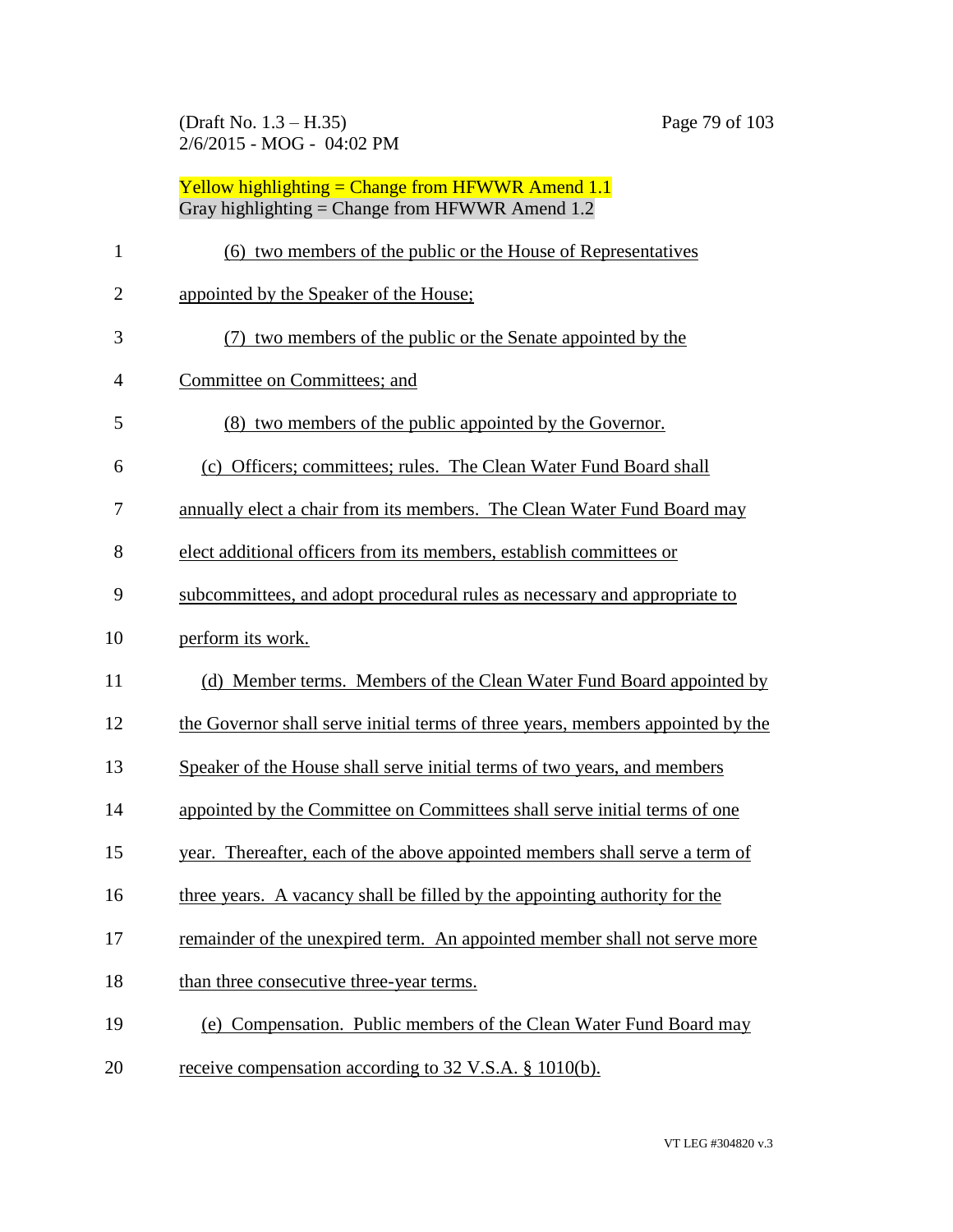(Draft No. 1.3 – H.35) Page 80 of 103 2/6/2015 - MOG - 04:02 PM

|                | Yellow highlighting = Change from HFWWR Amend $1.1$<br>Gray highlighting = Change from HFWWR Amend 1.2 |
|----------------|--------------------------------------------------------------------------------------------------------|
| 1              | (f) Powers and duties of the Clean Water Fund Board.                                                   |
| $\overline{2}$ | (1) The Clean Water Fund Board shall have the following powers and                                     |
| 3              | authority:                                                                                             |
| 4              | (A) to receive proposals from the Secretaries of Agriculture, Food,                                    |
| 5              | and Markets, of Commerce and Community Development, of Natural                                         |
| 6              | Resources, and of Transportation on the expenditures of the Fund;                                      |
| 7              | (B) to make recommendations to the Secretary of Administration                                         |
| 8              | regarding the appropriate allocation of funds from the Clean Water Fund for                            |
| 9              | the purposes of developing the State budget; and                                                       |
| 10             | (C) to pursue and accept grants or other funding from any public or                                    |
| 11             | private source and to administer such grants or funding consistent with their                          |
| 12             | terms.                                                                                                 |
| 13             | (2) The Clean Water Fund Board shall develop:                                                          |
| 14             | (A) an annual revenue estimate and proposed budget for the Clean                                       |
| 15             | Water Fund;                                                                                            |
| 16             | (B) measures for determining progress and effectiveness of                                             |
| 17             | expenditures for clean water restoration efforts; and                                                  |
| 18             | (C) the annual Clean Water Investment Report required under section                                    |
| 19             | 1389 of this title.                                                                                    |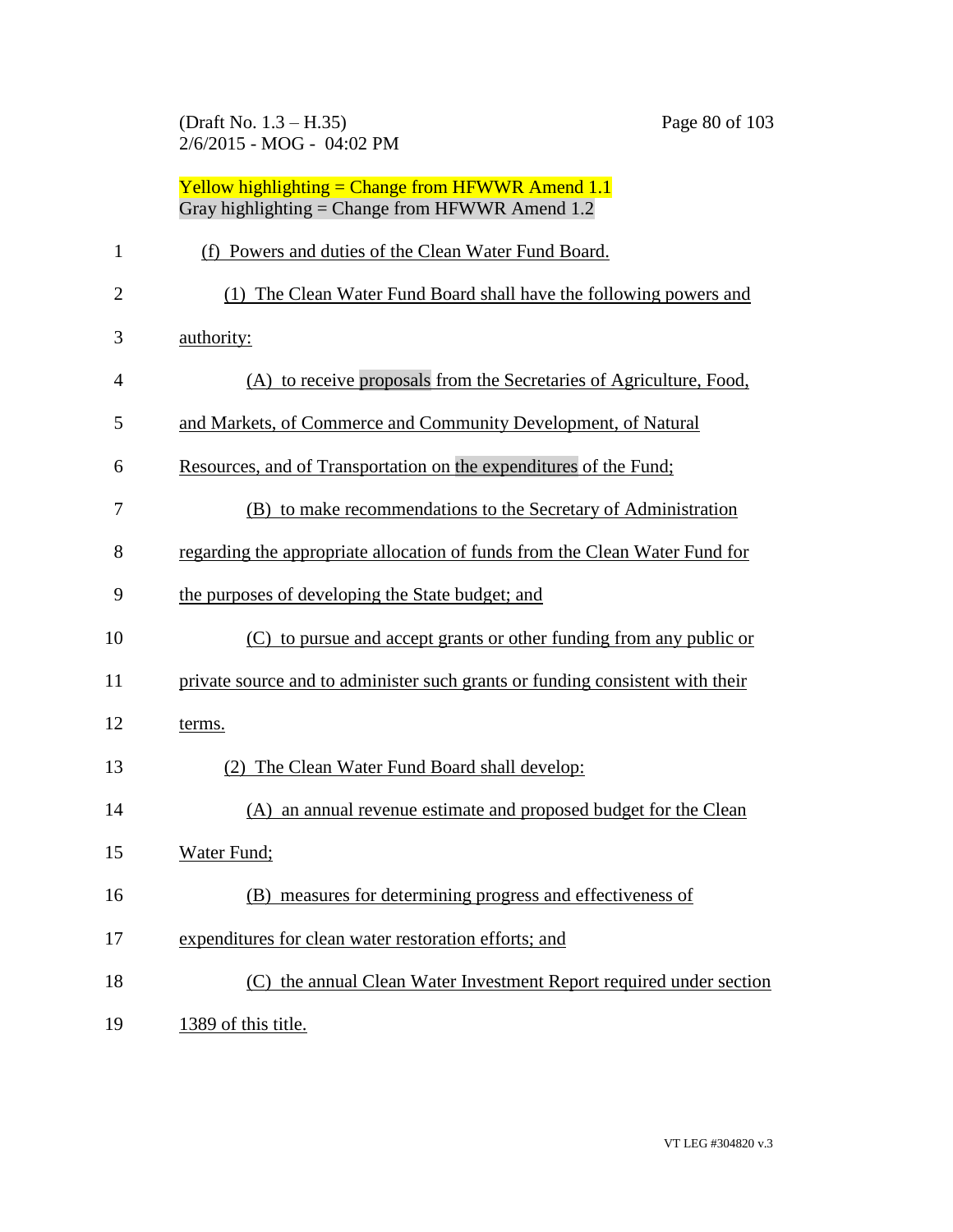#### Yellow highlighting = Change from HFWWR Amend 1.1 Gray highlighting = Change from HFWWR Amend 1.2

| $\mathbf{1}$   | (3) The Clean Water Fund Board shall solicit public comment and               |
|----------------|-------------------------------------------------------------------------------|
| $\overline{2}$ | consult with existing organizations and advisory committees interested in     |
| 3              | improving water quality in Vermont.                                           |
| 4              | § 1390. CLEAN WATER INVESTMENT REPORT                                         |
| 5              | Beginning on January 15, 2017, and annually thereafter, the Clean Water       |
| 6              | Fund Board shall publish a Clean Water Investment Report. The report shall    |
| 7              | summarize all investments made by the Clean Water Fund Board and other        |
| 8              | State agencies for clean water restoration over the past calendar year. The   |
| 9              | report shall include expenditures from the Clean Water Fund, the General      |
| 10             | Fund, the Transportation Fund, and any other State expenditures for clean     |
| 11             | water restoration, regardless of funding source. The report shall document    |
| 12             | progress or shortcomings in meeting established indicators for clean water    |
| 13             | restoration. The report may also provide an overview of additional funding    |
| 14             | necessary to meet objectives established for clean water restoration and      |
| 15             | recommendations for additional revenue to meet those restoration objectives.  |
| 16             | The provisions of 2 V.S.A. § 20(d) (expiration of required reports) shall not |
|                |                                                                               |

apply to the report required by this section.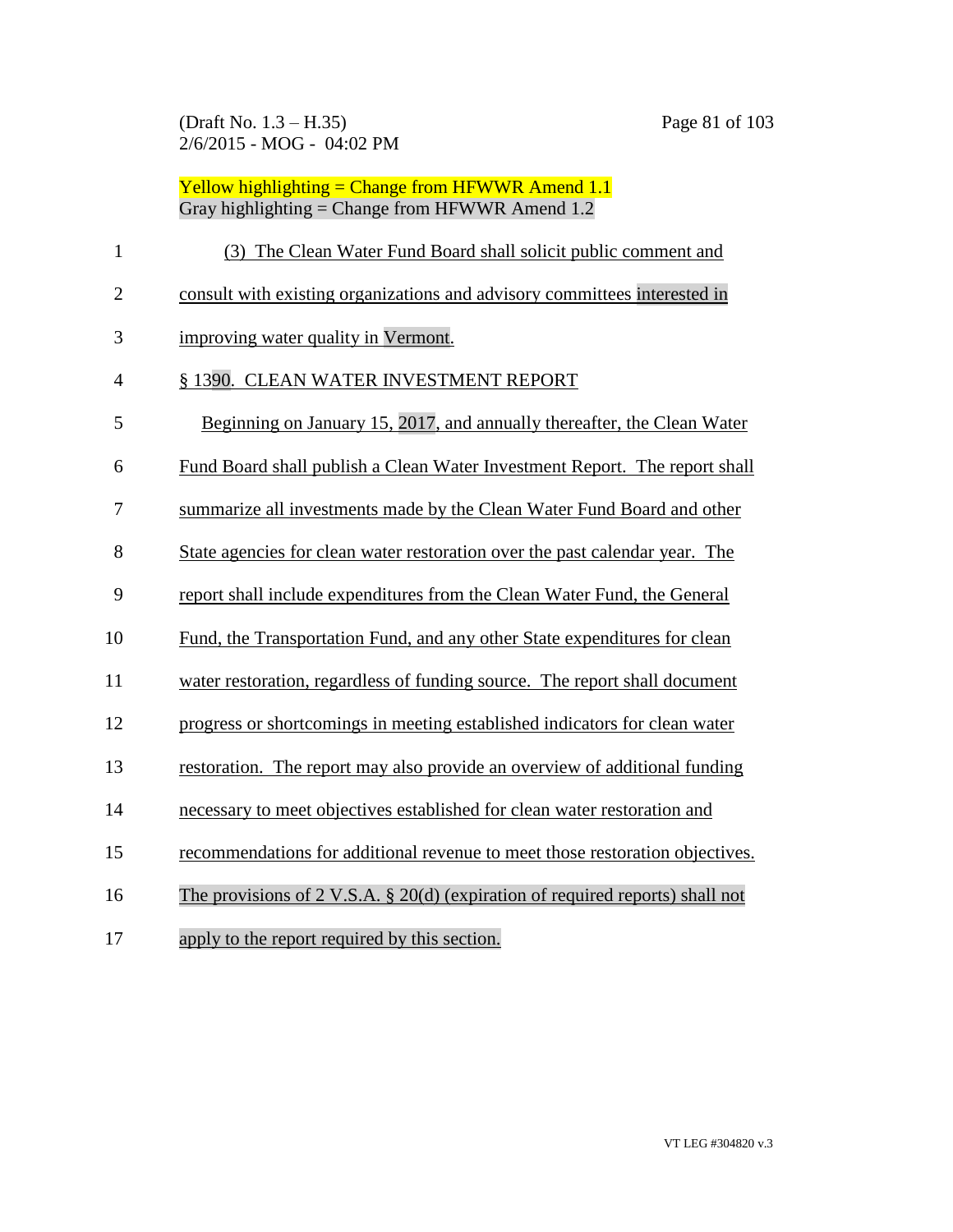(Draft No. 1.3 – H.35) Page 82 of 103 2/6/2015 - MOG - 04:02 PM

|              | Yellow highlighting = Change from HFWWR Amend $1.1$<br>Gray highlighting = Change from HFWWR Amend $1.2$ |
|--------------|----------------------------------------------------------------------------------------------------------|
| $\mathbf{1}$ | Sec. 27. [Reserved]                                                                                      |
| 2            | Sec. 28. [Reserved]                                                                                      |
| 3            | * * * Department of Environmental Conservation Water Quality Fees * * *                                  |
| 4            | Sec. 29. 3 V.S.A. § 2822 is amended to read:                                                             |
| 5            | § 2822. BUDGET AND REPORT; POWERS                                                                        |
| 6            | $**$                                                                                                     |
| 7            | (i) The Secretary shall not process an application for which the applicable                              |
| 8            | fee has not been paid unless the Secretary specifies that the fee may be paid at                         |
| 9            | a different time or unless the person applying for the permit is exempt from the                         |
| 10           | permit fee requirements pursuant to 32 V.S.A. § 710. In addition, the persons                            |
| 11           | who are exempt under $32 \text{ V.S.A. }$ $\frac{8}{9}$ 710 are also exempt from the application         |
| 12           | fees for stormwater operating permits specified in subdivisions $(i)(2)(A)(iii)(I)$                      |
| 13           | and (II) of this section if they otherwise meet the requirements of 32 V.S.A.                            |
| 14           | § 710. Municipalities shall be exempt from the payment of fees under this                                |
| 15           | section except for those fees prescribed in subdivisions $(j)(1)$ , $(2)$ , $(7)$ , $(8)$ , $(14)$ ,     |
| 16           | and (15) of this section for which a municipality may recover its costs by                               |
| 17           | charging a user fee to those who use the permitted services. Municipalities                              |
| 18           | shall pay fees prescribed in subdivisions $(j)(2)$ , $(10)$ , $(11)$ , and $(26)$ , except that          |
| 19           | a municipality shall also be exempt from those fees for orphan stormwater                                |
| 20           | systems prescribed in subdivisions $(i)(2)(A)(iii)$ and $(2)(B)(iv)(I)$ or $(II)$ of this                |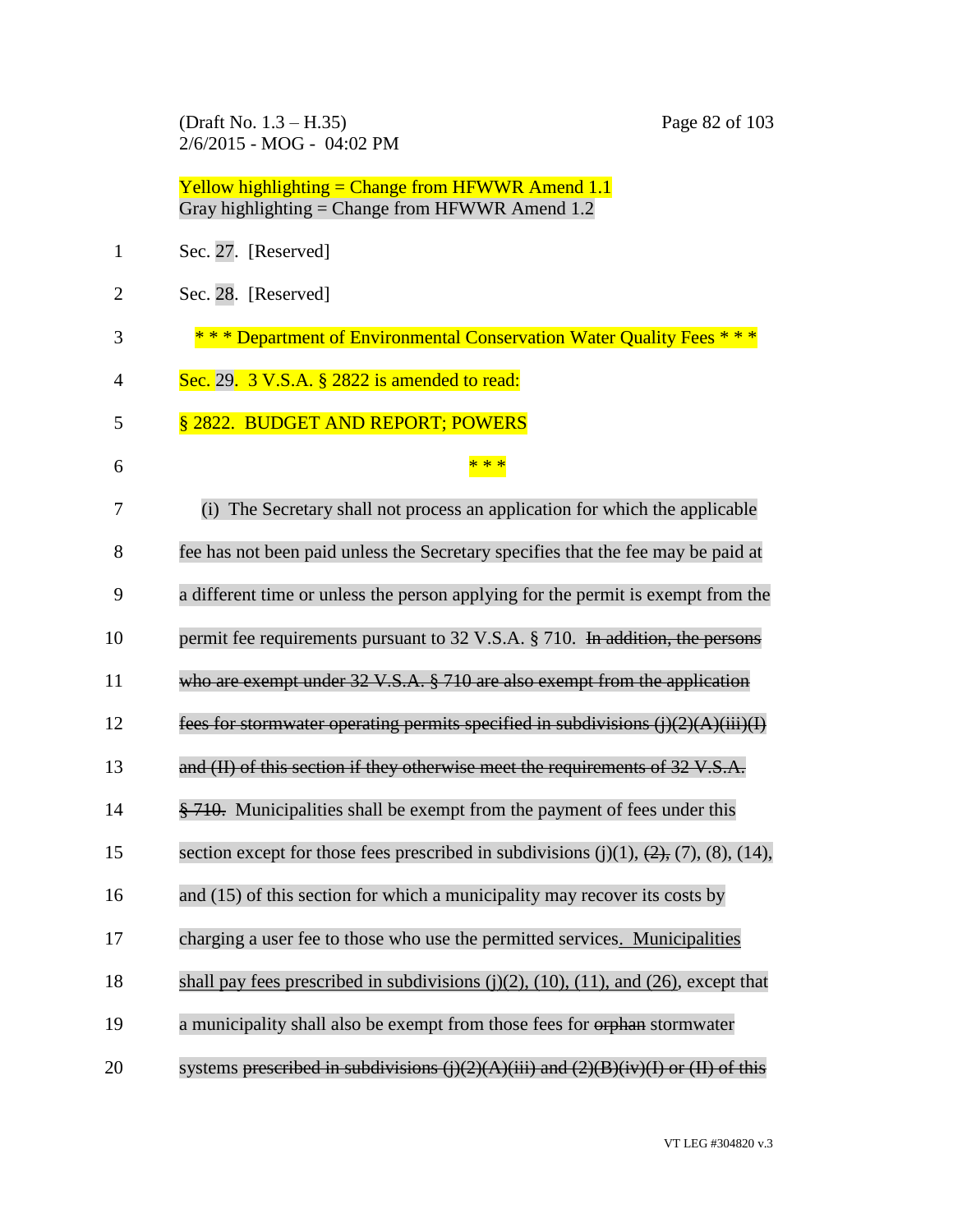(Draft No. 1.3 – H.35) Page 83 of 103 2/6/2015 - MOG - 04:02 PM

| $\mathbf{1}$   | section when the municipality agrees to become an applicant or co-applicant          |
|----------------|--------------------------------------------------------------------------------------|
| $\overline{2}$ | for an orphan stormwater system under 10 V.S.A. § 1264e for which a                  |
| 3              | municipality has assumed full legal responsibility under 10 V.S.A. § 1264.           |
| 4              | In accordance with subsection (i) of this section, the following fees are<br>(i)     |
| 5              | established for permits, licenses, certifications, approvals, registrations, orders, |
| 6              | and other actions taken by the Agency of Natural Resources.                          |
| 7              |                                                                                      |
| 8              | (2) For discharge permits issued under 10 V.S.A. chapter 47 and orders               |
| 9              | issued under 10 V.S.A. § 1272, an administrative processing fee of \$120.00          |
| 10             | \$240.00 shall be paid at the time of application for a discharge permit in          |
| 11             | addition to any application review fee and any annual operating fee, except for      |
| 12             | permit applications under subdivisions $(2)(A)(iii)(III)$ and $(V)$ of this          |
| 13             | subsection:                                                                          |
| 14             | (A) Application review fee.                                                          |
| 15             | (i) Municipal, industrial,                                                           |
| 16             | noncontact cooling water, and                                                        |
| 17             | thermal discharges.                                                                  |
| 18             | (I) Individual permit: original<br>\$0.0023 \$0.003 per gallon                       |
| 19             | design flow; minimum<br>application; amendment for                                   |
| 20             | increased flows; amendment<br>\$50.00 \$100.00 per                                   |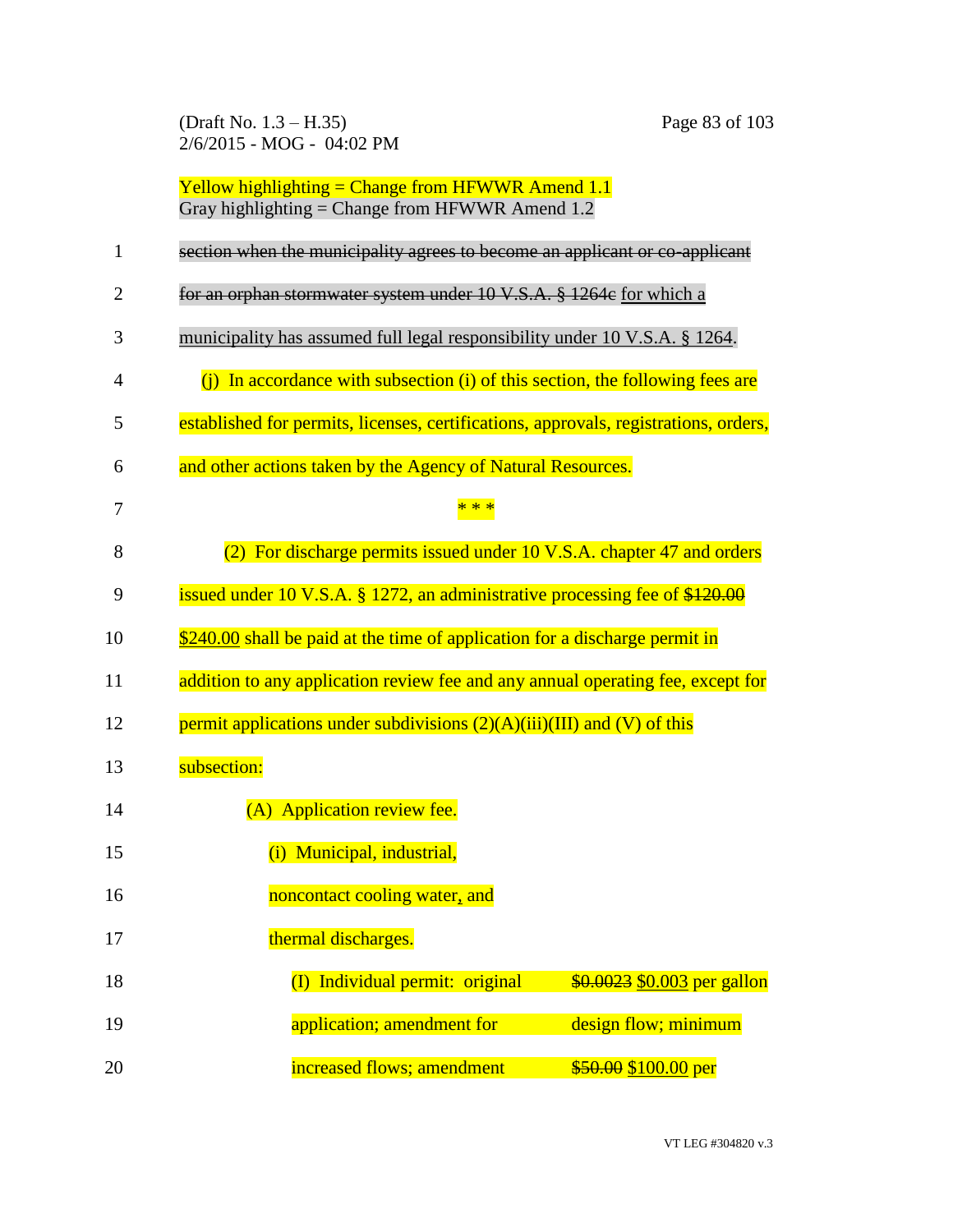(Draft No. 1.3 – H.35) Page 84 of 103 2/6/2015 - MOG - 04:02 PM

| 1  | for change in treatment process.: | outfall; maximum           |
|----|-----------------------------------|----------------------------|
| 2  |                                   | 30,000.00 per application. |
| 3  | (II) Renewal, transfer, or minor  | \$0.00 \$0.002 per gallon  |
| 4  | amendment of individual permit.:  | design flow; minimum       |
| 5  |                                   | \$50.00 per outfall;       |
| 6  |                                   | $maximum$ \$5,000.00 per   |
| 7  |                                   | application.               |
| 8  | (III) General permit.:            | \$0.00.                    |
| 9  | (ii) Pretreatment discharges.     |                            |
| 10 | (I) Individual permit: original   | \$0.12 \$0.20 per gallon   |
| 11 | application; amendment for        | design flow; minimum       |
| 12 | increased flows; amendment for    | \$50.00 \$100.00 per       |
| 13 | change in treatment process.:     | outfall.                   |
| 14 | (II) Renewal, transfer, or minor  | \$0.00 \$0.002 per gallon  |
| 15 | amendment of individual permit-:  | design flow; minimum       |
| 16 |                                   | \$50.00 per outfall.       |
|    |                                   |                            |
| 17 | (iii) Stormwater discharges.      |                            |
| 18 | (I) Individual operating permit   | \$430.00 \$860.00 per acre |
| 19 | or application to operate under   | impervious area;           |
| 20 | general operating permit for      | $minimum$ \$220.00         |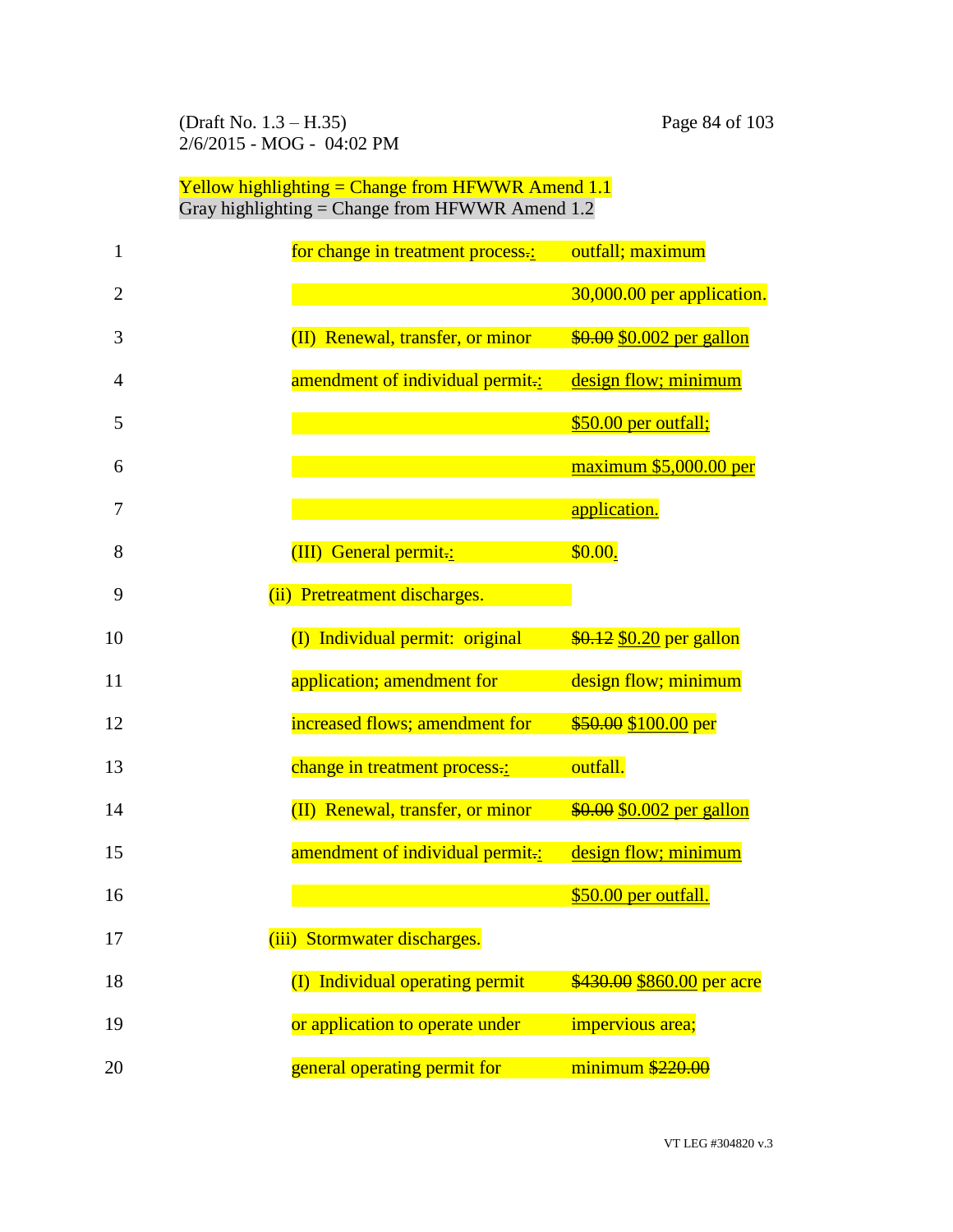(Draft No. 1.3 – H.35) Page 85 of 103 2/6/2015 - MOG - 04:02 PM

| 1              | collected stormwater runoff       | \$440.00 per application. |
|----------------|-----------------------------------|---------------------------|
| $\overline{2}$ | which is discharged to Class B    |                           |
| 3              | waters: original application;     |                           |
| 4              | amendment for increased flows;    |                           |
| 5              | amendment for change in           |                           |
| 6              | treatment process.:               |                           |
| 7              | (II) Individual operating permit  | \$1,400.00 per acre       |
| 8              | or application to operate under   | impervious area;          |
| 9              | general operating permit for      | minimum \$1,400.00        |
| 10             | collected stormwater runoff which | per application.          |
| 11             | is discharged to Class A waters;  |                           |
| 12             | original application; amendment   |                           |
| 13             | for increased flows; amendment    |                           |
| 14             | for change in treatment process.  |                           |
| 15             | (III) Individual permit or        |                           |
| 16             | application to operate under      |                           |
| 17             | general permit for construction   |                           |
| 18             | activities; original application; |                           |
| 19             | amendment for increased acreage.  |                           |
| 20             | (aa) Projects with low risk to    | \$50.00 five acres or     |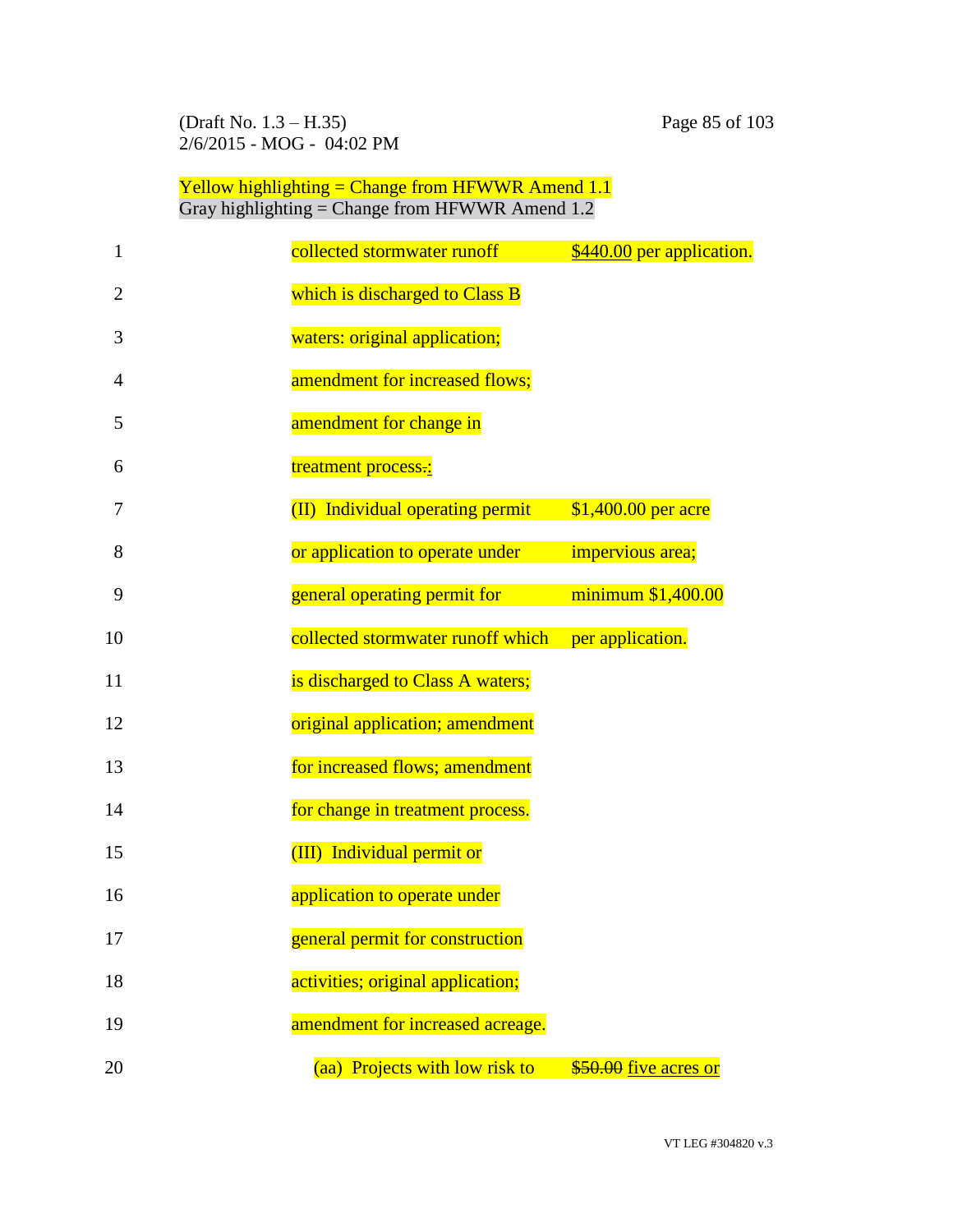| 1              | waters of the State.;                                 | less: \$100.00 per project; |
|----------------|-------------------------------------------------------|-----------------------------|
| $\overline{2}$ |                                                       | original application.       |
| 3              | (bb) Projects with low risk to                        | \$220.00 per project.       |
| $\overline{4}$ | waters of the State; greater than                     |                             |
| 5              | five acres:                                           |                             |
| 6              | (cc) Projects with moderate risk \$360.00; five acres |                             |
| 7              | to waters of the State.:                              | or less: \$480.00 per       |
| 8              |                                                       | project original            |
| 9              |                                                       | application.                |
| 10             | (ee) Projects that require an                         | \$720.00 per project        |
| 11             | individual permit.                                    | original application.       |
| 12             | (dd) Projects with moderate risk \$640.00.            |                             |
| 13             | to waters of the State; greater                       |                             |
| 14             | than five acres:                                      |                             |
| 15             | (ee) Projects that require an                         | \$1,200.00.                 |
| 16             | individual permit; ten acres                          |                             |
| 17             | or less:                                              |                             |
| 18             | (ff) Projects that require an                         | \$1,800.00.                 |
| 19             | individual permit; greater than                       |                             |
| 20             | 10 acres:                                             |                             |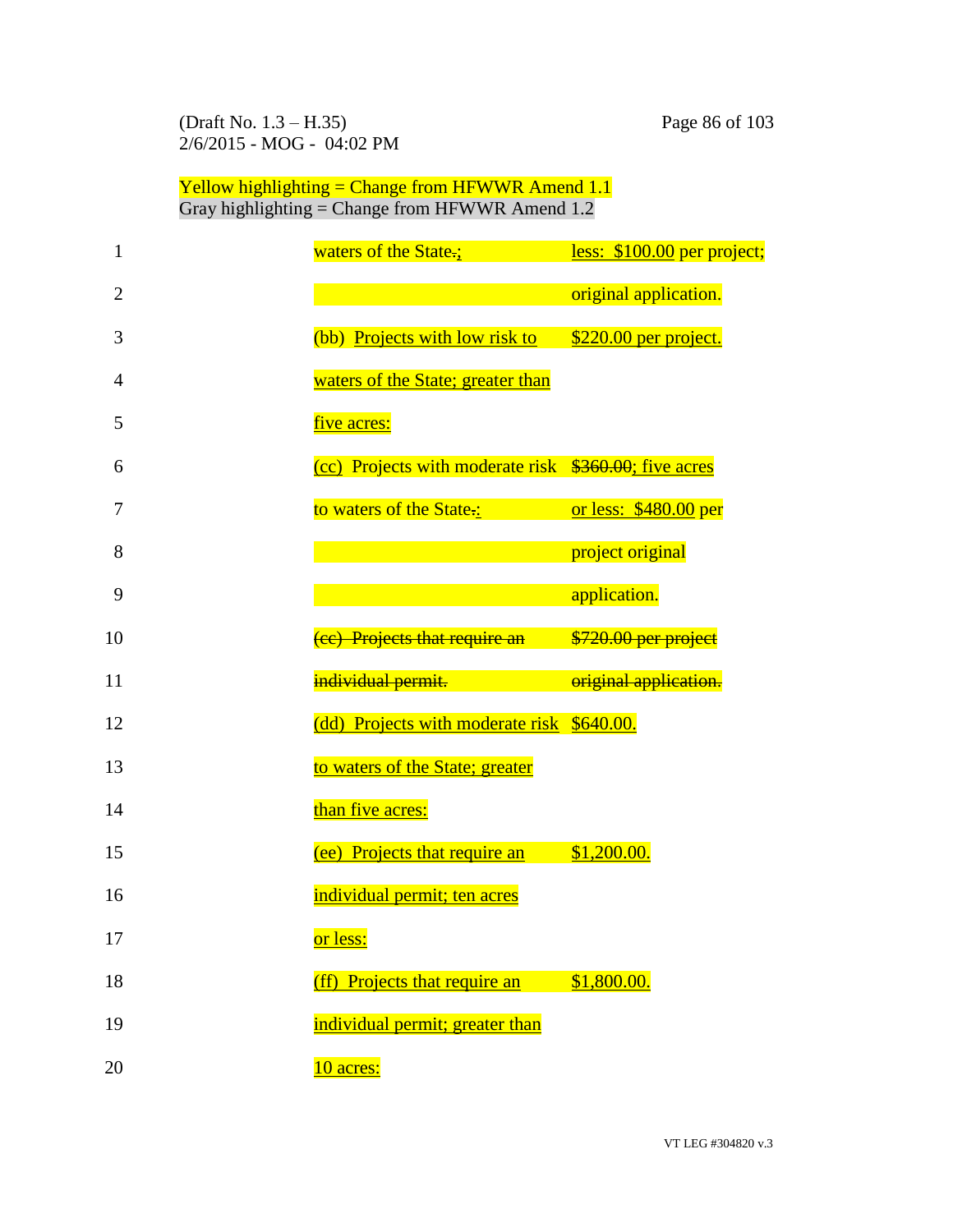(Draft No. 1.3 – H.35) Page 87 of 103 2/6/2015 - MOG - 04:02 PM

| $\mathbf{1}$   | (IV) Individual permit or<br>\$220.00 \$440.00 per                         |
|----------------|----------------------------------------------------------------------------|
| $\overline{2}$ | application to operate under<br>facility.                                  |
| 3              | general permit for stormwater                                              |
| 4              | runoff associated with industrial                                          |
| 5              | activities with specified SIC                                              |
| 6              | codes; original application;                                               |
| 7              | amendment for change in activities.:                                       |
| 8              | (V) Individual permit or<br>\$1,200.00 \$2,400.00                          |
| 9              | application to operate under<br>per system.                                |
| 10             | general permit for stormwater                                              |
| 11             | runoff associated with                                                     |
| 12             | municipal separate storm sewer                                             |
| 13             | systems; original application; amendment                                   |
| 14             | for change in activities.:                                                 |
| 15             | (VI) Individual operating permit or application to operate under           |
| 16             | a general permit for a residually designated stormwater discharge original |
| 17             | application; amendment; for increased flows amendment; for change in       |
| 18             | treatment process.                                                         |
| 19             | (aa) For discharges to Class B water; \$430.00 \$860.00 per                |
| 20             | acre of impervious area, minimum \$220.00 \$280.00.                        |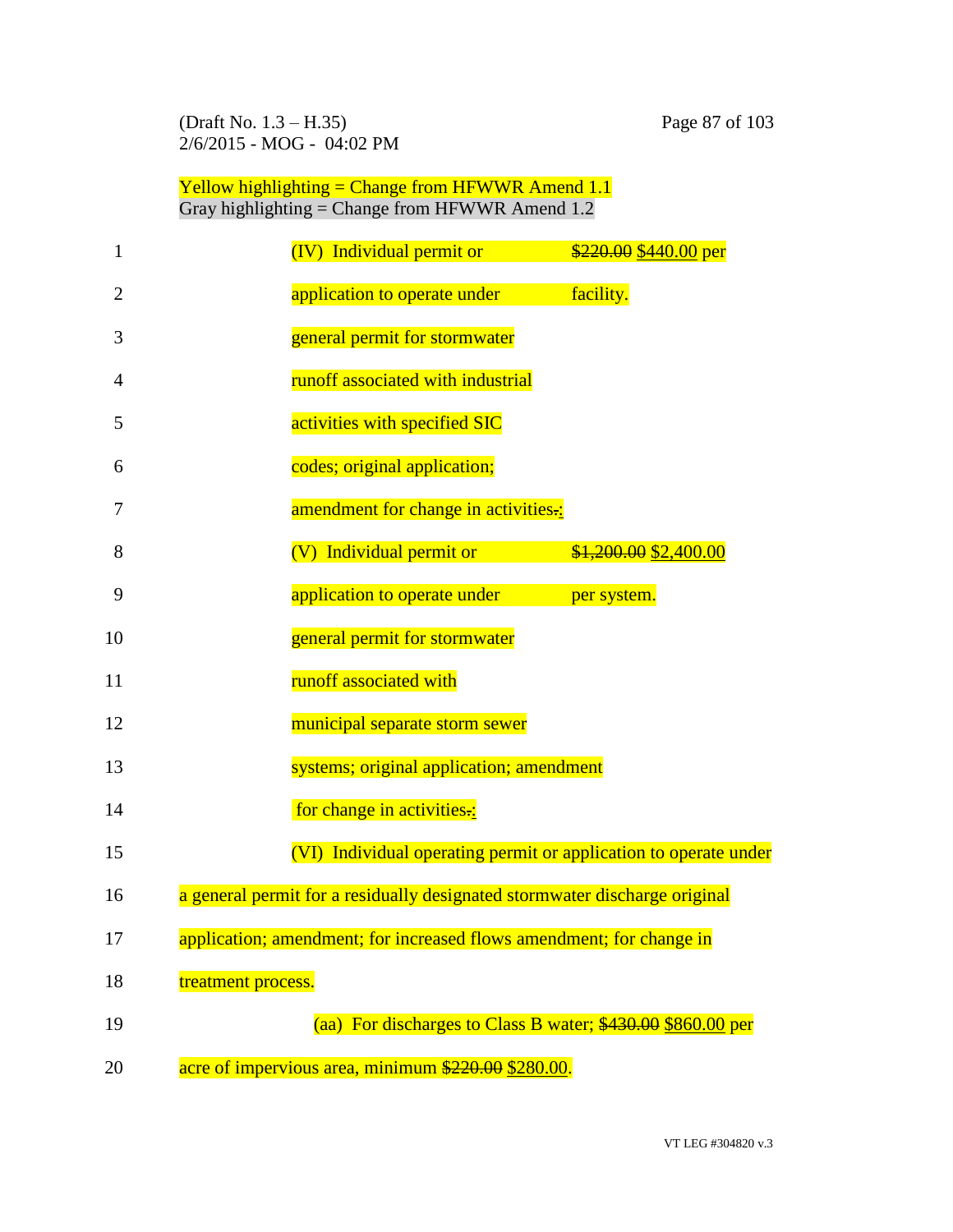(Draft No. 1.3 – H.35) Page 88 of 103 2/6/2015 - MOG - 04:02 PM

| $\mathbf{1}$ | (bb) For discharges to Class A water; $$1,400.00$ \$1,700.00 |                              |
|--------------|--------------------------------------------------------------|------------------------------|
| 2            | per acre of impervious area, minimum \$1,400.00 \$1,700.00.  |                              |
| 3            | (VII) Renewal, transfer, or                                  | \$0.00.                      |
| 4            | minor amendment of individual                                |                              |
| 5            | permit-or approval under                                     |                              |
| 6            | general permit.:                                             |                              |
| 7            | (VIII) Application for coverage                              | \$400.00 per application.    |
| 8            | under the municipal roads                                    |                              |
| 9            | stormwater general permit:                                   |                              |
| 10           | (IX) Application for coverage                                | \$1,200.00.                  |
| 11           | under the State roads stormwater                             |                              |
| 12           | general permit:                                              |                              |
| 13           | * * *                                                        |                              |
| 14           | (B) Annual operating fee.                                    |                              |
| 15           | (i) Industrial, noncontact cooling                           | \$0.001 \$0.0015 per gallon  |
| 16           | water and thermal discharges.:                               | design capacity. \$150.00    |
| 17           |                                                              | \$200.00 minimum;            |
| 18           |                                                              | maximum \$210,000.00.        |
| 19           | (ii) Municipal.:                                             | \$0.003 per gallon of actual |
| 20           |                                                              | design flows. \$150.00       |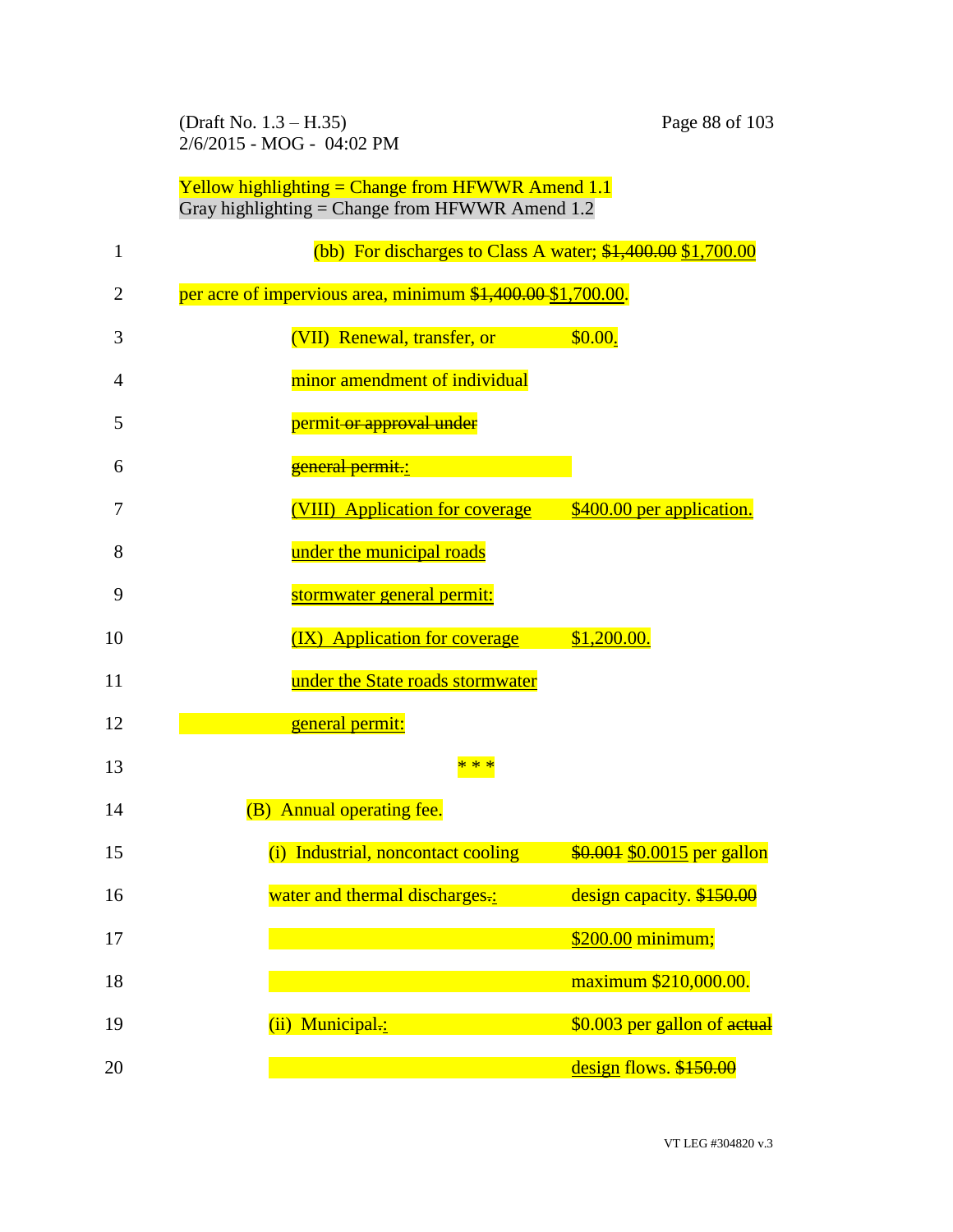#### (Draft No. 1.3 – H.35) Page 89 of 103 2/6/2015 - MOG - 04:02 PM

| 1              |                                                               | \$200.00 minimum;          |
|----------------|---------------------------------------------------------------|----------------------------|
| $\overline{2}$ |                                                               | maximum \$12,500.00.       |
| 3              | (iii) Pretreatment discharges-:                               | \$0.0385 \$0.04 per gallon |
| 4              |                                                               | design capacity. \$150.00  |
| 5              |                                                               | \$200.00 minimum;          |
| 6              |                                                               | maximum \$27,500.00.       |
| 7              | (iv) Stormwater.                                              |                            |
| 8              | (I) Individual operating permit                               | \$255.00 \$310.00 per acre |
| 9              | or approval under general operating impervious area; \$235.00 |                            |
| 10             | permit for collected stormwater                               | \$310.00 minimum.          |
| 11             | runoff which is discharged to                                 |                            |
| 12             | class A waters.:                                              |                            |
| 13             | (II) Individual operating permit                              | \$80.00 \$160.00 per acre  |
| 14             | or approval under general operating impervious area; \$80.00  |                            |
| 15             | permit for collected stormwater                               | \$160.00 minimum.          |
| 16             | runoff which is discharged to                                 |                            |
| 17             | Class B waters.:                                              |                            |
| 18             | (III) Individual permit or                                    | \$80.00 \$160.00           |
| 19             | approval under general permit                                 | per facility.              |
| 20             | for stormwater runoff from                                    |                            |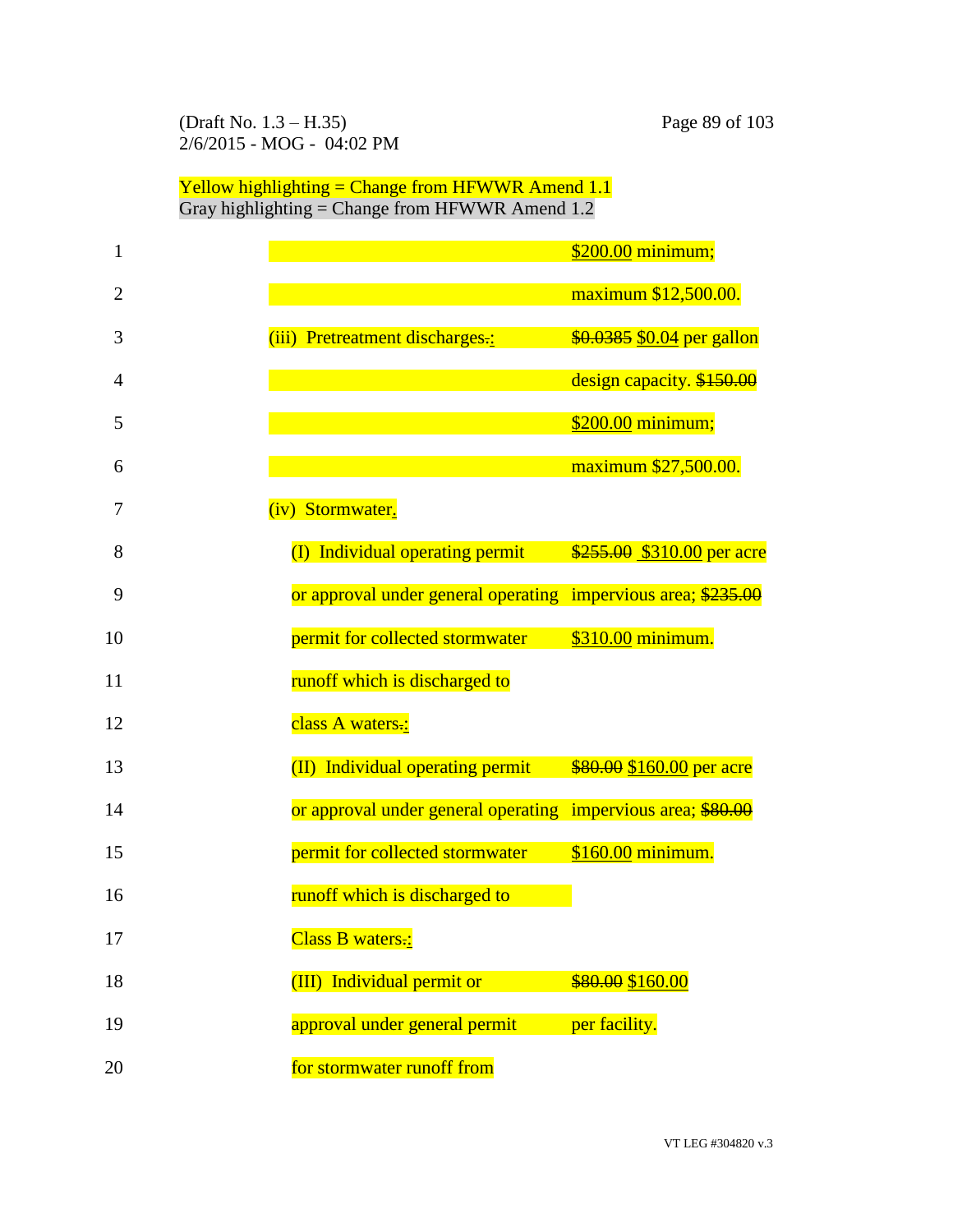(Draft No. 1.3 – H.35) Page 90 of 103 2/6/2015 - MOG - 04:02 PM

| 1              | industrial facilities with                                                  |
|----------------|-----------------------------------------------------------------------------|
| $\overline{2}$ | specified SIC codes.:                                                       |
| 3              | (IV) Individual permit or<br>\$80.00 per system                             |
| 4              | application to operate under<br>\$10.00 per acre of                         |
| 5              | general permit for stormwater<br>impervious surface within                  |
| 6              | runoff associated with municipal<br>the municipality; annually.             |
| 7              | separate storm sewer systems.:                                              |
| 8              | (V) Individual permit or approval under general permit for                  |
| 9              | residually designated stormwater discharges.                                |
| 10             | (aa) For discharges to Class A water; \$255.00 \$310.00 per                 |
| 11             | acre of impervious area, minimum \$255.00 \$310.00.                         |
| 12             | (bb) For discharges to Class B water; \$80.00 \$160.00 per                  |
| 13             | acre of impervious area, minimum \$80.00 \$160.00.                          |
| 14             | (VI) Application to operate under a general permit for                      |
| 15             | stormwater runoff associated with municipal roads: \$2,000.00 per           |
| 16             | authorization annually.                                                     |
| 17             | (VII) Application to operate under a general permit for stormwater          |
| 18             | runoff associated with State roads: \$90,000.00 per authorization annually. |
| 19             | * * *                                                                       |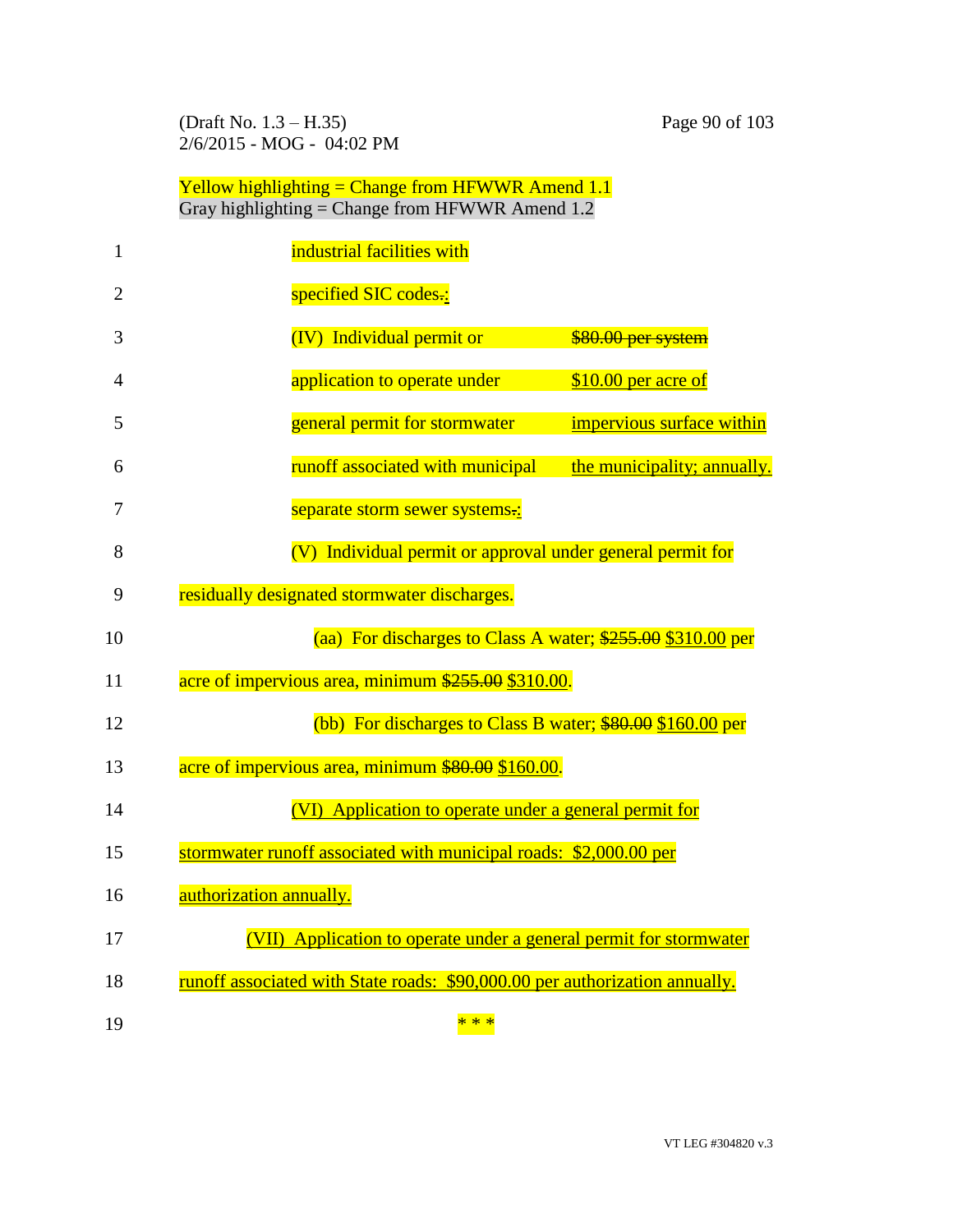(Draft No. 1.3 – H.35) Page 91 of 103 2/6/2015 - MOG - 04:02 PM

| 1  | (11) For stream alteration and flood hazard area permits issued under        |
|----|------------------------------------------------------------------------------|
| 2  | 10 V.S.A. chapter chapters 41 and 32: \$225.00 per application.              |
| 3  | (A) Stream alteration; individual permit: \$350.00.                          |
| 4  | Stream alteration; general permit; reporting category: \$200.00.<br>(B)      |
| 5  | (C) Stream alteration; individual permit; municipal bridge, culvert,         |
| 6  | and unimproved property protection: \$350.00.                                |
| 7  | (D) Stream alteration; general permit; municipal bridge, culvert, and        |
| 8  | unimproved property protection: \$200.00.                                    |
| 9  | (E) Stream alteration; Agency of Transportation reviews; bridge,             |
| 10 | culvert, and high risk projects: \$350.00.                                   |
| 11 | (F) Flood hazard area; individual permit; State facilities; hydraulic        |
| 12 | and hydrologic modeling required: \$350.00.                                  |
| 13 | (G) Flood hazard area; individual permit; State facilities; hydraulic        |
| 14 | and hydrologic modeling not required: \$200.00.                              |
| 15 | (H) Flood hazard area; municipal reviews; reviews requiring                  |
| 16 | hydraulic and hydrologic modeling, compensatory storage volumetric analysis, |
| 17 | or river corridor equilibrium: \$350.00.                                     |
| 18 | Flood hazard area; municipal review; projects not requiring                  |
| 19 | hydraulic or hydrologic modeling: \$200.00.                                  |
| 20 | River corridor; major map amendments: \$350.00.                              |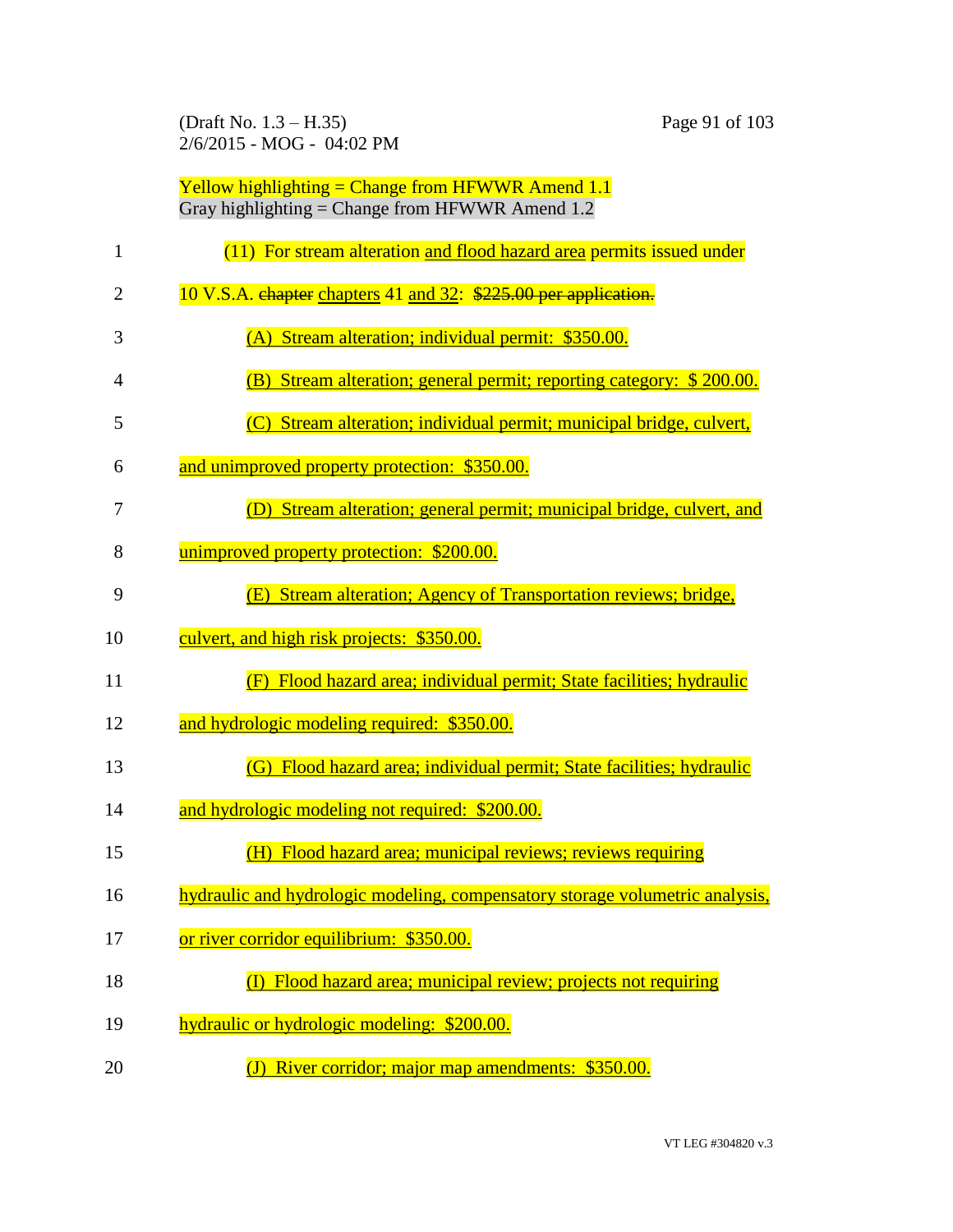(Draft No. 1.3 – H.35) Page 92 of 103 2/6/2015 - MOG - 04:02 PM

| 1              | $* *$                                                                          |
|----------------|--------------------------------------------------------------------------------|
| $\overline{2}$ | (14) For certification of sewage treatment plant operators issued under        |
| 3              | 10 V.S.A. chapter 47:                                                          |
| 4              | (A) original application:<br>\$110.00 \$125.00.                                |
| 5              | (B) renewal application:<br>\$110.00 \$125.00.                                 |
| 6              | (15) For sludge or septage facility certifications issued under 10 V.S.A.      |
| 7              | chapter 159:                                                                   |
| 8              | (A) land application sites; facilities that further reduce pathogens;          |
| 9              | disposal facilities.:<br>$$950.00 $1,000.00$ per                               |
| 10             | application.                                                                   |
| 11             | (B) all other types of facilities:<br>\$110.00 \$125.00 per                    |
| 12             | application.                                                                   |
| 13             | * * *                                                                          |
| 14             | (26) For individual conditional use determinations, for individual             |
| 15             | wetland permits, for general conditional use determinations issued under       |
| 16             | 10 V.S.A. § 1272, or for wetland authorizations issued under a general permit, |
| 17             | an administrative processing fee assessed under subdivision (2) of this        |
| 18             | subsection (j) and an application fee of:                                      |
| 19             | (A) \$0.75 per square foot of proposed impact to Class I or II                 |
| 20             | wetlands;                                                                      |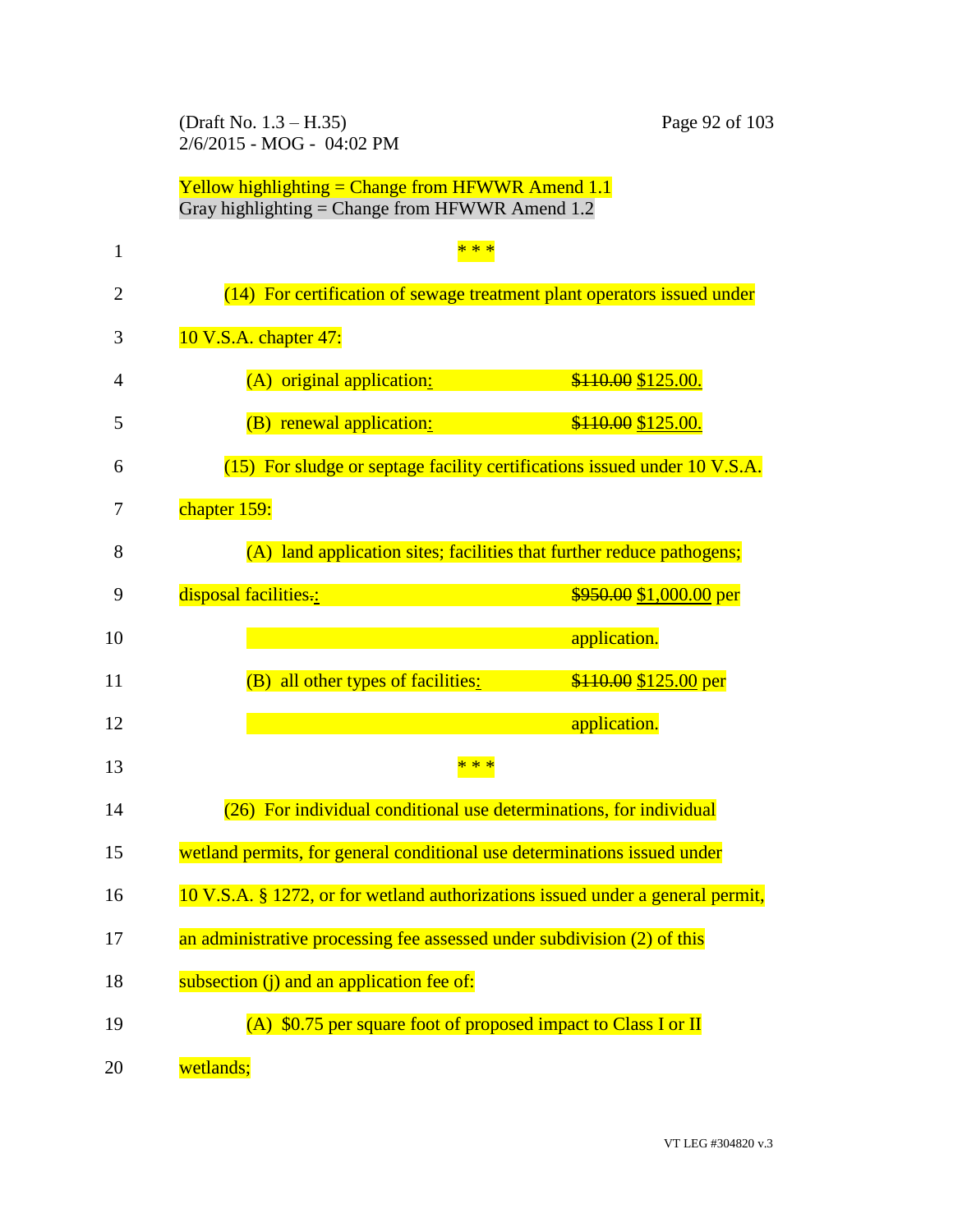(Draft No. 1.3 – H.35) Page 93 of 103 2/6/2015 - MOG - 04:02 PM

| $\mathbf{1}$   | (B) \$0.25 per square foot of proposed impact to Class I or II wetland             |
|----------------|------------------------------------------------------------------------------------|
| $\overline{c}$ | buffers;                                                                           |
| 3              | (C) maximum fee, for the conversion of Class II wetlands or wetland                |
| 4              | buffers to cropland use, \$200.00 per application. For purposes of As used in      |
| 5              | this subdivision, "cropland" means land that is used for the production of         |
| 6              | agricultural crops, including row crops, fibrous plants, pasture, fruit-bearing    |
| 7              | bushes, trees, or vines and the production of Christmas trees;                     |
| 8              | (D) \$0.25 per square foot of proposed impact to Class I or II wetlands            |
| 9              | or Class I or II wetland buffer for utility line, pipeline, and ski trail projects |
| 10             | when the proposed impact is limited to clearing forested wetlands in a corridor    |
| 11             | and maintaining a cleared condition in that corridor for the project life;         |
| 12             | (E) \$1.50 per square foot of impact to Class I or II wetlands when the            |
| 13             | permit is sought after the impact has taken place;                                 |
| 14             | \$100.00 per revision to an application for an individual wetland<br>(F)           |
| 15             | permit or authorization under a general permit when the supplement is due to a     |
| 16             | change to the project that was not requested by the Secretary; and                 |
| 17             | (G) minimum fee, \$50.00 per application.                                          |
| 18             | * * *                                                                              |
| 19             | (33) \$10.00 per 1000 gallons based on the rated capacity of the tank              |
| 20             | being pumped rounded to the nearest 1000 gallon.                                   |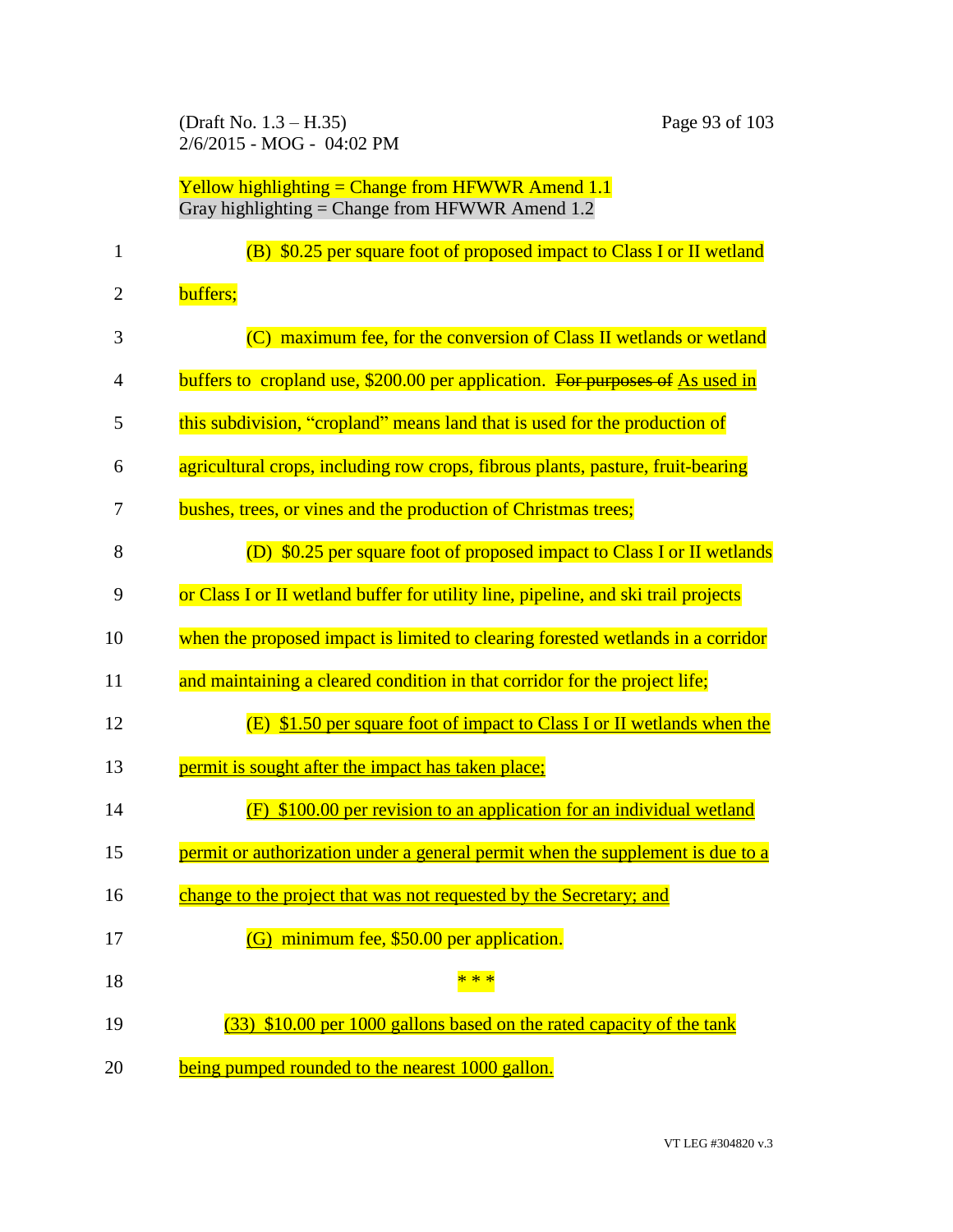(Draft No. 1.3 – H.35) Page 94 of 103 2/6/2015 - MOG - 04:02 PM

| $\mathbf{1}$   |                                                                                              |
|----------------|----------------------------------------------------------------------------------------------|
| $\overline{2}$ | Sec. 30. 32 V.S.A. § 710 is amended to read:                                                 |
| 3              | §710. PAYMENT OF STATE AGENCY FEES                                                           |
| 4              | (a) Notwithstanding any other provision of law, the Agency of                                |
| 5              | Transportation, any cooperating municipalities, and their contractors or agents              |
| 6              | shall be exempt from the payment of fee charges for reviews, inspections, or                 |
| 7              | nonoperating permits issued by the Department of Public Safety, a District                   |
| 8              | <b>Environmental Commission, and the Agency of Natural Resources for any</b>                 |
| 9              | projects undertaken by or for the Agency and any cooperating municipalities                  |
| 10             | for which all or a portion of the funds are authorized by a legislatively                    |
| 11             | approved transportation construction, rehabilitation, or paving program within               |
| 12             | a general appropriation act introduced pursuant to section 701 of this title                 |
| 13             | except for those fees established under $3 \text{ V.S.A.}$ $\S 2822(i)(2)(A)(iii), (i)(10),$ |
| 14             | $(i)(11)$ , and $(i)(26)$ .                                                                  |
| 15             | (b) Notwithstanding any other provision of law, no fees shall be charged                     |
| 16             | for reviews, inspections, or nonoperating permits issued by the Department of                |
| 17             | Public Safety, a District Environmental Commission, and the Agency of                        |
| 18             | <b>Natural Resources for:</b>                                                                |
| 19             | (1) Any project undertaken by the Department of Buildings and General                        |
| 20             | Services, the Agency of Natural Resources or the Agency of Transportation                    |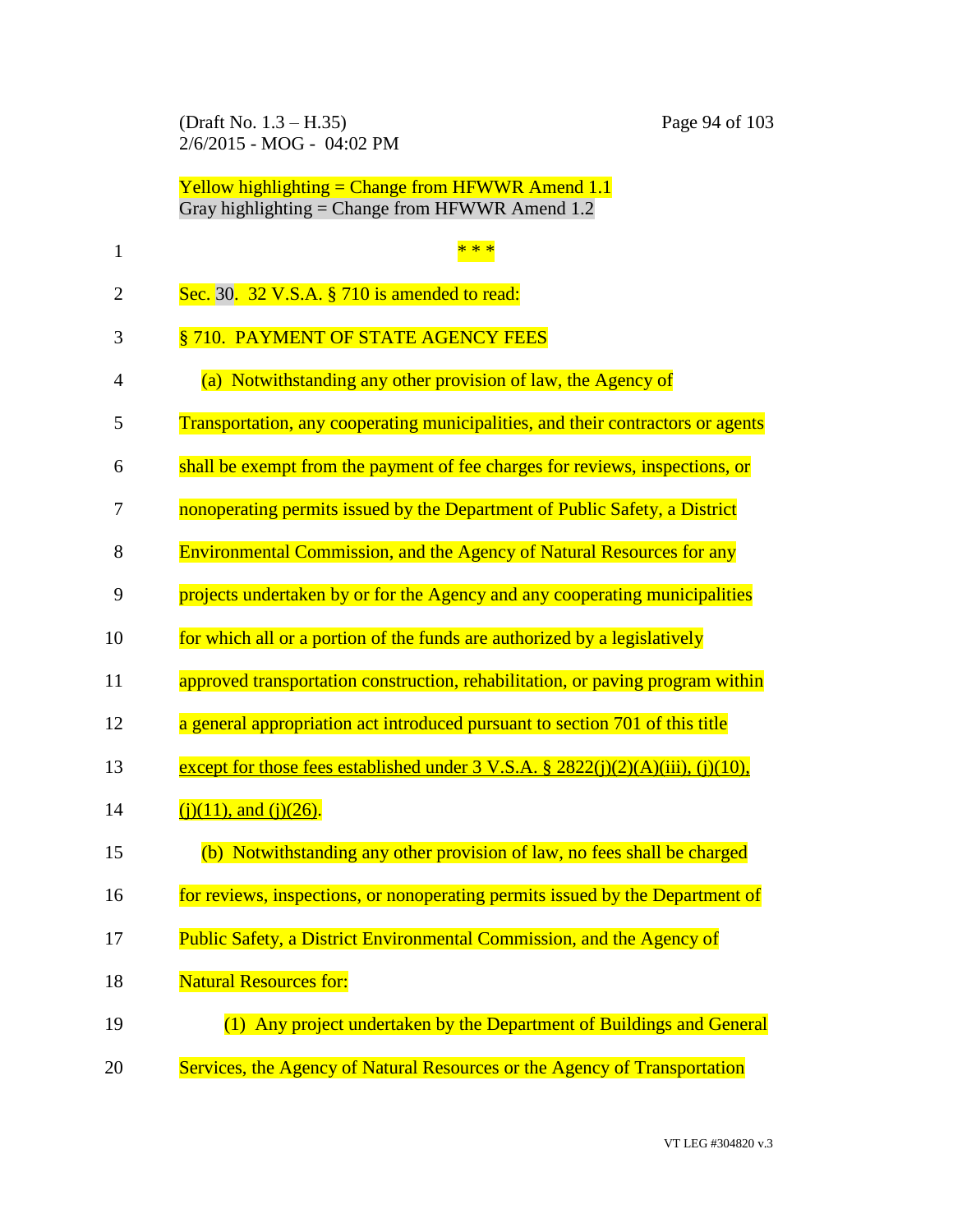(Draft No. 1.3 – H.35) Page 95 of 103 2/6/2015 - MOG - 04:02 PM

| 1              | which is authorized or funded in whole or in part by the capital construction             |
|----------------|-------------------------------------------------------------------------------------------|
| $\overline{2}$ | act introduced pursuant to section 701a of this title except for those fees               |
| 3              | established under 3 V.S.A. § 2822(j)(2)(A)(iii), (j)(10), (j)(11), and (j)(26).           |
| $\overline{4}$ | (2) Any project undertaken by a municipality, which is funded in whole                    |
| 5              | or in part by a grant or loan from the Agency of Natural Resources or the                 |
| 6              | Agency of Transportation financed by an appropriation of a capital                        |
| 7              | construction act introduced pursuant to section 701a of this title except for             |
| 8              | those fees established under $3$ V.S.A. § 2822(j)(2)(A)(iii), (j)(7)(A) and (B),          |
| 9              | $(i)(10)$ , $(i)(11)$ , and $(i)(26)$ . However, all such fees shall be paid for reviews, |
| 10             | inspections, or permits required by municipal solid waste facilities developed            |
| 11             | by a solid waste district which serves, or is expected to serve, in whole or in           |
| 12             | part, parties located outside its own district boundaries pursuant to 10 V.S.A.           |
| 13             | chapter 159.                                                                              |
| 14             | *** Wastewater Treatment Plants; Financial Assistance for                                 |
| 15             | Phosphorus Reduction * * *                                                                |
| 16             | Sec. 31. 10 V.S.A. § 1266a is amended to read:                                            |
| 17             | § 1266a. DISCHARGES OF PHOSPHORUS                                                         |
| 18             | (a) No person directly discharging into the drainage basins of Lake                       |
| 19             | Champlain or Lake Memphremagog shall discharge any waste that contains a                  |
| 20             | phosphorus concentration in excess of 0.80 milligrams per liter on a monthly              |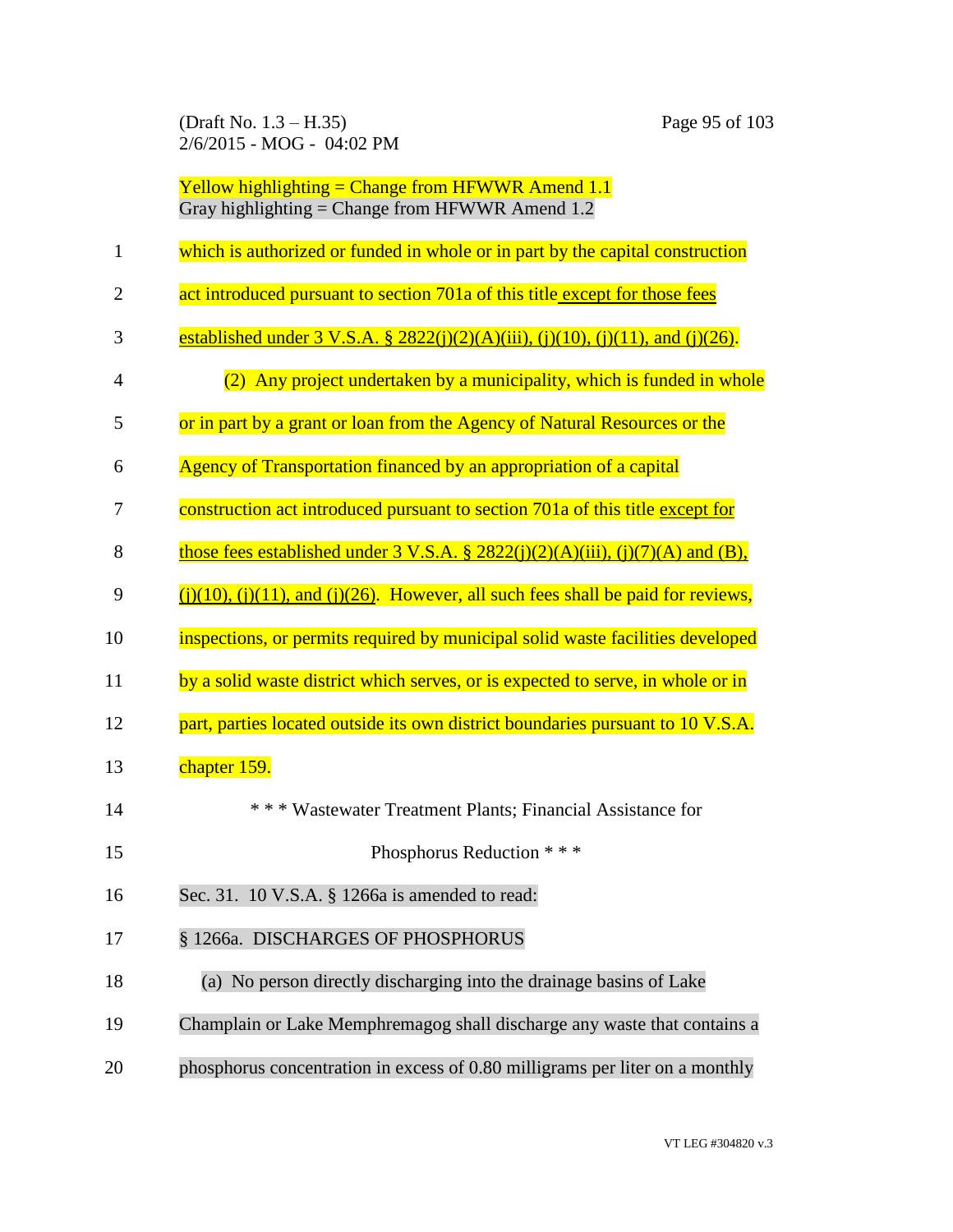(Draft No. 1.3 – H.35) Page 96 of 103 2/6/2015 - MOG - 04:02 PM

| <b>Yellow highlighting = Change from HFWWR Amend 1.1</b> |
|----------------------------------------------------------|
| Gray highlighting = Change from HFWWR Amend $1.2$        |

| 1  | average basis. Discharges of less than 200,000 gallons per day, permitted on        |
|----|-------------------------------------------------------------------------------------|
| 2  | or before July 1, 1991, shall not be subject to the requirements of this            |
| 3  | subsection. Discharges from a municipally owned aerated lagoon type                 |
| 4  | secondary sewage treatment plant in the Lake Memphremagog drainage basin,           |
| 5  | permitted on or before July 1, 1991 shall not be subject to the requirements of     |
| 6  | this subsection unless the plant is modified to use a technology other than         |
| 7  | aerated lagoons.                                                                    |
| 8  | (b) Notwithstanding any provision of subsection (a) of this section to the          |
| 9  | contrary, the Secretary shall establish effluent phosphorus wasteload               |
| 10 | allocations or concentration limits within any drainage basin in Vermont, as        |
| 11 | needed to achieve wasteload allocations in a total maximum daily load               |
| 12 | document approved by the U.S. Environmental Protection Agency, or as                |
| 13 | needed to attain compliance with water quality standards adopted by the             |
| 14 | Secretary pursuant to chapter 47 of this title.                                     |
| 15 | (c) The Secretary of Natural Resources shall establish a schedule for               |
| 16 | municipalities that requires compliance with this section at a rate that            |
| 17 | corresponds to the rate at which funds are provided under subsection 1625(e)        |
| 18 | of this title. To the extent that funds are not provided to municipalities eligible |
| 19 | under that subsection, municipal compliance with this section shall not be          |
| 20 | required. [Repealed.]                                                               |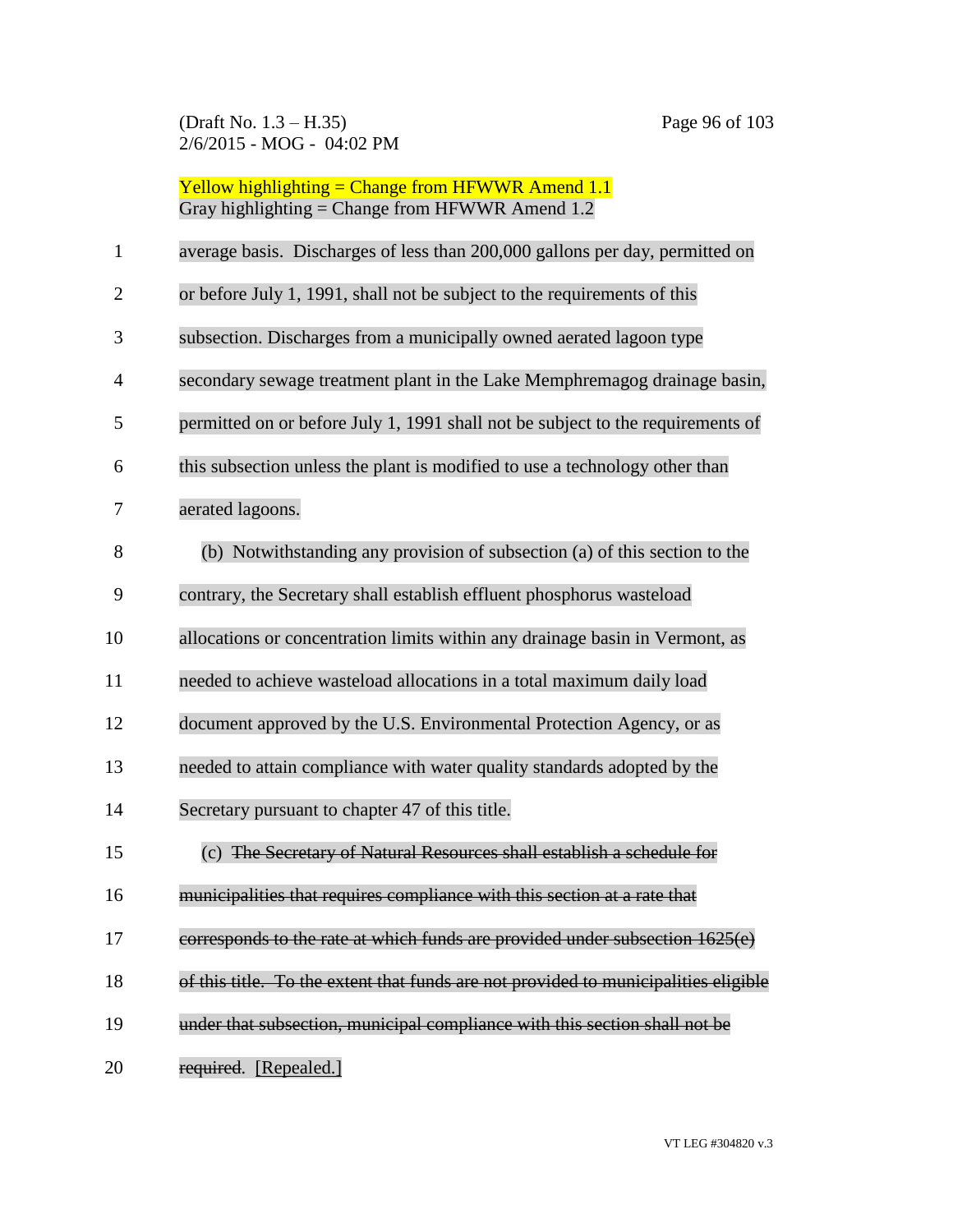(Draft No. 1.3 – H.35) Page 97 of 103 2/6/2015 - MOG - 04:02 PM

# Yellow highlighting = Change from HFWWR Amend 1.1 Gray highlighting = Change from HFWWR Amend 1.2

| $\mathbf{1}$ | Sec. 32. 10 V.S.A. § 1625 is amended to read:                                     |
|--------------|-----------------------------------------------------------------------------------|
| $\mathbf{2}$ | § 1625. AWARDS FOR POLLUTION ABATEMENT PROJECTS TO                                |
| 3            | ABATE DRY WEATHER SEWAGE FLOWS                                                    |
| 4            | (a) When the Department finds that a proposed water pollution abatement           |
| 5            | project is necessary to maintain water quality standards during dry weather       |
| 6            | sewage flows, and that the proposed type, kind, quality, size, and estimated      |
| 7            | cost, including operation cost and sewage disposal charges, of the project are    |
| 8            | suitable for abatement of pollution, and the project or the prescribed project    |
| 9            | phases are necessary to meet the intent of the water quality classifications      |
| 10           | established by the Secretary or by statute under chapter 47 of this title, the    |
| 11           | Department may award to municipalities a State assistance grant of up to 25       |
| 12           | percent of the eligible project cost, provided that in no case shall the total of |
| 13           | the State and federal grants exceed 90 percent of the eligible project costs:     |
| 14           | (1) except that the 90 percent limitation shall not apply when the                |
| 15           | municipality provides, as their local share, federal funds allocated to them for  |
| 16           | the purpose of matching other federal grant programs having a matching            |
| 17           | requirement; and                                                                  |
| 18           | (2) except that the total of state and federal grants issued under                |
| 19           | P.L. 92-500 section $202(a)(2)$ may equal up to 95 percent of the eligible costs  |
| 20           | for innovative or alternative wastewater treatment processes and techniques.      |

VT LEG #304820 v.3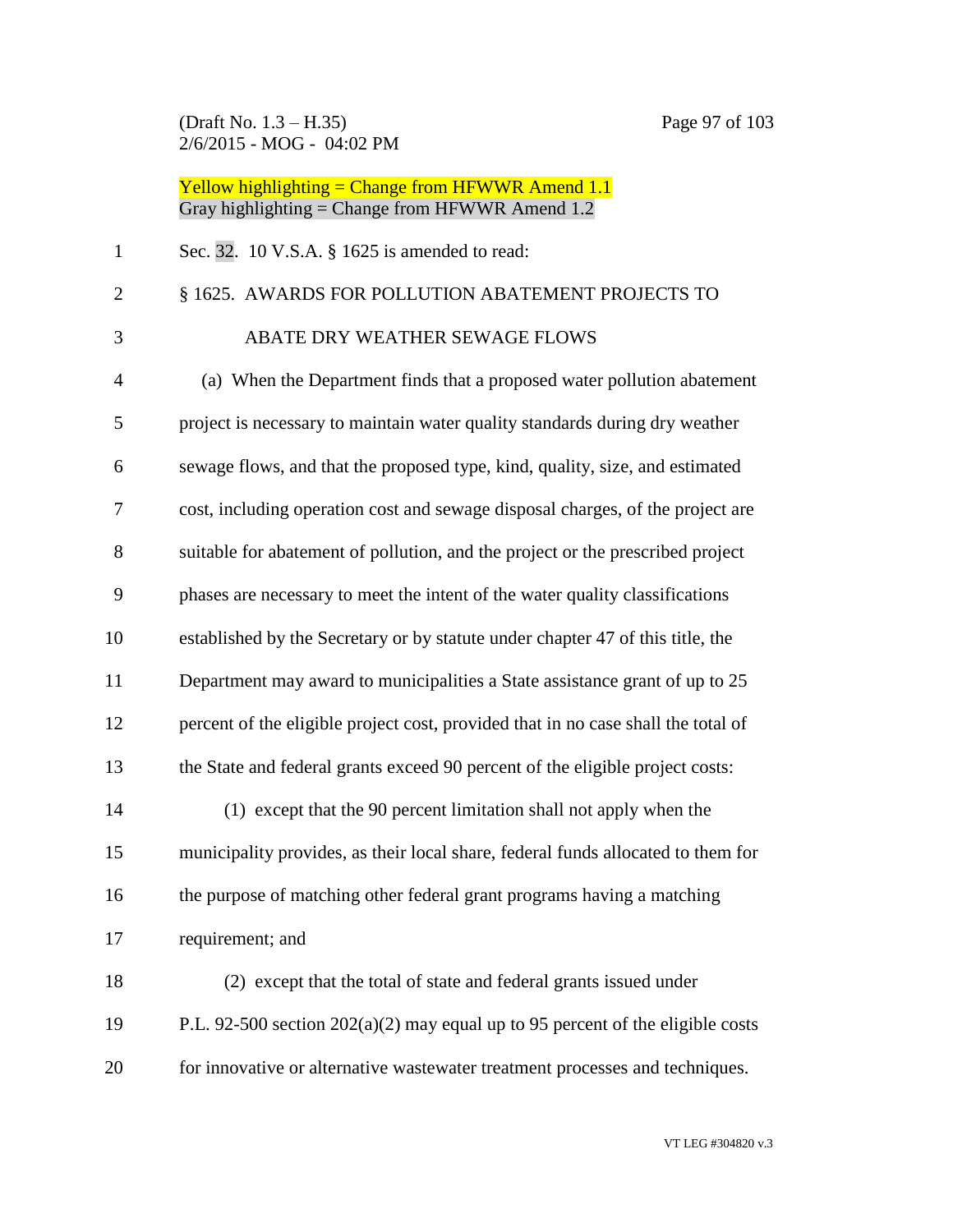#### (Draft No. 1.3 – H.35) Page 98 of 103 2/6/2015 - MOG - 04:02 PM

| $\mathbf{1}$   | (b) In carrying out the purposes of this subchapter, the Department shall           |
|----------------|-------------------------------------------------------------------------------------|
| $\overline{2}$ | define the purpose and scope of an eligible project, including a determination      |
| 3              | of the area to be served, type of treatment, effluent limitations, eligible         |
| $\overline{4}$ | construction costs, cost accounting procedures and methods and other such           |
| 5              | project construction, operation and fiscal elements necessary to meet federal       |
| 6              | aid requirements. The Department shall, as a part of the administration of this     |
| $\tau$         | grant program, encourage municipalities to undertake capital development            |
| 8              | planning and to establish water and sewer charges along public utility              |
| 9              | concepts.                                                                           |
| 10             | (c) Any municipality having proceeded with construction of facilities with          |
| 11             | a State grant of 25 percent since July 1, 1984 shall be eligible for an increase in |
| 12             | the State grant to a total of 35 percent of the eligible project costs.             |
| 13             | (d) The Department may award a State assistance grant of up to 50 percent           |
| 14             | of the eligible costs of an approved pollution abatement project or a portion       |
| 15             | thereof not eligible for federal financial assistance in a municipality that is     |
| 16             | certified by the Secretary of Commerce and Community Development to be              |
| 17             | within the designated job development zone. To achieve the objectives of            |
| 18             | chapter 29, subchapter 2 of this title, the eligibility and priority provisions of  |
| 19             | this chapter do not apply to municipalities within a designated job development     |
| 20             | zone.                                                                               |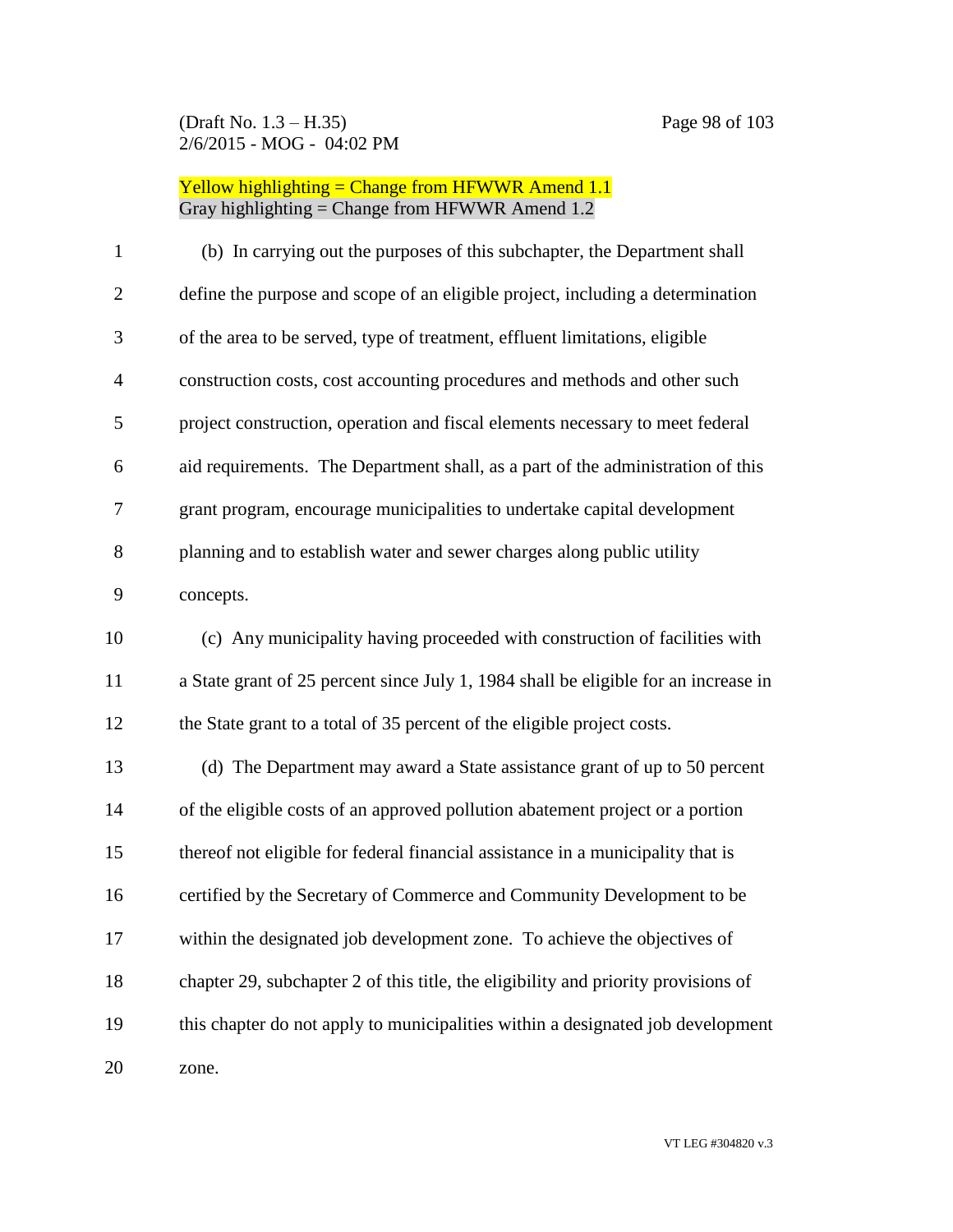| $\mathbf{1}$ | (e) If the Department finds that a proposed municipal water pollution             |
|--------------|-----------------------------------------------------------------------------------|
| 2            | control project is necessary to reduce effluent phosphorus concentration or       |
| 3            | mass loading to the level required in section 1266a of this title, the Department |
| 4            | shall award to the municipality, subject to the availability of funds, a state    |
| 5            | assistance grant. Such grants shall be for 100 percent of the eligible project    |
| 6            | cost. This funding shall not be available for phosphorus removal projects         |
| 7            | where the effluent concentration must be reduced in order to maintain a           |
| 8            | previously permitted mass loading of phosphorus.                                  |
| 9            | *** Accepted Management Practices for Forestry ***                                |
| 10           | Sec. 33. 10 V.S.A. § 2622 is amended to read:                                     |
| 11           | § 2622. RULES; ACCEPTED MANAGEMENT PRACTICES FOR                                  |
| 12           | HARVESTING TIMBER; FORESTS                                                        |
| 13           | The commissioner Commissioner shall adopt rules to establish methods              |
| 14           | accepted management practices by which the harvest and utilization of timber      |
| 15           | in private and public forest land forestland will be consistent with continuous   |
| 16           | forest growth, including reforestation, will prevent wasteful and dangerous       |
| 17           | forestry practices, will regulate heavy cutting, will encourage good forestry     |
| 18           | management, will enable and assist landowners to practice good forestry           |
| 19           | management, and will conserve the natural resources consistent with the           |
| 20           | purposes and policies of this chapter, giving due consideration to the need to    |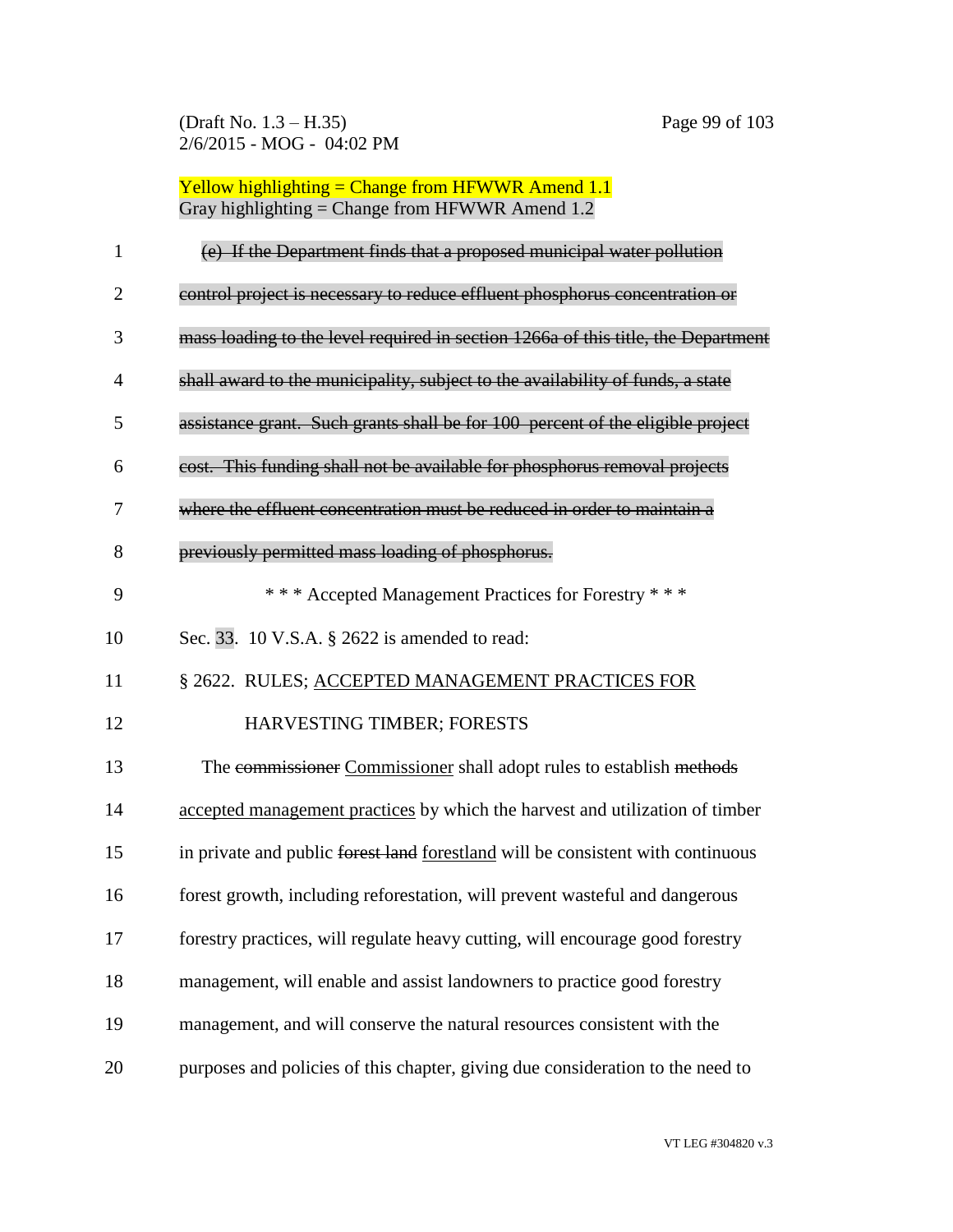(Draft No. 1.3 – H.35) Page 100 of 103 2/6/2015 - MOG - 04:02 PM

| $\mathbf{1}$   | assure continuous supplies of forest products and to the rights of the owner or       |
|----------------|---------------------------------------------------------------------------------------|
| $\overline{2}$ | operator of the land. Such The rules shall be advisory, and not mandatory,            |
| 3              | except that adopted under this section and the rules adopted under section 2625       |
| $\overline{4}$ | of this title shall be mandatory as shall other rules specifically authorized to be   |
| 5              | mandatory.                                                                            |
| 6              | Sec. 34. 10 V.S.A. § 1259(f) is amended to read:                                      |
| 7              | (f) The provisions of subsections $(c)$ , $(d)$ , and $(e)$ of this section shall not |
| 8              | regulate accepted agricultural or silvicultural practices, as such are defined by     |
| 9              | the secretary of agriculture, food and markets and the commissioner of forests,       |
| 10             | parks and recreation, respectively, Secretary of Agriculture, Food and Markets,       |
| 11             | or the accepted management practices for the harvesting of timber, as such are        |
| 12             | defined by the Commissioner of Forests, Parks and Recreation after an                 |
| 13             | opportunity for a public hearing; nor shall these provisions regulate discharges      |
| 14             | from concentrated animal feeding operations that require a permit under               |
| 15             | section 1263 of this title; nor shall those provisions prohibit stormwater runoff     |
| 16             | or the discharge of nonpolluting wastes, as defined by the secretary Secretary.       |
| 17             | Sec. 35. 10 V.S.A. § 8003(a) is amended to read:                                      |
| 18             | (a) The Secretary may take action under this chapter to enforce the                   |
| 19             | following statutes and rules, permits, assurances, or orders implementing the         |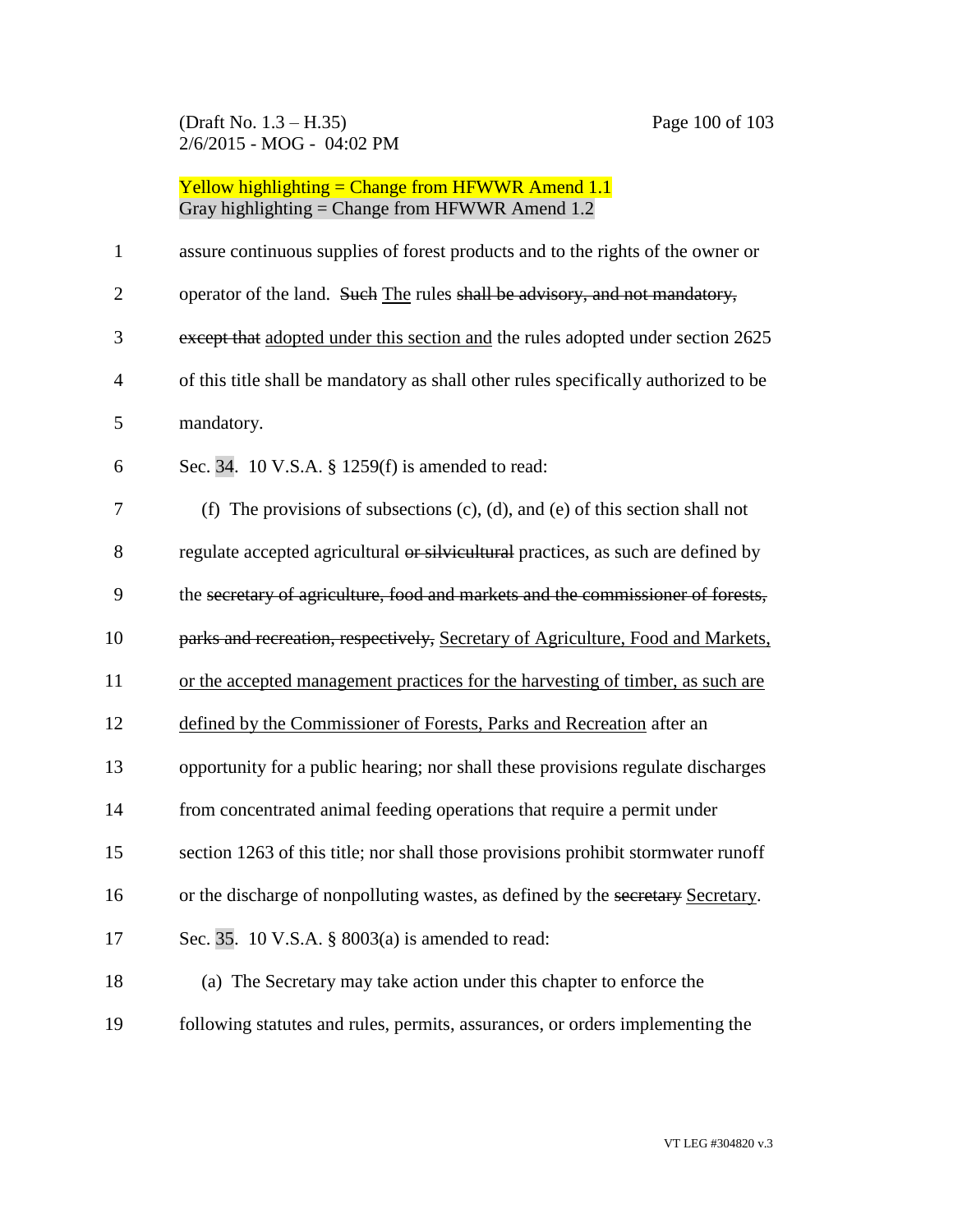## (Draft No. 1.3 – H.35) Page 101 of 103 2/6/2015 - MOG - 04:02 PM

| 1              | following statutes, and the Board may take such action with respect to      |
|----------------|-----------------------------------------------------------------------------|
| $\overline{2}$ | subdivision (10) of this subsection:                                        |
| 3              | * * *                                                                       |
| 4              | $(17)$ 10 V.S.A. § 2625, relating to heavy cutting of timber;               |
| 5              | * * *                                                                       |
| 6              | (25) 10 V.S.A. chapter 83, subchapter 8, relating to the importation of     |
| 7              | firewood.                                                                   |
| 8              | (26) 10 V.S.A. chapter 168, relating to the collection and disposal of      |
| 9              | primary batteries.                                                          |
| 10             | (27) 10 V.S.A. § 2622, relating to the accepted management practices        |
| 11             | for harvesting timber.                                                      |
| 12             | Sec. 36. 10 V.S.A. § 8503(a) is amended to read:                            |
| 13             | (a) This chapter shall govern all appeals of an act or decision of the      |
| 14             | Secretary, excluding enforcement actions under chapters 201 and 211 of this |
| 15             | title and rulemaking, under the following authorities and under the rules   |
| 16             | adopted under those authorities:                                            |
| 17             | (1) The following provisions of this title:                                 |
| 18             | * * *                                                                       |
| 19             | (L) section 2625 (regulation of heavy cutting).                             |
| 20             | * * *                                                                       |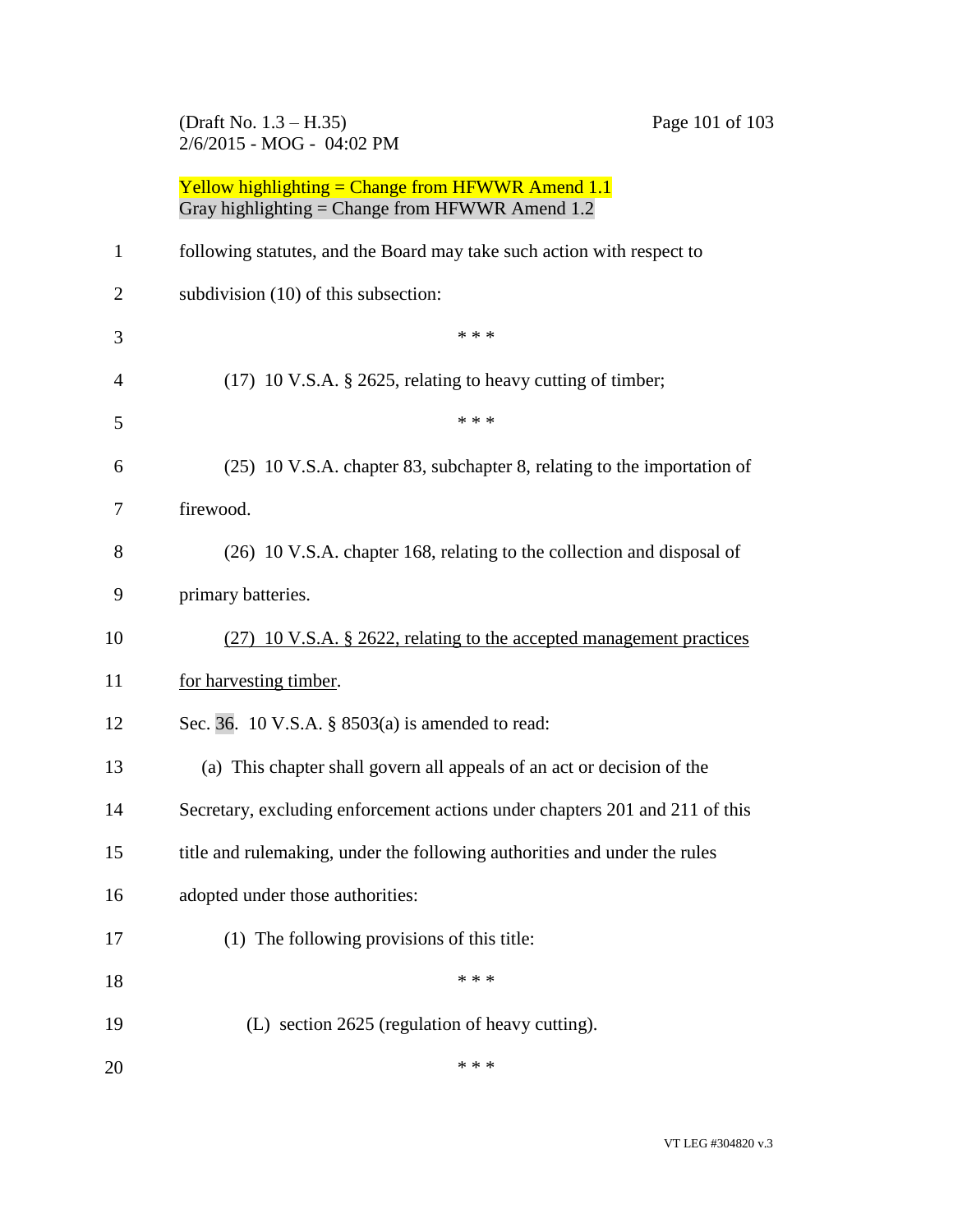| $\mathbf{1}$   | (V) section 2622 (accepted management practices for harvesting                          |
|----------------|-----------------------------------------------------------------------------------------|
| $\overline{2}$ | timber).                                                                                |
| 3              | (2) 29 V.S.A. chapter 11 (management of lakes and ponds).                               |
| 4              | (3) 24 V.S.A. chapter 61, subchapter 10 (relating to salvage yards).                    |
| 5              | Sec. 37. 24 V.S.A. § 4413(d) is amended to read:                                        |
| 6              | (d) A bylaw under this chapter shall not regulate accepted agricultural and             |
| 7              | silvicultural practices, including the construction of farm structures, as those        |
| 8              | practices are defined by the secretary of agriculture, food and markets                 |
| 9              | Secretary of Agriculture, Food and Markets or the commissioner of forests,              |
| 10             | parks and recreation accepted management practices for the harvesting of                |
| 11             | timber, as those practices are defined by the Commissioner of Forests, Parks            |
| 12             | and Recreation, respectively, under 10 V.S.A. $\frac{88}{9}$ 1021(f) and 1259(f) § 2622 |
| 13             | and 6 V.S.A. § 4810.                                                                    |
| 14             | * * *                                                                                   |
| 15             | *** Eligibility for Ecosystem Restoration Program Assistance ***                        |
| 16             | Sec. 38. ECOSYSTEM RESTORATION PROGRAM; CLEAN WATER                                     |
| 17             | FUND; ELIGIBILITY FOR FINANCIAL ASSISTANCE                                              |
| 18             | It is the policy of the State of Vermont that all municipal separate storm              |
| 19             | sewer system (MS4) communities in the State shall be eligible for grants and            |
| 20             | other financial assistance from the Agency of Natural Resources' Ecosystem              |